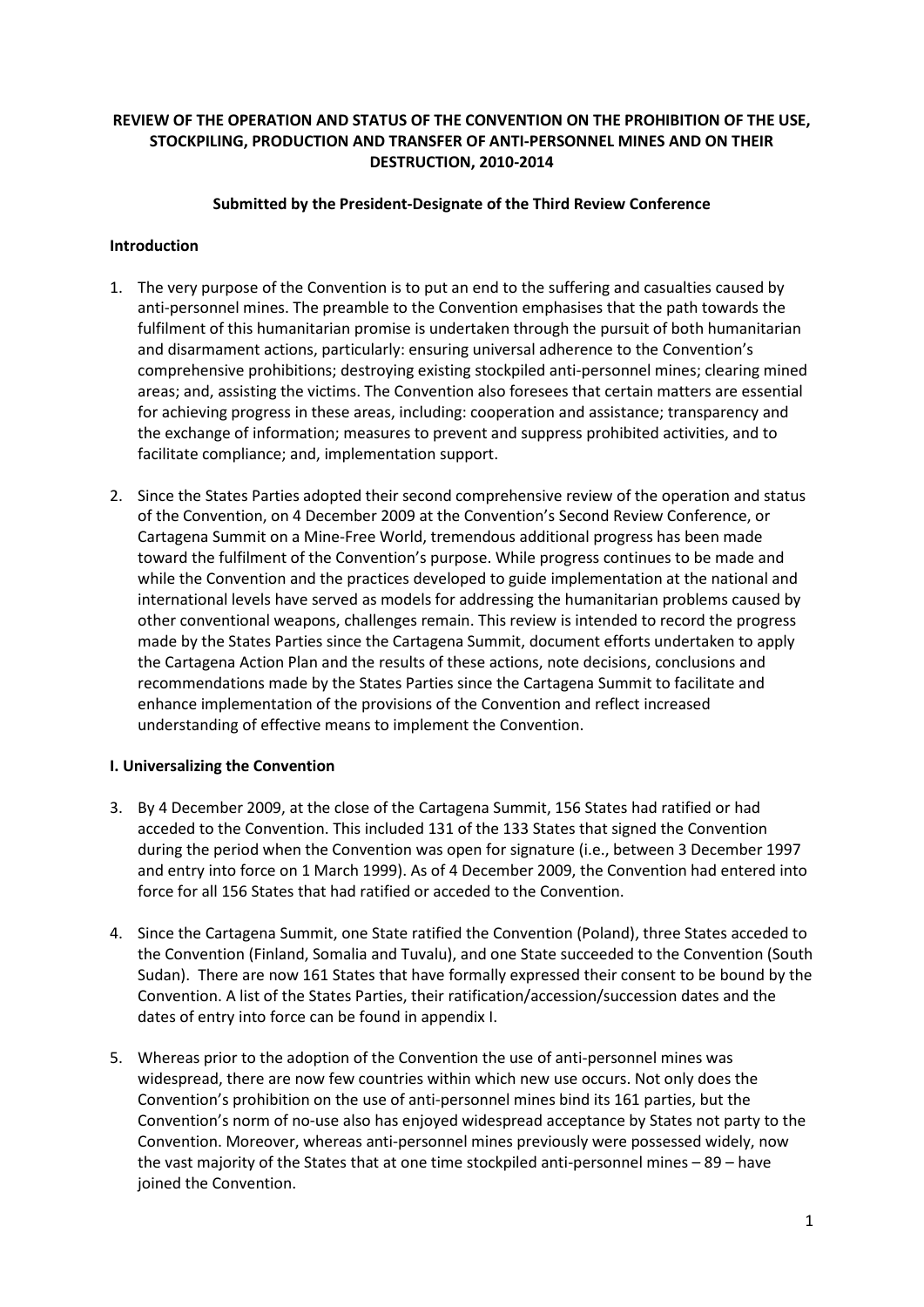- 6. The production of anti-personnel mines remains rare. At one time more than 50 States produced anti-personnel mines. Thirty-six (36) of these States are now parties to the Convention, thereby having agreed to be bound by the Convention's prohibition of the production of anti-personnel mines: Albania, Argentina, Australia, Austria, Belgium, Bosnia and Herzegovina, Brazil, Bulgaria, Canada, Chile, Colombia, the Czech Republic, Denmark, Finland, France, Germany, Greece, Hungary, Iraq, Italy, Japan, the Netherlands, Norway, Peru, Poland, Portugal, Romania, Serbia, South Africa, Spain, Sweden, Switzerland, Turkey, Uganda, the United Kingdom of Great Britain and Northern Ireland and Zimbabwe.<sup>[1](#page-1-0)</sup> In addition, according to the International Campaign to Ban Landmines (ICBL), some States not party to the Convention have ceased production of antipersonnel mines or have not produced anti-personnel mines for several years.
- 7. Licit trade in anti-personnel mines remains non-existent. By having joined the Convention, 161 of the world's States have accepted a legally-binding prohibition on transfers of anti-personnel mines. Even for most States not party to the Convention, this has become the accepted norm, with many of these States having put in place moratoria or bans on transfers of the weapon. Any trade likely is limited to a very low level of illicit trafficking.
- 8. One measure of States' acceptance of the Convention's norms is through support expressed for an annual United Nations General Assembly (UNGA) resolution on the implementation of the Convention. In the most recent vote on this resolution, the following 18 States not party to the Convention voted in favour: Armenia, Azerbaijan, Bahrain, China, Georgia, Kazakhstan, Kyrgyzstan, the Lao People's Democratic Republic, Libya, the Marshall Islands, the Federated States of Micronesia, Mongolia, Morocco, Oman, Singapore, Sri Lanka, Tonga and the United Arab Emirates.<sup>[2](#page-1-1)</sup> All other United Nations Member States that are not party to the Convention abstained on this vote.
- 9. At the Cartagena Summit, the States Parties agreed to encourage States not party to the Convention, particularly those that have professed support for the humanitarian objectives of the Convention, to participate in the work of the Convention.<sup>[3](#page-1-2)</sup> Since the Cartagena Summit, in keeping with the States Parties' tradition of openness, all States not party were invited to the Convention's Intersessional Work Programme and Meetings of the States Parties. The following 25 States not party took part in at least one of the Convention's meetings since 2009: Azerbaijan, Bahrain, China, Cuba, Egypt, India, Lao People's Democratic Republic, Lebanon, Libya, Micronesia (Federated States of), Mongolia, Morocco, Myanmar, Nepal, Oman, Pakistan, Palestine, Russian Federation, Saudi Arabia, Singapore, Sri Lanka, Tonga, United Arab Emirates, the United States of America and Viet Nam. Many of these States expressed their support for the humanitarian aims of the Convention and some indicated the manner in which they support States Parties in fulfilling their obligations.
- 10. Notwithstanding the tremendous progress achieved in the pursuit of the universal acceptance of the Convention and its norms, challenges persist. While new emplacements of anti-personnel mines are rare, since the Cartagena Summit, new use of anti-personnel mines has been recorded by four (4) States not party to the Convention: Israel, Libya, Myanmar and the Syrian Arab Republic. In addition, new emplacements of anti-personnel mines by armed non-State actors were recorded in the following six (6) countries: Afghanistan, Colombia, India, Myanmar, Pakistan and Yemen. At the Cartagena Summit, the States Parties agreed to condemn and

<span id="page-1-0"></span> $1$  The current versions of the names of States are used even though production of anti-personnel mines took place while some States possessed different names.

<span id="page-1-1"></span> $^{\frac{2}{2}}$  UNGA Resolution 68/30, 5 December 2013.

<span id="page-1-2"></span> $3$  Cartagena Action Plan, Action #6.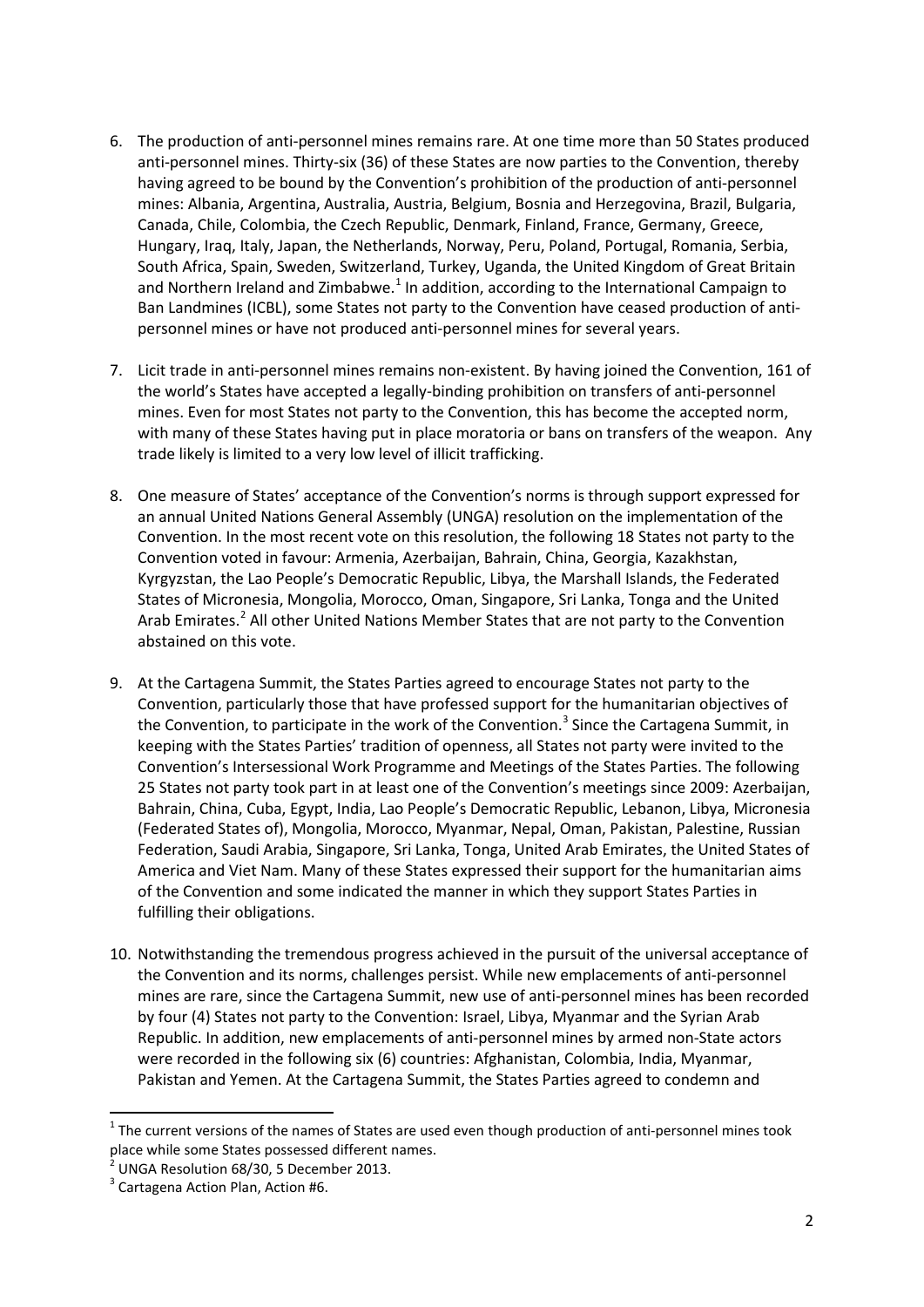continue to discourage in every possible way any production, transfer and use of anti-personnel mines by any actor.<sup>[4](#page-2-0)</sup> Several States Parties expressed deep concern in response to new emplacements of anti-personnel mines since the Cartagena Summit and called for actors concerned to cease the use of anti-personnel mines.

- 11. While the vast majority of States with anti-personnel mines in areas under their jurisdiction or control – 59 – have joined the Convention have joined the Convention, it is estimated that 22 have not. All 22 of these States perceives or may perceive that they derive utility from emplaced mines and are, or may be, in essence, users of anti-personnel mines. Moreover, while the vast majority of States with stockpiled anti-personnel mines – 89 – have joined the Convention, 30 of the States not party to the Convention possess or may possess stockpiled anti-personnel mines.
- 12. The most prevalent barrier to universal acceptance of the Convention remains a persistent view on the part of many States not party that a perceived marginal military utility derived from antipersonnel mines is not outweighed by the grave humanitarian consequences of their use. Overcoming this challenge means further engagement by States Parties of the leadership of States not party, with such efforts complementing engagement at the officials' level and further non-governmental advocacy.
- 13. Given their resolve to achieve universal adherence to the Convention and its norms, the States Parties agreed at the Cartagena Summit to seize every opportunity to promote ratification of and accession to the Convention, particularly in regions with low adherence to the Convention, and to promote and encourage adherence to the norms of the Convention.<sup>[5](#page-2-1)</sup> In light of the universalisation challenges noted at the Cartagena Summit and commitments made to overcome these challenges, His Royal Highness Prince Mired Raad Al-Hussein of Jordan has continued to make himself available to engage States not party to the Convention at a high level. In 2012, a similar commitment was made by Colombian music artist and anti-landmines activist, Juanes. In addition, in June 2013 it was announced that Her Royal Highness Princess Astrid of Belgium would also engage in high level promotion of the Convention. The efforts of these individuals have been supported by the European Union through a European Union Council Decision in support of the implementation of the Cartagena Action Plan.
- 14. Individual States Parties continued their efforts to promote acceptance of the Convention, including Belgium, which has served as the Coordinator of the informal Universalisation Contact Group.
- 15. At the Cartagena Summit, the States Parties agreed to encourage and support the universalisation efforts of all relevant partners, including international, regional and nongovernmental organizations.<sup>[6](#page-2-2)</sup> The ICBL and its member organisations continued to promote acceptance of the Convention by States not party to the Convention, undertaking some form of action with respect to virtually every State not party. In addition, the International Committee of the Red Cross (ICRC) continued to promote adherence to the Convention, including at a highlevel. The ICRC also promoted the Convention's humanitarian norms with non-State actors in various contexts. As well, the General Assembly of the Organization of American States annually adopted a resolution to urge States which have not yet done so to ratify or consider acceding to the Convention as soon as possible to ensure its full and effective implementation.

<span id="page-2-0"></span>

<sup>&</sup>lt;sup>4</sup> Cartagena Action Plan, Action #5.<br><sup>5</sup> Cartagena Action Plan, Actions #1 and #3.

<span id="page-2-2"></span><span id="page-2-1"></span> $6$  Cartagena Action Plan, Action #2.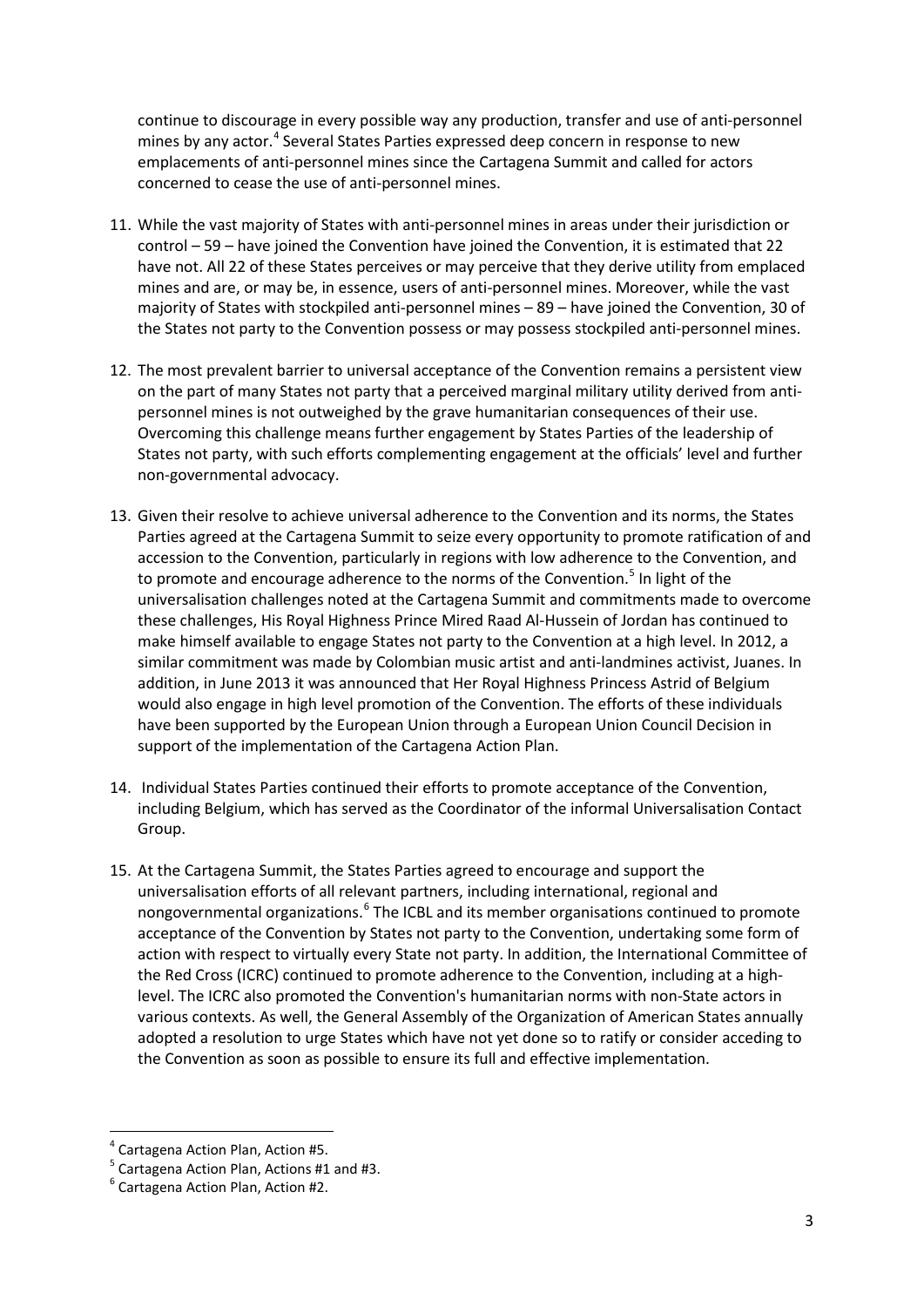- 16. The United Nations has continued to play a role in universalization. The Secretary-General of the United Nations regularly called for the universal adherence and implementation of the Convention. As well, United Nations departments, agencies, funds and programmes continued to promote the Convention.
- 17. At the Cartagena Summit, the States Parties agreed to continue promoting universal observance of the Conventions' norms, by condemning, and taking appropriate steps to end the use, stockpiling, production and transfer of anti-personnel mines by armed non-state actors.<sup>[7](#page-3-0)</sup> Since the Cartagena Summit, INSERT NUMBER additional armed non-State actors signed the Geneva Call's "Deed of Commitment for Adherence to a Total Ban on Anti-Personnel Mines and for Cooperation in Mine Action" bringing to INSERT NUMBER the number of armed non-State actors that have made this commitment. Nevertheless, the view was expressed that when engagement by non-governmental organizations of armed non-State actors is considered, vigilance is required to prevent terrorist organizations from exploiting the Ottawa Process for their own goals. Some States Parties continue to be of the view that when engagement with armed non-state actors is contemplated, States Parties concerned should be informed and their consent would be necessary in order for such an engagement to take place. One State Party reiterated its concern regarding the engagement on the basis of one previous signing of the "Deed of Commitment" of Geneva Call as inconsistent with the above view.

<span id="page-3-0"></span> $7$  Cartagena Action Plan, Action #4.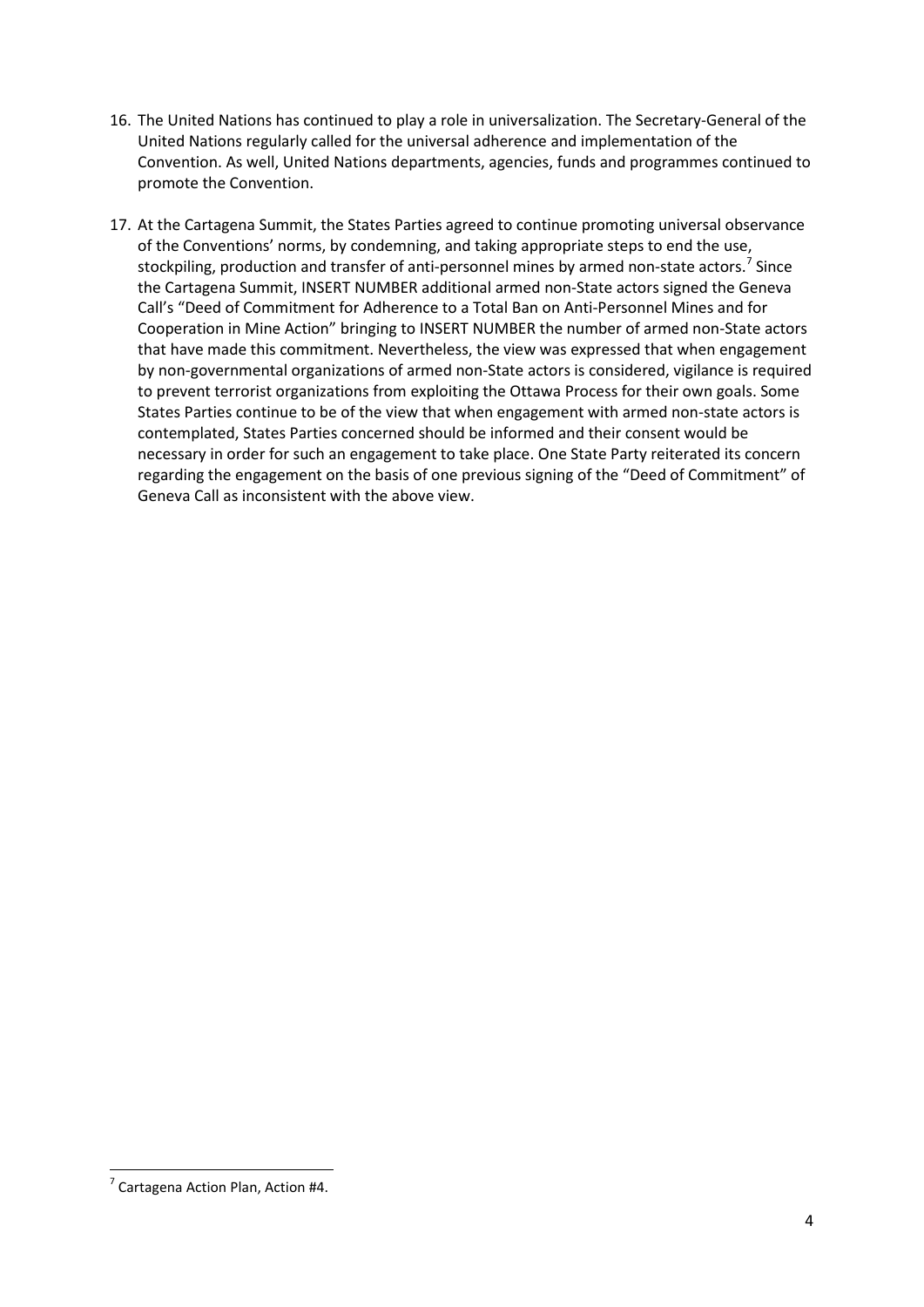#### **II. Destroying stockpiled anti-personnel mines**

- 18. At the close of the Cartagena Summit, the destruction of stockpiled anti-personnel mines in accordance with Article 4 was an obligation that had been, would have been or was relevant for 86 States Parties, including 77 States Parties that had reported, in accordance with Article 7 that they held stockpiled anti-personnel mines when the Convention entered into force for them and 9 States Parties that had reported that their stockpiles of anti-personnel mines were destroyed prior to entry into force. As of 4 December 2009, all but three States Parties whose deadlines for destruction had occurred by that time reported completion of their stockpile destruction programmes.
- 19. In total, 152 States Parties no longer held stockpiled anti-personnel mines other than those mines States Parties are permitted to retain for purposes permitted under Article 3, either because they never did or because they had completed their stockpile destruction programmes. At the close of the Cartagena Summit, together the States Parties had reported the destruction of more than 43 million mines. By 4 December 2009, the number of States Parties for which the obligation to destroy stockpiled anti-personnel mines remained relevant included the following four: Belarus, Greece, Turkey and Ukraine.
- 20. Since the Cartagena Summit, one of the four States Parties for which the obligation remained has reported that it has completed the destruction of stockpiled anti-personnel mines in accordance with Article 4: Turkey. Turkey destroyed almost 3 million stockpiled anti-personnel mines. (See Annex INSERT NUMBER).
- 21. At the close of the Cartagena Summit, 1 State Party Iraq had provided an initial Article 7 report in 2008 indicating that no stocks were owned or possessed but that the matter will be further investigated and if stockpiled anti-personnel mines were identified, they would be reported and appropriate plans would be developed for their destruction. Since the Cartagena Summit, Iraq appeared to indicate that a small stock of 690 anti-personnel were held and all but 45 mines were destroyed.
- 22. Since the close of the Cartagena Summit, the Convention entered into force for Finland, Poland, Somalia, South Sudan and Tuvalu. Of these 5 States Parties, 2 have reported stockpiled antipersonnel requiring destruction in accordance with Article 4: Finland and Poland. One of these States Parties, Somalia, has reported that it was in the process of verifying if its stockpiles contain anti-personnel mines. Another of these States Parties, South Sudan, originally did not report any stocks, then reported that it discovered previously unknown stockpiled anti-personnel mines but later indicated that this declaration was an error.
- 23. At the close of the Cartagena Summit, 1 State Party had not yet provided an initial report in accordance with Article 7, paragraph 1: Equatorial Guinea. In addition, of the 5 States Parties for which the Convention entered into force since the Cartagena Summit, 4 provided an initial transparency report: Finland, Poland, Somalia and South Sudan. Since the close of the Cartagena Summit, 2 States Parties, which according to other sources of information are presumed not to hold stocks, have not yet provided required initial transparency information and hence have not yet confirmed the presence or absence of stockpiled anti-personnel mines: Equatorial Guinea and Tuvalu. Equatorial Guinea's report was due on 28 August 1999 and Tuvalu's on 28 August 2012.
- 24. There are now five States Parties for which the obligation to destroy stockpiled anti-personnel mines remains relevant – Belarus, Finland, Greece, Poland and Ukraine – with three of these States Parties being non-compliant, including two of them since 1 March 2008. As noted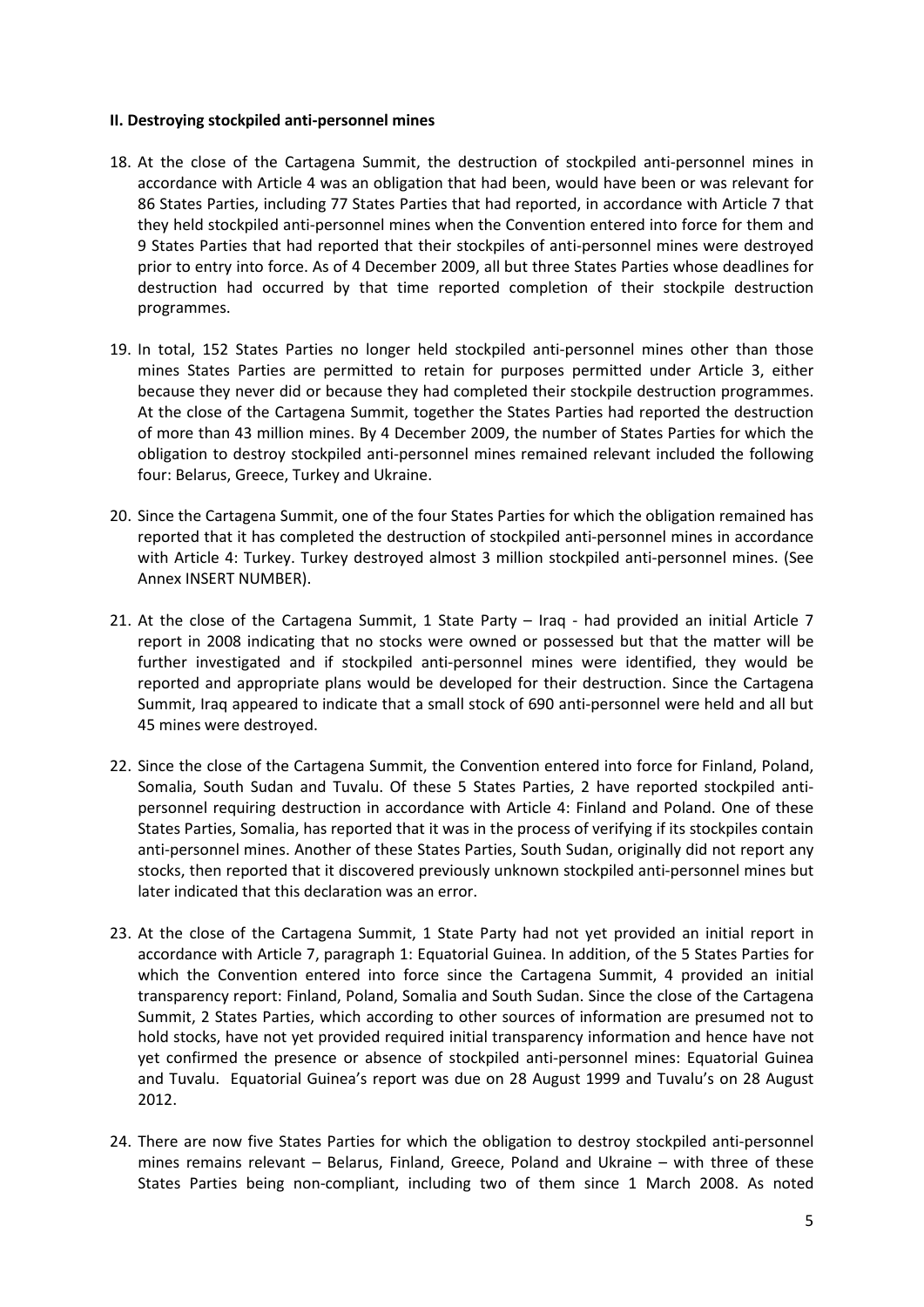previously, one State Party is in the process of verifying its stockpiles – Somalia – and two States Parties still need to confirm whether they hold stockpiled anti-personnel mines or not -Equatorial Guinea and Tuvalu. Hence, there now 156 States Parties which no longer hold stocks of anti-personnel mines because they never did or have completed their destruction programmes. Together these States Parties have reported the destruction of [almost 46 million] stockpiled anti-personnel mines.

- 25. At the Cartagena Summit, it was agreed that all States Parties will, when previously unknown stockpiles are discovered after stockpile destruction deadlines have passed, report such discoveries in accordance with their obligations under Article 7, and in addition take advantage of other informal means to share such information as soon as possible and destroy these anti-personnel mines as a matter of urgent priority.<sup>[8](#page-5-0)</sup> ("Informal means" could, for example, take the form of sharing information during the Intersessional Work Programme).
- 26. Since the Cartagena Summit, [5] States Parties have reported the discovery of previously unknown stockpiled anti-personnel mines: Burundi, Côte d'Ivoire, the Former Yugoslav Republic of Macedonia, Guinea Bissau and the Philippines in accordance with the commitments made in the Cartagena Action Plan. Together these States Parties reported the destruction of 3,301 previously unknown stockpiled anti-personnel mines. In addition, Nigeria indicated that it is taking steps to take stocks of the munitions in its inventory to determine whether previously unknown stocks exist.
- 27. Since the Cartagena Summit, the destruction of stockpiled anti-personnel mines has continued to be one of the Convention's most complex remaining challenges. Concern was expressed that three States Parties have failed to comply with the four-year deadline to destroy or ensure the destruction of stockpiled anti-personnel mines owned, possessed or under their jurisdiction or control. The early completion of stockpile destruction programmes has been encouraged and it has been recalled that the Cartagena Action Plan provides guidelines for getting back into the status of compliance.
- 28. The Convention entered into force for **Belarus** on 1 March 2004 meaning that it had a deadline of 1 March 2008 to complete the destruction of its stockpiled anti-personnel mines. At the close of the Cartagena Summit, Belarus had not concluded implementation of its Article 4 obligations within the timeframe prescribed by the Convention and 3,371,984 stockpiled anti-personnel remained to be destroyed. It was also recorded that the terms and conditions of implementation of the PFM-1 mine joint destruction programme had been identified and Belarus and the European Commission had agreed on a schedule for the preparatory stage of the project. It was further recorded that an EC assessment visit to the proposed destruction site was successful, that a tender was launched in July 2009 and that a contract was planned to be signed between the EC and the winner in January 2010.
- 29. From 2010 to 2014, Belarus continued providing annual updated information in its Article 7 transparency reports and at meetings of the Standing Committee on Stockpile Destruction on the status of its stockpiled anti-personnel mines. Of the 3,371,984 stockpiled anti-personnel mines that remained as of the Cartagena Summit, Belarus indicated in its transparency report in 2010 that 1,812 mines had been destroyed leaving  $3,370,172^9$  $3,370,172^9$  mines in stock. On 20 June 2011, Belarus informed the Standing Committee on Stockpile Destruction that in 2010, the Belarusian private company "Stroyenergo" had destroyed 160 cassettes of CSF-1 type, which contained 11,520 PFM-1 mines. As of January 2011, 3,356,636 stockpiled anti-personnel mines remained to

<span id="page-5-0"></span> <sup>8</sup> Cartagena Action Plan, action #12.

<span id="page-5-1"></span> $9$  This figure was later corrected at the Eleventh Meeting of the States Parties to read 3,368,156.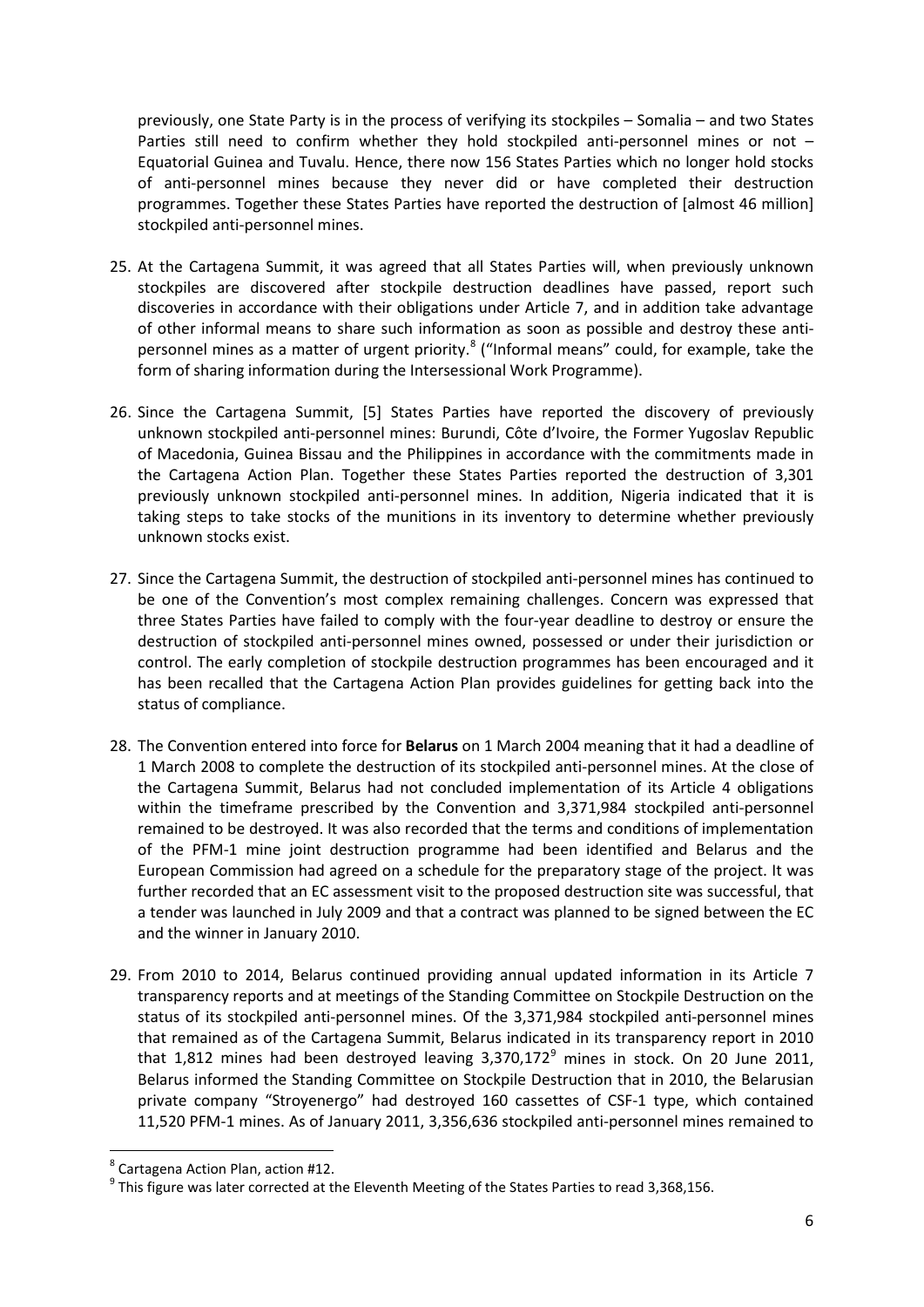be destroyed. Since then, the information provided by Belarus indicates that further destruction is pending the completion of the destruction facility and the environmental and safety assessment. Belarus indicated in its transparency report submitted in 2014 that it still possessed 3,356,636 stockpiled anti-personnel mines to be destroyed.

- 30. On 21 June 2010, Belarus informed the Standing Committee on Stockpile Destruction that while cooperation between Belarus and the European Commission was ongoing, there had been setbacks since the Cartagena Summit which had delayed the commencement of the project. Belarus further indicated that between December 2009 and May 2010, the EC had entered into negotiations with a potential contractor but that on 21 May 2010, the EC informed Belarus that the procedure had not been successful. An Addendum to the Financing Agreement was signed by Belarus and it entered into force on 24 August 2010. On 30 June 2010, the EC announced a new tender to select a contractor to implement the project "Destruction of PFM-1 Series Ammunition in Belarus".
- 31. At the 20 June 2011 meeting of the Standing Committee on Stockpile Destruction, Belarus indicated that on 21 December 2010, the European Union signed the project contract with a company called Explosives Alaveses SA (EXPAL) of Spain and that the company was registered as a legal entity in Belarus on 19 January 2011. Belarus further indicated that according to the approved timeframes, the Belarusian stockpile of PFM-1 mines would be eliminated in 2013. At the Eleventh Meeting of the States Parties, Belarus reported that the construction of the destruction facility carried out by the Russian company Anfacion started on 31 October 2011. Belarus estimated that the completion of the destruction of all stockpiles in accordance with Article 4 in Belarus was May 2013.
- 32. At the 21 May 2012 meeting of the Standing Committee on Stockpile Destruction, Belarus indicated that work on the destruction facility was continuing at an ammunition base near Rechitsa in southeastern Belarus. Belarus further indicated that this process was more complicated and time consuming than originally predicted with numerous pieces of equipment needing to be delivered to the destruction site from Spain and Germany and special licences permits needing to be issued for the transfer of explosives and detonators in order to comply with international export control practices. In addition, unfavourable winter weather conditions delayed the construction. Belarus also stated that to effectively address pending issues pertaining to stockpile destruction, Belarus and the European Commission established a "Steering Committee" which met three times in 2012 to address issues that were delaying construction. Belarus indicated that before destruction proceeds the Contractor will complete an environmental impact assessment. Belarus further indicated that destruction would be complete in 2013.
- 33. At the 27 May 2013 meeting of the Standing Committee on Stockpile Destruction, Belarus reported that the construction project was 90 percent ready and that a timeframe for the start of the destruction process could not yet be provided. Belarus also indicated that the air and solid wastes from the detonation of the mines would be recycled in accordance with European Union standards and that the European Commission was financing the project at the level of 3.9 million euros. Belarus further reported that in April 2013, an agreement was signed between the Government of Belarus and the European Commission to extend their cooperation on the stockpile destruction project.
- 34. At the Thirteenth Meeting of the States Parties, Belarus indicated that since May 2013, a gas-off treatment chamber was made in Germany and delivered to the destruction facility in November 2013. Belarus also indicated that Spanish experts were currently in the process of installing and adjusting the gas-off treatment chamber. In January 2014, the Spanish company EXPAL is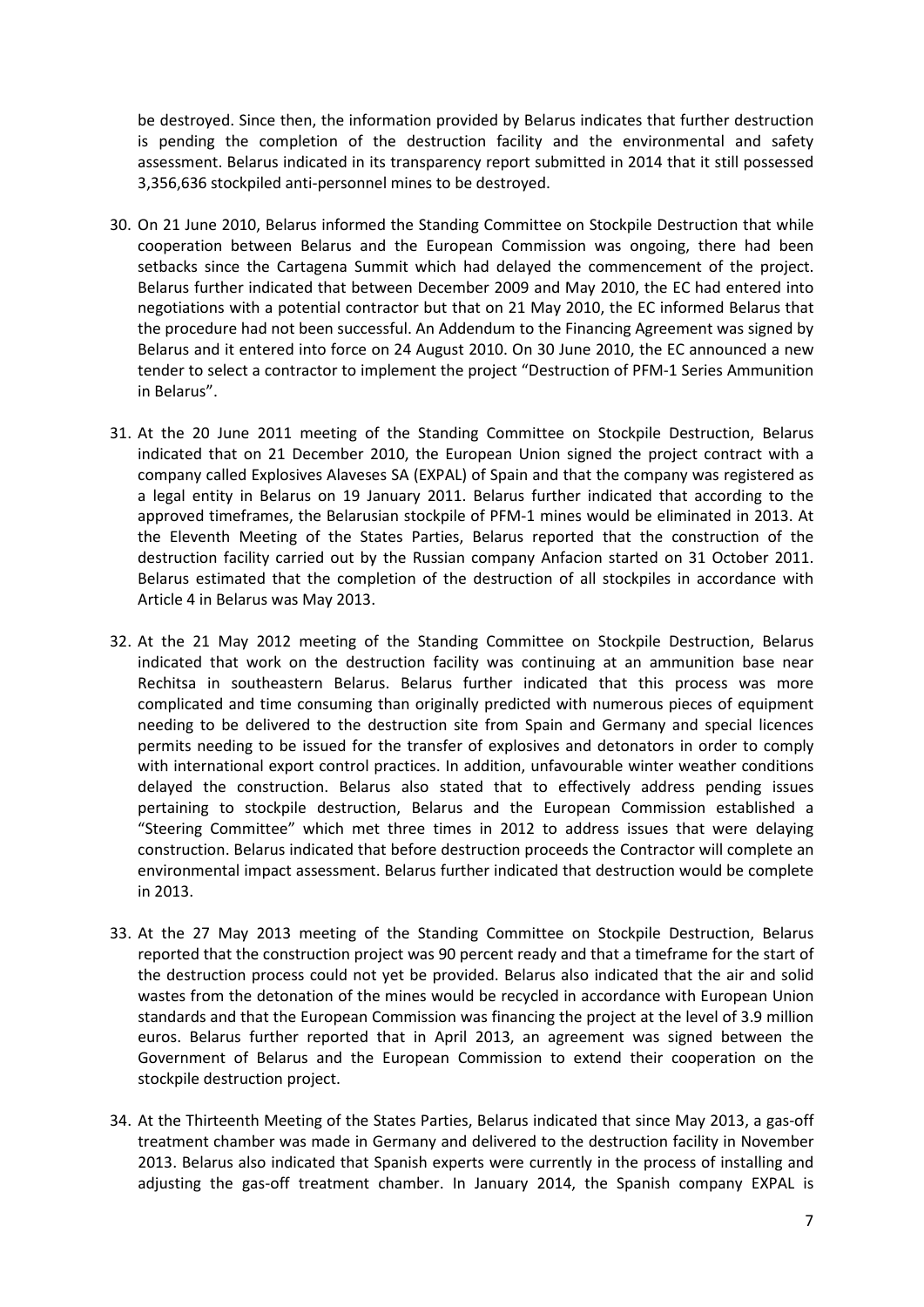planning to finalize its work related to testing of the purification equipment and to start testing the destruction of the first batch of PFM-1 mines.

- 35. At the 11 April 2014 meeting of the Standing Committee on Stockpile Destruction, Belarus indicated that the Spanish company EXPAL completed construction and installation works at the destruction facility and that the personnel of the facility was engaged in the adjustment of equipment and check-in its work in testing regime. On 26 March 2014 EXPAL conducted the first practical destruction of mines within the project during which 2 canisters of CSF-1, containing a total of 144 PFM -1 anti-personnel mines were destroyed. Belarus indicated that it was assumed that testing works at the site would continue until mid-May 2014.
- 36. Belarus has reported to the States Parties details of progress towards the fulfilment of Article 4 obligations but progress has been slow with Belarus facing persistent challenges linked to the destruction of PFM-type mines it has in its stockpile, and only 13,332 anti-personnel being destroyed since the Cartagena Summit. While an expected completion date has been communicated in the past, it is currently unclear when Belarus expects to have fulfilled its Article 4 obligations.
- 37. The Convention entered into force for **Greece** on 1 March 2004 meaning that it had a deadline of 1 March 2008 to complete the destruction of its stockpiled anti-personnel mines. At the close of the Cartagena Summit, Greece had not concluded implementation of its Article 4 obligations within the timeframe prescribed by the Convention and 1,586,195 stockpiled anti-personnel mines remained to be destroyed. It was also recorded that 225,962 mines had been transferred to Bulgaria and were destroyed and that the transfer and destruction of all stockpiled mines "will be completed by the end of 2009."
- 38. From 2010 to 2014, Greece continued providing annual updated information in its Article 7 transparency reports and at meetings of the Standing Committee on Stockpile Destruction on the status of its stockpiled anti-personnel mines. In its transparency report of 2010, Greece reported that as of 31 December 2009, 1,566,532 anti-personnel mines remained to be destroyed and that 615,362 mines had been transferred to Bulgaria for the purposes of destruction. Bulgarian authorities reported that between 15 December 2008 and 14 May 2010 a total of 614,882 Greek anti-personnel mines have been delivered and destroyed in Bulgaria. The discrepancy of 480 between the numbers reported by Bulgaria and Greece was brought to the attention of the June 2010 meeting of the Standing Committee on Stockpile Destruction and it was noted that the matter was under ongoing examination by the Greek authorities in cooperation with the Bulgarian authorities.
- 39. On 21 June 2010, Greece informed the Standing Committee on Stockpile Destruction that the agreement between the Greek Ministry of Defence and company selected to ensure the destruction of the Greek stockpile had been cancelled on 16 June 2010 due to non-fulfilment of the agreement as result of an industrial accident that took place on 3 February 2010. As a consequence Greece would be unable to complete the destruction of its stockpile by the end of 2010. Greece also indicated that given the situation, a more realistic timeline for completion would be early 2011 and that the Greek Ministry of Defence was proceeding rapidly to engage another company to do the work. In October 2010, Greece indicated that after the termination of the contract with EAS (Hellenic Defence Systems) / VIDEX, EAS filed an appeal against the Greek State which was currently under consideration by the relevant Greek courts. Meanwhile, pending the completion of the legal proceedings, Greece was still preparing the work for a new contract, which included the obligation to destroy the remaining stockpile within 6 months of the awarding of the contract.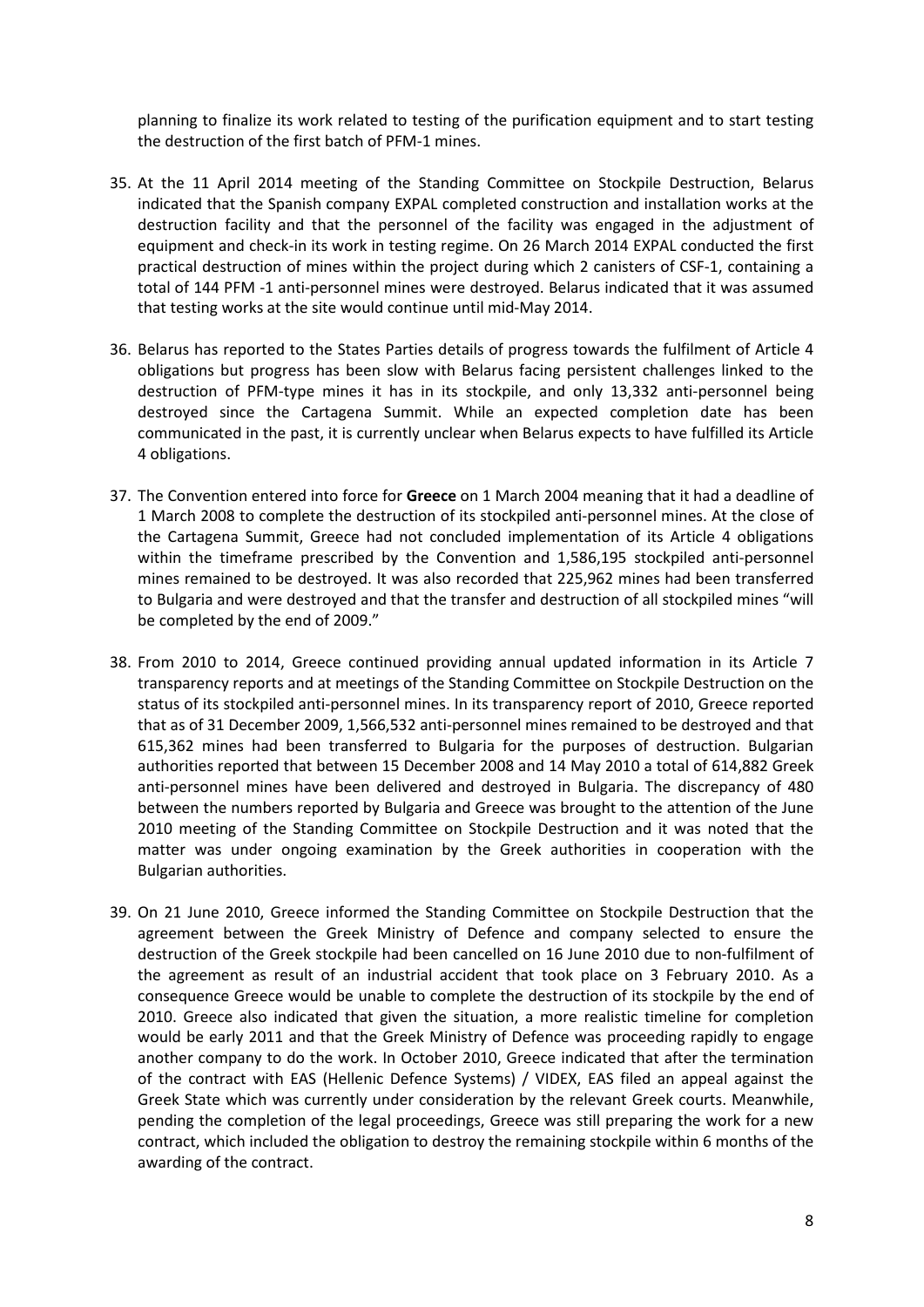On 20 June 2011, Greece informed the Standing Committee on Stockpile Destruction that the investigation identified that the discrepancy in numbers was due to an uneven distribution of mines during packaging for the shipment to Bulgaria and that the 480 were indeed stored in an ammunition warehouse of the Greek army. The investigation also resulted in the identification of Greece's initial stockpile before the start of destruction process which amounted to 1,568,167 mines instead of 1,566,532. Also on 20 June 2011, Greece indicated that there were 953,285 stockpiled mines remaining to be destroyed. Greece also indicated that in April 2011, EAS won its case and was re-awarded the stockpile destruction project. On 21 April 2011, EAS submitted a revised proposal with a new timeline and financial conditions which as of 20 June 2011 was still the subject of negotiations between the two parties and that the proposal entailed reinitiation of the contract within the next 6 months and the subsequent completion of destruction within 22 months.

- 40. At the Eleventh Meeting of the States Parties, Greece indicated that the EAS proposal remained unexecuted pending the completion of a judicial process and budgetary appropriations which were anticipated to come following the adoption of the 2012 budget by the Parliament. Greece further indicated that a future new contract would involve the closer engagement of the Hellenic armed forces to monitor the process. Greece also indicated that the competent authorities were examining other options to expedite the destruction process. As of the Eleventh Meeting of the States Parties, Greece still had 953,285 mines to destroy.
- 41. On 21 May 2012, Greece informed the Standing Committee on Stockpile Destruction that since the 11MSP, there had been no further progress in the destruction of the remaining stockpiled mines, pending a court decision pertaining to the legal dispute between Greece and EAS. Greece also informed that the main proceeding of the Administrative Court of Appeals which was scheduled to take place on 27 September 2012 could not take place due to unforeseen circumstances. At the end of November 2012, a ministerial decision was signed to put the whole process back on track and in the meantime, the Greek armed forces had proceeded to locate the 953,285 stockpiled anti-personnel mines in a single ammunition warehouse so that destruction can proceed immediately when green light is given by the Ministry of Defence.
- 42. As of 27 May 2013, Greece possessed the same number of stockpiled anti-personnel mines to be destroyed. On 27 May 2013, Greece reported to the Standing Committee on Stockpile Destruction that a modified contract for the destruction of the remaining mines was signed on 29 April 2013 by EAS and the Greek Ministry of Defence.
- 43. At the Thirteenth Meeting of the States Parties, Greece reported that on 7 June 2013, EAS submitted all the relevant documents, including an end-user certificate to the Ministry of Development, Competitiveness and Finance in order to re-launch the destruction process of anti-personnel mines at the facilities of the sub-contractor VIDEX. In taking this process forward, a request for an International Import Certificate was in turn submitted by VIDEX to the Bulgarian Ministry of economy and Energy on 2 July 2013, resulting in the subsequent issuance of the relevant certificate by the competent Bulgarian authorities on 17 October 2013. On 2 December 2013, the Ministry of Development, Competitiveness and Finance issued the export licenses. As a result, at this stage the only remaining pending documents which are required for the commencement of the shipment of mines to Bulgaria are the transport licenses, which were expected to be issued by the competent Greek and Bulgarian authorities within the next weeks. Despite the ongoing financial crisis, Greece indicated that it is in the final stages of the necessary procedures and that it expects transport and destruction of stockpiled mines to begin in early 2014.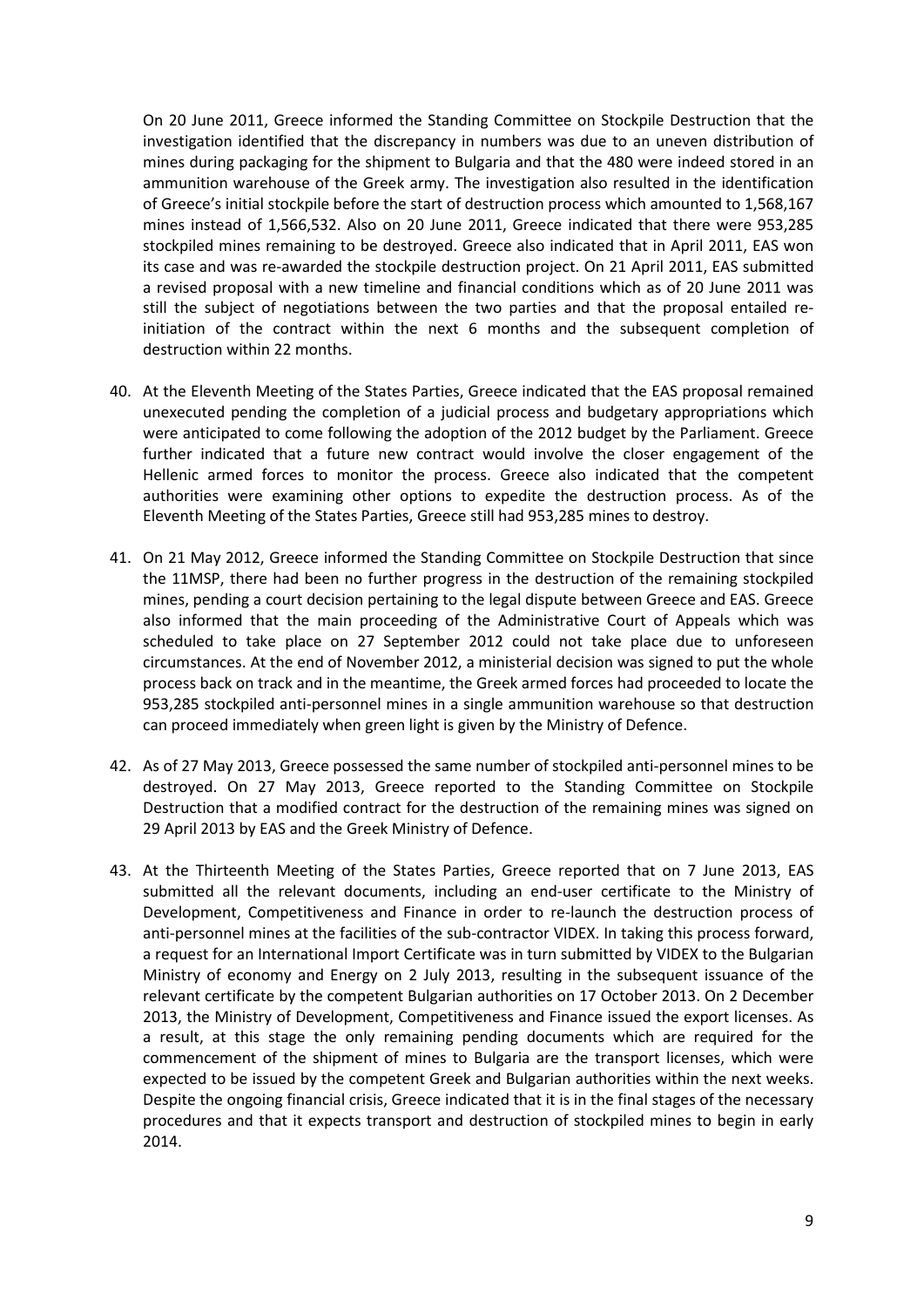- 44. At the 11 April 2014 meeting of the Standing Committee on Stockpile Destruction, Greece indicated that on 6 February 2014, the competent authorities of the Ministry of Defence issued a directive pertaining to the security of the transport procedure of the mines being shipped to Bulgaria. On 24 February, 6,528 "DM-31" mines were transported to Bulgaria, on the basis of a transport license issued on 27 January. On 28 February 2014, the competent Bulgarian authorities re-issued the International Import Certificate (I.I.C), following a proposal of the Greek MoD, which requested for a revision of the I.I.C, so that it reads that the mines are transported for "Demilitarization and Disposition Process".
- 45. Greece further indicated that on 17 March 2014 the competent Greek authorities issued a transport license for 51,298 "DM-31" mines, which will be transported to Bulgaria in the coming weeks. Moreover, on 20 March 2014 5,088 "M2" mines and 2,160 "MI6" mines were transported to Bulgaria, while on Monday, 14 April, 15,000 mines will be transported to Bulgaria. Greece also indicated that it intended to announce at the Third Review Conference that the process of destruction is well underway, so that Greece can comply with Article 4 of the Convention as soon as possible.
- 46. [INSERT PARAGRAPH ABOUT THE LATEST DEVELOPMENTS IN GREECE]
- 47. The Convention entered into force for **Turkey** on 1 March 2004, meaning that it had a deadline of 1 March 2008 to complete the destruction of its stockpiled anti-personnel mines. At the time of the Cartagena Summit, Turkey had not concluded implementation of its Article 4 obligations within the timeframe prescribed by the Convention and 956,761 stockpiled anti-personnel mines remained to be destroyed as of the end of October 2009.
- 48. In April 2010, Turkey indicated through its annual transparency report that 730,458 stockpiled anti-personnel mines remained as of 31 December 2009. On 21 June 2010, Turkey informed the Standing Committee on Stockpile Destruction that the destruction of the remaining stockpiled mines was being carried out at "full speed" with the Turkish Munitions Disposal Facility running 24 hours a day on the basis of 3 shifts per day. As of 10 August 2010, the number of remaining of anti-personnel mines was further reduced to 161,191 mines. At the close of the Tenth Meeting of the States Parties, Turkey had 631 Area Denial Anti-Personnel Mine (ADAM)-type mines (each containing 36 sub-munitions) remaining. Turkey indicated that these mines required special handling because they contain depleted uranium and that these mines would be destroyed by the NATO Maintenance and Supply Agency.
- 49. On 20 June 2011, Turkey informed the Standing Committee on Stockpile Destruction that the 631 ADAM-type mines were transferred to Germany for destruction. At the Eleventh Meeting of the States Parties, Turkey reported that with the destruction of the remaining 22,716 ADAMtype mines which was completed on 21 June 2011, Turkey confirmed that it had completed the fulfilment of its Article 4 obligations.
- 50. The Convention entered into force for **Ukraine** on 1 June 2006 meaning that it had a deadline of 1 June 2010 to complete the destruction of its stockpiled anti-personnel mines. Ukraine has not concluded implementation of its Article 4 obligations within the timeframe prescribed by the Convention and that 149,096 POM-2 and 5,950,372 PFM-1 stockpiled anti-personnel mines remained to be destroyed as of 25 May 2009.
- 51. The Cartagena Summit further recorded that, while Ukraine planned to destroy 1,500,000 mines in 2009 and 600,000 in 2010, a lack of financial resources was undermining the plan. It was also recorded that in June 2009, the EC launched an experts' mission to assess available destruction facilities and to determine the type of assistance with this mission confirming that Ukraine has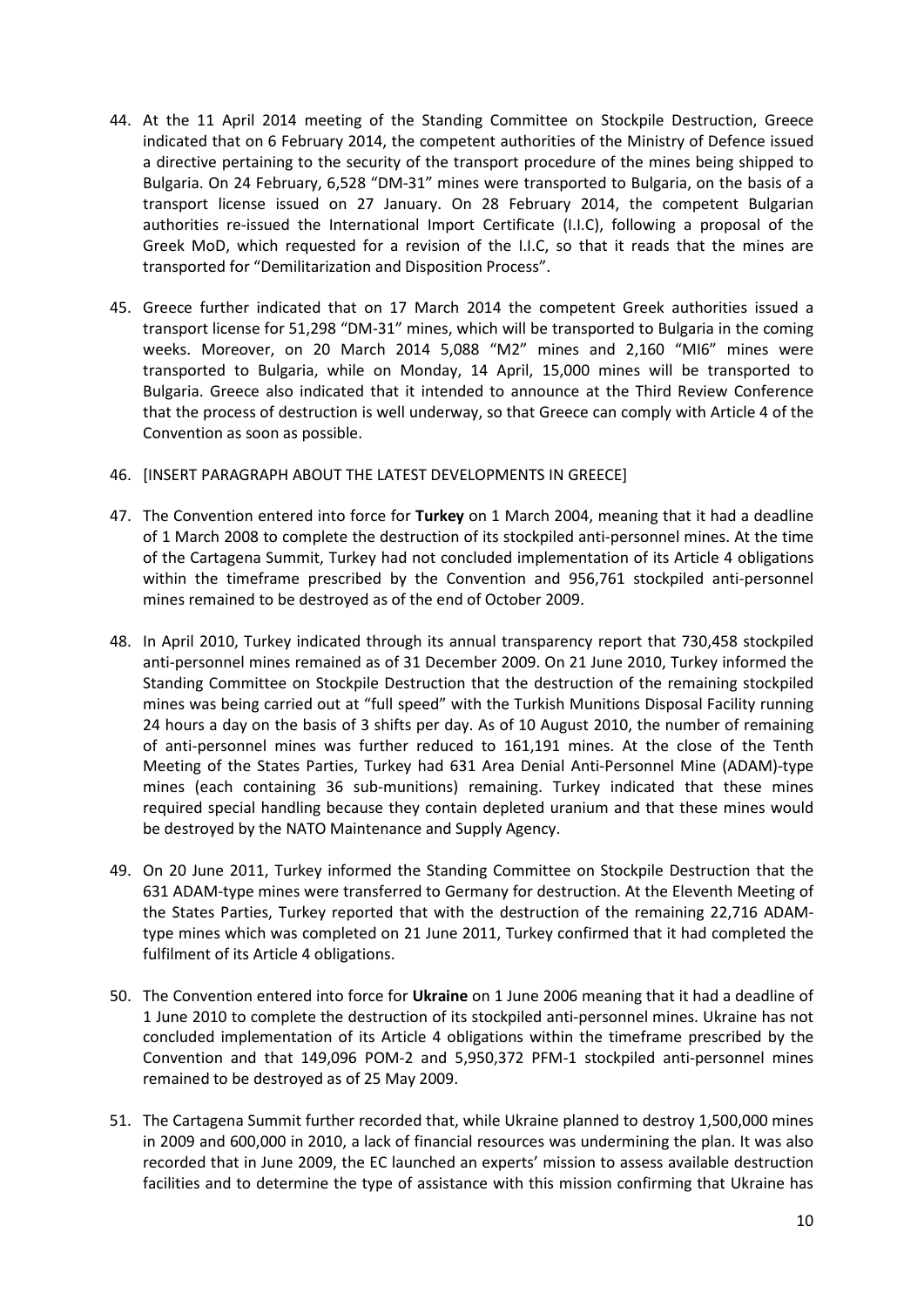the technical know-how to destroy its stockpiled PFM type mines, albeit with significant investment in technology and equipment required. As well, it was noted that the destruction of anti-personnel mines had been identified as one of the Ukrainian priorities that could be financed under the European Union's European Neighbourhood and Partnership Instrument (ENPI), with further needs to be identified in the course of the negotiation between Ukraine and the EC in the framework of the Ukrainian National Programme (UNP) for 2011-2013. Finally, it was recorded that on 16 June 2009, the United Nations Mine Action Service (UNMAS) received a request for assistance from Ukraine related to the destruction of Ukraine's stockpiled antipersonnel mines and that the two were discussing modalities for the provision of expert support.

- 52. On 18 May 2010, Ukraine informed all States Parties that it would be unable to comply with its Article 4 obligations by its 1 June 2010 deadline. On 21 June 2010, at the meeting of the Standing Committee on Stockpile destruction, Ukraine expressed that a "lack of practical international assistance" did not allow Ukraine to implement its obligations. Ukraine also elaborated on its plans to acquire the resources necessary to complete implementation of article 4, noting that it will work to accumulate national resources, resume cooperation with the EC in the framework of the ENPI (with the new National Indicative Programme for 2011-2013, which will include a sub-priority on the implementation of the Convention, to be finalised through a Memorandum of Understanding between Ukraine and the EC "in the nearest future"), and use, where appropriate, bilateral and multilateral mechanisms to encourage and facilitate the destruction of its stockpiles. Ukraine further indicated that, given the current absence of international support and the economic situation in Ukraine, the destruction process was "on hold."
- 53. In April 2010, in its transparency report, Ukraine reported that 5,951,785 stockpiled antipersonnel mines remained as of 1 April 2010. Ukraine informed the June 2010 meeting of the Standing Committee on Stockpile that it was estimated that the one rotary kiln at the Pavlograd Chemical Plantcould destroy 1 million PFM mines per year, implying that without international assistance to expand capacity it was going to take "six years at the soonest" for Ukraine to complete implementation of article 4. Ukraine further indicated that with "proper financing", the installation and operation of a second incinerator could see destruction completed within three years. Ukraine also indicated that the USA had recently agreed to purchase another incinerator for the Pavlograd Chemical Plant that could be used for the destruction of antipersonnel mines.
- 54. In April 2011, Ukraine reported in accordance with Article 7, that 5,951,785 stockpiled antipersonnel mines remained. On 20 June 2011, Ukraine informed the Standing Committee on Stockpile Destruction that the Ministry of Defence of Ukraine eliminated 6,480 PFM-1 mines in May and June 2011. At the Eleventh Meeting of the States Parties, Ukraine indicated that on 21 September 2011, the Cabinet of Ministers of Ukraine signed the Implementing Agreement with the NATO Maintenance and Supply Organisation (NAMSO) which covers the destruction of half of the PFM-type mines.
- 55. Information provided by Ukraine in 2012 in accordance with its Article 7 transparency obligations indicated that as 31 December 2011, Ukraine had 5,939,905 stockpiled mines, including 5,786,704 PFM mines. Ukraine further informed that the timeline for completion was still to be defined and indicated that with US\$ 1 million provided by Norway, the incinerator facility at the Pavlograd Chemical Plant was modernised. Ukraine informed the Twelfth Meeting of the States Parties that a total of 17,420 anti-personnel have been destroyed in 2012, including 13,920 PFM-1 type mines and 3,500 OZM-type mines leaving 5,922,485 stockpiled mines to be destroyed. Ukraine also indicated that the EC had reserved funds for the destruction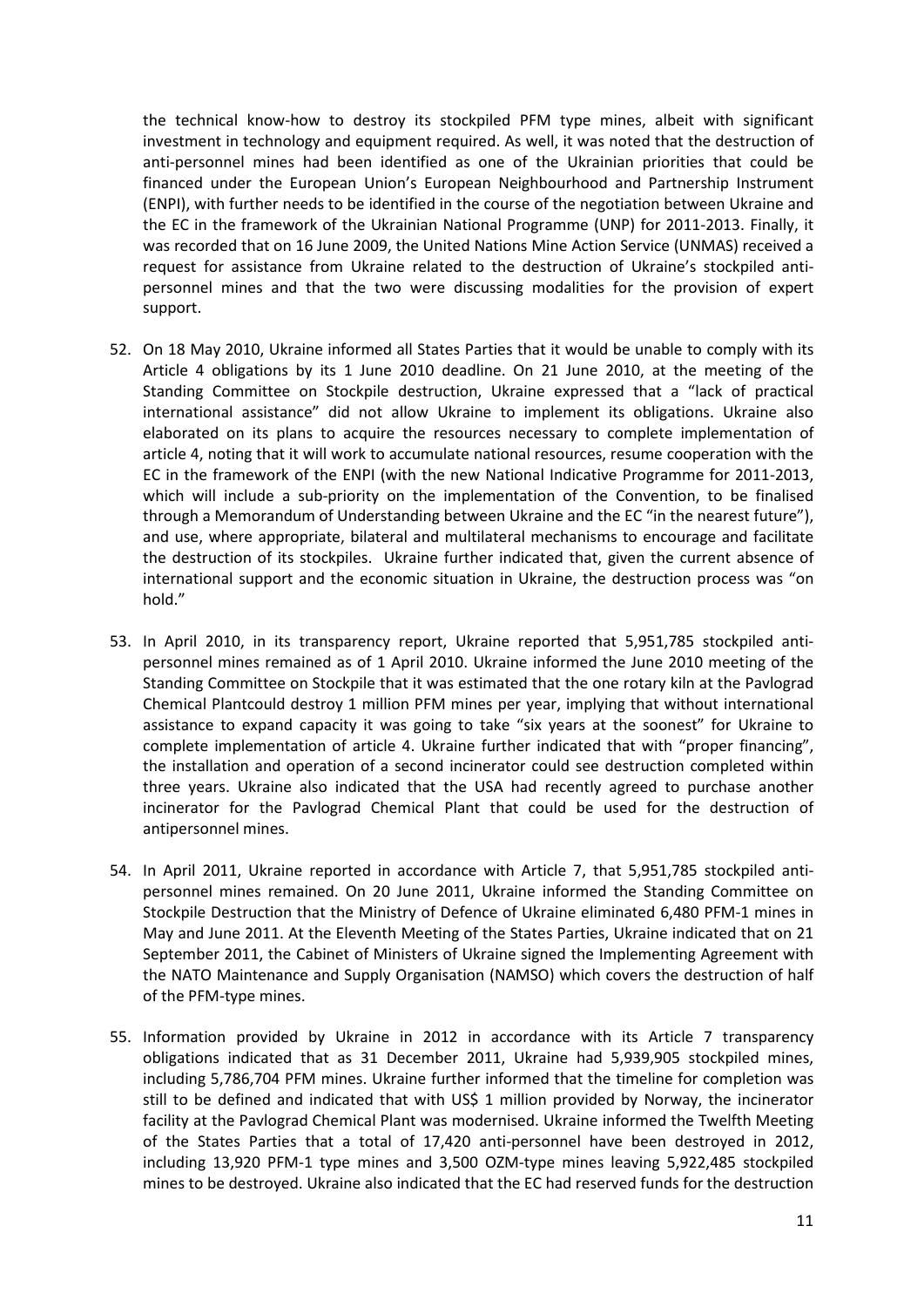of stockpiled anti-personnel mines as part of the second phase of a NATO Partnership for Peace Trust Fund Project, with 60 percent covered by the EC and 40% by Ukraine. Also at the Twelfth Meeting of the States Parties, Ukraine indicated that the NATO Support Agency had accumulated sufficient resources of its own, thanks to an offer made by the German government, to enable the commencement of the project of large-scale destruction as early as January 2013 with PFM-a type mines destroyed in priority.

- 56. At the Thirteenth Meeting of the States Parties, Ukraine reported that the current number of mines for disposal was 5,435,248 PFM-1 (1S) and that as of the 13MSP Ukraine managed to dispose 1,218,433 mines (among those 567,672 PFM-1 mines). Over the course of 2013 a total of 332,352 PFM-1 mines have been disposed. Ukraine further reported that until 2015 it plans to destroy 3 million units of PFM-1 mines within the framework of NATO's Partnership for Peace programme Phase 2, once funding is provided by the European Union. Ukraine further reported that it is constructing an additional site for dismantling ammunition which will significantly increase the rate of destruction of PFM-1 anti-personnel mines.
- 57. At the 11 April 2014 meeting of the Standing Committee, Ukraine reported that as of April 2014 Ukraine managed to dispose of 1,219,005 mines, among them 568,184 PFM mines and that for the period of year 2013, 332,352 PFM-1 mines were disposed mostly due the financial support of Germany. Ukraine further reported that 5,434,676 PFM-1 (1S) mines are liable to destruction under Article 4 and that deadlines were still to be defined.
- 58. Ukraine also indicated that with financial assistance from Norway and the USA the necessary equipment was purchased and installed at the Pavlograd Chemical Plant and that the modernised facilities were officially put into operation. However due to the insufficient international financial support, the destruction remains slow and in this regard Ukraine is engaged in an active dialogue with the European Commission and other donors. Ukraine further indicated that as the domestic funds do not allow performing the destruction tasks at a needed pace, Ukraine's work is focused on the disposal of unconditional munitions which further storage could be unsafe and during the first quarter of 2014 the Ukrainian military engineers destroyed by detonation 8 KSF-1 clusters, making a total of 572 anti-personnel mines.
- 59. [INSERT PARAGRAPH WHICH INCORPORATES INFORMATION PROVIDED BY UKRAINE FOR THE THIRD REVIEW CONFERENCE]
- 60. At the Cartagena Summit, the States Parties acknowledged that the complexity of destruction of PFM-1-type anti-personnel mines combined with the limited number of entities capable of destroying these mines, the vast numbers of these mines held by Belarus and Ukraine, the inadvisability of transferring these mines for destruction and the high cost of destruction had resulted in a compelling implementation challenge for both States Parties. The States Parties recognised that the destruction of PFM mines is significantly more challenging and complex, technically and financially, than the destruction of other anti-personnel mines. The States Parties also recorded that both Belarus and Ukraine had sought assistance in accordance with article 6 of the Convention and expressed the view that the matter of ensuring compliance on the part of Belarus and Ukraine was the business of all States Parties.
- 61. At the Cartagena Summit, the States Parties expressed the view that the destruction of stockpiled anti-personnel mines, while largely a great success story, persists as one of the Convention's most complex remaining challenges, noting that since 1 March 2008, Belarus, Greece and Turkey had not concluded implementation of their article 4 obligations within the time frame prescribed by the Convention and that Ukraine had indicated that it would be unable to comply with its obligation to destroy its stockpiled anti-personnel mines by its 1 June 2010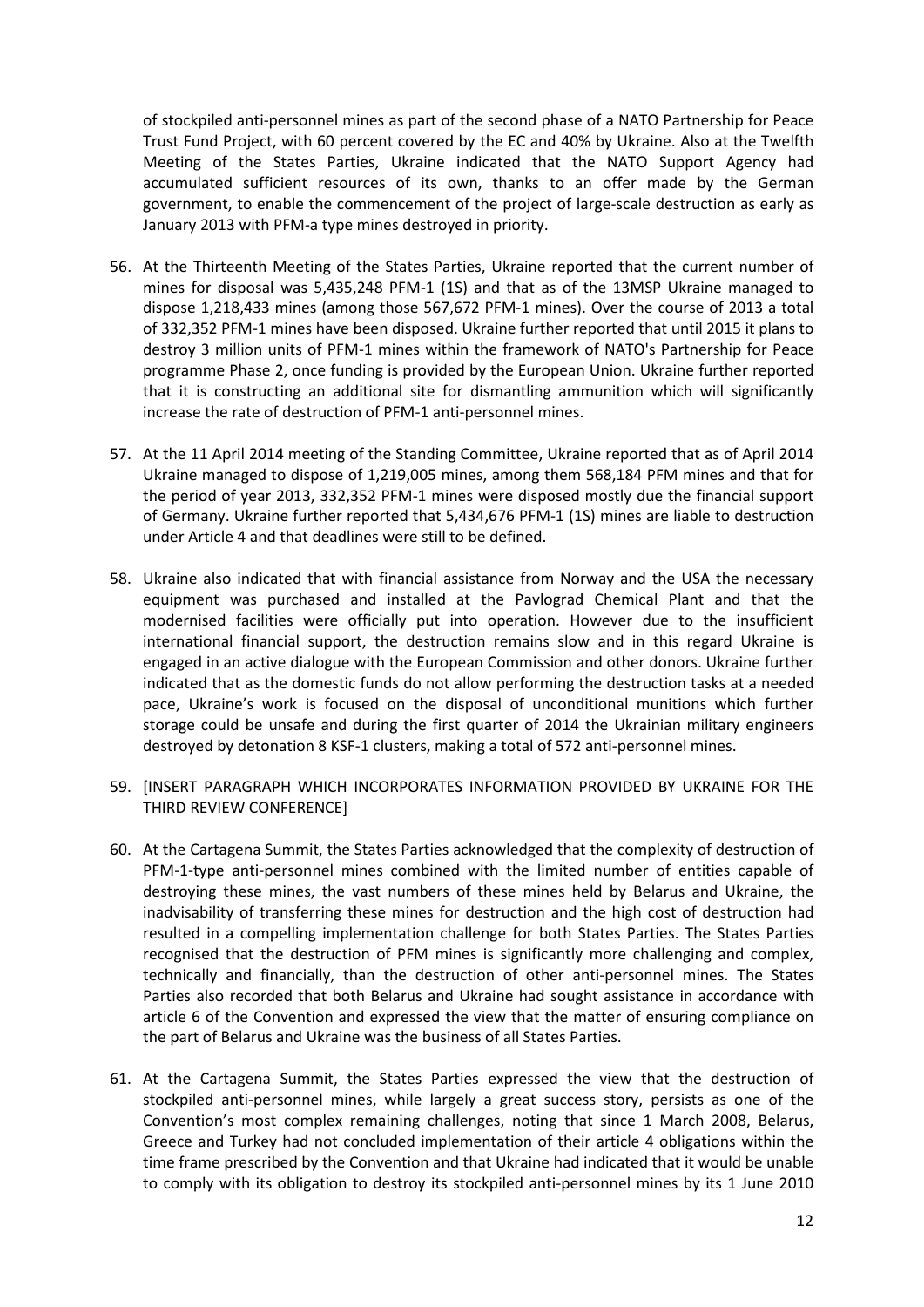deadline. Serious concern was expressed with respect to the failure by three States Parties to comply with their obligations by their deadlines as well as to provide a clear timeline for completion and concern was expressed with respect to the looming matter of non-compliance on the part of one additional State Party.

- 62. Since the Cartagena Summit, one State Party, which had not concluded implementation within the timeframe prescribed by the Convention completed the destruction of its stockpiled antipersonnel mines: Turkey, and one additional State Party, as foreshadowed by the Cartagena Summit, missed its four-year deadline: Ukraine. There are now three States Parties which still have not concluded implementation of their stockpile destruction obligation within the fouryear timeframe prescribed by the Convention.
- 63. At the Cartagena Summit, it was agreed that States Parties that have missed their deadlines for completion of obligations under Article 4 will provide an expected completion date. As of the Thirteenth Meeting of the States Parties it was noted that the States Parties in question had not yet done so. States Parties also noted that all States Parties have a role in being vigilant in ensuring that those with stockpile destruction programmes are on track to meet their obligations, including through the provision of international cooperation and assistance. In addition, it was again noted that Belarus, Greece and Ukraine each have expressed a deep commitment to the Convention and the fulfilment of their obligations.
- 64. In its initial Article 7 submission in July 2008, **Iraq** stated that it did not hold stockpiles but that the matter would be further investigated and corrected if required in future reports. On 15 June 2010, Iraq reported in accordance with Article 7, 690 stockpiled anti-personnel mines and at the 20 June 2011 meeting of the Standing Committee on Stockpile Destruction Iraq further reported that all mines in question, but for 45 retained for purposes permitted in Article 3, had been destroyed.
- 65. The Convention entered into force for **South Sudan** on 9 July 2011 meaning that it has a deadline of 9 July 2015 to complete the destruction of its stockpiled anti-personnel mines.
- 66. In its initial Article 7 submission in December 2012, **South Sudan** reported that it had recovered 4 stockpiled anti-personnel mines that had been abandoned in former military camps and that these mines would be destroyed by the Danish Demining Group in the 2012-2013 dry season. At the 27 May 2013 meeting of the Standing Committee on Stockpile Destruction, South Sudan indicated that the mines in question are a small part of a larger weapon cache that was discovered which will need to be destroyed in its totality as soon as South Sudan gets the funding and when all necessary arrangements are completed. In information provided to the Implementation Support Unit on 12 November 2013, South Sudan indicated that in fact its declaration of the discovery of previously unknown stockpiled anti-personnel mines was an error.
- 67. The Convention entered into force for **Finland** on 1 July 2012 meaning that Finland has a deadline of 1 July 2016 to complete the destruction of its stockpiled anti-personnel mines.
- 68. At the 27 May 2013 meeting of the Standing Committee on Stockpile Destruction, Finland indicated that the destruction process commenced shortly after entry into force, with the destruction of 220,455 mines and that it will be completed by the end of 2015. As well Finland reported that 809,308 stockpiled anti-personnel mines remained to be destroyed. At the 13MSP, Finland indicated that over 90 percent of its stockpile was already destroyed with over 700,000 mines destroyed in 2013.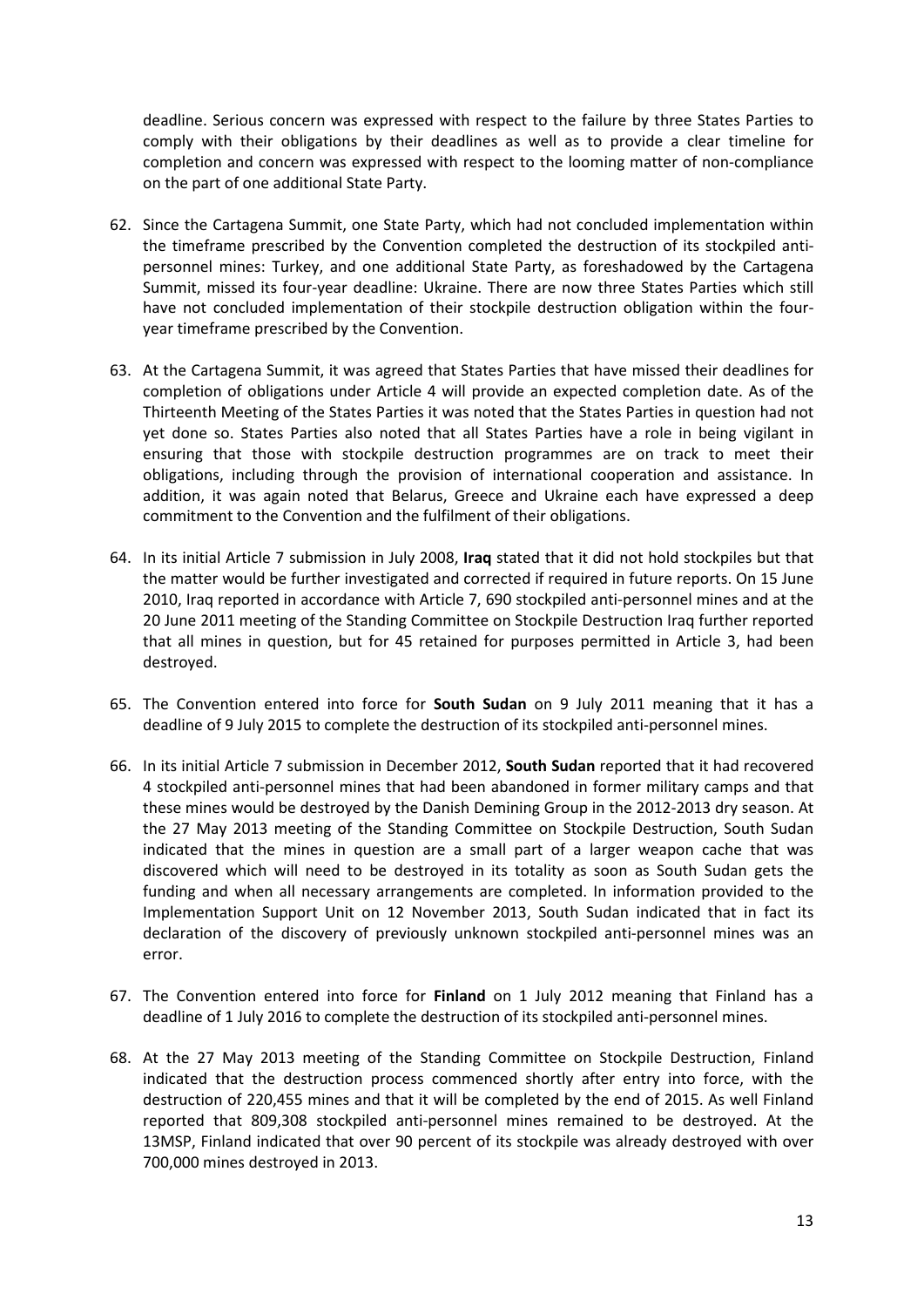- 69. In its Article 7 transparency report submitted in 2014, Finland indicated that 55,181 antipersonnel remained in the Finnish stockpiles and that 744,891 mines were destroyed between 2012 and 10 December 2013.
- 70. The Convention entered into force for **Somalia** on 1 October 2012 meaning that Somalia has a deadline of 1 October 2016 to complete the destruction of its stockpiled anti-personnel mines. In in its initial transparency report submitted in 2012 in accordance with Article 7, paragraph 1, Somalia reported that it was currently putting forth efforts to verify if in fact it holds antipersonnel mines in its stockpiles and indicated that it would report on its findings.
- 71. The Convention entered into force for **Poland** on 1 June 2013 meaning that Poland has a deadline of 1 June 2017 to complete the destruction of its stockpiled anti-personnel mines. Before joining the Convention, Poland regularly provided voluntary information on its stockpiles, including information that indicated that it has progressively reduced its stockpiles with mines withdrawn from inventories and dismantled. At the 12MSP, Poland indicated that the remaining 200,000 mines were taken off the Polish Armed Forces inventory already in 2010 and that since then Poland has managed to destroy 97 percent of its original stocks.
- 72. In its initial transparency report submitted in accordance with Article 7, paragraph 1 on 28 November 2013, Poland reported that 16,957 mines remained in its stockpiles. At the 13MSP, Poland indicated that its initial stockpile was 1,087,984 anti-personnel mines and that before the ratification process started it destroyed approximately 1 million anti-personnel mines. Poland further indicated that 16,957 PSM-1 mines, 2019 PSM-1 mine casings of versions without explosives, 21,044 MON-100 mine casings, and 3,282 mine casings of versions without explosives and various detonators remained to be destroyed and that it would take about 2 years to complete the destruction at a cost of about 175,000 euros.
- 73. At the Cartagena Summit, it was agreed that all States Parties will, when previously unknown stockpiles are discovered after stockpile destruction deadlines have passed, report such discoveries in accordance with their obligations under Article 7, and in addition take advantage of other informal means to share such information as soon as possible and destroy these anti-personnel mines as a matter of urgent priority.<sup>[10](#page-13-0)</sup> ("Informal means" could, for example, take the form of sharing information during the Intersessional Work Programme).
- 74. Since the Cartagena Summit the following States Parties reported information related to the discovery and destruction of previously unknown stockpiled mines:

# 75. [INSERT PARAGRAPH ON AFGHANISTAN]

## 76. [INSERT PARAGRAPH ON ARGENTINA]

- 77. At the 21 June 2010 meeting of the Standing Committee on Stockpile Destruction, **Burund**i reported that it had discovered 76 stockpiled anti-personnel mines that were previously unknown. Burundi further reported that these mines have now been destroyed. In its Article 7 report submitted in 2011, Burundi reported the destruction on 18 June 2011, of 69 antipersonnel mines which were stockpiled at the Service National de Renseignement.
- 78. At the Twelfth Meeting of the States Parties, **Côte d'Ivoire** indicated that during the course of a national weapon inventory conducted in the aftermath of the political crisis of 2010-2011, the

<span id="page-13-0"></span><sup>&</sup>lt;sup>10</sup> Cartagena Action Plan, action #12.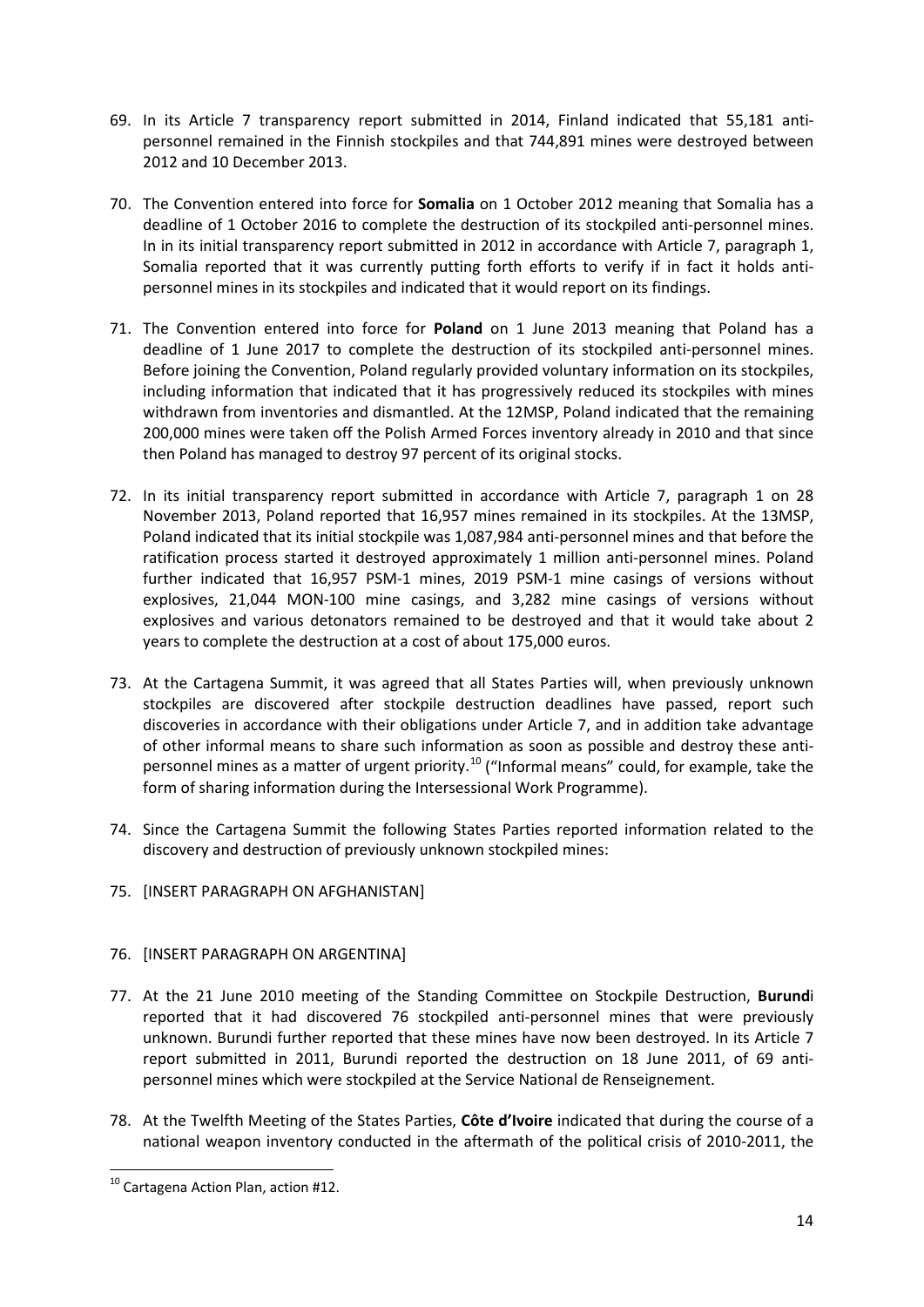Republican Forces discovered several unused boxes of anti-personnel mines. At the 27 May 2013 meeting of the Standing Committee on Stockpile Destruction, Côte d'Ivoire indicated that 1,818 previously unknown stockpiled anti-personnel were discovered and that 1,526 of these mines were destroyed and 292 kept for purposes permitted under Article 3.

- 79. At the Eleventh Meeting of the States Parties, the **Former Yugoslav Republic of Macedonia** indicated that in an effort to determine what munitions held by its armed forces would need to be destroyed in accordance with its obligations of the Convention on Cluster Munitions, FYROM's armed forces discovered 8 cassettes containing approximately 500 PF+-S type antipersonnel mines. A the 21 May 2012 meeting of the Standing Committee on Stockpile Destruction, the Former Yugoslav Republic of Macedonia announced that on 10 May 2012, it destroyed 1,248 PFM-1S mines which were previously unknown.
- 80. At the Eleventh Meeting of the States Parties, **Guinea Bissau** indicated that a small stockpile of anti-personnel mines had been found in Quebo and Gabu military bases during a joint assessment mission conducted by Guinea Bissau's Government and UNMAS to identify the quantity of Guinea Bissau storage ammunitions. 7 PMN mines and two original boxes of POMZ-2 were found. Guinea Bissau indicated its intention to destroy these mines as soon as possible but not later than 31 March 2012. At the 12MSP, Guinea Bissau indicated that due to the lack of logistical and financial support to the Guinea Bissau mine action programme since 31 July 2012, Guinea Bissau was not in a position to carry out the destruction of these mines but was hopeful that they could be destroyed by the 13MSP. Since then no further update was provided by Guinea Bissau on the matter of previously unknown stockpiled anti-personnel mines.
- 81. At the 21 May 2012 meeting of the Standing Committee on Stockpile Destruction, **Nigeria**, in noting that it is a country that has experienced civil war and thus had munitions stored in numerous locations throughout its territory, indicated that, following a ministerial directive, the Nigerian military is taking steps to reassess the munitions in its inventory to determine whether previously unknown stocks exist. Nigeria reaffirmed that, should such stocks be found, it will comply with its obligations and its Cartagena Action Plan commitments.
- 82. On 30 August 2012, the **Philippines** indicated that in 2011, the Armed Forces of the Philippines (AFP) Munitions Control Centre (MCC) disposed a total of 334 pieces of newly discovered antipersonnel mine during the conduct of its ammunition surveillance and inspection of the various ammunition depots in the Philippines as mandated by the AFP hierarchy.
- 83. At the Cartagena Summit, States Parties agreed to "seize every opportunity to promote and encourage adherence to the norms of the Convention" $11$ . In 2012, the Co-Chairs of the Standing Committee on Stockpile Destruction, Germany and Romania, sought to act upon this commitment by encouraging States not party to share information on steps they are taking to adhere to the norms of the Convention, i.e. by volunteering information on the stockpiled they possessed. While no additional information was shared, the Co-Chairs recalled that some States not party have voluntarily provided information on their stocks and others have provided what they refer to as voluntary Article 7 reports although in some of these documents no information on stockpiled anti-personnel mines has been provided and in other instances it is ambiguous. The Co-Chairs noted in particular the following:
- 84. **Mongolia**, in 2007, voluntarily reported that it possesses 206,417 anti-personnel mines. In addition, at the 10MSP Mongolia reported that it had destroyed 100 anti-personnel mines at a test destruction, bringing its number of stockpiled anti-personnel mines down to 206,317. As

<span id="page-14-0"></span> <sup>11</sup> Cartagena Action Plan, action #3.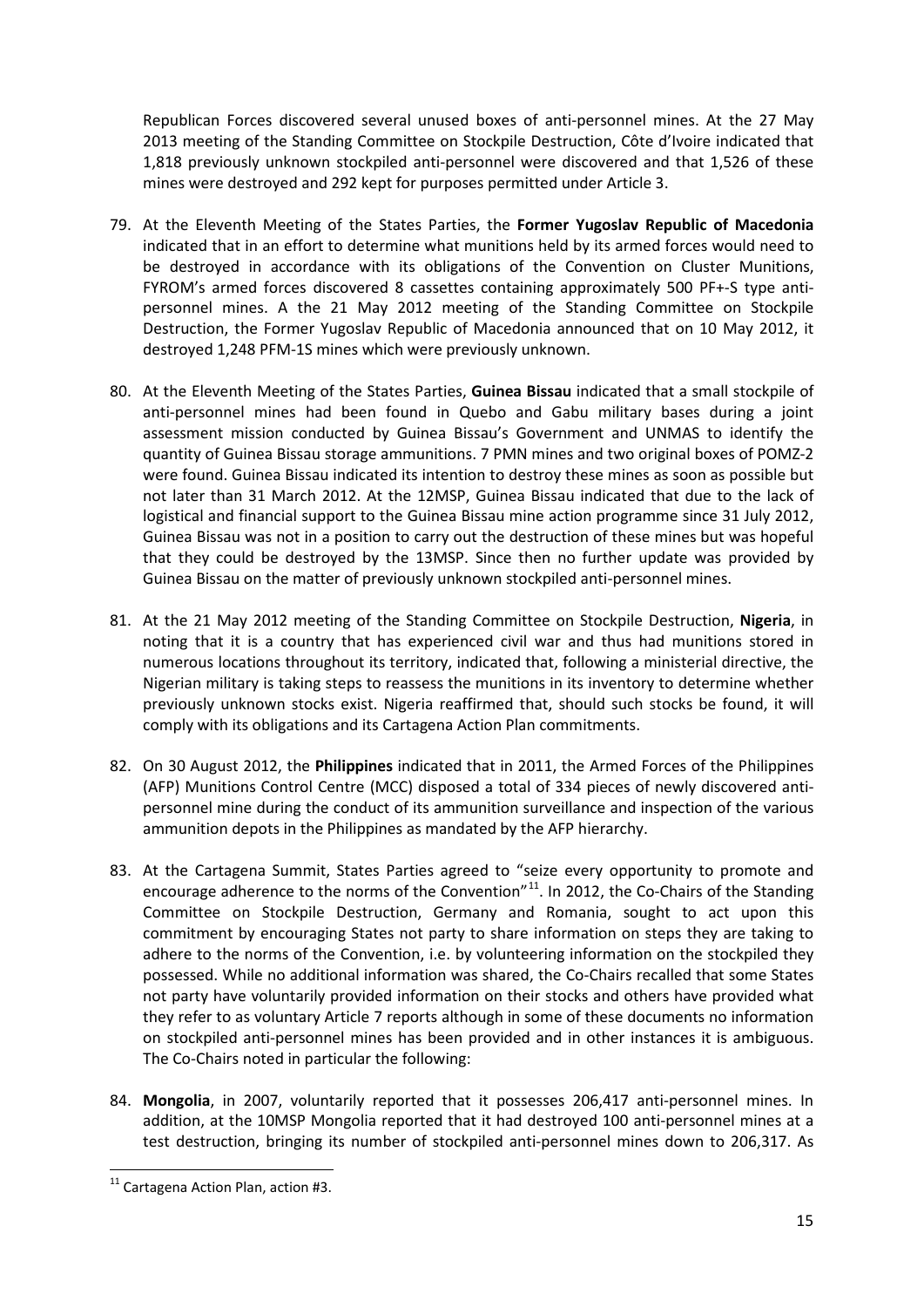well Mongolia informed the 10MSP that it would destroy another 380 stockpiled anti-personnel mines in 2011. The **Lao People's Democratic Republic**, in 2011, voluntarily reported that it has a small stockpile of anti-personnel mines but has not provided information on the types and quantities of the mines held.

85. **Azerbaijan**, in 2008 and 2009, voluntarily provided information on various aspects of the landmine situation in Azerbaijan but it did not include information on stockpiles held. **Morocco** has regularly voluntarily provided information on various aspects of the landmine situation in Morocco to the United Nations Office for Disarmament Affairs but has not included information on stockpiles held other than to say that it does not possess stockpiled anti-personnel mines which could be destroyed. At the May 2012 meetings of the Standing Committees, Morocco stated that it does not possess stockpiled anti-personnel mines but only retains inert antipersonnel mines for training purposes. **Sri Lanka** in 2005 voluntarily provided information on various aspects of the landmines situation in Sri Lanka but with respect to stockpiled antipersonnel mines indicated that "the information is not furnished in the present report" and that "with regard to future reports, the position will be reviewed, taking into account all relevant factors."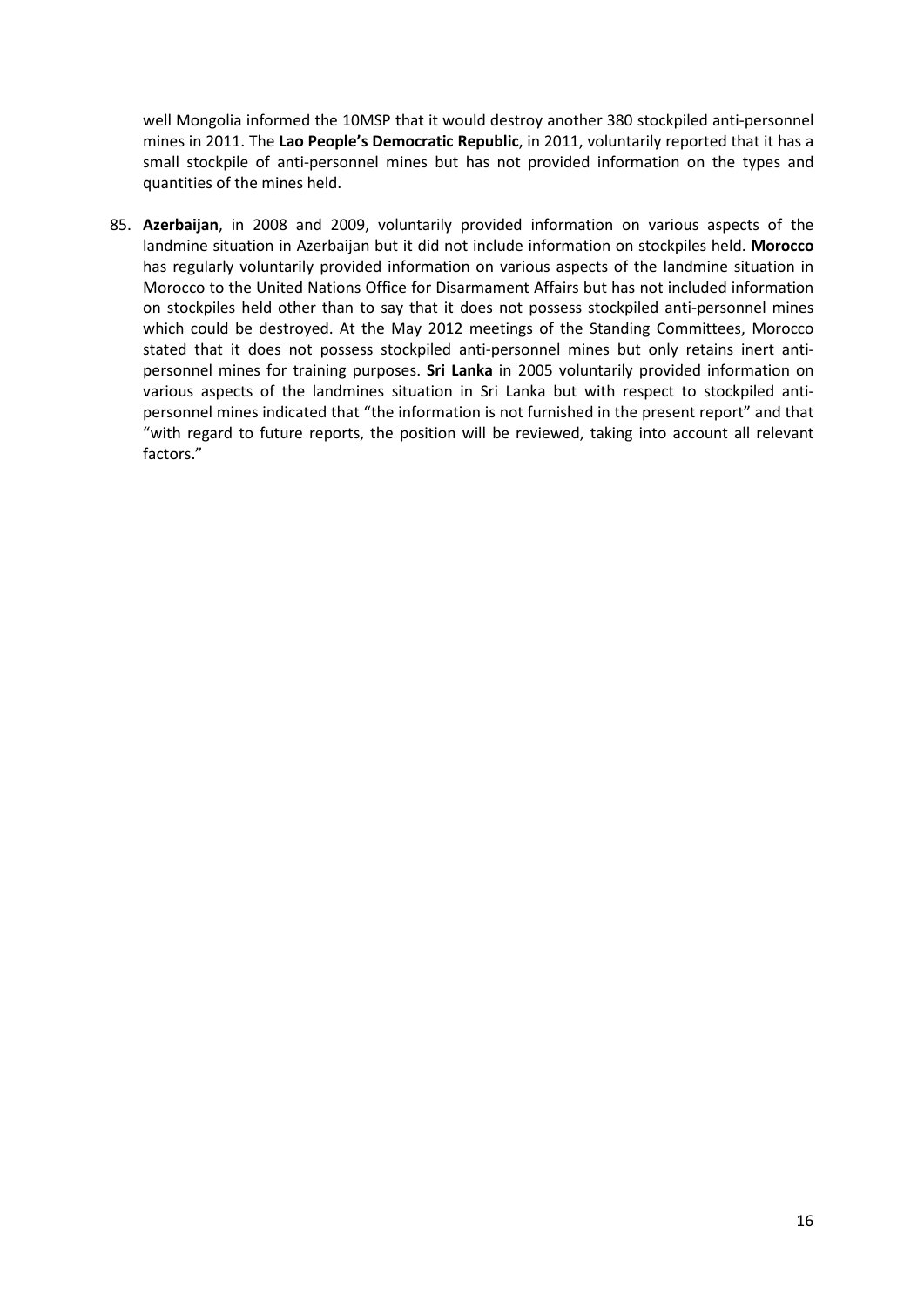### **III. Clearing mined areas**

- 86. At the close of the Cartagena Summit, 55 States Parties had reported areas under their jurisdiction or control in which anti-personnel mines were known or suspected to be emplaced and hence had been or were required to fulfil the obligations contained in Article 5 of the Convention: Afghanistan, Albania, Algeria, Angola, Argentina, Bhutan, Bosnia and Herzegovina, Bulgaria, Burundi, Cambodia, Chad, Chile, Colombia, Congo, Costa Rica, Croatia, Cyprus, the Democratic Republic of the Congo, Denmark, Djibouti, Ecuador, Eritrea, Ethiopia, France, Greece, Gambia, Guatemala, Guinea Bissau, Honduras, Iraq, Jordan, Malawi, Mauritania, Mozambique, Nicaragua, Niger, Nigeria, Peru, Rwanda, Senegal, Serbia, Sudan, Suriname, Swaziland, Tajikistan, Thailand, The former Yugoslav Republic of Macedonia, Tunisia, Turkey, Uganda, the United Kingdom of Great Britain and Northern Ireland, Venezuela (Bolivarian republic of), Yemen, Zambia and Zimbabwe.
- 87. Since the Cartagena Summit, the following has transpired:
	- a. The Convention entered into force for two states parties Somalia and South Sudan that have reported areas under their jurisdiction or control in which anti-personnel mines are known or suspected to be emplaced.
	- b. Of the States Parties for which the Convention entered into force prior to the Cartagena Summit, two, since the Cartagena Summit, reported areas under their jurisdiction or control in which anti-personnel mines were known or suspected to be emplaced: Hungary, Germany.
	- c. A total of 13 States Parties that had reported areas under their jurisdiction or control in which anti-personnel mines were known or suspected to be emplaced reported that they had completed implementation of Article 5 of the Convention: Bhutan, Burundi, Republic of the Congo, Denmark, Gambia, Germany, Guinea-Bissau, Hungary, Jordan, Nicaragua, Nigeria, Uganda and Venezuela.
- 88. Given what has transpired since the Cartagena Summit, in total there are 59 States Parties that have reported that they had been or are required to fulfil the obligations contained in Article 5, paragraph 1 of the Convention. Of these, 28 have now reported that they have fulfilled their obligations to destroy or ensure the destruction of all anti-personnel mines in mined areas. There are now 31 that must still fulfil this obligation: Afghanistan, Algeria, Angola, Argentina, Bosnia and Herzegovina, Cambodia, Chad, Chile, Colombia, Croatia, Cyprus, the Democratic Republic of the Congo, Ecuador, Eritrea, Ethiopia, Iraq, Mauritania, Mozambique, Niger, Peru, Senegal, Serbia, Somalia, South Sudan, Sudan, Tajikistan, Thailand, Turkey, the United Kingdom of Great Britain and Northern Ireland, Yemen, and Zimbabwe. In the Cartagena Action Plan, the States Parties expressed their resolve "to ensure the expeditious identification of all mined areas under their jurisdiction or control and to ensure the clearance and release of these areas as soon as possible, even if an extension has been granted."<sup>[12](#page-16-0)</sup>
- 89. In 2010 **Afghanistan** reported that 4,418 confirmed hazardous areas totalling 253,427,904 square meters and 512 suspected hazardous areas totalling 70,723,362 square meters remained to be addressed. Since 2010 Afghanistan has been implementing survey and clearance operations, which continue to this day, and now reports its remaining challenge to be 2,534 confirmed hazardous areas totalling 140,802,747 square meters and 281 suspected hazardous areas totalling 35,799,581 square meters. Afghanistan's extended deadline to complete

<span id="page-16-0"></span><sup>&</sup>lt;sup>12</sup> Cartagena Action Plan, paragraph 11.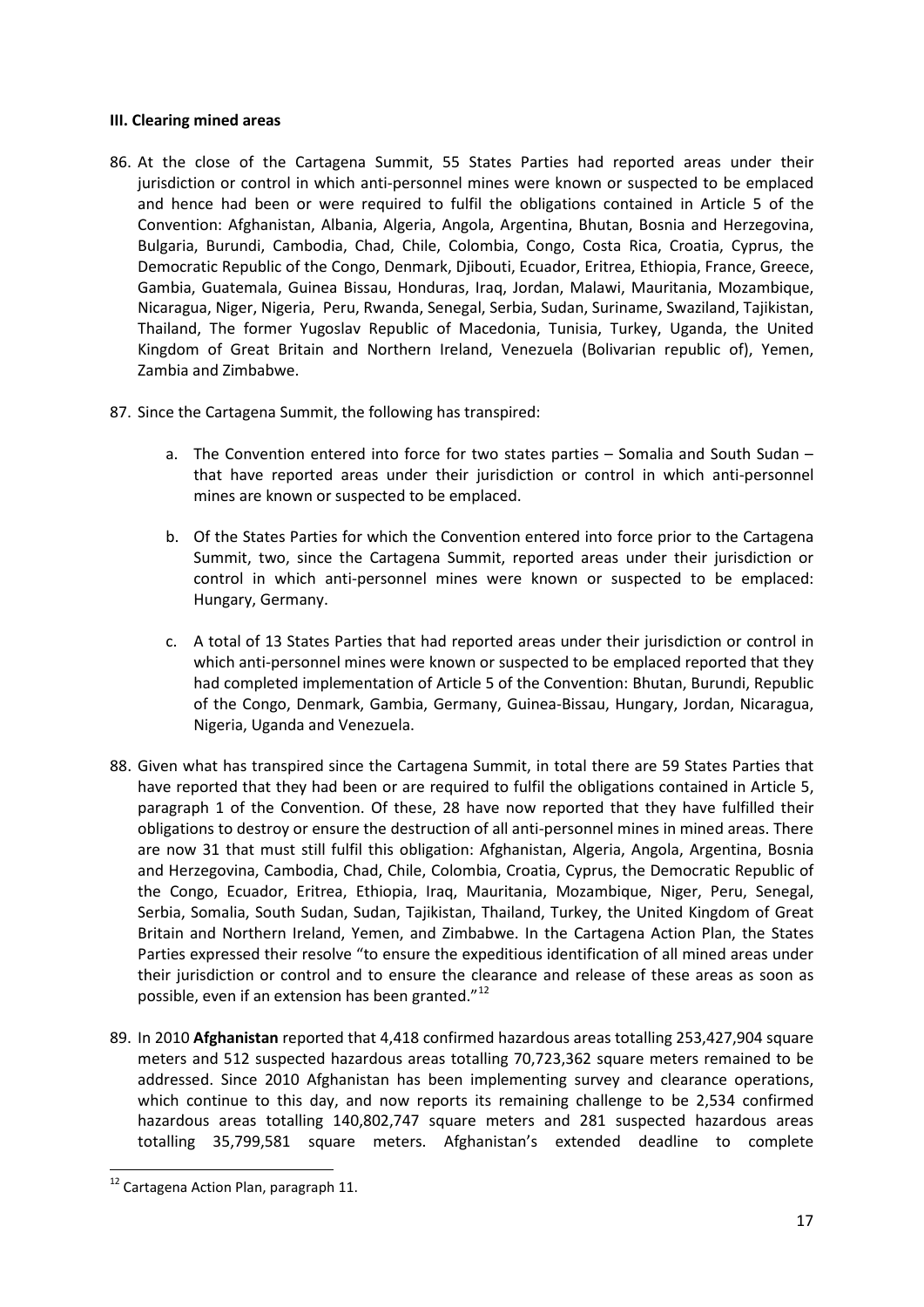implementation is 1 March 2023. Afghanistan has reported that, if sufficient funding is obtained, it is on track to complete implementation by this deadline.

- 90. In 2010 **Algeria** reported that 41 confirmed hazardous areas on its eastern borders totalling 620,000,000 square metres and 12 confirmed hazardous areas on its western borders measuring 736,000,000 square meters remained to be addressed. Algeria now reports that its remaining challenge amounts to 18 confirmed hazardous areas on its eastern borders totalling 1,734,598 square meters and 8 confirmed hazardous areas on its western borders totalling 1,323,890 square meters. Algeria's extended deadline to complete implementation is 1 April 2017. Algeria has reported that, if sufficient funding is obtained, it is on track to complete implementation by this deadline.
- 91. In 2010 **Angola** reported a total of 2,082 suspected hazardous areas measuring 726,417,326 square meters remaining to be addressed. Since 2011 Angola has been carrying out nontechnical survey of these areas in order to update and improved the quality of the information in their national database and has reported that today it understands its remaining challenge to include a total of 1,301 confirmed hazardous areas measuring 177,163,832 and 1,019 suspected hazardous areas measuring 424,437,088 square meters. Angola's extended deadline to complete implementation is 1 January 2018. In granting Angola's request for an extended deadline, the States Parties noted that, by requesting a five-year extension, Angola was projecting that it would need approximately five years from the date of submission of its request to obtain clarity regarding its remaining challenge, produce a detailed plan and submit a second extension request.
- 92. In 2010 **Bosnia and Herzegovina** reported that 1,578 square meters of suspected hazardous areas remained to be addressed. Bosnia and Herzegovina now reports that its remaining challenge amounts to 1,225 square kilometres of areas known or suspected contain emplaced anti-personnel mines. Bosnia and Herzegovina's extended deadline to complete implementation is 1 March 2019.
- 93. In 2010 **Cambodia** reported that 648.8 square kilometres of areas known or suspected contain emplaced anti-personnel mines remained to be addressed. Cambodia now reports that it has completed a baseline survey in 124 priority districts, as it had committed to do in its request for an extended demining deadline, and had identified a total of 1,915 square kilometres contaminated by explosive remnant of war remaining to be addressed with 1,174 square kilometres of this suspected to be contaminated by anti-personnel mines. Cambodia's extended deadline to complete implementation is 1 January 2020.
- 94. In 2010 **Chad** reported that 678 square kilometres of areas known or suspected contain emplaced anti-personnel mines remained to be addressed. Chad now reports that its remaining challenge amounts to 113 areas totalling 104.5 square kilometres. Chad's extended deadline to complete implementation is 1 January 2020. In granting Chad's request for an extended deadline, the States Parties requested that Chad submit, by the Third Review Conference, a clear and detailed national survey and clearance plan leading to completion with this plan addressing information discrepancies in the extension request. Chad submitted documentation in this regard prior to the Third Review Conference. In addition, in granting the request in 2013, the States Parties, in noting that Chad indicated that its mine action strategy will be subject to a midterm evaluation in 2015, requested Chad to inform the States Parties, by the end of 2015, of the results of its mid-term evaluation of the strategy, including if necessary, providing an updated strategy that takes into account new information.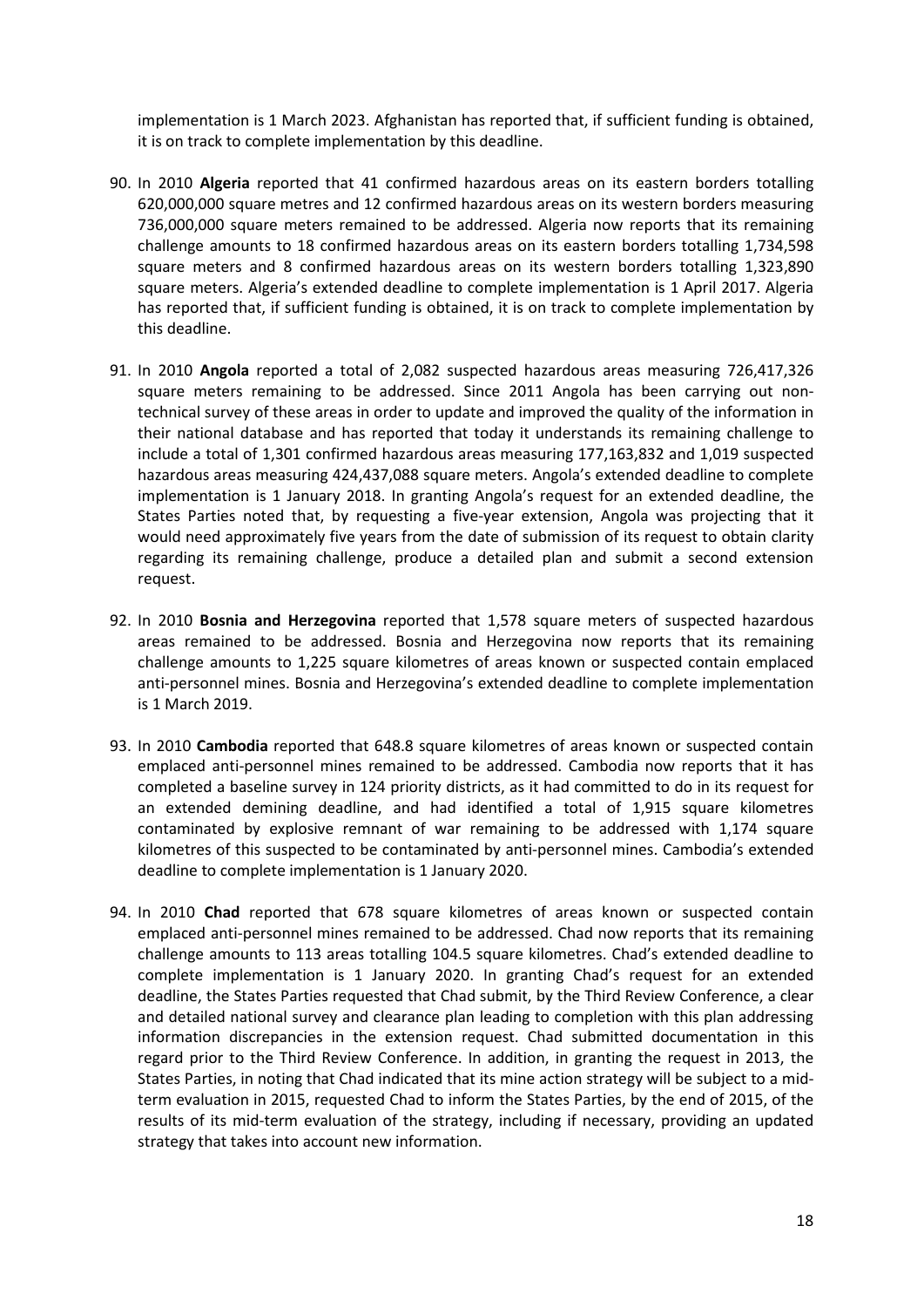- 95. In 2010 **Chile** reported that 164 areas known or suspected to contain anti-personnel mines remained to be addressed. Chile now reports that its remaining challenge amounts to 113 mined areas totalling 13,804,180 square meters. Of these 113 areas, 98 are known to contain antipersonnel mines and 15 are suspected to contain anti-personnel mines as, while these 15 areas were cleared prior to the entry into force of the Convention, there remains suspicion that antipersonnel mines may exist in these areas. Chile's extended deadline to complete implementation is 1 March 2020.
- 96. In 2010 **Colombia** reported that 22 of its 34 minefields located around military bases had been addressed and that, in addition to the 12 such minefields that remained to be addressed, it faced the unquantified threat of improvised anti-personnel mines employed by illegal armed groups. Colombia has now completed clearance of the remaining 12 minefields located around military bases and is continuing to carry out efforts address and quantify the threat posed by improvised mines. Colombia reported that, from 2006-2013, a total of 19,723 incidents with improvised mines have been recorded and that of these a total of 16,234 have are "open" (the source of the information is reliable and contains state that allows for the identification of the area were the incident took place), 3,332 have been "closed" (the source was not sufficiently reliable or the information reported did not allow for the identification of the area were the incident occurred), 112 have are in "process of information collection" (the source of the information is dependable but complementary information is required) and 45 "without status" (has not been through the verification process). Colombia reported that non-technical surveys have taken place in Antioquia, Bolivar, Caldas and Santander and that as a result of these efforts 114 suspected hazardous area and 5 confirmed hazardous areas have been discovered to date. Colombia's extended deadline to complete implementation is 1 March 2021.
- 97. In 2010 **Croatia** reported that 887 square kilometres of suspected hazardous areas remained to be addressed. Croatia now reported that its remaining challenge amounts to 595.8 square kilometres of suspected hazardous area. Croatia's extended deadline to complete implementation is 1 March 2019.
- 98. [INSERT PARAGRAPH ON CYPRUS]
- 99. In 2011 the **Democratic Republic of the Congo** reported that it was difficult to determine the remaining challenge with precision before the finalization of the General Mine Action Survey and General Mine Action Assessment being carried out at the time but that the national database contained a total of 70 suspected hazardous areas and 12 confirmed hazardous areas. The Democratic Republic of the Congo now reports that its remaining challenge amounts to 130 mined areas measuring 1.8 million square meters. The Democratic Republic of the Congo's extended deadline to complete implementation is 1 January 2015. The Democratic Republic of the Congo submitted, for consideration at the Third Review Conference, a request for an extended deadline.
- 100. In 2009 **Ecuador** reported that 75 objectives totalling 498,632.89 square meters and estimated to contain 5,923 anti-personnel mines and 30 anti-tank mines remained to be addressed and that it needed to finalize impact surveys in the Provinces of Morona Santiago and Zamora Chinchipe. Ecuador now reported that its remaining challenge amounts to 26 areas measuring 298,973.5 square. Records of these mined areas were received from Peru in November 2013 and are pending technical survey. Ecuador's extended deadline to complete implementation is 1 October 2017.
- 101. In 2010 **Eritrea** reported that 702 suspected hazardous areas remained to be surveyed. Eritrea now reports that its remaining challenge amounts to 434 mined areas totalling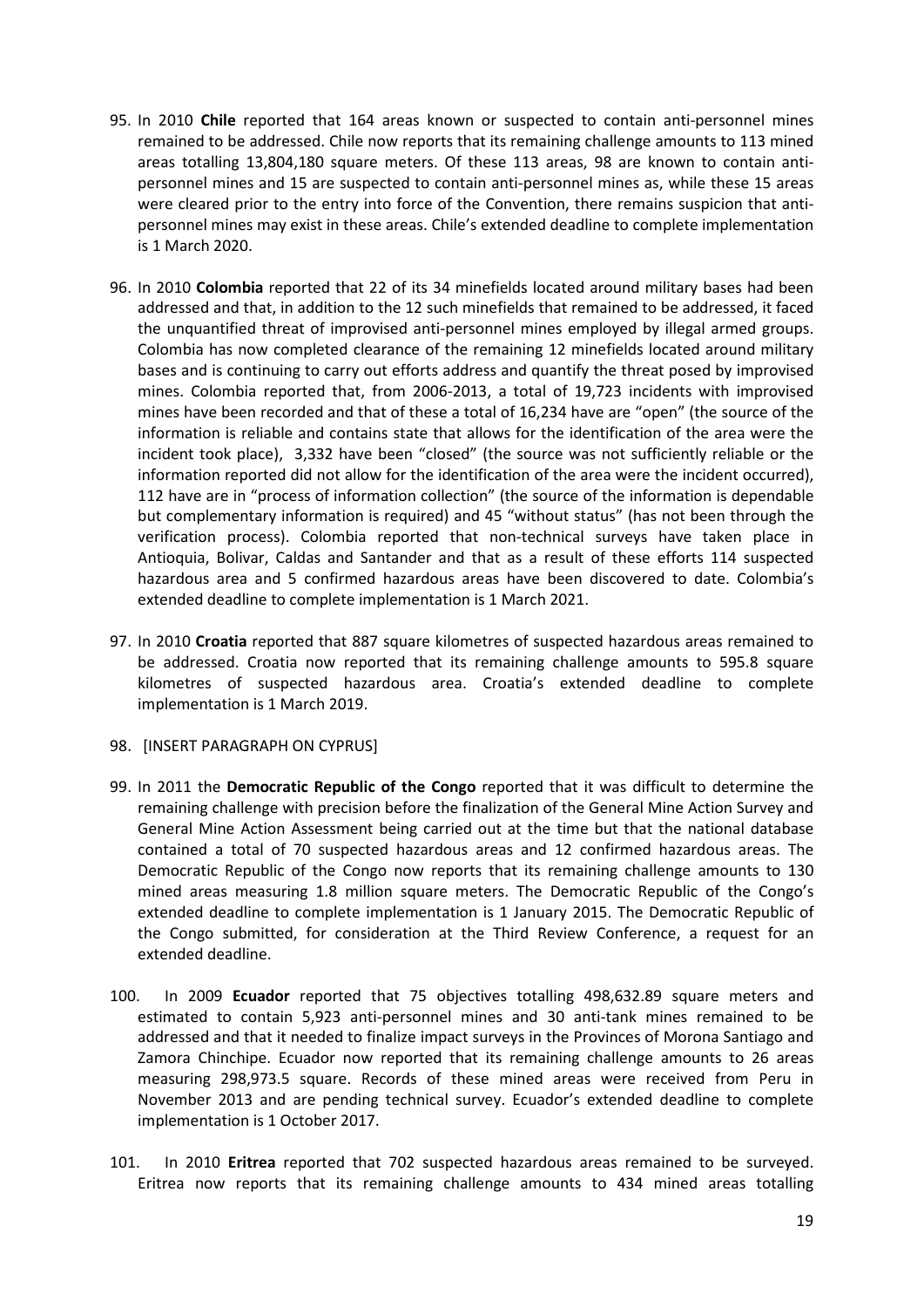33,432,811 square meters. Eritrea's extended deadline to complete implementation is 1 February 2015. Eritreat submitted, for consideration at the Third Review Conference, a request for an extended deadline.

- 102. In 2010 **Ethiopia** reported that 57 confirmed hazardous areas and 442 suspected hazardous areas remained to be addressed. Ethiopia now reports that its remaining challenge amounts to 314 suspected hazardous areas. These areas have not been visited by the technical survey unit. Ethiopia's deadline to complete implementation is 1 June 2015. In April 2014, Ethiopia informed the Convention's intersessional meetings that it would request an extended deadline. By the time of the Third Review Conference, Ethiopia had not submitted a request for consideration by that conference.
- 103. In 2010 **Iraq** reported that 1,875 mined areas totalling 223,751,119 square meters remained to be addressed. Iraq now reports that its remaining challenge amounts to 91 confirmed hazardous areas totalling 96,317,584 square meters and 56 suspected hazardous areas totalling 312,564,040.5 square meters in southern Iraq, and 95 confirmed hazardous areas totalling 1,206,656,028 square meters and 59 suspected hazardous areas totalling 223,849,427 square meters in the Kurdistan Region. Iraq's deadline to complete implementation is 1 February 2018.
- 104. In 2010 **Mauritania** reported that 17 communities identified by a Landmine Impact Survey and four areas identified through information provided to Mauritania by Morocco totalling 64,819,740 square metres remained to be addressed. Mauritania now reports that its remaining challenge amounts to 5 confirmed hazardous areas measuring 1,623,274 square meters. Mauritania's extended deadline to complete implementation is 1 January 2016.
- 105. In 2010 **Mozambique** reported that 10 million square meters remained to be addressed. Mozambique has now reported that it its remaining challenge amounts to 130 tasks totalling 5,379,947 square meters. Mozambique's extended deadline to complete implementation is 31 December 2014.
- 106. In 2011 **Niger** reported that it had discovered a previously unknown mined area and that its remaining challenge amounted to 1 mined area totalling 2,400 square meters, with technical survey due to commence in April 2014. Niger's extended deadline to complete implementation is 31 December 2015.
- 107. In 2010 **Peru** reported that 29 confirmed hazardous areas totalling 169,800 square meters remaining to be addressed. Peru now reports that its remaining challenge amounts to has 136 confirmed hazardous areas totalling 482,254 square meters. This includes information received by Ecuador over the period of November 2012 – November 2013 concerning 128 mined areas containing 6,884 mines and totalling 445,754 square meters. Peru's extended deadline to complete implementation is 1 March 2017.
- 108. In 2010 **Senegal** reported that 149 suspected hazardous areas remained to be addressed. These areas were identified in the administrative regions of Ziguinchor, Sédhiou and Kolda and, for safety reasons, the survey teams could not have access to certain areas. Senegal now reports that its remaining challenge amounts to 51 confirmed hazardous areas totalling 225,935.24 square meters in Ziguinchor, Oussouye, Bignona and Goudomp as well as 291 suspected hazardous areas totalling 1,400,000 square meters which, for security reasons, are still pending survey. Senegal's extended deadline to complete implementation is 1 March 2016.
- 109. In 2010 **Serbia** reported that 24 suspected hazardous areas totalling 3,500,000 square meters remained to be address. Serbia now reports that its remaining challenge amounts to 10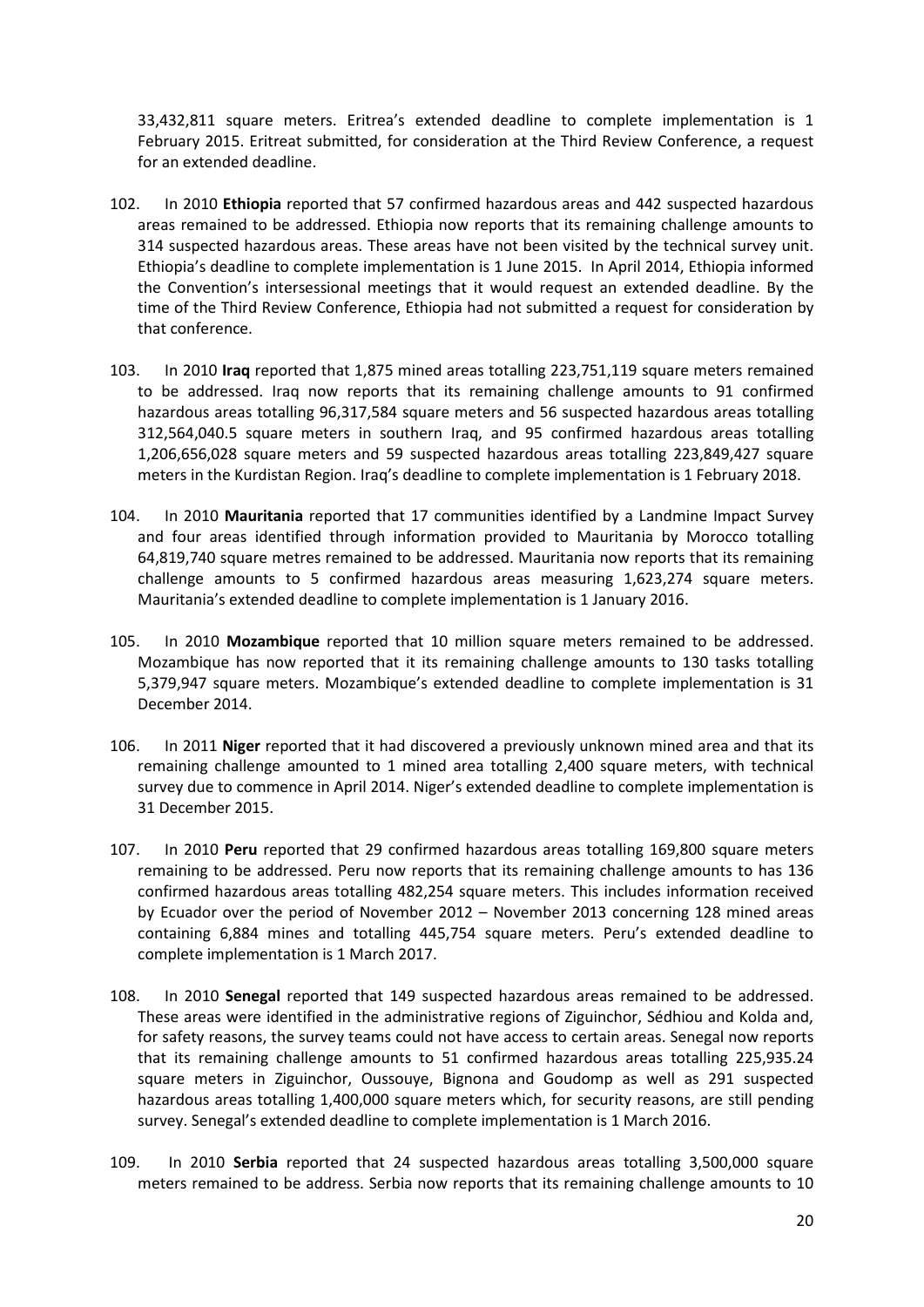confirmed mined areas totalling 1,221,196 square meters and 12 suspected hazardous areas totalling 2,080,000 square meters. Serbia's extended deadline to complete implementation is 1 March 2019.

- 110. In 2013 **Somalia** reported, in its initial transparency report, that landmine contamination in the southern part of the country has not been quantified but that surveys carried out elsewhere had identified 772 suspected hazardous areas in Somaliland, 47 suspected hazardous areas in Puntland and 210 suspected hazardous areas in the regions of Sool and Sanaag. INSERT ADDITIONAL INFORMATION ON SOMALIA. Somalia's deadline for implementation is 1 October 2026.
- 111. In 2012 **South Sudan** reported, in its initial transparency report, that 707 suspected hazardous areas totalling 159,367,011 square metres remained to be addressed. South Sudan now reports its remaining challenge amounts to 320 minefields which remained "open" for clearance. South Sudan's deadline for implementation is 9 July 2021.
- 112. In 2010 **Sudan** reported that 137 confirmed hazardous areas totalling 10,672,650 square meters, 94 suspected hazardous areas and 92 "dangerous areas" totalling 34,719,947 square meters remained to be addressed. Sudan now reports that its remaining challenge amounts to 56 confirmed hazardous areas totalling 2,652,771 square meters, 34 suspected hazardous areas and 38 "dangerous areas" totalling 18,294,896 square meters. Sudan also has reported that the security situation in South Kordofan and Blue Nile States prevents survey and clearance operations from taking place. Sudan's extended deadline for implementation is 1 April 2019.
- 113. In 2010 **Tajikistan** reported the following: that 115 confirmed hazardous areas totalling 5,601,370 square meters and 360 suspected hazardous areas totalling 5,794,000 square meters remained to be addressed on the Tajikistan-Afghanistan border; that 36 suspected hazardous areas totalling approximately 3,454,261 square meters remained to be addressed in the Central Region; and, that 57 suspected hazardous areas remained to be addressed on the Tajik-Uzbek border. Tajikistan now reports that 128 confirmed hazardous areas totalling 6,118,852 square meters and 110 suspected hazardous areas are pending survey on the Tajikistan-Afghanistan border and 19 suspected hazardous areas totalling 2,899,000 square meters are pending survey in the Central Region. Survey has been carried out on the Tajikistan-Uzbekistan border and none of the mined areas previously suspected are in areas under Tajikistan's jurisdiction or control. Tajikistan's extended deadline for implementation is 1 April 2020.
- 114. In 2010 **Thailand** reported that 550 square kilometres of areas known or suspected contain emplaced anti-personnel mines remained to be addressed. Thailand now reports that its remaining challenge amounts to 502.73 square kilometres. Thailand's extended deadline for implementation is 1 November 2018.
- 115. In 2010 **Turkey** reported that 977,407 anti-personnel mines located on its border with Syria, Iraq, Iran, and Armenia as well as in areas other than borders remained to be destroyed. Turkey now reports that its remaining challenge amounts to 3,514 confirmed hazardous areas toalling 213,582,010 square meters and containing 814,099 anti-personnel mines and 163,823 anti-tank mines. Turkey's extended deadline for implementation is 1 March 2022.
- 116. In 2010 the **United Kingdom** reported that 117 mined areas totalling 13.15 square kilometres remained to be addressed and that, once a feasibility study was completed, clearance of three priority areas (Fox Bay West (east settlement), Sapper Hill and Goose Green 11) would be carried out. The United Kingdom now reports [INSERT UPDATED CONTENT]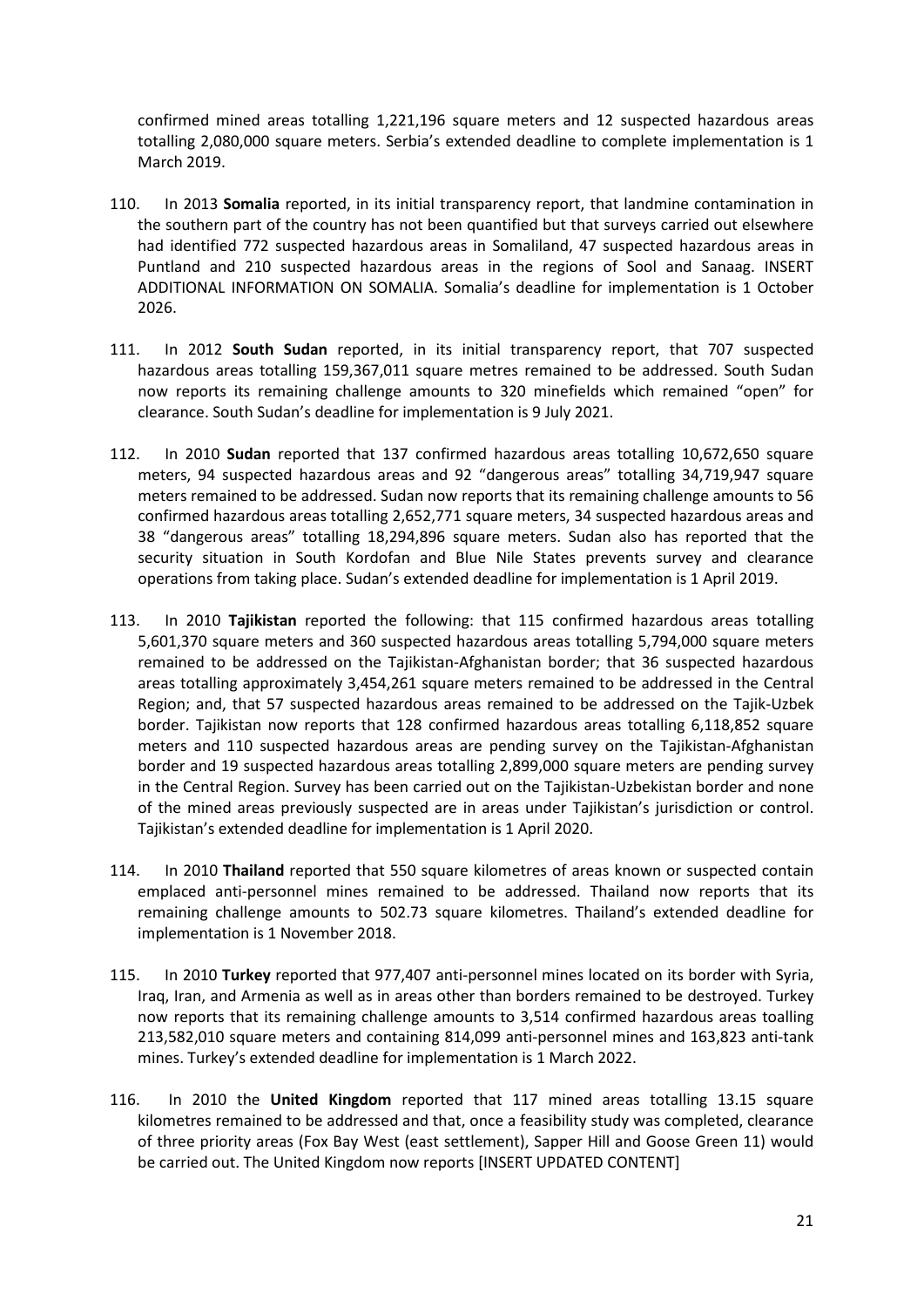- 117. In its 2008 request for an extended mine clearance deadline, **Yemen** reported that 1,088 mined areas totalling 923,332,281 square meters remained to be address. Yemen now reports that its remaining challenge amounts to 923 mined areas totalling 840,862,173.6 square meters. Survey also remains to be carried out in previously un-surveyed areas and areas in which recent conflicts have taken place. Yemen's extended deadline for implementation is 1 March 2015. Yemen submitted, for consideration at the Third Review Conference, a request for an extended deadline.
- 118. In 2010 **Zimbabwe** reported that 7 confirmed hazardous areas and a further 3 suspected hazardous areas totalling 800 square kilometers remained to be addressed. Zimbabwe now reports that, upon a closer analysis of the information and following survey activities, its remaining challenge amounts to 8 mined areas totalling 208.88 square kilometres. Re-survey of all mined areas is currently being undertaken and is expected to conclude by September 2014. Zimbabwe's extended deadline for implementation is 1 January 2015. Zimbabwe submitted, for consideration at the Third Review Conference, a request for an extended deadline.
- 119. In the Cartagena Action Plan, it was agreed that "States Parties that have reported mined areas under their jurisdiction or control, will do their utmost to ensure that all available methods for the full and expedient implementation of Article 5 (1), as recommended by States Parties at the Ninth Meeting of the States Parties, are applied where and as relevant, by developing and implementing applicable national standards, policies and procedures for releasing land through technical and non-technical means that are accountable and acceptable to local communities, including through the involvement of women and men in the acceptance process."[13](#page-21-0) Since the Cartagena Summit, the United Nations' International Mine Action Standards on Land Release were reviewed and updated. On April 2013, these IMAS were endorsed by the IMAS review board. These updated IMAS promote the "evidence-based decision-making process that helps determine with confidence which land needs further action and which does not" in the most efficient manner possible. When adhered to, these IMAS should increase clarity regarding a State Party's remaining implementation challenge. Clarity should also result from the IMAS's emphasis on the use of standardize of language to describe a States Parties' contamination.

<span id="page-21-0"></span><sup>&</sup>lt;sup>13</sup> Cartagena Action Plan, Action #15.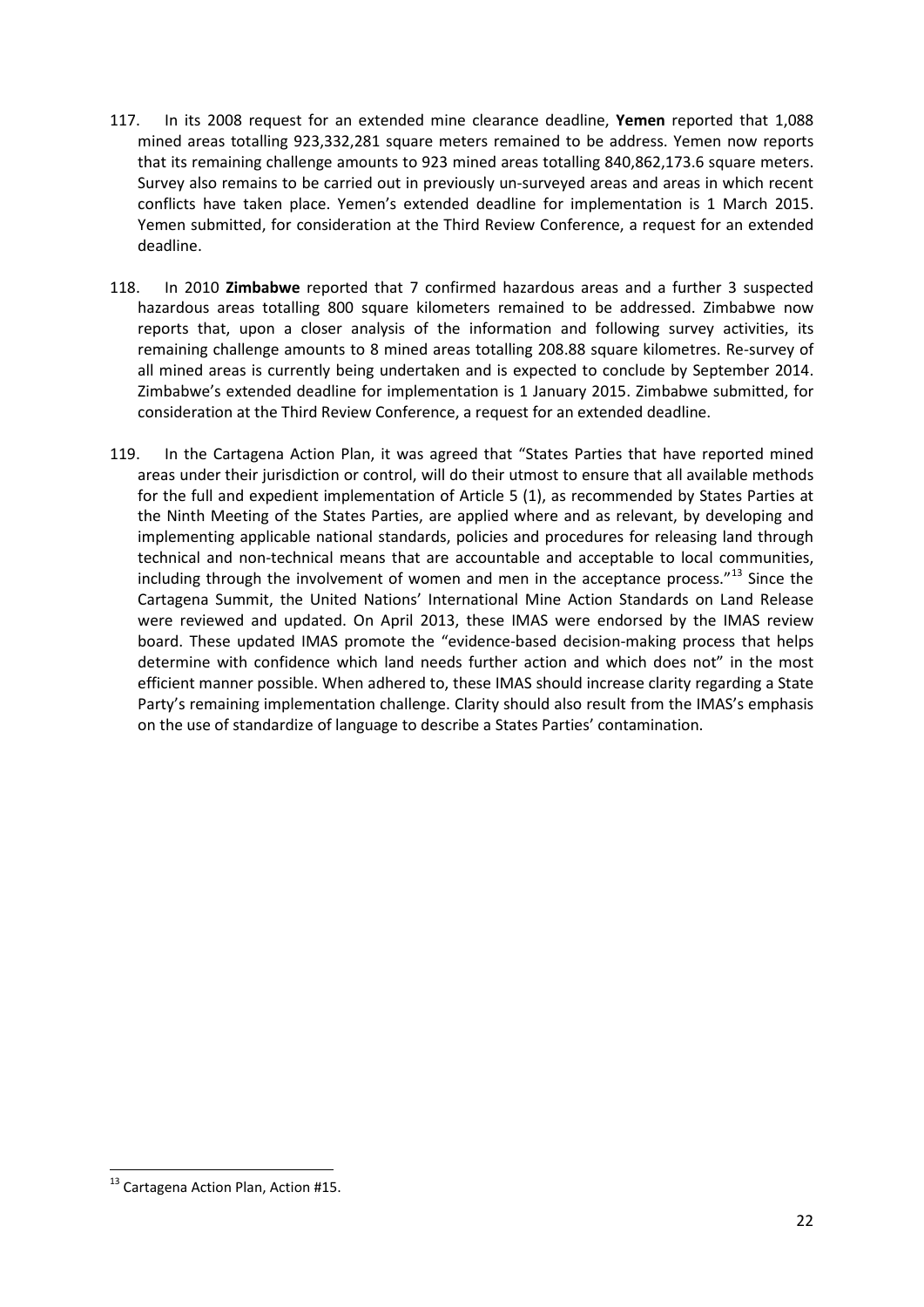#### IV. Assisting the victims

- 120. At the Cartagena Summit, the States Parties reaffirmed their understandings on victim assistance taking into account the evolution in understandings that had occurred through years of implementing the Convention as well as reflecting upon new developments in areas such as disability, international humanitarian law, and human rights law. In addition, the States Parties expressed their resolve to provide assistance to victims, in accordance with applicable humanitarian and human rights law "with the aim of ensuring their full and effective participation and inclusion in the social, cultural, economic and political life of their communities."
- 121. The *Cartagena Action Plan* contains eleven actions specific to victim assistance (actions #23 through to  $#33$ ).<sup>[14](#page-22-0)</sup> Through these actions, the States Parties committed themselves to address issues identified as being central to the provision of victim assistance: coordination, understanding the extent of the challenge, legislation and policies, planning, monitoring and evaluation, national responsibility, accessibility including to appropriate services, nondiscrimination, awareness raising, inclusion, the involvement of relevant experts, resource mobilisation, inclusive development, and, regional and bilateral cooperation.
	- a. *Coordination:* In order to ensure a holistic, integrated, and sustainable approach to assisting mine survivors, their families and communities, it is essential that there be cooperation between relevant government ministries, organisations of persons with disabilities, international agencies, and nongovernmental organizations. Through Action 24, States Parties agreed to "establish, if they have not yet done so, an inter-ministerial/inter-sectoral coordination mechanism for the development, implementation, monitoring and evaluation of relevant national policies, plans and legal frameworks, and ensure that this focal entity has the authority and resources to carry out its task."
	- b. *Understanding the extent of the challenge:* Through Action 25, States Parties agreed to "collect all necessary data, disaggregated by sex and age, in order to develop, implement, monitor and evaluate adequate national policies, plans and legal frameworks including by assessing the needs and priorities of mine victims and the availability and quality of relevant services, make such data available to all relevant stakeholders and ensure that such efforts contribute to national injury surveillance and other relevant data collection systems for use in programme planning."
	- c. *Planning:* Through Action 27, States Parties agreed to "develop and implement, if they have not yet done so, a comprehensive plan of action and budget that addresses the rights and needs of mine victims through objectives that are specific, measurable, achievable, relevant, and time bound, ensuring that such a plan is integrated into broader relevant national policies, plans, and legal frameworks."
	- d. *Legislation and policies:* Legislative and policy frameworks should guarantee rights and help ensure accessibility, quality medical treatment, adequate healthcare, social protection and non-discrimination for all citizens with disability, including mine survivors.Through Action 26, States Parties agreed to "develop, or review and modify if necessary, implement, monitor and evaluate national policies, plans and legal frameworks with a view to meet the needs and human rights of mine victims."

<span id="page-22-0"></span> <sup>14</sup> A further three actions, contained in the section on cooperation and assistance of the *Cartagena Action Plan*, are also applicable to efforts to assist the survivors, their families and communities (action #39, action #41, and action #46).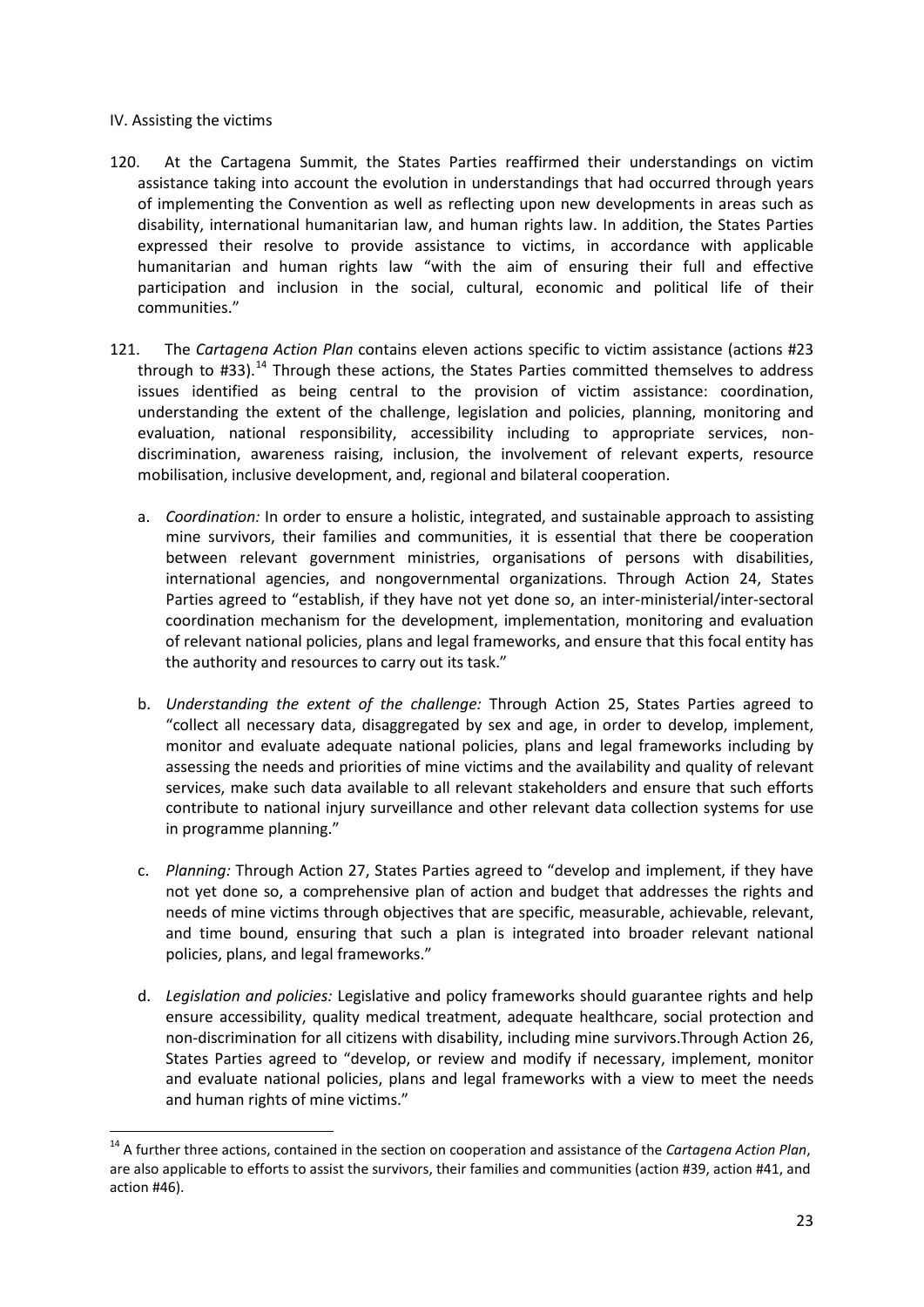- e. *Monitoring and evaluation:* When plans, policies and legal frameworks are established, it is essential to undertake regular monitoring and evaluation of these policies, plans and legal frameworks to ensure that activities are being implemented and that implementation is having a tangible impact on the quality of daily life of mine victims and other persons with disabilities. Through Action 28, States Parties agreed to "monitor and evaluate progress regarding victim assistance within broader national policies, plans and legal frameworks on an ongoing basis, encourage relevant States Parties to report on the progress made, including resources allocated to implementation and challenges in achieving their objectives, and encourage States Parties in a position to do so to also report on how they are responding to efforts to address the rights and needs of mine victims."
- f. *Accessibility of services:* Good coordination, planning and legislative and policy frameworks should eliminate barriers and ensure access to services and information for survivors and other persons with disabilities on a basis equal with others. Through Action 31, States Parties agreed to "increase availability of and accessibility to appropriate services for female and male mine victims, by removing physical, social, cultural, economic, political and other barriers, including by expanding quality services in rural and remo te areas and paying particular attention to vulnerable groups." The States Parties have understood that appropriate services include emergency and continuing medical care, physical rehabilitation, psychological and psychosocial support, education and socio-economic reintegration to ensure a comprehensive and holistic approach.
- g. *Awareness raising:* Barrier-free access to services is necessary but not sufficent. It is also necessary that mine victims and other persons with disabilities are aware of their rights and efforts are made to counter stigma, discrimination and misunderstandings faced by mine victims and other persons with disabilities. Through Action 33, States Parties agreed to "raise awareness among mine victims about their rights and available services, as well as within government authorities, service providers and the general public to foster respect for the rights and dignity of persons with disabilities including mine survivors."
- h. *Non-discrimination and good practice:* The States Parties for some time have understood that data collection and information management, coordination and planning, and access to services should be carried out in such a way that there is non-discrimation between mine survivors and others who have otherwise been injured and / or have acquired a disability. Through Action 32, States Parties agreed to "ensure that appropriate services are accessible through the development, dissemination and application of existing relevant standards, accessibility guidelines and of good practices to enhance victim assistance efforts."
- i. *Responsibility:* Action 30 emphasises national responsibility, with States Parties having agreed to "strengthen national ownership as well as develop and implement capacity building and training plans to promote and enhance the capacity of the women, men and associations of victims, other organisations and national institutions charged with delivering services and implementing relevant national policies, plans and legal frameworks."
- j. *Inclusion:* Through Action 23, States Parties agreed to "ensure the inclusion and full and active participation of mine victims and their representative organizations as well as other relevant stakeholders in victim assistance related activities, in particular as regards the national action plan, legal frameworks and policies, implementation mechanisms, monitoring and evaluation*."*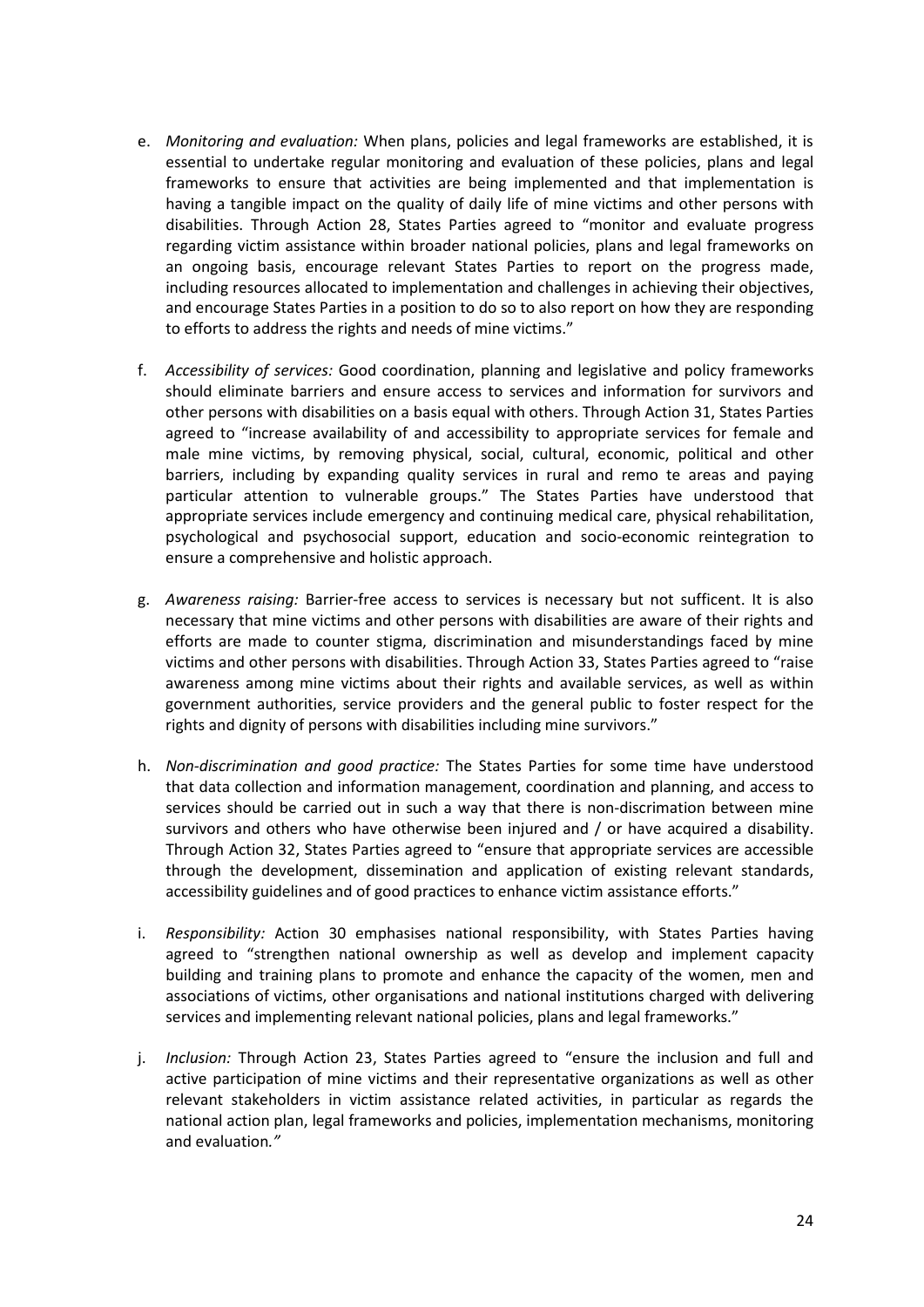k. *Involvement of relevant actors:* Significant progress has been made to improve understandings on victim assistance within State entities with responsibility for disability, health care and the provision of social services. Through Action 29, States Parties agreed to "ensure the continued involvement and effective contribution in all relevant convention related activities by health, rehabilitation, social services, education, employment, gender and disability rights experts, including mine survivors, inter alia by supporting the inclusion of such expertise in their delegations."

## *Afghanistan*

- 122. *Coordination*: Afghanistan's Ministry of Labour, Social Affairs, Martyrs and the Disabled is the national focal point for matters that concern victim assistance, collaborating with the Ministry of Public Health, the Ministry of Education, and other disability stakeholders. In 2009, an Inter-Ministerial Working Committee on Disability was established by presidential decree. It functions as the highest government body on disability/victim assistance issues. In addition, a Disability Stakeholders Coordination Group has been established to ensure coordination between relevant government bodies and national and international disability organisations. The coordination group meets monthly in Kabul and has four regional branches, which meet quarterly and report to the head office in Kabul.
- 123. In 2012, Afghanistan reported coordination challenges due to the limited amount of shortterm funding resulting in a lack of continuity with disability programmes and an inability to plan into the future. Other challenges noted at that time included limited human capacity, the absence of a system to monitor the implementation of existing programs, and the challenging security environment. In Afghanistan reported to the 2013 meeting of the Standing Committee on Victim Assistance that, with the ratification of the Convention on the Rights of Persons with Disabilities (CRPD), it was in the process of establishing a National Disability Rights Commission, which would be tasked with promoting the rights of persons with disabilities and monitoring implementation of the CRPD. The Disability Rights Commission would be entrusted with responsibility to specially monitor progress on implementation of the Anti-Personnel Mine Ban Convention's obligation to assist the victims.
- 124. *Understanding the extent of the challenge*: No comprehensive tool to collect and manage disability data exists in Afghanistan. The Mine Action Coordination Centre of Afghanistan collects data on landmine and other explosive remnants of war casualties and collaborates closely with the Ministry of Labour, Social Affairs, Martyrs and the Disabled to exchange information. Afghanistan reported that the lack of a comprehensive disability data system presents a challenge for planning, implementing, monitoring, and evaluating plans and programmes. Afghanistan had indicated that, by the Third Review Conference, it planned to develop a comprehensive mechanism for data collection and management which would enable the the Ministry of Labour, Social Affairs, Martyrs and the Disabled to understand needs and prioritise accordingly across various categories of disabled people, including landmine and other explosive remnants of war survivors and to identify gaps in service provision.
- 125. *Planning:* The Afghanistan National Disability Plan expired in 2011. In 2012, Afghanistan reported that it was in the process of reviewing the successes and shortcomings of the plna to feed into the process of developing the new one. The review of the plan indicated that 78 out of 158 action points had been achieved and that shortcomings were due to security, finance and lack of capacity. In Afghanistan reported to the Thirteenth Meeting of the States Parties that, as a result of the ratification of the CRPD, it was in the process of developing an action plan to implement the CRPD with a special focus on survivors of landmines. Afghanistan indicated that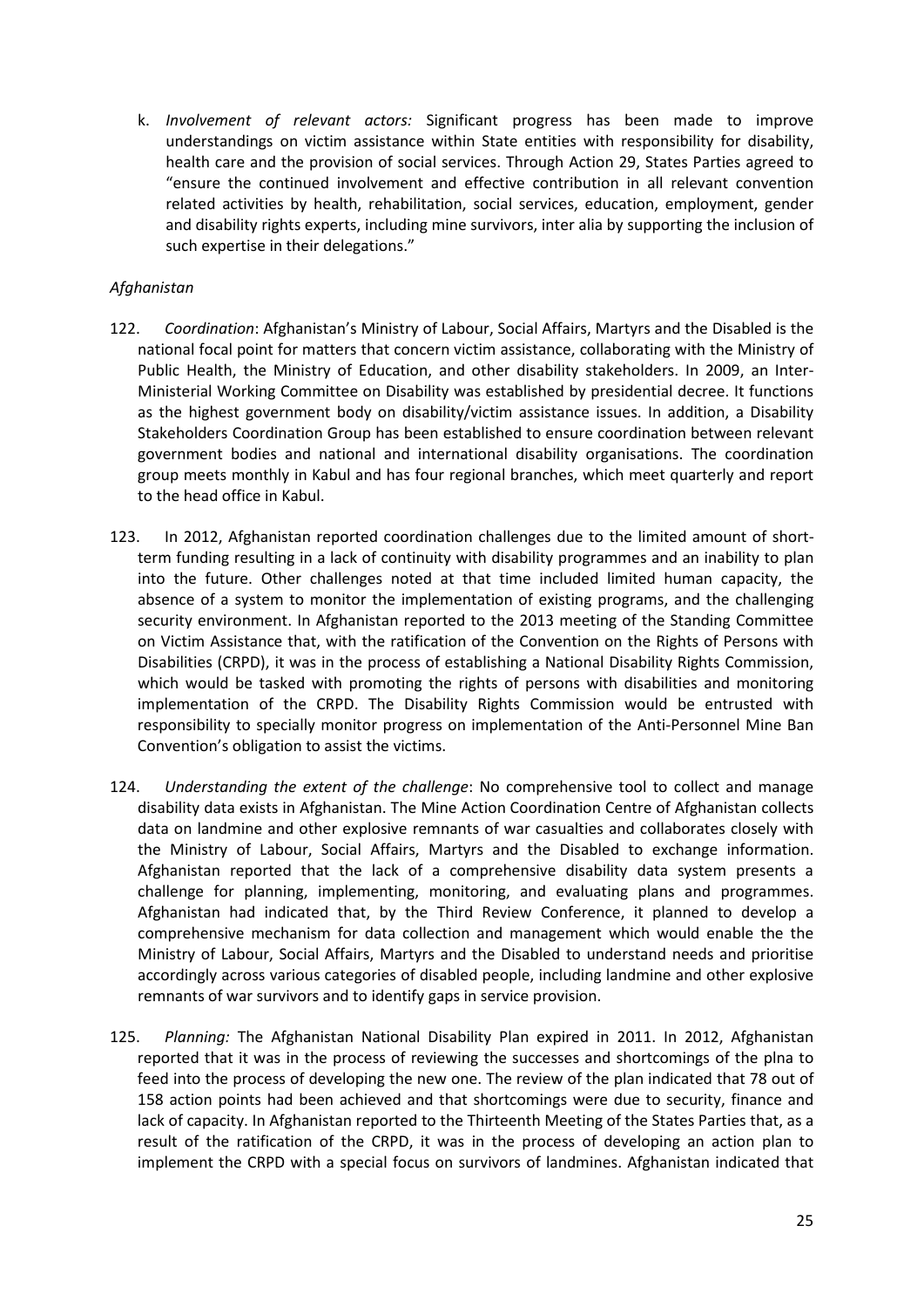the new plan would be developed with a view to enabling regular monitoring and evaluation of the plan's objectives from the outset.

- 126. *Laws and Policies:* Following ratification of the CRPD, Afghanistan has undertaken an analysis of existing domestic laws concerning persons with disabilities. A number of amendments have been proposed and the Ministry of Labour, Social Affairs, Martyrs and the Disabled is in the process of follow-up to bring domestic laws in line with the CRPD. For example, amendments have been made to certain articles of the *Law on the Rights and Benefits of Disabled Persons* with these publicised in Afghanistan's Official Gazette on 18 March 2013.
- 127. Afghanistan reported that a *National Policy for Persons with Disabilities* is being drafted in response to CRPD ratification and that it contains a component on promoting the rights of survivors of landmines and other explosive remnants of war. In addition, Afghanistan reported that its first *Disability and Physical Rehabilitation Strategy* was approved by the Ministry of Public Health on 6 May 2013 covering a four-year period. The strategy seeks to raise the profile of disability issues at the national level and to enhance the effectiveness ministry programmes for rehabilitation and social inclusion. Afghanistan also reported that it is developing a *National Strategy on Mental Health*.
- 128. *Monitoring:* Afghanistan reported that monitoring the implementation of laws, plans, policies and programmes relating to disability is challenging due to the lack of a well-functioning system, limited tools, and weak capacity. In 2012, Afghanistan reported that it planned to establish an improved mechanism for collecting and managing data in order to generate the information necessary to enhance implementation of, and reporting on, relevant laws, plans, policies and programmes. There is a greater focus on reporting since ratification of the CRPD as Afghanistan is obliged, under the CRPD, to submit a comprehensive report on measures taken to implement the that Convention in 2014.
- 129. *Access to Services:* In 2012, Afghanistan reported on incremental progress in increasing the availability of and accessibility to services. This has been done in part through implementation of an inclusive education programme to raise awareness and train school teachers, children with disabilities and their parents on principles of inclusive education and the right to quality education for all. In addition, a peer-support pilot project has been implementing, reaching 2,000 persons with disabilities, 40 per cent of whom were female. Vocational training targeted towards women with disabilities has been provided, a job-matching scheme in which people with disabilities were matched up with available jobs in government institutions or non-governmental organizations has been implemented, and various awareness raising campaigns focusing on the physical accessibility of public buildings have been carried out.
- 130. Afghanistan reported challenges in ensuring quality services in rural and remote areas due to physical barriers, the security situation, and limited resources. Other challenges reported include the significant number of landmine survivors across the country, the lack of physical infrastructure to adequately address their needs, and the lack of clarity regarding the extent to which current services are not meeting their needs. In 2013, Afghanistan reported that it is working with UN Women to provide skills development training for women survivors of landmines and that, in collaboration with the UNDP, it has launched a project in which training in business management is provided to street vendors with disabilities.
- 131. *Awareness Raising:* Afghanistan reported that a new Department for Advocacy and Research has been established at the National Disability Institute. Its work will raise awareness of the rights and capacities of persons with disabilities, including landmine and other explosive remnants of war survivors, and work closely with stakeholders to expand community based mine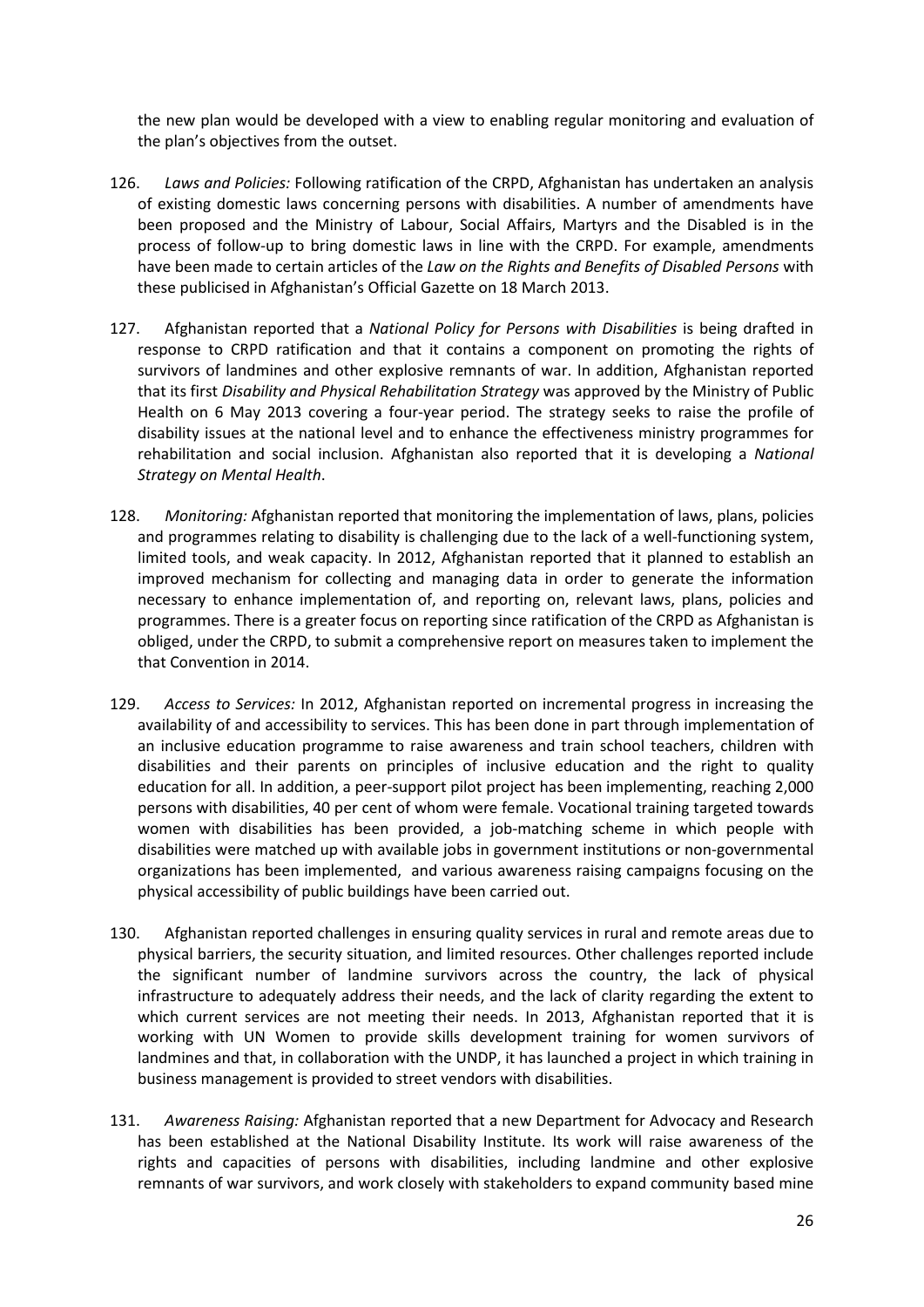risk education. Afghanistan reported that numerous mass media campaigns have been undertaken across all thirty four provinces to raise awareness on the rights and capacities of persons with disabilities, including landmine and other explosive remnants of war survivors. In addition, national events are convened annually to mark International Day of Persons with Disabilities.

- 132. *Responsibility:* Afghanistan reported capacity building of health providers in six provinces through training provided by the Ministry of Public Health. This addressed physical rehabilitation, disability awareness, the early detection and identification of disabilities, and improving access to healthcare for persons with disabilities. Further activities are required to build the capacity, knowledge, and skills of all relevant ministries, agencies, service providers and other partners. Challenges include limited resources, a lack of political support, and unsustainable funding for disability programmes.
- 133. *Inclusion:* Afghanistan reported that an inclusive approach was adopted in the development of its disability plan and it will continue to be an essential element in the plan's review and redevelopment. Afghanistan indicated that it will continue work closely with survivors, other persons with disabilities, their representative organisations and other relevant actors to ensure that a new plan and existing legislation are brought in line with CRPD standards.

## **Albania**

- 134. *Coordination:* Albania reported that its Ministry of Labour, Social Affairs and Equal Opportunities is the leading ministry on disability issues. Although the Albanian Mines and Munitions Coordination Office plays a lead role with respect to coordination, monitoring, advocacy, and resource mobilisation for victim assistance in Albania. The latter is chaired by the Deputy Minister of Defence, and includes the participation of the Ministry of Interior, Ministry of Foreign Affairs, the Ministry of Health, Ministry of Labour, Social Affairs and Equal Opportunities, and the Ministry of Finance.
- 135. *Understanding the extent of the challenges faced*: In 2012, Albania reported that the collection of data on new and previously unreported incidents involving unexploded ordnance is undertaken on an ongoing basis by the Red Cross National Society in conjunction with local NGO "Alb-AID". Collected data is passed to the Albanian Mines and Munitions Coordination Office and shared amongst all relevant partners such as health professionals and respective institutions and social service providers at the local and national levels. Data are disaggregated by age and gender.
- 136. In 2012, Albania indicated that it planned to establish a system to hand all finalized data and statistics over to Ministry of Labour, Social Affairs and Equal Opportunities which will act as a centralized body for data on disability, including victim assistance, and to share and disseminate information amongst all relevant government agencies, national and international organisations and other actors. No further information has been provided on this matter. In 2013, Albania reported that a socio-economic and medical needs assessment of survivors of abandoned explosives was being conducted in six regions of Albania by a non-governmental organisation. Albania indicated that a national workshop would be convened to share the findings of the needs assessment.
- 137. *Planning:* Current disability efforts, including assistance to survivors, are based upon the *National Strategy for Persons with Disabilities* 2005 to 2014. The Strategy defines objectives to be undertaken during the period of implementation and outlines the respective responsibilities of the central and local government in achieving the objectives. A national planning workshop on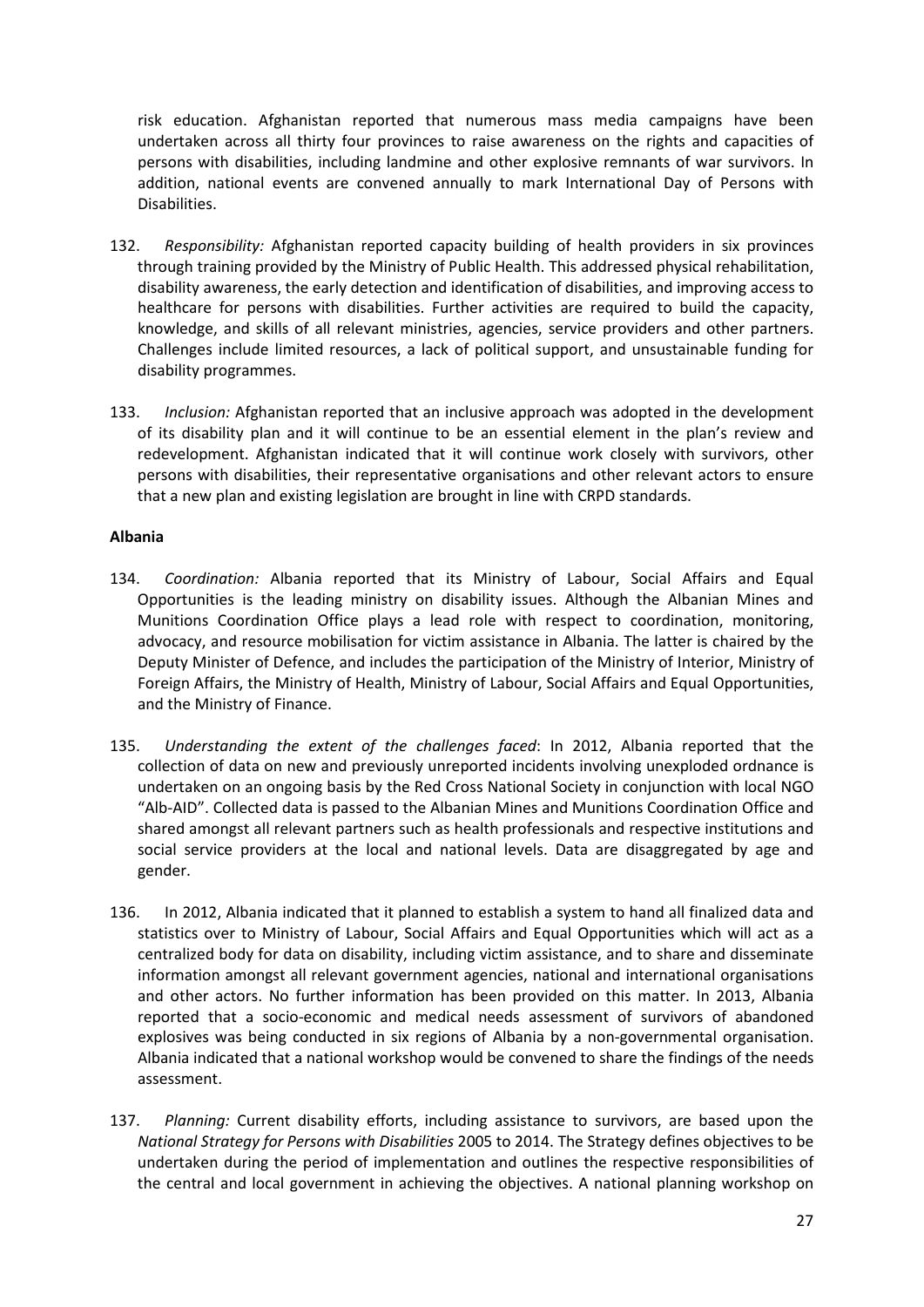victim assistance was convened in 2010, bringing together relevant ministries, regional and local authorities, donors, international and national organisations and survivors and other persons with disabilities, to examine the progress made and the challenges that remain and to begin the development of a four year action plan to guide victim assistance activities in accordance with the National Strategy for Persons with Disabilities.

- 138. Albania reported challenges in implementing its national plan included limited financial resources from external sources. Albania reported that, although national resources are allocated and increased annually, funding is not sufficient to fully meet the needs of landmine and other explosive remnants of war survivors. For example, prosthetic/orthotic capacities exist at Kukes hospital, but the unit lacks components and raw materials for major repairs and production of new prostheses. Further challenges reported by Albania include the fact that physical rehabilitation is given a low priority within the medical sector, that health professionals migrate from rural hospitals to urban areas, and that progress is slow with respect to improving physical accessibility in the rural areas. In 2012, Albania reported that, by the Third Review Conference, it would enhance medical and socio-economic capacity in areas of the country that are affected by abandoned and unexploded ordnance, secure materials and components for prosthetic repairs and fittings in former mine affected areas, and enhance implementation of the Law on Urban Planning relevant to all new public or private buildings and public transport.
- 139. *Legislation and policies:* Albania ratified the CRPD on 15 November 2012. In order to prepare for ratification, Albania passed a comprehensive Anti-Discrimination Law in 2012 and conducted a full review of disability-related legal and policy frameworks to assess compatibility with the CRPD. In 2012, Albania indicated that, by the Third Review Conference, it would adopt new comprehensive national legislation on disability.
- 140. *Monitoring and Evaluation:* Efforts to monitor and evaluate progress in assisting survivors are measured against the National Strategy for Persons with Disabilities. A national report on implementation of the strategy is prepared on an annual basis, recording activities undertaken and analyzing progress made towards achievement of the strategy's objectives. The latest report covers seven of twelve regions in Albania. By the Third Review Conference, the Ministry of Labour, Social Affairs and Equal Opportunities will take full responsibility for monitoring the National Strategy and preparing the annual progress report covering all twelve regions.
- 141. *Accessibility of services:* Albania reported that, in 2011, the prosthetic workshop at Kukes Regional Hospital provided repairs and new prostheses for at least 65 amputees. In addition, Albania reported the establishment of a physiotherapy unit at the Faculty of Nursing in Tirana, the development of a masters of physiotherapy programme, the provision of training on emergency and surgical capacities in the former mine affected region, the acquisition of new equipment for hospitals in the former mine affected region, the establishment of a fully functional and adequately staffed National Trauma Centre at the university hospital in Tirana, the establishment of the National Centre of Continuing Education for all health professionals countrywide, the development of guidelines by the Health Insurance Institute, the elimination of some barriers to physical accessibility in major cities as well as in other locations. In terms of economic inclusion, Albania reported that, from mid-2012, a mobile phone company was to sponsor vocational training courses for up to 20 survivors and persons with disabilities from the former mine-affected region.
- 142. *Capacity Building*: Albania reported that, in September of 2012, the Albanian Ministry of Health, in close cooperation with the University Rehabilitation Institute in Slovenia, organised a four-day theoretical and practical training workshop on the rehabilitation of people following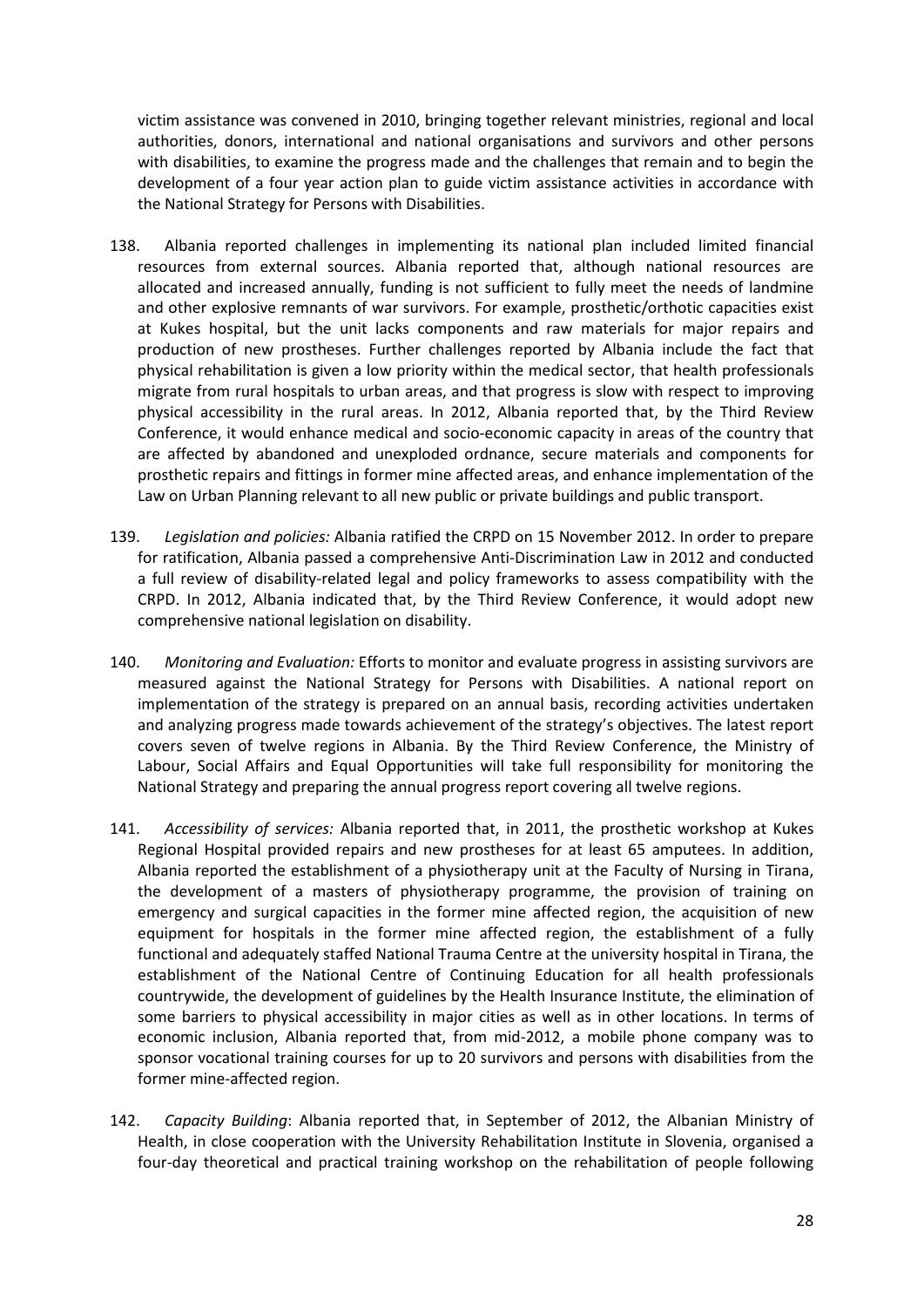amputation and provision of rehabilitation aids. This training was provided to 13 participants through funds provided by the Slovenian Government.

143. *Inclusion:* Survivors and other persons with disabilities have actively participated in the national planning process for victim assistance as well as in a variety of programme assessments, evaluations, and other victim assistance activities at local, national and international levels. Landmine and other explosive remnants of war survivors, as well as persons with disabilities and their representative organizations, are included in all relevant national discussions where the donor community are present and have the opportunity to voice their needs in these forums, such as at the International Symposium on Cooperation and Assistance, which was held in Tirana in May 2011. Albania noted that the effective and ongoing participation and involvement of survivors in all processes and activities related to victim assistance has been an essential component for ensuring progress.

## **Angola**

- 144. *Coordination:* The Intersectoral Commission on Demining and Humanitarian Assistance (CNIDAH) is responsible for the coordination of victim assistance through its Sub-Commission for Assistance and Reintegration, which has participation from relevant government ministries including Ministry of Assistance and Social Reintegration, the Ministry of Health, and a variety of non-governmental organizations.
- 145. *Understanding the extent of the challenges faced*: In 2013, Angola reported that CNIDAH's efforts had primarily focused on a mine victim registration project, which aimed to collect information, sex and age disaggregated, to facilitate decision-making and improve service strategies. Angola reported that data had been collected from six provinces (Namibe, Cabinda, Huila, Zaire, Kunene, Huambo), noting that in the province of Huambo, all persons with disabilities are registered and that as of 29 May 2013, 3,494 person with disabilities, including 1,361 mine victims, had been registered.
- *146. Planning:* Angola reported that it had evaluated its Strategic Mine Action Plan 2006–2011, with the findings suggesting the need to state more specifically the role of CNIDAH in victim assistance and to strengthen CNIDAH's role in advocating for the rights of survivors across other ministries. In order to develop a new five year victim assistance plan for 2013-2017, Angola convened a workshop involving all relevant stakeholders to develop recommendations for inclusion into the new plan. A follow up workshop was convened in 2012 for government and non-governmental representatives from three affected provinces (Lunda Sul, Moxico, and Lunda Norte). This regional workshop aimed to strengthen collaboration between provincial offices and activities and to gather views on priority areas for inclusion in the national victim assistance plan for 2013–2017
- 147. *Access to Services:* In 2013, Angola reported on the outputs of various economic and social inclusion, psychological support and physical rehabilitation initiatives. It noted that CNIDAH had reinforced its staff by recruiting an expert in the area of psychosocial reintegration.
- 148. *Capacity Building:* Angola reported that it had engaged in programmes to promote and train partners in various provinces (Luanda, Cabinda, Zaire, Juando Kubango, Lunda Norte, Lunda Sul and Moxico). Furthermore, 58 staff from partner institutions had been trained in planning and reporting activities (Luanda, Kubango, Lunda Sul, Lunda Norte and Moxico). Training was provided to senior technicians - 17 in physiotherapy, 8 in psychology – and also to intermediate technicians - 30 in orthopaedics, 24 in physiotherapy, and 10 in electrotherapy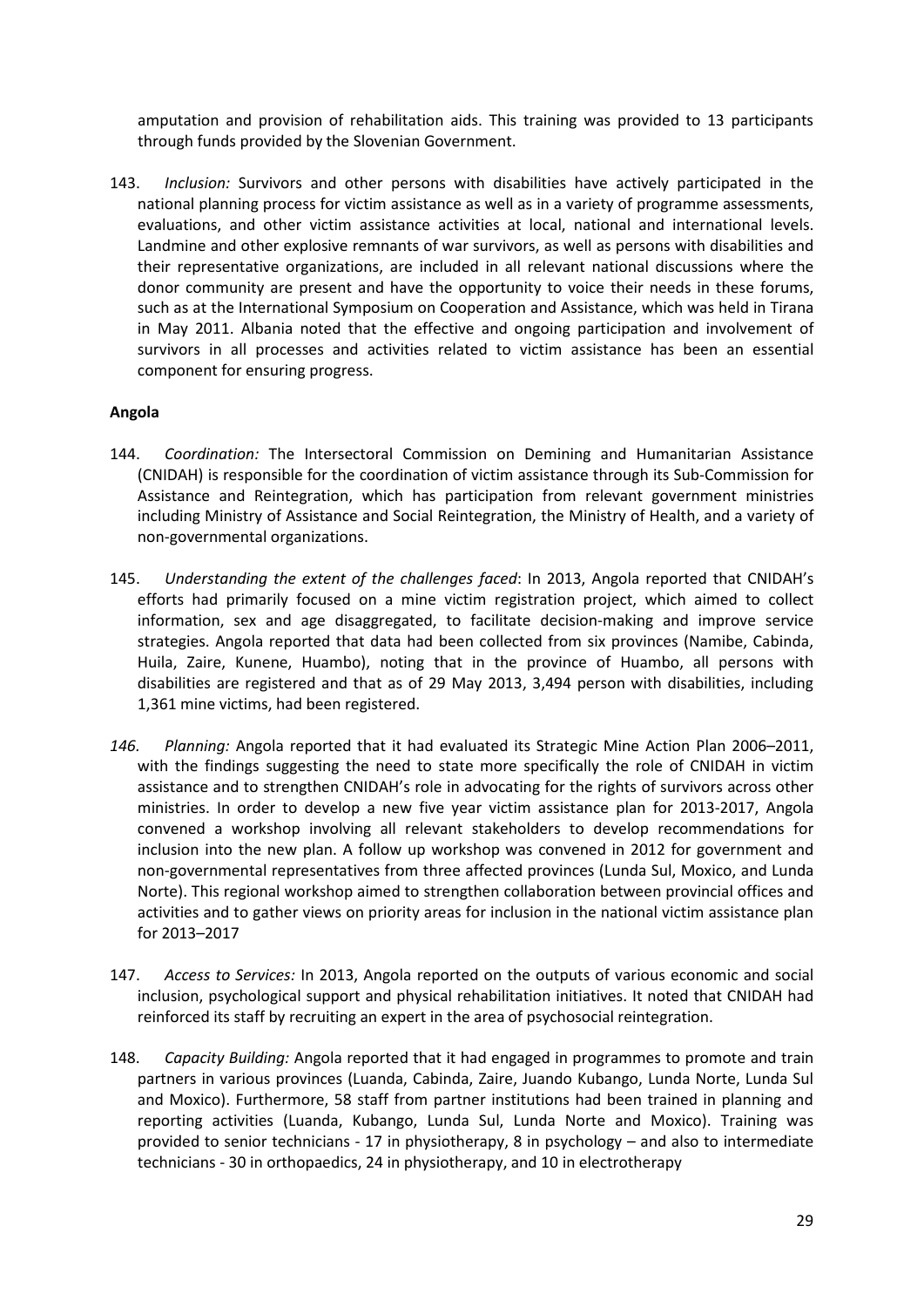#### **Bosnia and Herzegovina**

- 149. *Coordination:* Bosnia and Herzegovina reported that the national Mine Action Centre (BHMAC) play a lead role as concerns victim assistance. It chairs the Landmine Victim Assistance Coordination Working Group (LMVA), which involves the participation of relevant ministries, service providers, international organisations and non-governmental organizations. BHMAC hosts regular coordination meetings of the LMVA. However, Bosnia and Herzegovina reported facing challenges with respect to the coordination group due to lack of interest and commitment from group members. Consequently, Bosnia and Herzegovina has organised informal working groups to assist mine survivors on a voluntary basis. Steps are being taken to formalise the working group for mine victim assistance through the structure of the executive authority in Bosnia and Herzegovina. Since ratification of the CRPD in 2010, Bosnia and Herzegovina has established the Council of Persons with Disabilities as an advisory body of the Council of Ministers. The primary role of the Council to coordinate all the activities regarding the CRPD.
- *150. Understanding the extent of the challenge:* Bosnia and Herzegovina reported that a mine victim database has been developed and that it is hosted and administered by BHMAC. As of December 2012, there were 8,305 victims of landmine and explosive remnants of war. In the past year, the number of child victims has increased. Bosnia and Herzegovina reported that the databases of various State institutions are not compatible with the data base administered by BHMAC, causing a gap in comprehensive knowledge of assistance to mine victims. BHMAC has expanded its activities to encompass individual communication with mine victims, the maintenance of up-to-date listings and mine victim databases, the continuous collection of victim data for landmine survivors, and the commencement of data collection with respect to cluster munition survivors. In 2012, Bosnia and Herzegovina indicated that, by the Third Review Conference, it would have completed a data collection initiative.
- 151. *Legislation and Policies:* Bosnia and Herzegovina reported that it has adopted a disability policy, and in 2010, a "Strategy and Action Plan for Equality of Possibilities for Disabled Persons in Federation of Bosnia and Herzegovina 2010-2014". Bosnia and Herzegovina has also adopted a Sub-Strategy for Mine Victim Assistance for the period 2014-2019.
- 152. *Monitoring and Evaluation:* Bosnia and Herzegovina reported that it has not been possible to establish a body to monitor and evaluate efforts. Regarding the CRDP, the Advisory Body of the Council of Ministers is responsible for coordination and preparing the CRPD report.
- 153. *Access to services:* Fifteen *victim assistance* projects were realised in 2011 to benefit landmine and other explosive remnants of war survivors. In addition, the Ministry of Health established a network of centres for physical rehabilitation and for mental health in 64 municipalities throughout Bosnia and Herzegovina. While the system is in need of upgrading and expansion, it has up to now ensured the availability of basic rehabilitation services for the victims of landmines and other explosive remnants of war.
- 154. *Inclusion:* National organisations, including organisations of survivors, have actively participated in the development of legislation necessary for creating a fund for professional rehabilitation and employment of disabled persons. In addition, Bosnia and Herzegovina reported that an organisation of survivors has been actively working to realise the rehabilitation and reintegration of victims into society. The number of projects realised is in steady decline, partly due to a decline in the number of new victims.

### B**urundi**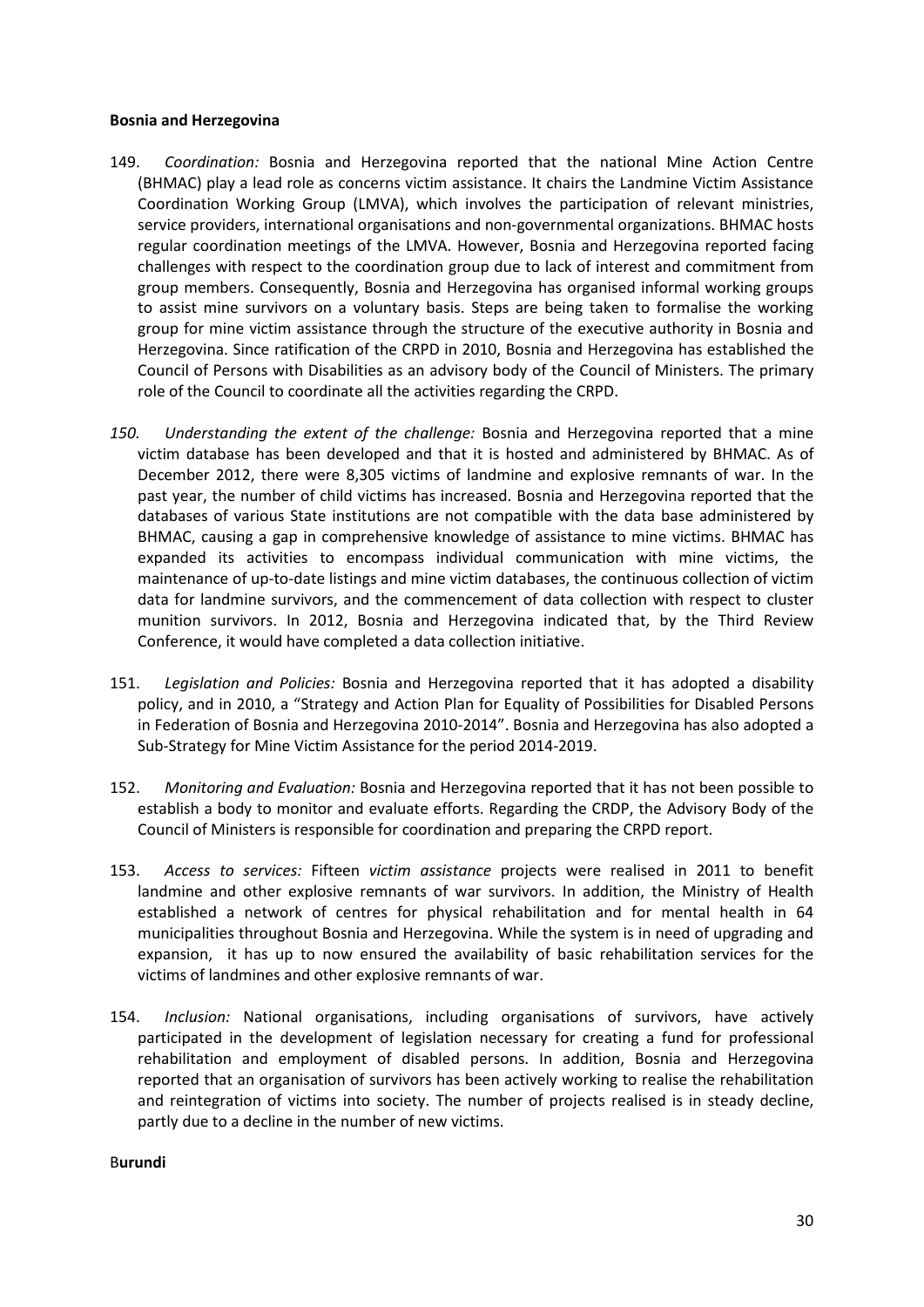- 155. *Coordination:* Burundi reported that an inter-ministerial Committee has been created and its rules of procedure developed, although it is challenges by limited resources and it is not yet functional in certain fields such as data collection, physical rehabilitation, accessibility and policies.
- 156. *Planning:* A national action plan for assistance to victims of mines and other explosive remnants of war and other persons with disabilities was adopted in 2011. Implementation of activities has commenced.
- 157. *Monitoring and Evaluation:* Burundi reported that it does not have an entity to monitor and evaluate the implementation of its national action plan. In 2012, Burundi indicated that, by the time of the Third Review Conference, it planned to have established an evaluation committee.
- 158. *Access to services:* Burundi reported that progress is slow as concerns enhancing availability of and access to relevant services and that it lacks financial resources to support its implementation. In terms of physical accessibility, Burundi reported some progress in that several access ramps have been built and some public toilets made accessible for persons with disabilities. In 2012, Burundi indicated that, by the time of the Third Review Conference, it planned to raise awareness of development practices that are inclusive and promote physical accessibility.
- 159. *Awareness raising*: Burundi reported that its efforts to provide information and training on the rights of landmine and other explosive remnants of war survivors have been hindered due to the challenge of reaching survivors in areas difficult to access. In 2012, Burundi indicated that, by the time of the Third Review Conference, it planned to identify all victims and create an inventory of their physical and intellectual capacities in order to enhance inclusion.
- 160. *Inclusion:* Burundi reported that some landmine survivors' associations have been established to promote the rights of survivors and other persons with disabilities. Burundi reported challenges in supporting the mobilisation of survivors and their associations because landmine survivors are in areas that are difficult to access.

## **Cambodia**

- 161. *Coordination:* The Ministry of Social Affairs Veterans and Youth is the focal point for disability, including victim assistance in Cambodia. Within the ministry, a structure has been established to facilitate closer collaboration between the National Disability Coordination Committee, the Disability Action Council, the Persons with Disability Foundation and the Disability Rights Administration, to ensure the implementation, monitoring and evaluation of national laws, policies, plans and legal frameworks related to victim assistance and disability. Cambodia recognised that despite enhanced coordination, the lack of resources and capacity within these institutions remains a challenge. In 2012, Cambodia reported that, by the time of the Third Review Conference, it would enhance this coordination mechanism and promote the mainstreaming of disability issues within respective ministries' development plans and development partners' development plans.
- 162. *Understanding the extent of the challenge:* Cambodia reported that its 2008 general population census in 2008 recorded that there are 192,538 persons with disabilities in Cambodia, 56.3 percent of whom are men or boys and 42.7 percent of whom are women or girls. There are 64,224 persons with disabilities whose disability was caused by mine and or other explosive remnant of war. The 2010 Cambodia Socio-Economic Survey was designed to capture further data on persons with disabilities. The Cambodian Mine Victim Information System of the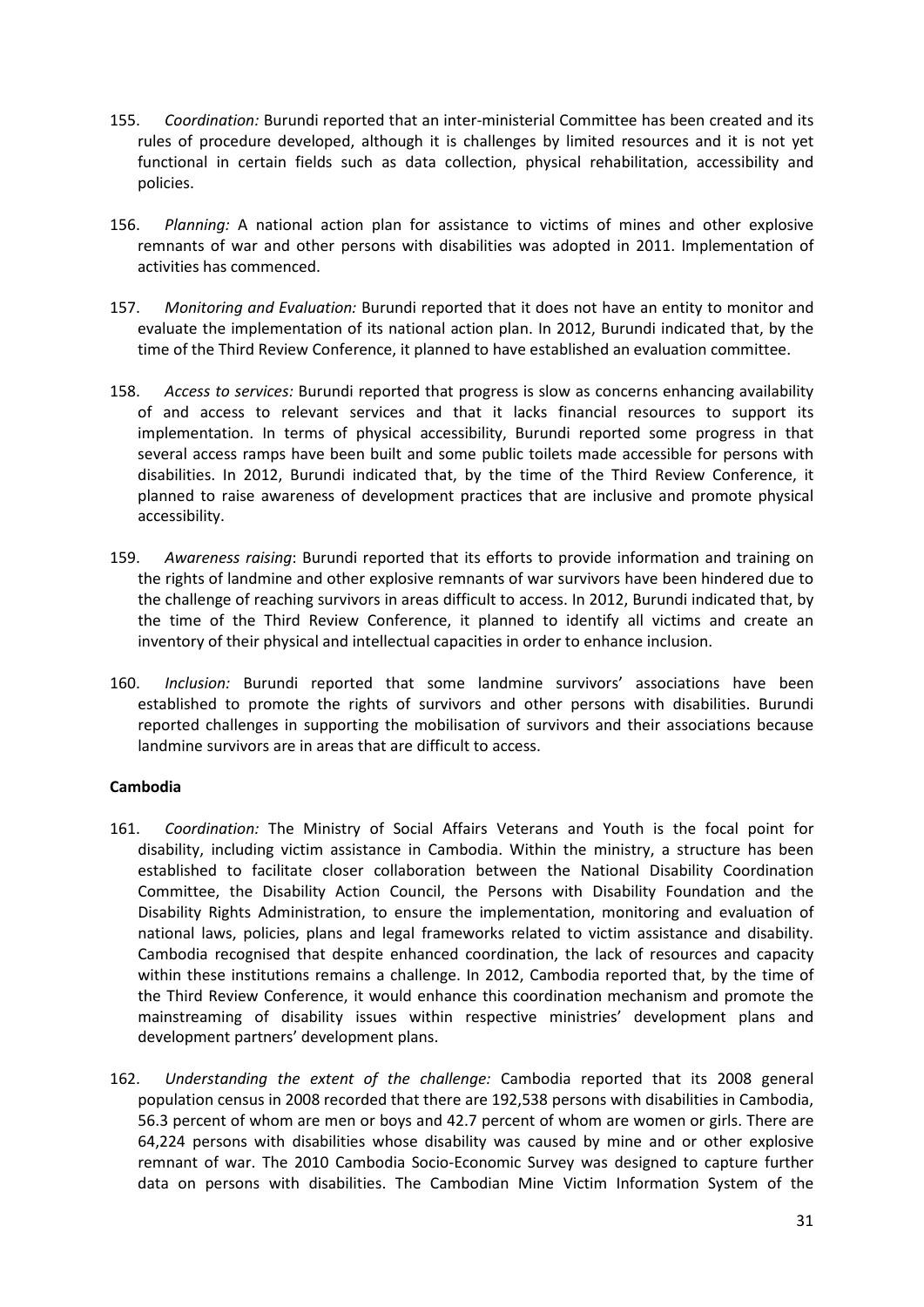Cambodian Mine Action Authority records data with respect to landmine victims. Updated data are widely disseminated monthly. A patient management system is being developed by the Ministry of the Social Affairs Veterans and Youth to register persons with disabilities, including landmine survivors, who receive services from physical rehabilitation centres. To further enhance the collection and sharing of data, the ministry has encouraged non-governmental organizations to report on their activities and services. Cambodia reported that it was seeking to include a category for landmine survivors on the next general population census, to encourage increased data sharing with non-governmental organizations and other relevant stakeholders, and to strengthen physical rehabilitation centres' information management systems.

- 163. *Planning:* Since the Cartagena Summit, Cambodia implemented its National Plan of Action for Persons with Disabilities including Landmine/ERW survivors (2009-2011). In advance of expiry of the plan in December 2011, Cambodia reviewed its efforts and was to have developed a new National Plan of Action (to be entitled the National Disability Strategic Plan 2014-2018). This planning process was due to commence in 2013. Tools for monitoring and evaluation of the new plan would be developed in conjunction with the development of the plan.
- 164. *Legislation and Policies:* Cambodia has sought to implement its Law on the Protection and the Promotion of the Rights of Persons with Disabilities, which was adopted in 2009. By the time of the Third Review Conference, intended to further develop national policies and legal frameworks related to disability and landmine victims, to strengthen the mechanisms on monitoring and evaluation, and to promote wide dissemination of the laws and policies across the nation and encourage their implementation.
- 165. *Monitoring and evaluation:* Cambodia reviewed implementation of its national action plan in the lead up to its expiry in 2011. See *planning* above.
- 166. *Responsibility:* Efforts to strengthen national ownership were made by enhancing the capacity, skills, and knowledge of civil servants in relevant ministries, agencies at the subnational level, implementing partners, and persons with disabilities, including landmine survivors and their organisations. Memoranda of Understanding were adopted between Cambodia and five of the international non-governmental organizations to ensure a progressive handover of physical rehabilitation centres to the government. Challenges in building capacity relate to limited human, technical and financial support. The functioning of the coordination mechanism is limited as a result of this limited support. By the Third Review Conference, the Government of Cambodia was to focus on increasing the capacity within the national coordination mechanism and work towards being able to take full responsibility over the management of physical rehabilitation centres.
- 167. *Accessibility to services*: Cambodia reported progress in promoting access to livelihood support, health care and prevention, education, employment, vocational training and election participation in accordance with its law on the protection and the promotion of the rights of persons with disabilities. It is in the process of forming an Accessibility Committee to support the implementation of these chapters. In 2012, Cambodia indicated that this body would be running in advance of the Third Review Conference. Cambodia reported that it has sustained the physical rehabilitation services for people with disabilities, with, each year approximately 20,000 persons with disabilities getting free rehabilitation and fitness.
- 168. *Good Practice*: Cambodia has developed and adopted national guidelines on physical rehabilitation and on community based rehabilitation. It has disseminated a circular on improving the quality of vocational training for persons with disabilities. In additional, national policies on education for children with disabilities have been adopted.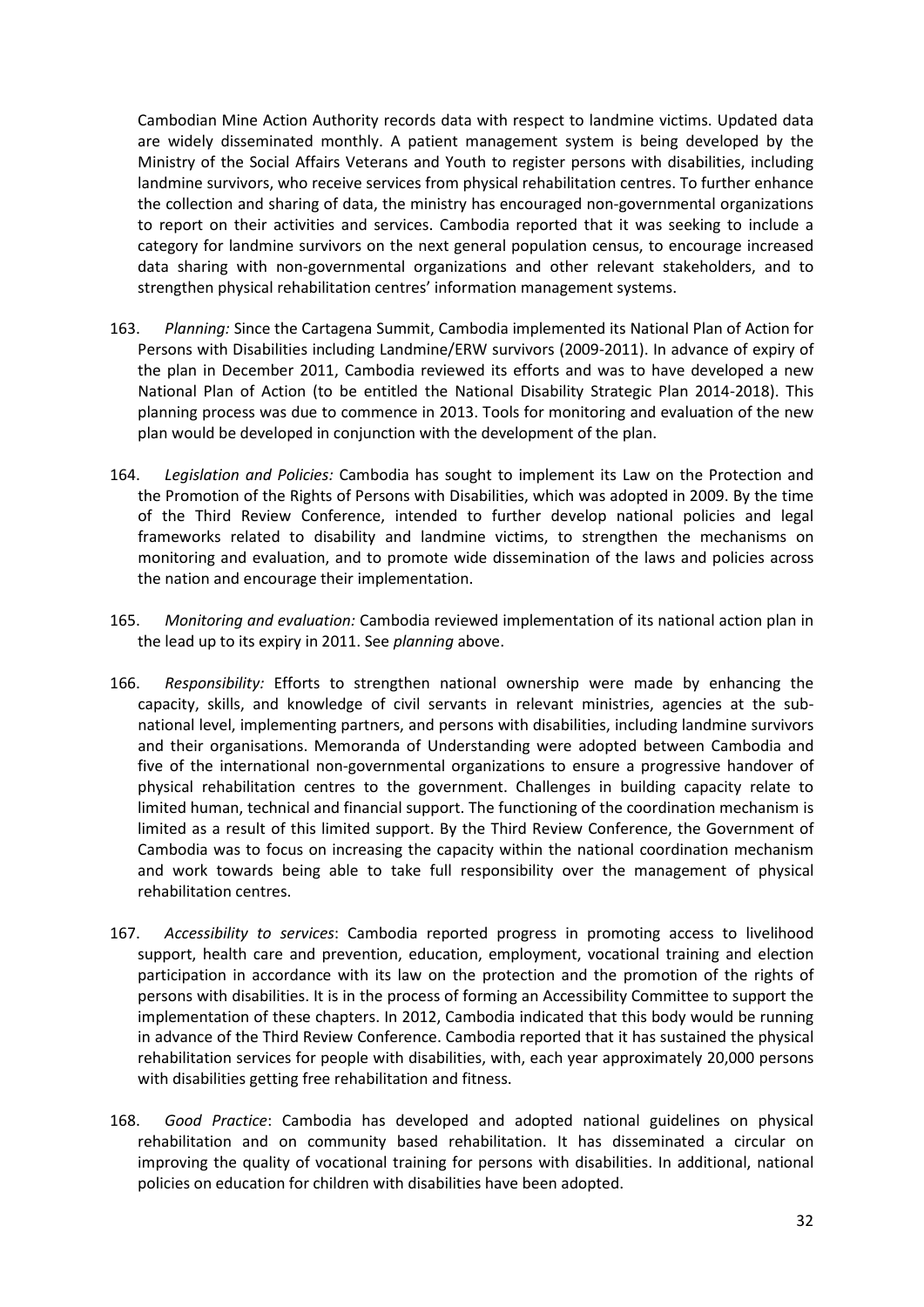- 169. *Awareness Raising:* Various means of communication have been employed to raise awareness including poster campaigns, education campaigns, radio talk shows, and TV. Campaigns have been conducted in collaboration with relevant partners and stakeholders. International days such as Mine Action Day, International Day for Persons with Disabilities, International Day for the Deaf, International Children's Day and International Women's Day have provided opportunities for more focused awareness raising campaigns. A lack of funding was reported as a challenge as well as the lack of coordination between the public institutions responsible for media. In December 2013, Cambodia reported that the text of the Convention on the Rights of Persons with Disabilities had been translated into Khmer, published, printed and widely disseminated.
- 170. *Inclusion:* The full and active participation of mine victims, representative organisations and relevant stakeholders in victim assistance activities is achieved through the active participation and employment of survivors and other persons with disabilities in national bodies such as the Disability Action Council, the National Disability Coordination Committee, the Persons with Disability Foundation, and the Disability Rights Administration. These bodies were central actors in the process of developing the Law on the Protection and the Promotion of the Rights of Persons with Disabilities and the National Plan of Action for Persons with Disabilities including Landmine/ERW Survivors, as well as other relevant laws, plans and policies.

### *Colombia*

- *171. Coordination:* Colombia reported that the Ministry of Health and Social Protection is the focal entity for disability rights and the Programa Presidencial para la Acción Integral Contra Minas Antipersonal (PAICMA) is the national focal point for victim assistance. In addition, an Intersectoral Commission for Comprehensive Action against Anti-Personnel Mines has been established by Law 759 of 2002 and includes representatives from relevant ministries, public institutions and civil society organisations. The Commission includes the Vice President of the Republic of Colombia, the Minister of Interior Minister, the Minister of Foreign Affairs, the Minister of National Defence, the Minister of Health, the Manager of the National Planning Department and the Director of the PAICMA. The Sistema Nacional de Atencion y Reparacion Integral a Victimas (national system) has been established by law. It implements, coordinates, monitors the National Plan. Departmentla committees have been established to conduct the same functions at the regional level.
- *172. Understanding the extent of the challenge:* PAICMA maintains records of victims of landmines and other explosive remnants of war. Data is disaggregated by age, gender, ethnicity and status (civil or military). Since adoption of the Victim's and Land Restitution Act 1448 of 2011, Colombia has been working to establish a registry of victims of the armed conflict, including victims of mines and other explosive remnants of war. The registry will be managed by the Unit for Victim Reparation and Integral Attention and the information will be used to match victims' needs with attention, support or services as necessary.
- *173. Planning*: Colombia reported that the *National Plan of Attention and Reparation for Victims* was adopted in May 2012. The National Plan includes guidelines, goals, an implementation schedule, and a monitoring mechanism. In 2012, Colombia reported that it was working to establish guidelines and mechanisms to support implementation of the plan at the local level and to enhance coordination across the 27 national entities involved in its implementation. Colombia has since reported that, with the support of the European Union, in 2013 it undertook a process to develop guidelines for the *National Plan of Attention and Reparation for Victims*. The process was consultative and inclusive and involved the conduct of a two regional and one national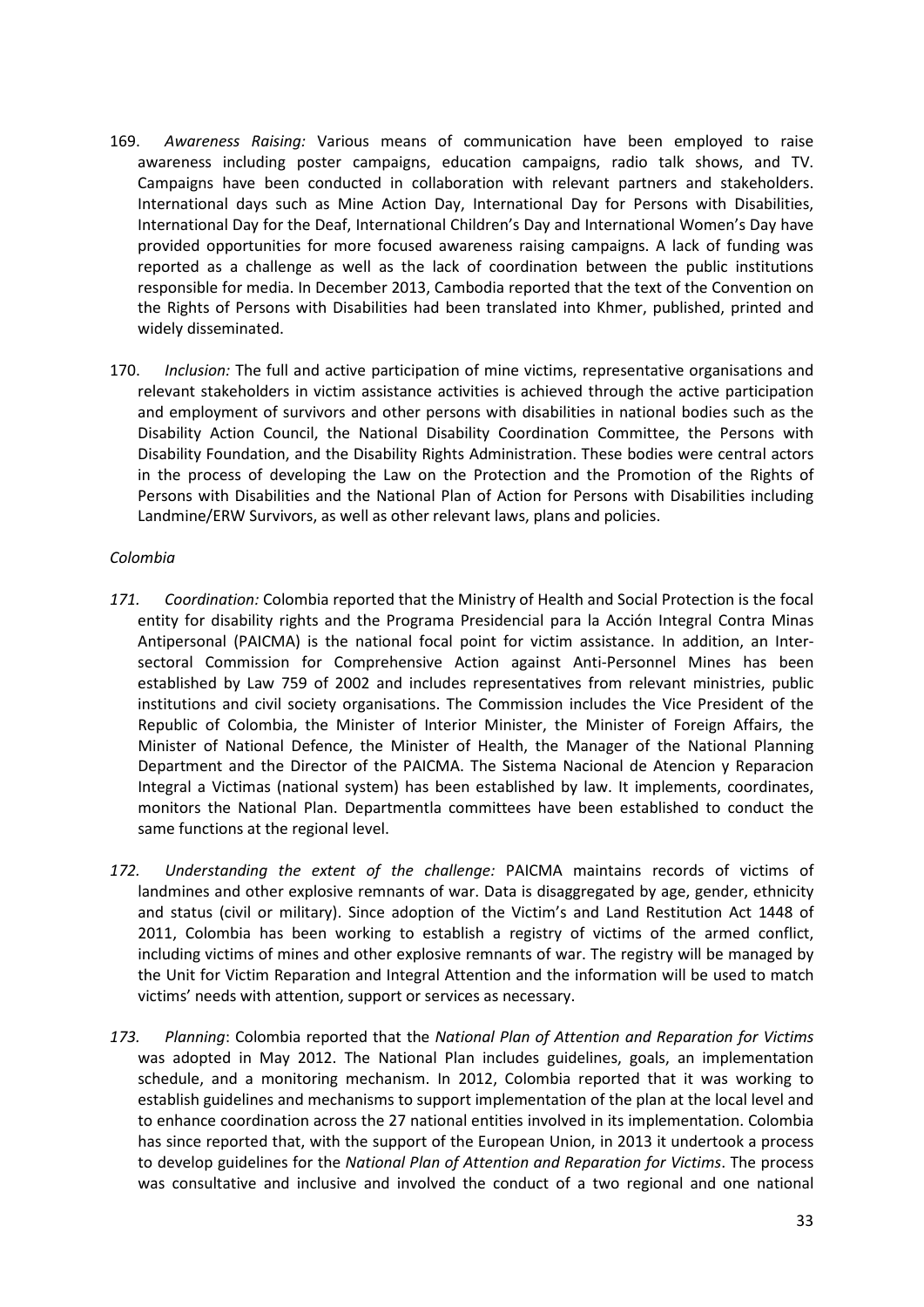workshop to provide opportunities to feed into the formulation of the Guidelines. The workshops involved participation of representatives of national entities, territorial/regional entities, international organizations, and non-governmental organizations.

- *174. Legislation and Policies:* Colombia reported that the *Law of Victims and Land Restitution* (Law 1448) was adopted in 2011 with the aim of enhancing access to care and reparation for victims of the armed conflict. In addition, Law 1438 was adopted in 2011 to expand access to health care services through the unification of national health regimes. The legal framework for victims specifies methods of assistance in health that should be guaranteed to the victims of landmines and other ERW including emergency health care, pre-hospital care, medical/surgical care and comprehensive rehabilitation and health care, which continues through the process of rehabilitation. At the international level, Colombia ratified the Convention on the Rights of Persons with Disabilities in 2011.
- *175.* Colombia reported that since 2012 the Ministry of Health and Social Protection the national disability focal point - has been leading a process to develop the *National Public Policy of Disability and Social Inclusion*. The *National Public Policy on Disability and Social Inclusion* aims to redesign public policy as concerns disability rights ensuring alignment with the Convention on the Rights of Persons with Disabilities. The new policy will incorporate an Action Plan indicating roles and responsibilities as well as budgets and activities. PAICMA have been active contributors to the development of the new policy through the preparation of a series of recommendations aimed to highlight the needs of victims of landmines and other ERW and to ensure that they are taken into account in future policies, programs, strategies, and projects that may flow from the new national policy.
- *176. Access to Services:* Colombia reported that the main results achieved in 2013 relate to the *Psychosocial and Comprehensive Attention to Victims Program* (PAPSIVI), a programme led by the Ministry of Health and Social Protection. The aim of the program is develop a set of activities, procedures and interdisciplinary interventions for comprehensive health care and psychosocial care aimed at overcoming the damages in health and supporting psychosocial recovery from the victimizing event. Other results include the establishment of procedures for the prioritization of attention to victims of armed conflict in matters of health, and to enable immediate access to the national social security system. In addition, Colombia reported it has increased its work at the regional and community levels. PAICMA have established processes for providing technical assistance to the authorities at the regional and municipal levels enabling support to overcome barriers to the provision of medical services. In 2013, PAICMA led a participatory process to work with indigenous communities in different regions of the country. The aim was to identify the specific needs of these communities as concerns access to health and rehabilitation services that are appropriate for each group, taking into account the characteristics of the region, their worldview, and the level of access to general health and social security services in the country.
- *177. Monitoring and Evaluation:* Colombia reported that PAICMA has been advancing efforts to monitor victim assistance activities through working with local authorities and non-governmental partners to identify barriers and to collaborate in implementing activities to overcome these. In addition, Colombia reported that it has been undertaken a process of tracking and monitoring victims of landmines and other explosive remnants of war from the moment of injury onwards to determine whether they are actually able to access the services and rights that are guaranteed by the new law.
- *178. Involvement of Relevant Experts:* Colombia reported that, during 2013, it ensured the participation of national experts in formal and informal meetings of the Convention and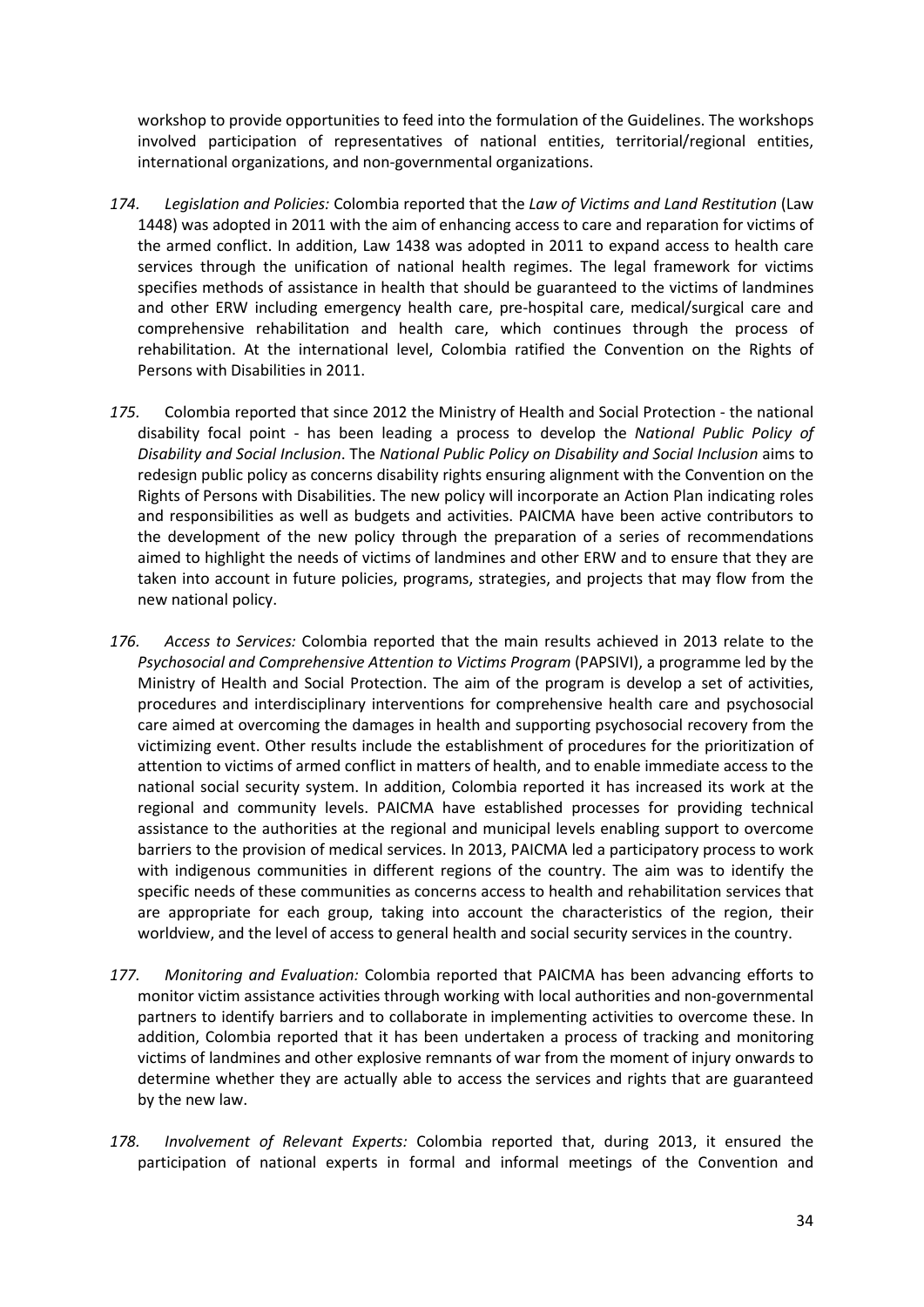benefitted greatly from the opportunity to share national experiences and learn from other affected States.

- *179. Capacity Building:* Training processes were developed at the departmental and municipal levels to reinforce the message about the rights victims, as well as the duties of the local authorities. This process is designed as a mechanism to strengthen the local institutional capacity. At the same time, PAICMA has led efforts to address the young victim population of explosive items. As well, Colombia has undertaken efforts to advance support to the the indigenous population of the country, with the direct participation of these communities, and involving the institutions responsible for the provision of services.
- *180. Good practice:* Colombia, in its capacity as Co-Chair of the Standing Committee on Victim Assistance, led a process to develop guidance concerning girls, boys and adolescents who are mine victims. This guidance was developed through a consultative process with representatives of countries that have reported responsibility for a significant number of mine victims and intends to assist with the development of national protocols for affected countries.
- *181. Awareness raising:* PAICMA has collaborated with departmental authorities to identify barriers to accessing services and along with mechanisms to overcome these barriers. This process enabled regional authorities to understand their roles and responsibilities as concerns survivors and to make connections with other actors in the region that are working to guarantee access for all to required services for the victims.
- *182. Inclusion*: Article 192 of Law 1448 (2011) obliges the State to "guarantee the effective participation of victims in the design, implementation, execution, and compliance monitoring to the Law and the plans, projects, and programmes that are created on the same occasion". Also, this law established *Roundtables of Victims* as a mechanism for effective participation and as a space in which organizations can defend the rights of victims. Colombia reported that it is working to strengthen national survivors' organizations as a means to ensure inclusion of the views of victims in related processes. The focus of its work is both on individual opportunity and the community responsibility to influence matters that interest them and to transform their environment.

## *Croatia*

- 183. *Coordination*: The Government Office for Mine Action coordinates the multi-sectoral group of governmental and non-governmental actors. One staff member has been hired by the Croatian Mine Action Centre to work in the Government Office for Mine Action to coordinate data collection. In addition, in 2010, a National Coordinating Body was established including the participation of a wide range of State entities and non-governmental actors. Five nongovernmental organizations are members of the National Coordinating Body, which provides for direct involvement in the work of the Coordinating Body by mine and other explosive remnants of war victims and persons with disabilities, as well as their families. Croatia reported that the Coordination Body does not have a mandate for developing, monitoring or evaluating services nor does it have resources for its work, which presents a challenge.
- 184. *Understanding the extent of the challenge:* There is no centralised data collection mechanism for disability data. A number of government institutions and some non-governmental organizations maintain their own databases, but these are inconsistent and incomplete. By the Third Review Conference, Croatia intended to finalise a process of forming a unified database on mine and other explosive remnants of war casualties. The new database will contain the following categories of data: personal data; mine incident data; information on the status and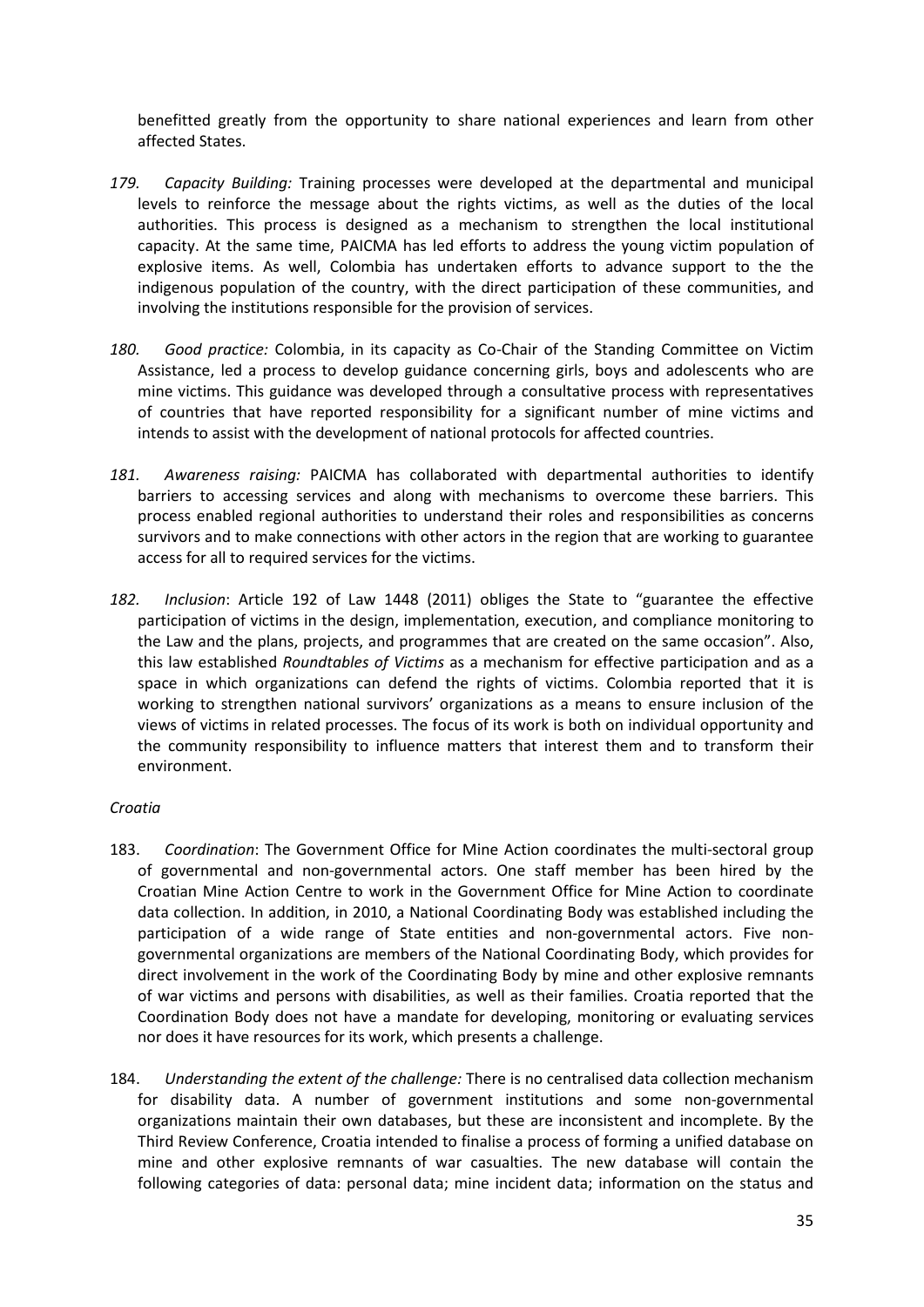degree of disability; information on the realized rights; information about education, occupation and employment; and information about victims' family members.

- 185. *Planning:* The Croatian Mine Action Plan aims to assist victims of mines and unexploded ordnance in accordance with the Cartagena Action Plan. The national plan aims to improve the quality of life of survivors, their families and communities. The coordinating body in Croatia will guide the overall coordination and systematic monitoring of goals in the plan. Currently, each chapter contains baseline data as of 2010, along with objectives, and plans to achieve them. The plan also notes expected sources of funding. Croatia reported challenges in including experts from relevant fields in state delegations to Convention related activities due to lack of funds and the lack of adequate experts available in specific areas.
- 186. *Legislation and Policies:* Croatia reported that it is rewriting its domestic law on demining. The new law will include sections on victim assistance and mine risk education, both of which were omitted in the 2005 law.
- 187. *Accessibility to services:* All mine victims are entitled to health protection and to the acquisition of orthopaedic aids to the amount covered by the Croatian Health Insurance Institute. Efforts are being undertaken to enhance psychosocial support. Economic empowerment and reintegration of mine and other explosive remnants of war survivors is addressed by monitoring the needs and requirements of the market. Efforts are being undertaken to increase the availability of lifelong learning for survivors and to raise the awareness of potential employers. In addition, funds for the acquisition of equipment and other assets necessary for starting a business have been secured for ten families. Croatia reported challenges with respect to transparency regarding the beneficiaries of these programmes. Centres for Psychosocial Assistance in 20 counties are often under-staffed and under-financed preventing them from taking a pro-active approach to assisting survivors. Lack of monitoring and disregard of quotas for the employment of persons with disabilities is still evident. Another challenge is that, due to the financial crisis, non-governmental organizations are now receiving reduced funding from the State budget, preventing the expansion of their activities and affecting the implementation of existing programmes.
- 188. *Inclusion:* There are active associations of survivors in Croatia, with one of the most active being Mine Aid. This association intends to include mine and UXO survivors and members of their families in their activities. In addition, this association provides psychosocial treatment through the work of the expert team for crisis situations at the local level. Its task is to visit the landmine survivor and his/her family immediately after the accident and, besides providing psychosocial assistance, inform them about future steps in realization of their rights.

### *Ethiopia*

189. *Coordination:* Ethiopia has repeatedly stated that its promise to landmine survivors under the Anti-Personnel Mine Ban Convention is addressed in broader efforts for all persons with disabilities. The Ministry of Labour and Social Affairs (MoLSA) is Ethiopia's focal point for disability issues. The 2012 National Plan of Action for Persons with Disabilities requires the involvement of various ministries and regional bureaus in recognition that disability is a crosscutting issue. A National Committee, chaired by MoLSA, has been established for coordination, monitoring and evaluation of disability-related programmes. The Committee is composed of representatives from relevant ministries, regional bureaus, and NGOs working on disability, DPOs and other religious institutions. Despite the establishment of the national coordination committee, Ethiopia reported challenges including a lack of information sharing regarding disability related activities and achievements amongst different ministries and other bodies in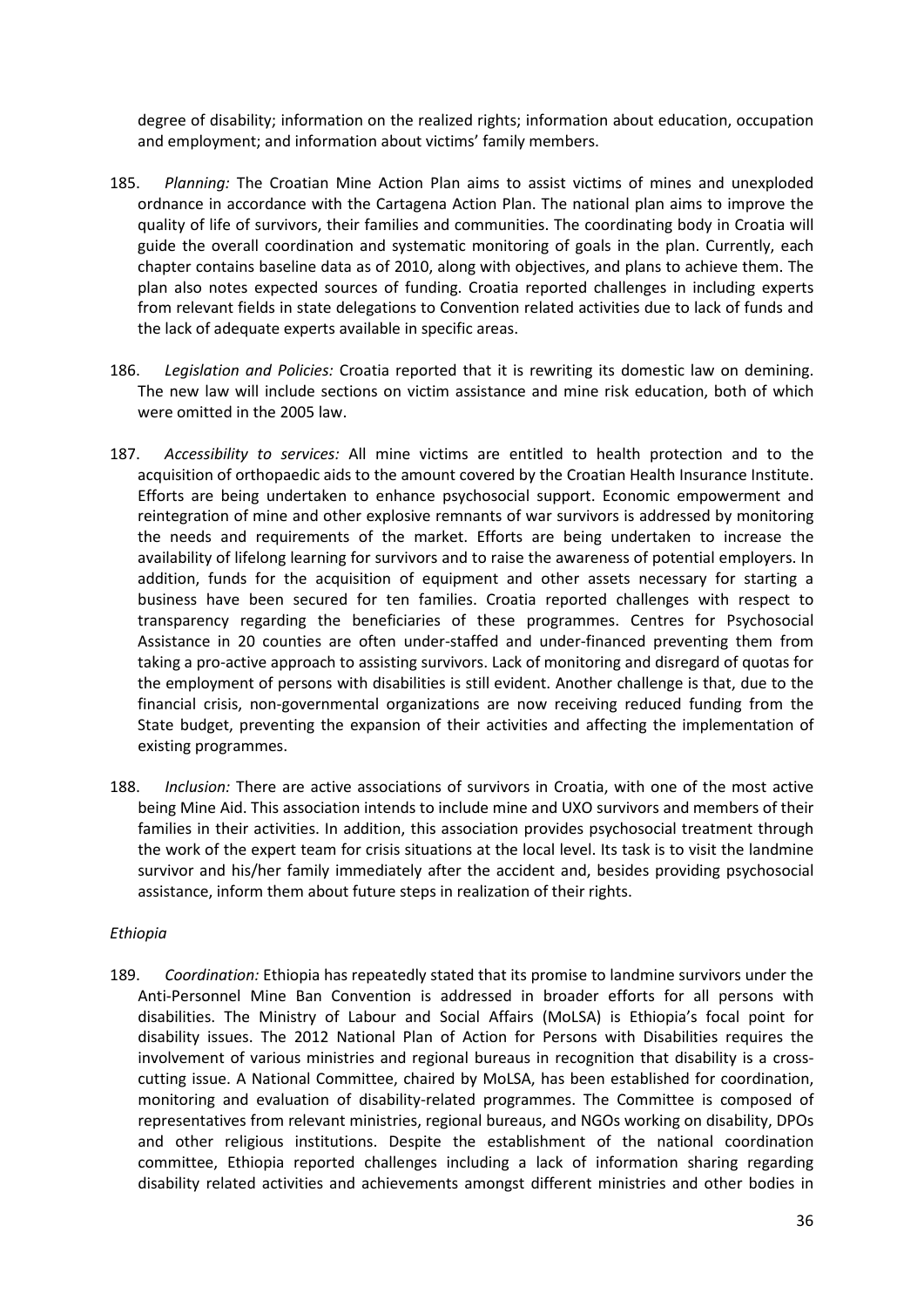their respective areas of competence. To overcome this challenge, Ethiopia reported that it is now working to establish regional implementation monitoring coordinating committees. As of December 2013, five regional committees had been established and this number continues to grow. All regional committees have incorporated a new national plan into their annual work plans and are reporting regularly to the national committee.

- 190. *Understanding the extent of the challenge:* There is no comprehensive mechanism for the systematic collection of data regarding landmine survivors and other persons with disabilities. In 2012, Ethiopia indicated that by the Third Review Conference it planned to make substantial progress in improving its methods of data collection and data management in line with CRPD requirements. Ethiopia reported that the MoLSA has been collaborating with the Census Committee to see that the census for 2017 will gather data on disabilities, including landmine survivors.
- 191. *Planning:* Ethiopia reported that its National Plan of Action for Persons with Disabilities (NPA) was adopted in 2012 to cover a period of ten years. The plan is based on a vision of a fully inclusive Ethiopian society, where children, youth and adults with disabilities, regardless of gender or type of disability, as well as their parents and families, enjoy the same rights to participate in the same civil, political, economic, social and cultural spheres and to access the same medical, educational, social services, training, work and leisure opportunities enjoyed by other citizens. The plan seeks to ensure that persons with disabilities are accepted, their abilities are valued, their diversity and independence are recognized, their human rights are protected, and that they are able to participate actively in the life and development of their communities and the nation. The NPA is in line with the CRPD and other national policy and legal frameworks relating to disabilities. In addition, the national Growth and transformation Plan (GTP) includes provisions to ensure persons with disabilities benefit from its implementation. The GTP provides that the number of persons with disabilities that receive physical rehabilitation services will increase from 41,154 (in 2010) to 95,642 by 2015. The NPA follows a twin track approach where one of the tracks focuses on mainstream programs and services which are not specifically designed for persons with disabilities. The other track that focuses on disability-specific programs and services addresses individual needs.
- 192. *Laws and Policies:* Laws are in place to prohibit the marginalisation of landmine and other ERW survivors as well as other persons with disabilities in areas including healthcare, education, employment, public services, legal provisions and political rights. The Law provides for equal treatment in the social, economic and political lives of their communities. In addition, the *Social Protection Policy* has been adopted which aims to address the needs and challenges of the country's poor, vulnerable and marginalised population groups such as persons with disabilities including landmine and other ERW survivors. The policy provides for the provision of basic social services and includes an implementation strategy for supporting persons with disabilities. In addition, Article 10 of the National Proclamation to Provide for the Definition of Powers and Duties of the Executive Organs, expressly states that each ministry has the responsibility to create conditions whereby persons with disabilities and H.I.V. AIDS victims benefit from equal opportunities and participation. Further, the National Physical Rehabilitation Strategy ensures a systematic approach to facilitate and promote the expansion of physical rehabilitation services in both quantity and quality. Ethiopia faces challenges in implementing the existing legal and policy framework due to lack of human capacity and limited financial resources.
- 193. *Monitoring and evaluation:* As a state party to the CRPD, Ethiopia submitted its initial report on measures taken to implement the Convention in collaboration with key actors in the country. Ethiopia reported some coordination challenges when it comes to monitoring and reporting. For example, when attempting to gather information for monitoring, some national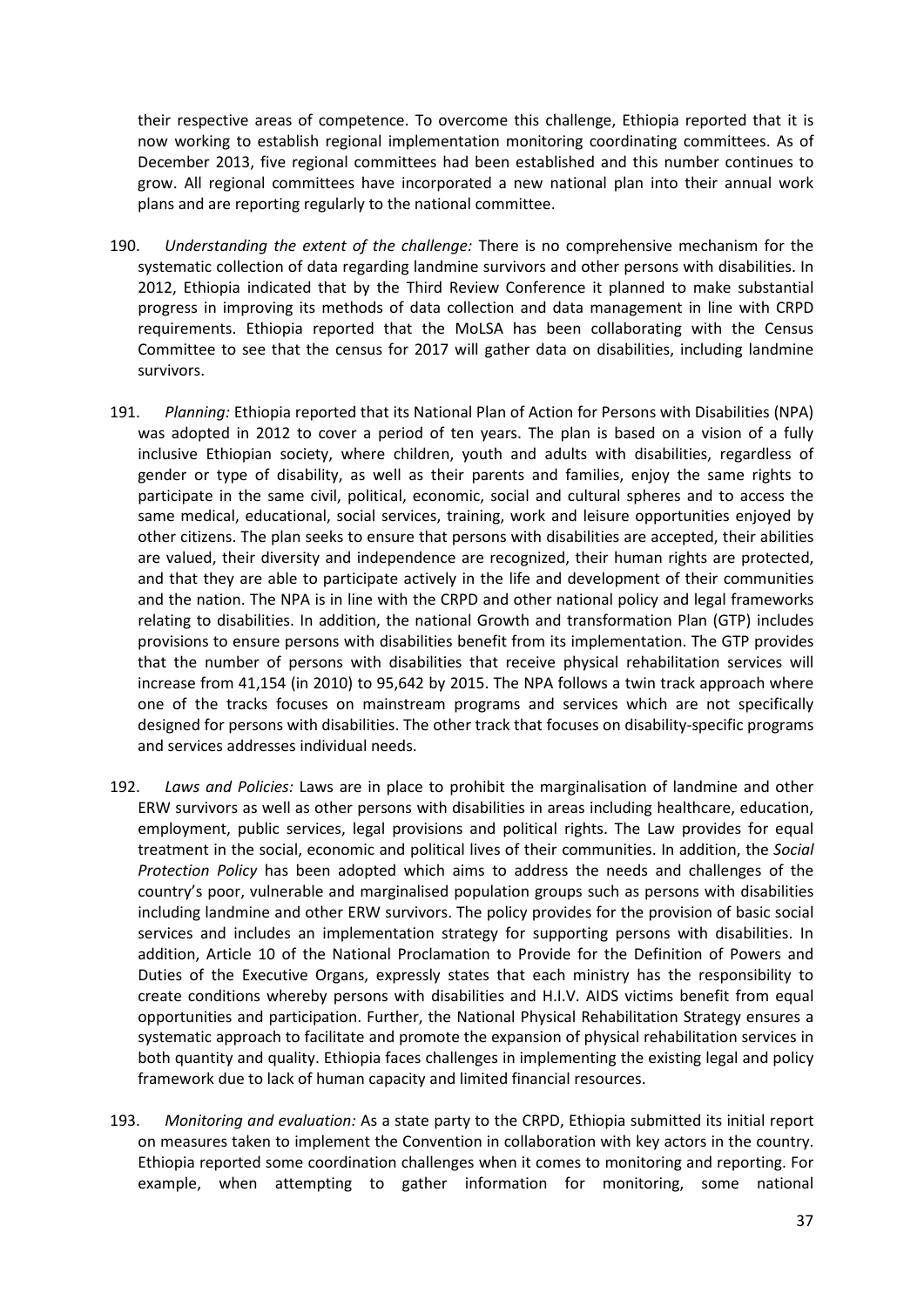organisation/associations lack the capacity to provide such information. By the Third Review Conference, MoLSA plans to build the capacity of the national associations in areas such as leadership, entrepreneurship and partnership. In addition, Ethiopia will follow up the utilization of the government's annual budget to subsidize Disabled Persons Organisations in view of their overall plan and achievements. In addition, Ethiopia reported that the challenges encountered include weak human, technical and financial capacity in all sectors. An assessment study on existing physical rehabilitation services in Ethiopia was conducted in 2011 in order to review the quality of services, the level of human resources, the geographic distribution of prosthetic and orthotic centres, the needs of the centres and the accessibility of these centres for the users. The purpose of the study was to enable recommendations on ways and means to strengthen efficient and effective physical rehabilitation services in the future.

- 194. *Access to Services*: During the period 2011-2012, 83% of persons with disabilities (47,697) received assistive devices including wheel chairs, prostheses orthotic appliances and physiotherapy services in accordance with the national plan. In 2011 a new private pension proclamation was introduced in addition to the former public proclamation (amended) where both proclamations granted special privilege to landmine survivors and other persons with disabilities. It is proclaimed that if an individual is a disabled, he or she will receive pension benefits for an additional number of years as compared to a person without disabilities. MoLSA has been working to create coordination necessary for expansion of inclusive education and special need education with the Ministry of Education. A committee drawn from the two ministries has been established to boost the program. Recently a memorandum of understanding (MoU) was prepared and is ready for signature. The MoU will accelerate the level of inclusion in education to encompass significant portion of people with disabilities and widen the area of coverage. The MOU has been signed between MoLSA and the Ministry of Construction and Urban Development to promote physical accessibility in public building, specially focusing on the Ethiopian building code. The two ministries have established a technical committee to bring the programme implementation on board. The committee has developed terms of reference (TORs) for future activities in the country. According to the TORs, the two ministries will jointly organize a awareness workshop on accessibility and the Ethiopian building code to ensure the effective implementation of the programme. By the Third Review Conference, Ethiopia plans to increase the number and level of social welfare workforce training and placement at federal and regional levels, and enhance the participation of development partners.
- 195. *Awareness raising*: Negative societal attitudes continue to create a barrier for persons with disabilities including mine survivors and other vulnerable sectors of society. Efforts have been made to raise awareness of relevant national policies and strategies regarding the rights and capacities of persons with disabilities. Such awareness campaigns are being implemented by persons with disabilities themselves. Information regarding the availability of relevant services has been disseminated and it is reported that a total of 5.3 million citizens benefited from awareness programme. In addition, an on-going CRPD awareness raising programme has been implement through electronic and press media as well as through workshops and symposiums. MoLSA has used the opportunity of preparing the initial CRPD report to raise awareness of the country's responsibilities across the various relevant ministries. Awareness raising programmes are not carried out on a regular basis and lack the use of full means of information technology. Awareness raising programmes are not easily accessible to the majority of the population particularly in remote and rural areas where services and infrastructures are not available. By the Third Review Conference, Ethiopia plan to enhance existing awareness raising programmes through celebration of International Days of the White cane, week of the deaf, Disability day, Day of the Blind and Leprosy day and expand the coverage across the regional, local and district administrative levels.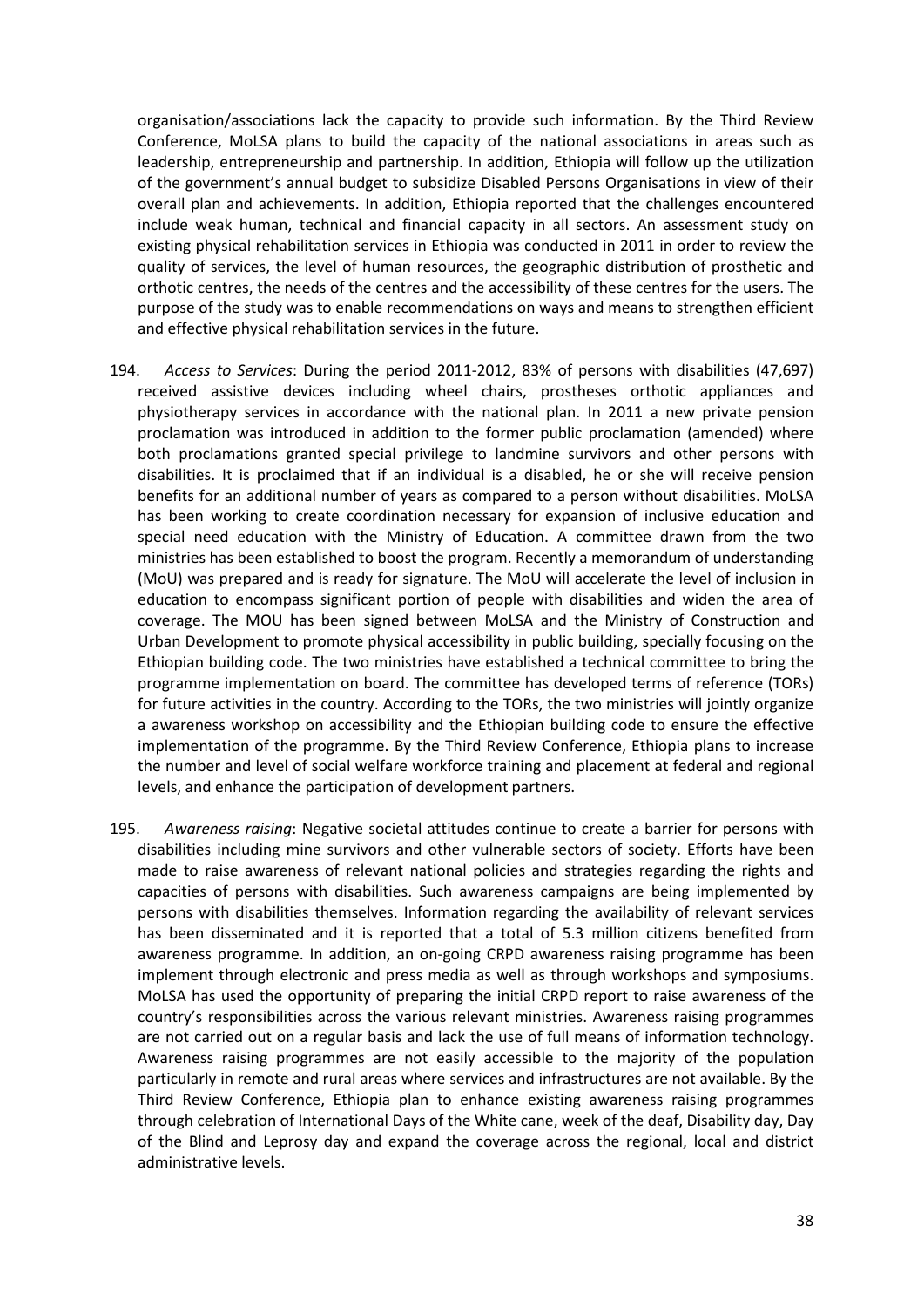196. *Inclusion:* Ethiopia reported that its NPA is founded on the principle of inclusion noting that the preamble refers to the goal of an 'inclusive society, people with disabilities are accepted, their abilities are valued, their diversity and independence and recognised, their human rights are protected, and they participate actively in the life and development of their communities and the nation'. Implementation of the NPA is underway and some efforts are being made to mainstream the principles of inclusion in the programme of relevant institutions. All eight national organisations for persons with disabilities are encouraged to participate in the implementation of the NPA through their representatives in the national and regional committees. The capacity building of survivor and disabled persons organisations is being promoted through the provision of a government budget and ILO financial support.

### **Guinea-Bissau**

- *197. Understanding the extent of the challenge:* Guinea Bissau reported that the last census of the population, carried out in 2009, indicated that an average 0.94% of the population have some type of disability. There is a higher rate of 1.25% in the northern region and 1.75% in the Bijagos islands in the southern region. Guinea Bissau indicated that it intends to coordinate to ensure that the next national census will include questions on persons with disabilities. In terms of mine victims, Guinea Bissau reported a total of 1,530 casualties from mines/ERW from 1963 through to November 2013. The total number of mine and other ERW victims is estimated to be around 1,410 but it is understood that there are likely many more unrecorded. It is known that over 80% of the victims were male and often working in farming.
- *198. Legislation and policies:* Guinea Bissau reported that the Convention on the Rights of Persons with Disabilities was unanimously approved by the National Popular Assembly on 23 July 2013 and was signed by the President of the Republic on 7 March 2014 and is now awaiting publication in the Official Journal of the Republic. In addition, Guinea Bissau reported having enacted anti-discrimination legislation and having reached an agreement within the Ministry of National Solidarity, Family and Poverty to fix budget lines for disability. Guinea Bissau reported that it is attempting to further strengthen legislation in favour of people with disabilities.
- *199. Accessibility of services:* Guinea-Bissau reported that it provides medical/medicinal assistance, psychosocial support, and professional training to young victims. Guinea Bissau reported that Centro de Reabilitacao Motora (CRM) accounts for almost all rehabilitation services in the country – from physiotherapy and pre/post-prosthetic training to the fitting or orthopaedic devices and delivery of wheelchairs and walking aids. Since the end of 2012, both the orthopaedic workshop and the physiotherapy department have received technical support by an ICRC expatriate. Guinea Bissau reported having renovated a Physical Rehabilitation Centre, with financial support from the Economic Community of West African States and the ICRC. Since December 2012, the CRM has been receiving patients from neighbouring countries such as Gambia, Senegal, Guinea-Conakry.

### *Jordan*

200. *Coordination:* Victim Assistance is coordinated by the Higher Council for Persons with Disabilities (HCD) which also leads the development and monitoring of policy and legal frameworks regarding disability. A steering committee on victim assistance was formed in March 2009, under the umbrella of the HCD, to mainstream issues relating to mine and other ERW survivors into national disability strategies. Membership of the steering committee includes the Ministry of Health (MoH), the Ministry of Social Development, the National Committee for Demining and Rehabilitation (NCDR), the Al Hussein Society, Lifeline for Consultancy and Rehabilitation, Royal Medical Services , and the Hashemite Committee for Disabled Soldiers.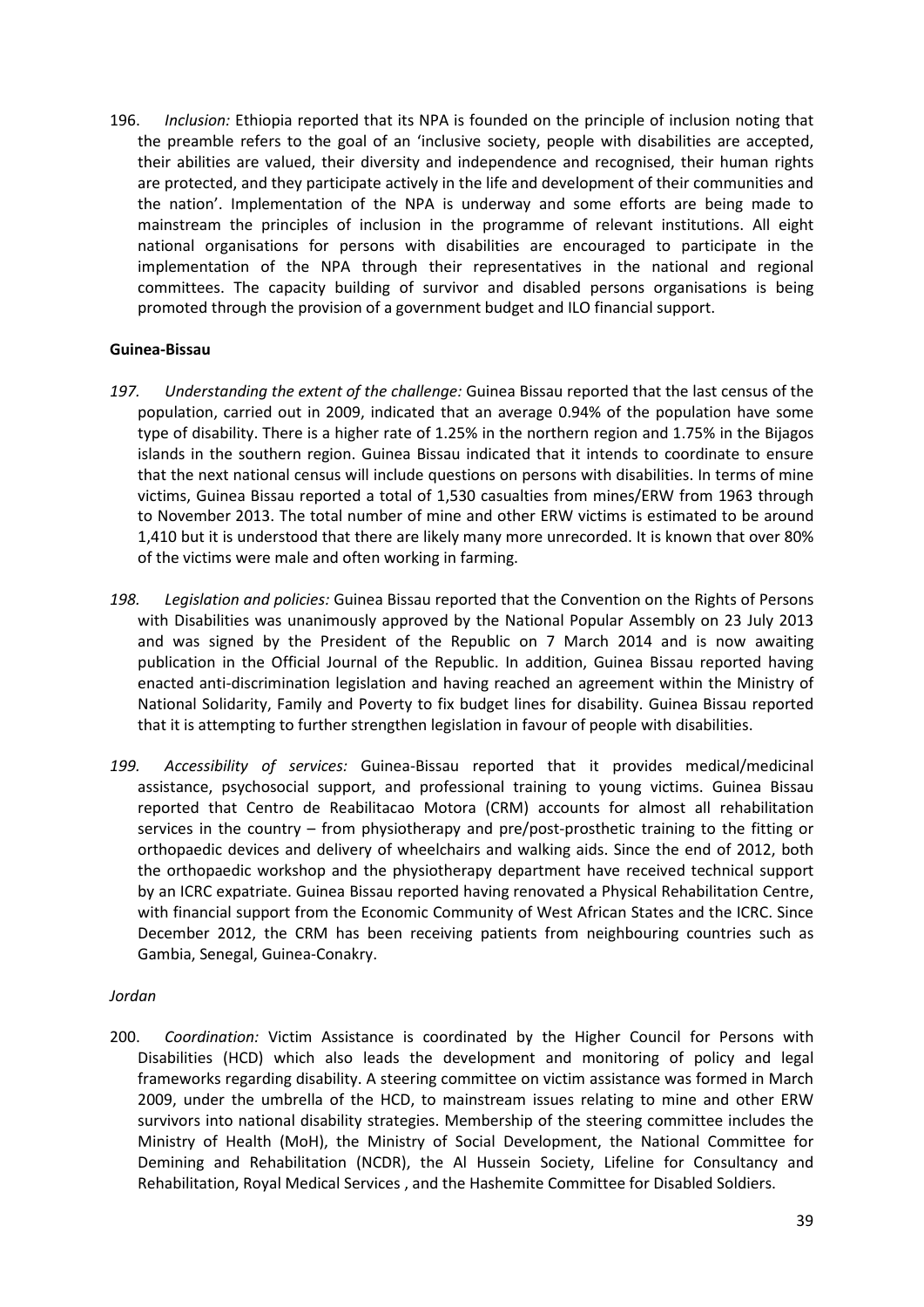- 201. *Understanding the extent of the challenge:* In terms of casualty data, the NCDR collects data on casualties across the country and disseminates it to a network of disability stakeholders. In April 2010, a victim surveillance survey and needs assessment was conducted in which almost every Jordanian survivor received a home visit. The survey results were disseminated amongst relevant VA partners. By the Third Review Conference, Jordan plan to have developed an online database to share data on victims amongst relevant VA partner organizations
- 202. *Planning:* The NCDR's victim assistance activities are implemented in accordance with the National Mine Action Plan 2010-2015. The National Mine Action Plan emphasises the integration of support for survivors and victims of accidents into broader national policies, plans and programmes. Jordan reported that, by 2014, it intends to ensure high-level support for its victim assistance activities through the Prime Ministry, Ministry of Finance, Ministry of Planning and International Cooperation, the Jordanian Armed Forces and the Higher Council for the Affairs of Persons with Disabilities.
- 203. *Legislation and policies:* No monitoring body currently exists to monitor its plans. By the Third Review Conference in 2014, Jordan plan to establish a monitoring body with the authority to conduct monitoring and to develop national standards for services relevant for survivors.
- 204. *Access to Services:* A new prosthetic/orthotic centre was established in April 2012 in the northern part of Jordan. The centre is furnished with all the necessary equipment and materials and has the capacity to serve over 450 patients including survivors and other persons with disabilities. In addition, other existing rehabilitation centres exist and ensure multi-disciplinary approach to rehabilitation by creating teams that include qualified orthotics and prosthesis technicians, physiotherapists and psychologists. Jordan reported that its disability sector has generated project proposals which contribute to enhancing services for persons with disabilities including mine and other ERW survivors. The projects focus on enhancing emergency medical capacities and building on current national efforts to support physical and economic rehabilitation. The main challenges reported include a lack of funds. By the Third Review Conference in 2014, Jordan will aim to increase its outreach in terms of providing training to survivors.
- 205. *Awareness raising:* Efforts have been undertaken to increase awareness amongst survivors and the general population about the rights and capacities of persons with disabilities including survivors. In addition, training has been provided to landmine and other ERW survivors on topics such as how to establish peer support networks and the development of planning and leadership skills.
- 206. *Non-discrimination:* National Victim Assistance Standards were drafted by NCDR in 2010 to clarify the roles and responsibilities of all VA partners in Jordan. By 2014, Jordan plans to develop guidelines on physiotherapy. It is currently in the process of collecting references and information on international standards for physiotherapy.
- 207. *Responsibility:* Jordan reported on efforts to strengthen national ownership through enhancing national capacity on disability issues. Training has been provided to health care and rehabilitation professionals at various levels and on topics such as orthopaedic/ prosthesis care, physical rehabilitation, gender and disability, management skills, wheelchair fitting and cushioning, and socket design. The majority of this training has been enabled through partnerships and other external financial support. Jordan expressed that its main challenge is limited financial resources. Jordan noted that strengthening the capacity of victim assistance partners in the region is a priority. The NCDR has established an internship programme aimed to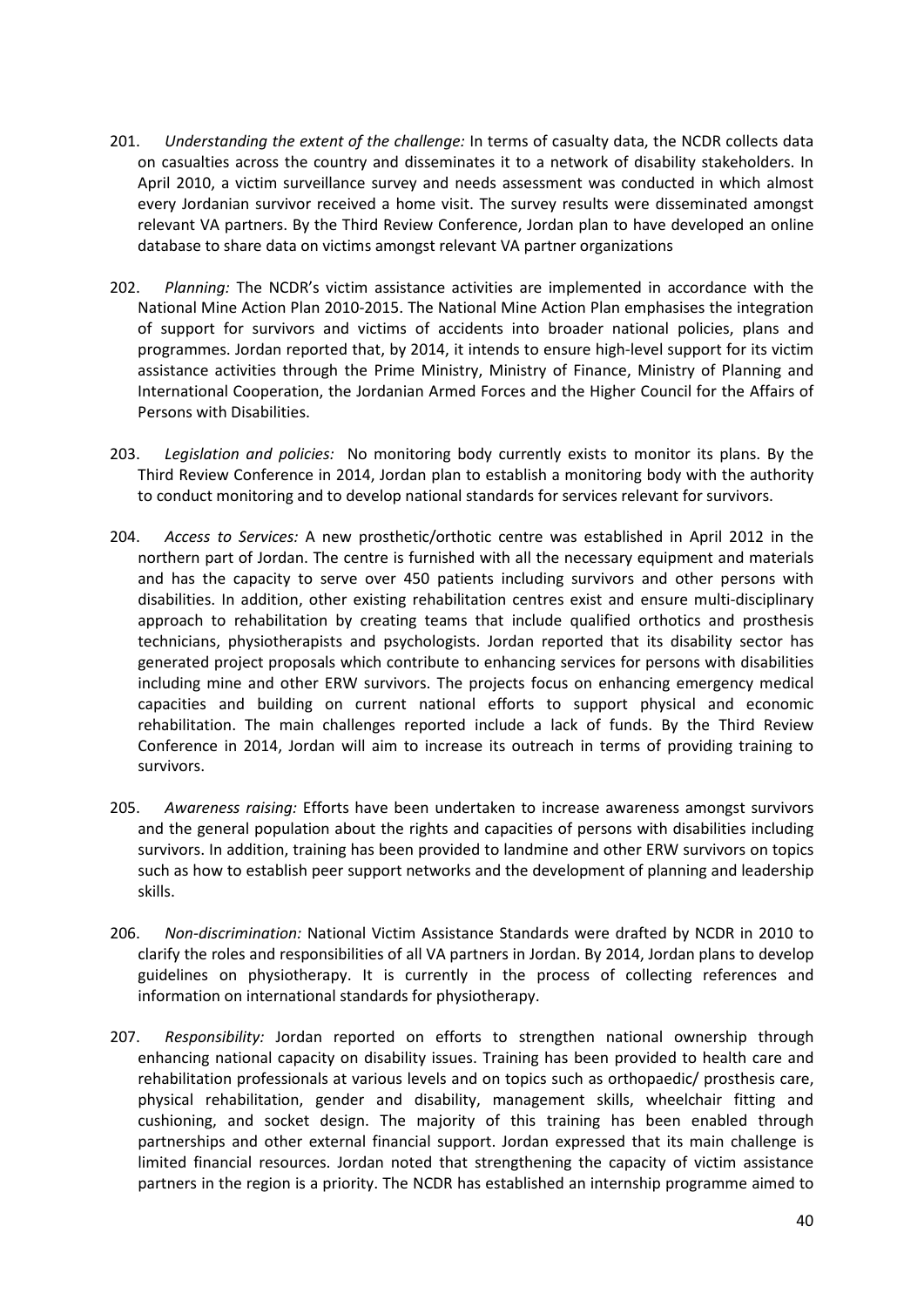increase the capacity of VA partner institutions in the region. This programme will see Jordan hosting four young professionals each year to work with VA partner organizations in the country, including the MoH, Higher Council for Affairs of Persons with Disabilities, and the National Amputee Centre, and aims to develop expertise in the areas of Social work and community development, orthotic and prosthesis, physiotherapy and occupational therapy. The NCDR will continue to develop the institutional capacity of its staff and partners.

208. *Inclusion:* Jordan reported the inclusion of mine survivors and other persons with disabilities in relevant steering committees such as the victim assistance steering committee and the committee for the National Disability Strategy and Frameworks which was established by the HCD.

# *Mozambique*

- 209. *Understanding the extent of the challenge:* Mozambique reported that people with disabilities, including landmine survivors, are estimated to number 475,011, which corresponds to 2% of the total estimated population of 23,700,715 (in 2012). Of this figure, 249,752 are male and 225,259 are female. Of this number, 20.7% suffer upper limb amputations, 12.9% are deaf 9.4% are blind, 8.5% are mentally ill, 8.2% suffered lower limb amputations, and 7.3% are paraplegic. Mozambique noted that the majority of persons with disabilities live in the rural areas where the level of poverty is higher where public services for health, education and other services are insufficient. In order to better understand the real situation of mine victims in Mozambique, civil society organisations, in conjunction with the government are conducting a study on the social conditions of landmine victims in 12 districts of Inhambane and Sofala (two of the provinces most heavily affected by mines). The results of this study will contribute to the elaboration of a plan of mine victim assistance.
- 210. *Planning*: Mozambique indicated that it had working to achieve the salient points of the Cartagena Action Plan through its first National Action Plan on Disabilities which was in force from 2006 to 2010. Mozambique indicated that implementation of the first plan was generally positive and encouraging results were seen in the areas of health, education, social assistance and the promotion of employment. Mozambique adopted a new National Action Plan on Disabilities for the period 2012-2019 that sets out the objectives and priorities to achieve the promotion and protection of the rights of persons with disabilities. This plan is in line with the recommendations of the Convention on the Rights of Persons with Disabilities and is well-aligned with the programme of the African Decade for Persons with Disabilities.
- 211. *Legislation and policies:* Mozambique reported that in order to guarantee better social assistance to persons with disabilities and the promotion of their rights, various policies, plans and legislation have been approved and are being implemented. This includes the *Policy of Persons with Disabilities* which defines and orients the activities in the area of disabilities in the country. Also, the *Strategy on Persons with Disabilities in the Public Sector* determines the actions to be developed for state institutions for the improvement and enhancement of employment for persons with disabilities. Mozambique indicated that there are *Regulations on Accessibility* which establish the national standards for the construction and use of public buildings and spaces. At the international level, Mozambique ratified the UN Convention on the Rights of Persons with Disabilities in 2012. Mozambique submitted its first report to the Committee in 2013.
- 212. *Accessibility of services:* Mozambique has placed an emphasis on inclusive education for children with disabilities. From 2011 to 2012, 2,502 children with needs for special education were integrated into regular schools, 307 children with needs for special education were enrolled in special schools and 89 attended the Institute for the Visually Impaired. To improve access to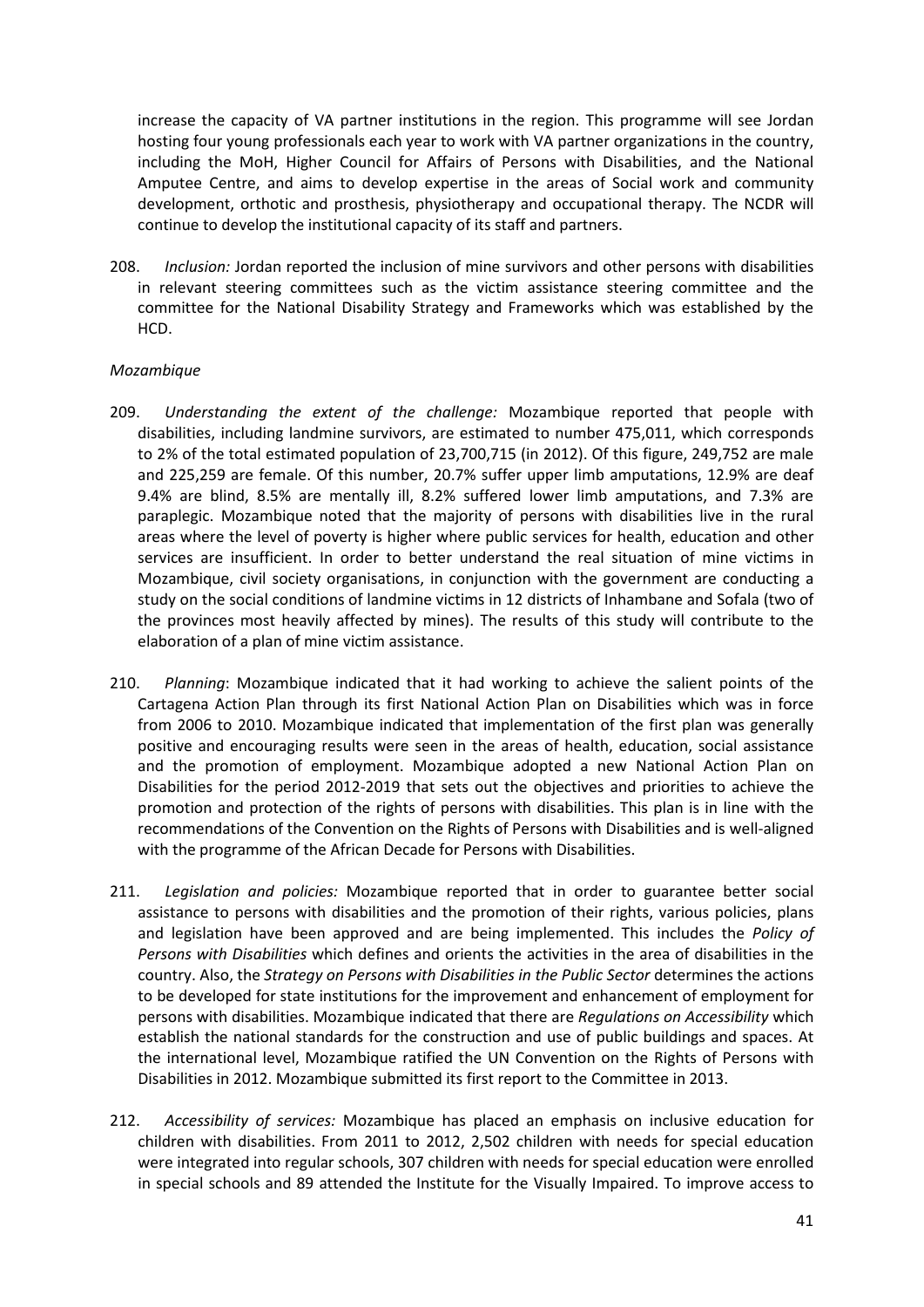education, the government recently built three regional centres in the North, Centre and South of the country and has been strengthening inclusive education through the capacity building activities for teachers. In order to facilitate the mobility of people with disabilities, 972 beneficiaries received suitable means of compensations, with priority given to the rural areas where the majority of the people with disabilities and mine victims live. With regards to accessing services of physiotherapy and rehabilitation, 3319 persons with disabilities were hosted in the 5 transit centres that operate in the country. In 2012, the physiotherapy and rehabilitation programme provided services to 25,524 patients in appointments for outpatient physiotherapy, 18,718 of these patients received treatment for the first time. 4021 orthopaedic devices were also produced and 1656 devices were repaired. Through the Social Security, 39,151 persons with disabilities received services through the programs for social assistance and material support. 3677 people with disabilities received financial and psychosocial support. Concerning access to employment, initiatives were developed that facilitated the social inclusion of 6059 persons with disabilities in projects to generate income which includes the employment of 2849 persons with disabilities in public institutions. Mozambique reported that assistance to landmine victims is done in coordination with civil society. The Network for Assistance to Mine Victims (RAVIM), Handicap International and the SIOAS – System Information and Guidance on Social Action, are key partners in identifying, referring and assisting people with disabilities including mine survivors. This network has referred 368 persons with disabilities to health services, including physical rehabilitation.

213. *Responsibility*: Mozambique has supported the implementation of specialised training programmes for officials and professors in the use of information technology and communication in relation to persons with visual disabilities.

#### *Peru*

- 214. *Coordination:* The National Disability Council (CONADIS) is the focal point for disability matters in Peru. CONADIS is part of the Executive Council of the National Mine Action Centre (CONTRAMINAS) – a high level entity within the Ministry of External Relations that also benefits from the participation of the ministries of defence, interior, education, and health – that undertakes efforts to assist landmine and other ERW survivors. Operating under the mine action umbrella, CONTRAMINAS have established an inter-ministerial coordination mechanism to implement the National Plan for Comprehensive Action against Antipersonnel Mines in Peru. The coordination mechanism includes a Victim Assistance Committee which involves the Ministries of Foreign Affairs, Defence, Interior, Education, Health, Women and Social Development and the National Disability Council (CONADIS). CONTRAMINAS coordinates to ensure victim assistance efforts are included in the work of all relevant actors. It coordinates directly with the various medical institutions committed to the care and rehabilitation of mine victims, such as the National Rehabilitation Institute and the National Ophthalmology Institute among others. In response to an identified need, the current administration has enhanced its efforts to promote the issue of social inclusion including through the creation of a new Ministry of Development and Social inclusion which is taking the lead of most social programs for vulnerable groups.
- 215. *Understanding the Extent of the Challenge Faced:* Peru reported that CONTRAMINAS record and register landmine survivors throughout the country. To date, CONTRAMINAS have registered 339 landmine victims in its database disaggregated by sex (324 males and 15 females) and age (at the time of the accident). Of the 339 victims, there are 146 civilian casualties, 118 military and 75 from the national police. In terms of broader efforts, CONADIS is developing a broader response to data collection and management in collaboration with the National Institute of Statistics and Informatics (INEI). Peru indicated that disability statistics have been gathered through its national census since 1940 and that the 2007 census indicated a 10.89 per cent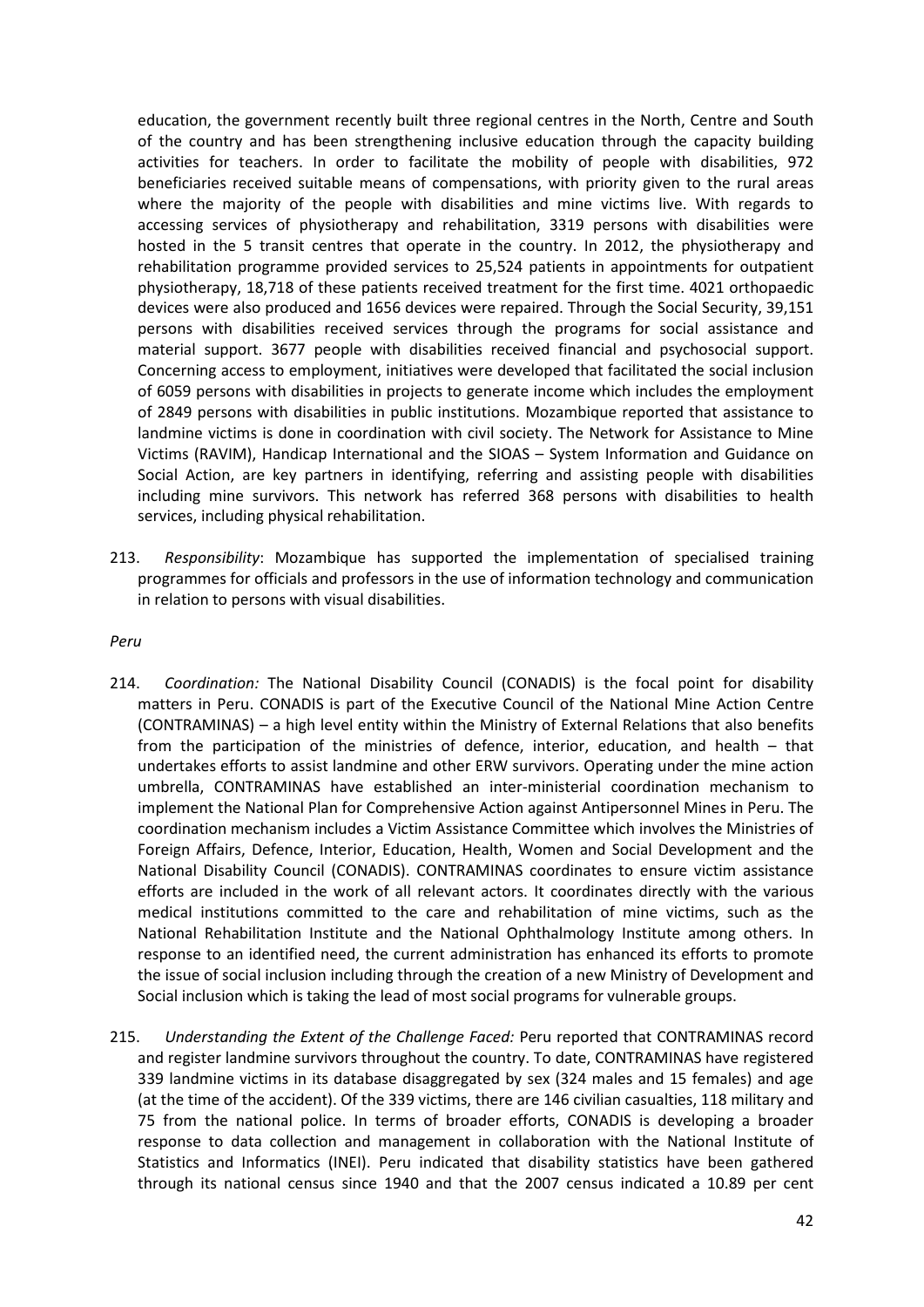disability prevalence rate across the country. Peru reported that a specialised national survey on disability has been conducted across 340,000 households and that, of these households, 37,000 include a person with one or more disabilities. This information will be used as a baseline from which plans can be made to achieve the social inclusion of people with disabilities in general. Jointly, CONADIS and CONTRAMINAS are undertaking a pilot project called "Accessible Tumbes" which is a psychosocial biomedical study in the mine affected province of Tumbes which aims to locate and certify all people with disabilities in the region to enable the planning of actions in that region. This program consists of two phases: the first involves a census and the second involves home visits to persons with disabilities by multidisciplinary teams.

- 216. *Planning:* In April 2013, CONTRAMINAS and CONADIS, with support from the Anti-Personnel Mine Ban Implementation Support Unit (ISU) and the European Union, hosted a national workshop to evaluate possible modifications to the National Action Plan on the Equalization of Opportunities to for Persons with Disabilities (PIO) in light of CRPD ratification and, subsequently, a new general law on disability ratified by Congress in December 2012. This initiative launched a series of workshops around the country in which different regions were given the opportunity to discuss and feed into the development of the new action plan. In April 2014, a follow-up workshop took place in Lima to share the findings from the regional workshops and to agree upon the priorities for the new Plan. The process ensured the active participation of survivors' of anti-personnel mines and their representative organisations. The work of CONTRAMINAS on victim assistance is guided by the Strategic Plan of Action against Anti-Personnel Mines. The Strategic Plan focuses on the permanent coordination of State entities responsible for physical rehabilitation and socio-economic inclusion.
- *217. Legislation and Policies:* Laws that have been adopted to provide a framework for its support to persons with disabilities including survivors namely general Law No. 27050 (and its amendment Law No. 28164) on Persons with Disabilities which establishes a legal framework for the protection of persons with disabilities, including mine survivors, and the provision of benefits. These laws are complemented by other laws such as Law No. 27920 establishing sanctions for noncompliance with building standards on urban adaptation and architecture for people with disabilities; Law No. 28084 regulating special parking vehicles occupied by people with disabilities, Law No. 28164 amending several articles of Law No. 27050 and Law No. 29392 established offenses and penalties for breach of the General Law on Persons with Disabilities and Law No. 28592 on Comprehensive Economic Reparations which also includes provisions for landmine victims. One of the challenges faced is the variety of laws and legal frameworks in place that together provide protection and ensure the development and social integration, economic and cultural development of landmine victims. However, a single Act to protect the rights and needs of persons with disabilities including landmine and other ERW survivors would be preferential. By the Third Review Conference in 2014, Peru will aim to pass a bill for a new comprehensive General Law on Persons with Disabilities.
- 218. *Access to Services:* Peru reported that the majority of health care services are centralised and provided in the capital of Lima with heavy reliance on entities like the National Institute of Rehabilitation, which has produced needed prosthetics, provides rehabilitation support and physical therapy, and the National Institute of Ophthalmology. Therefore, it has proven costly for survivors to access these services as they face logistical and financial challenges as well as a disruption of their daily working activities. CONADIS is working to enhance access to services for persons with disabilities including landmine and other ERW survivors. Peru reported on efforts undertaken to enhance access to services for survivors including other persons with disabilities including: the renovation and provision of equipment to welding shops and food industries in order to enhance employment opportunities; the establishment of a Department for Physical Medicine and Rehabilitation and Biomechanics Workshop at the Daniel Alcides Carrión Hospital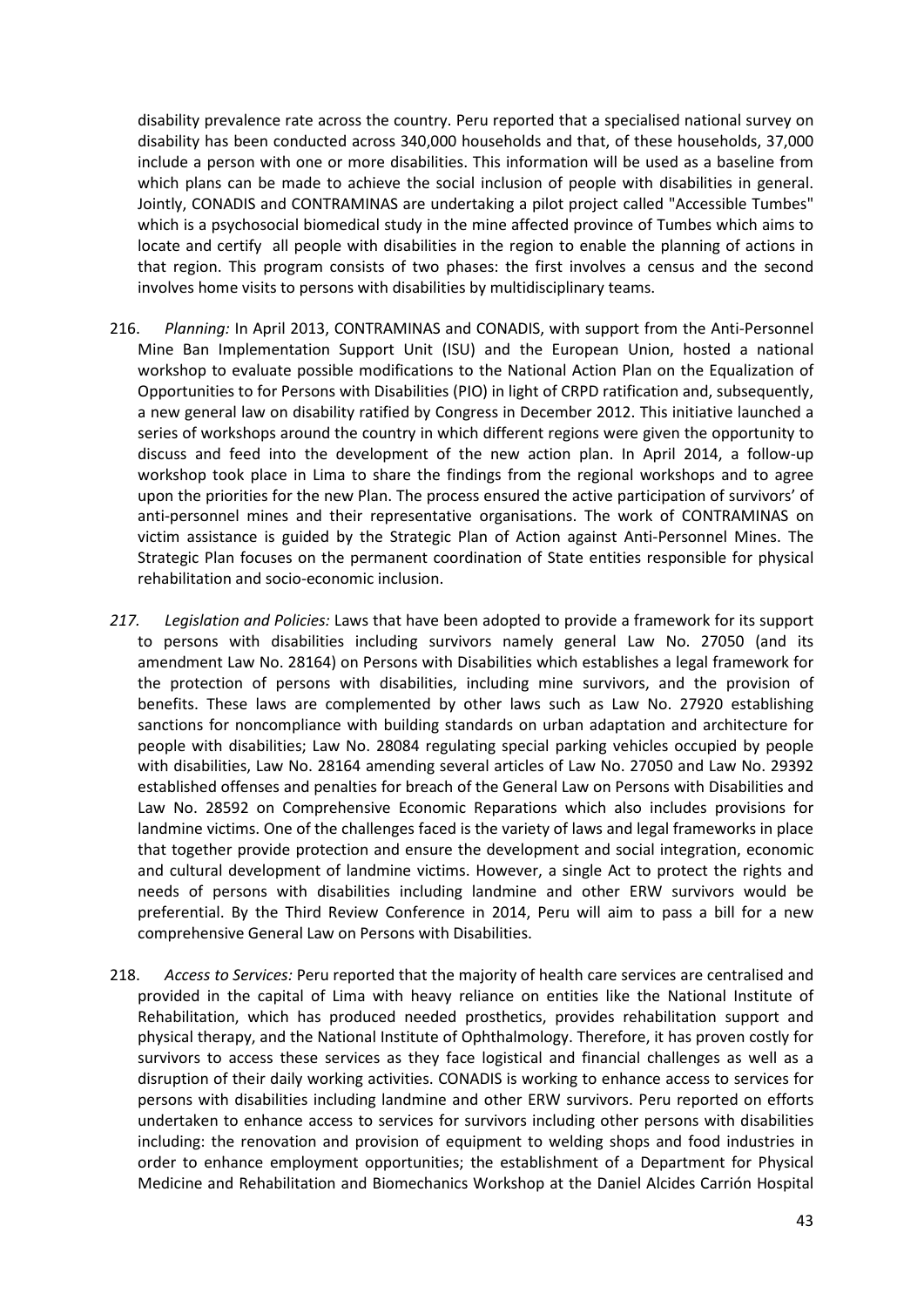in the mine affect province of Huancayo which benefits mine survivors as well as the larger community of Huancayo. Through CONTRAMINAS, Peru has donated computer equipment to the Department of Support to Disabled Army Personnel to support disabled military personnel, most of which are victims of landmines. Peru reported that a lack of awareness amongst the interministerial coordination body had originally presented a challenge to implementation of activities that would enhance access to services. As a result of the 2012 Public Sector Budget that allocated increased funding for disability, Peru will begin implementation of a Disability Programme in five regions of the country, including Lima, with a focus on enhancing work, special education, inclusive education, accessibility, health and rehabilitation. Given that most services are centralised in Peru, an effort is being undertaken to provide services in their place of origin or residence. For example, rehabilitation services from the Carrion de Huancayo Hospital and training in equipment renovation, baking, informatics, welding, computer science and automotive mechanics at Junin's Regional Labor Office.

- 219. *Inclusion:* Peru reported that CONTRAMINAS is dedicated to providing assistance to the survivors of these explosive devices, understanding the need for physical rehabilitations services, psychological support, social reintegration and economic reintegration. To such an end, a process has been developed to raise awareness of mine victims, through interviews with the participation of diverse organizations and entities, in order to better understand their condition and support possibilities. Since 2009, 201 socio-economic reinsertion programs have benefited more than 120 persons affected by these devices. CONTRAMINAS maintains permanent contact with anti-personnel mine victims and has organized various activities with the principle objective of fomenting the active participation of survivors, in order to share their uncertainties, suggestions, contributions and needs. These activities have taken place in Lima and Huancayo, with participation of victims from Junin and Huancavelica. In various workshops organized by CONTRAMINAS, information was shared concerning the benefits and rights of mine victims, inviting them to channel their needs through CONTRAMINAS. In some cases direct visits with mine victims occurred in order to understand their current conditions, resulting in multiple trips to the country's interior.
- 220. *Awareness Raising:* Peru reported that CONTRAMINAS and the Office of Human Resources of the Ministry of External Relations, with the support of CONADIS, are undertaking awareness raising efforts for staff and public servants of the Ministry through a series of workshops and discussions realized during 2013. The focus of the activity was awareness raising about the rights and capacities of persons with disabilities with a focus on creating environments that are physically accessible for persons with disability, including anti-personnel mine victims, serving as an example for other institutions.

### *Serbia*

221. *Coordination:* Serbia reported that the Ministry of Labour, Employment and Social Policy is the competent authority in the Government of the Republic of Serbia for ensuring protection, rights and financial support to disability civilian veterans, family members of disabled civilian veterans and family members of civilian war victims. Since December 2012, the Ministry has been designated as the focal point of victim assistance in terms of the social aspect. An interministerial coordination body exists at the national level with a membership that involves all relevant disability/VA stakeholders. Serbia reported that it has intensified its consultations with relevant associations in 2013. In addition, the Ministry of Labour, Employment and Social Policy initiated in December 2013 a Governmental Working Group tasked with implementation of the Anti-Personnel Mine Ban Convention and, in particular, the matter of victim assistance. The government working group will comprise inter-sectoral representatives of the Ministry of Labour, Employment and Social Policy (sector for protection of persons with disabilities; Employment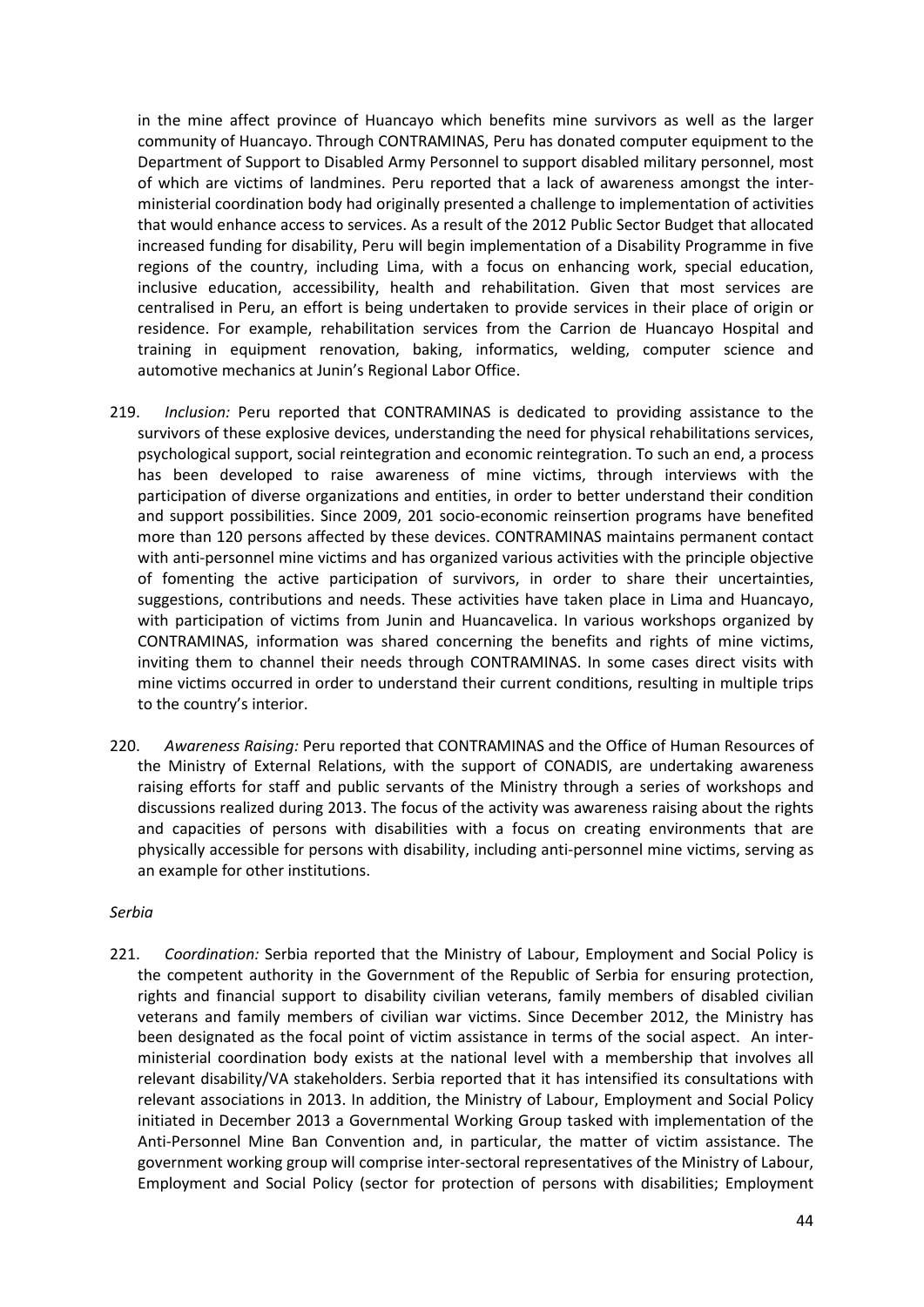Sector; Gender Equality Department), the Ministry of Foreign Affairs (Arms Control and Military Cooperation Section; International Humanitarian Law Commission), the Ministry of Health ("Batut" Public Health Institute) and the Ministry of Defence (Military Medical Academy). The Working Group will have the necessary authorisation and funds that would enable it to function. NGOs are also expected to participate in the activities of the Working Group.

*Understanding the extent of the challenge:* Serbia reported the lack of a centralised comprehensive system for the collection of data on disability and victim assistance within the country. Disability data is spread across different ministries and various health/social-care institutions. This presents a challenge to Serbia in its efforts to analyse data and assess the needs and priorities of victims. According to the information from the database of the Ministry of Labour, Employment and Social Policy, the number of civilian disabled veterans is 1,316 - 921 men and 395 women. Their average age is 70 for men and 73 for women. According to the Law, civilian disabled veterans are entitled to a number of benefits, not just one. The information on civilian disabled veterans are disaggregated according to the degree of physical impairment. The rights of this category of people are stipulated by the Law regulating the rights of civilian disabled veterans, enforced from 1 January 1997. This Law ensures that the scope of protection envisaged for civilian disabled veterans is the same as for disabled war veterans whose rights are stipulated in other laws. In this way, the protection of civilian disabled veterans is raised to the highest possible level.

- *222. Planning:* Serbia reported that its Strategy for promoting the status of persons with disabilities (2007-2015) is the guiding strategy for disability including victim assistance. The Strategy recognises that persons with disabilities enjoy equal rights with others. Serbia also reported the development of a National Action Plan to support mine and other ERW survivors in the broader context of disability. The Governmental Working Group is tasked with developing a clear action plan that would include measurable and achievable objectives.
- *223. Monitoring and evaluation:* Monitoring of the implementation of the strategic goals and objectives defined in the Disability Strategy is being undertaken across the relevant government ministries led by the Department for the Support of Persons with Disabilities however the current approach to monitoring lacks coordination and comprehensiveness. Serbia reported that the newly established Working Group for Victims Assistance will be responsible for monitoring progress in providing assistance to victims within broader national plans and legal framework.
- *224. Laws and policies:* Serbia has ratified the CRPD and its optional protocol. National legislation on prevention of discrimination of persons with disabilities was enacted in 2009 along with a law on professional rehabilitation and the employment of persons with disabilities which was enacted to ensure an inclusive and rights based approach to the employment of persons with disabilities. Further, Serbia reported that it has in place a Law regulating the rights of disabled civilian war veterans which envisages entitlements that include personal disability allowance, allowance for care and assistance by another person, orthotics allowance, health care and financial benefits related to provision of health care, free and subsidised transport, food and accommodation benefits during travel and stay in places other than one's one place of residence, monthly financial allowance and compensation for funeral expenses. In addition, Serbia reported the enactment of a law on privileges for persons with disabilities in the public transportation system. Serbia reported the adoption of strategies to enhance coordination on disability and to avoid duplicating services including a strategy for improving the status of persons with disabilities; a strategy for fighting poverty; and a strategy for the developing the social care system. Serbia reported the adoption of regulation enabling free or low cost medical treatment and orthopaedic aids for low income families and its being extended to include people disabled by war and others.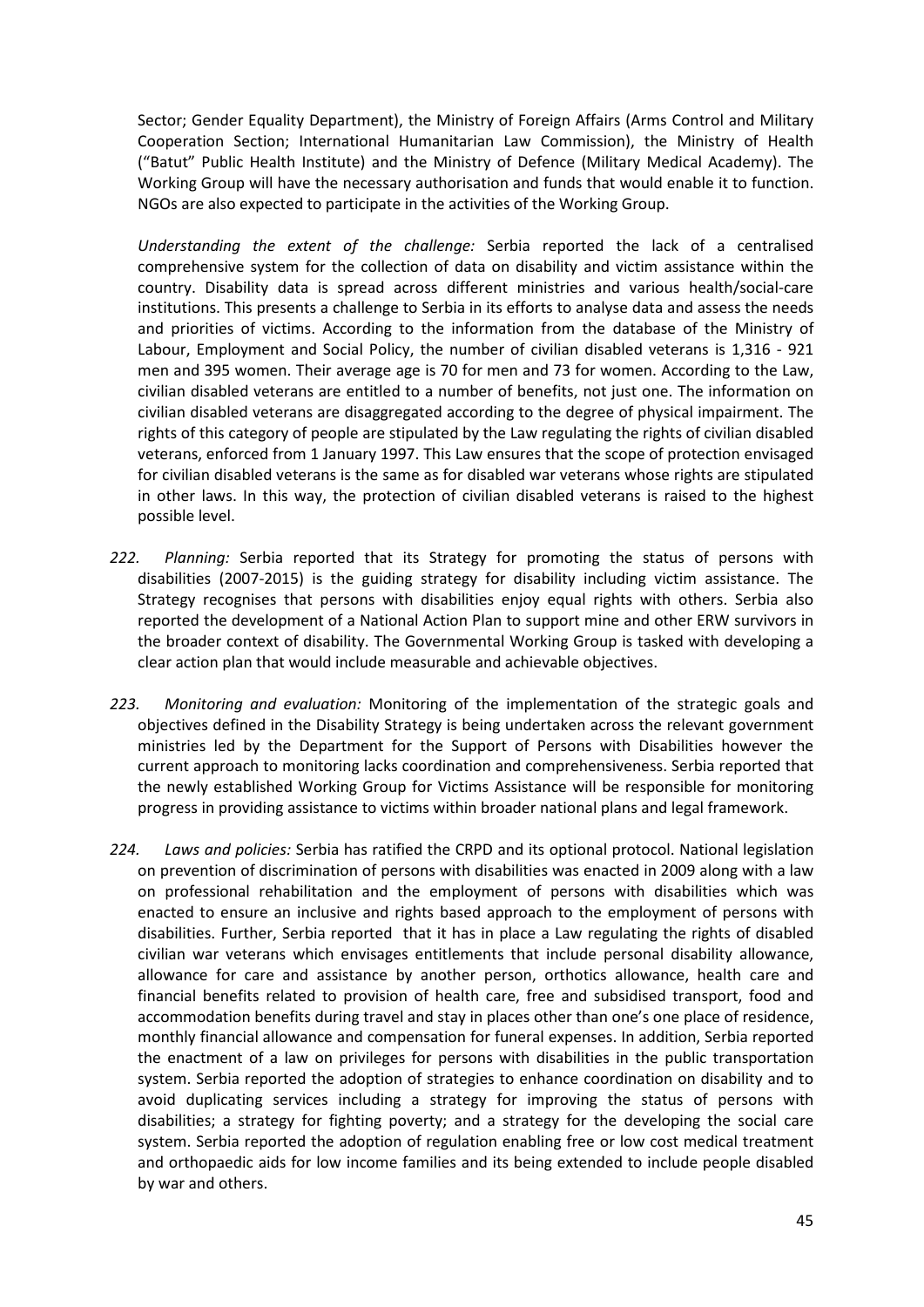- 225. *Accessibility to services:* Emergency and on-going medical care, physical therapy and rehabilitation, and the provision of prosthetic and orthotic devices are provided to survivors through national health care systems. In remote rural areas social protection services exist to extend quality assistance in the field of social welfare. Currently, orthopaedic aids are subsidised for individuals and their families if their income is lower than the minimum wage or if they require such a device due to injuries received during war or civil war. Serbia reported that it plans to equalise this privilege to persons with disabilities regardless of their military or civilian status. In addition, Serbia reported that its national Institute for Prosthetics and Orthopaedics coordinates rehabilitation, psychological, and social support. Multi-disciplinary teams include physio-therapists, prosthetists, orthopaedists, nurses, psychologists, psychiatrists, speech therapists and social workers. Psychological support and social support are important elements of post-rehabilitation treatment and aim to eliminate or reduce post-traumatic stress disorder. Patients and their families are continually supported and provided with comprehensive support by a team of experts. Serbia reported that the Ministry of Labour and Employment is responsible for job placement and vocational training of landmine victims. The National Employment Service runs vocational trainings and job placement programmes for persons with disabilities according to three categories: civilian victims of war; military personnel disabled in war; and military personnel disabled in peace-time. Employment programmes for persons with disabilities provide specialised vocational training. Serbia reported that a challenge to full implementation of these programmes is the lack of financial support. Serbia reported that by 2014, it will aim to improve accessibility and availability of all services by eliminating physical, social, cultural, economic, political and other barriers.
- 226. *Responsibility:* Serbia reported on efforts to strengthen national ownership and capacity building of women, men and associations of victims and other organizations and national institutions charged with delivering services and implementing relevant national policies, plans and legal frameworks.
- 227. *Awareness raising:* Awareness raising activities are being undertaken by relevant ministries such as the Ministry of Labour and Social Services and the Ministry of Information. Serbia reported unsatisfactory use of mass media to raise awareness. By 2014, Serbia plans to have enhanced its awareness raising efforts focusing on the use of mass media to share new information.
- 228. *Inclusion:* The inclusion of mine survivors and other persons with disabilities, including their representative organisations, in relevant victim assistance related activities is ensured through the convening of regular meetings. By the Third Review Conference, Serbia plans to ensure the participation of mine and other ERW survivors in the new coordination body that is to be established.

### *Sudan*

229. *Coordination:* An inter-ministerial victim assistance working group has been established involving the participation of relevant government ministries and bodies, including the Ministry of Education, Ministry of Health, Ministry of Social Welfare, the Commission for Demobilization and Disarmament and Reintegration, the Unions for Persons with Disabilities, and the National Council for Disabilities, as well as international and national organisations and community based organisations. The working group is led by the National Mine Action Centre, which is responsible for coordinating victim assistance activities. There is also the Coordination Working Group in Elfasher, North Darfur, which is co-chaired by the Ministry of Social Affairs. The group meets monthly to coordinate, share information, reports and experiences. It enables effective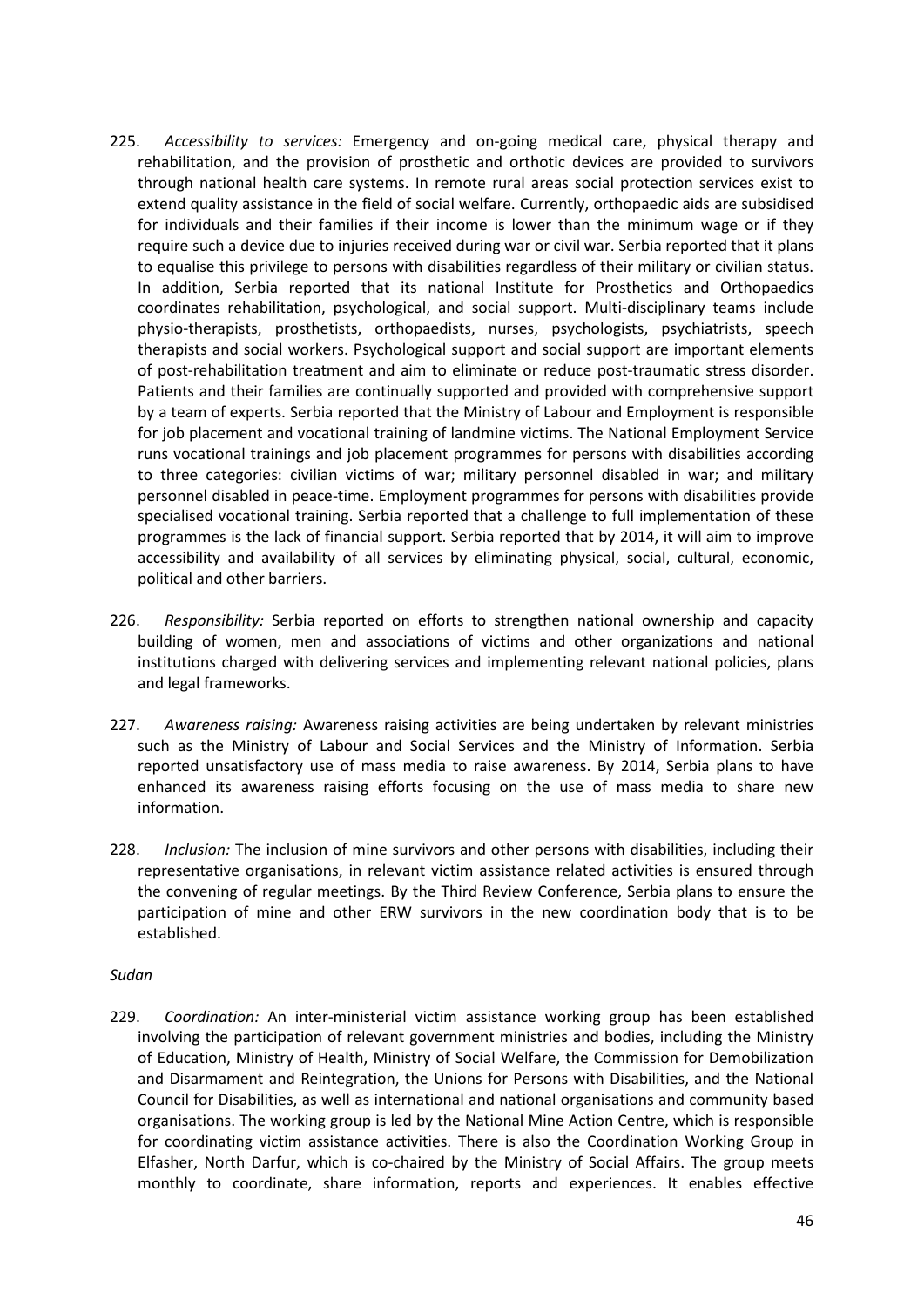coordination of victim assistance activities ensuring the best use of available resources and avoiding duplication of efforts. The National Council for Disabilities was established in Sudan to coordinate and support activities, to enforce the rights of persons with disabilities and to ensure that approaches taken demonstrate participation, good governance, transparency, and accountability. The National Mine Action Centre' victim assistance department plays and active role in the work of the Council.

- 230. *Understanding the extent of the challenge:* The National Mine Action Centre is responsible for collecting casualty data on victims of landmines and other explosive remnants of war. The National Mine Action Centre has a national victim database. A team of 247 data collectors, including survivors and persons with disabilities, have been trained to work in remote villages. Given the nature and duration of the conflict in the country, it is assumed that many accidents go unrecorded. The Ministry of Health has established a national surveillance mechanism that collects and records data on persons with disabilities.
- 231. *Legislation and policies:* Sudan is a State Party to the CRPD and a national disability law has recently been adopted. This law incorporates the existing legal framework for victim assistance and clearly indicates mine and other explosive remnants of war victims as a target group for support. In addition, victim assistance in Sudan is guided by strategic objectives and targets contained within the National Victim Assistance Strategic Framework and Work Plan, which was revised in 2009.
- 232. *Planning:* Sudan has a National Action Plan on Disability, which was developed through an inclusive and participatory process involving all disability stakeholders. A lack of resources is a challenge in implementing the plan. In addition, the National Mine Action Centre has a National Mine Action Transition Plan, which was recently revised and now incorporates actions on victim assistance in line with the Cartagena Action Plan.
- 233. *Responsibility:* Efforts have been made to strengthen national ownership and develop national capacity through the provision of training courses for personnel working to implement victim assistance related services. Other training opportunities are seized where possible, such as an official attending a training course in Tokyo in November 2013 on the *Development of Victim Assistance Systems for Victims of Wars and Conflict.* In-house training is also being provided at to build managerial skills and to increase understanding of the capacities of persons with disabilities.
- 234. *Accessibility to services:* As of September 2012, eleven projects had been implemented to enhance psychological support, social reintegration and economic empowerment for mine and other explosive remnants of war victims, as well as other persons with disabilities, in a culturally and socially appropriate manner. These have targeted both survivors and their families. The inclusion of survivors and their families, along with that of the national survivor associations, was an essential part of the planning, development, implementation and monitoring of each project. In addition, the Hope Medical City Hospital has started producing orthopaedic devices free of charge for mine and other explosive remnants of waw survivors. One of the main challenges faced in increasing access to services is overcoming physical and social barriers. Both challenges are enhanced in remote and rural areas where there is a lack of physical accessibility which hinders service delivery and limits the development of living conditions. The majority of services require increased levels of funding to access these remote areas where survivors are often found. Physical accessibility to health infrastructure has also been reported as a challenge. Many health, rehabilitation, and social centres are not physically accessible and neither are the means of information or technology that are made available within these facilities.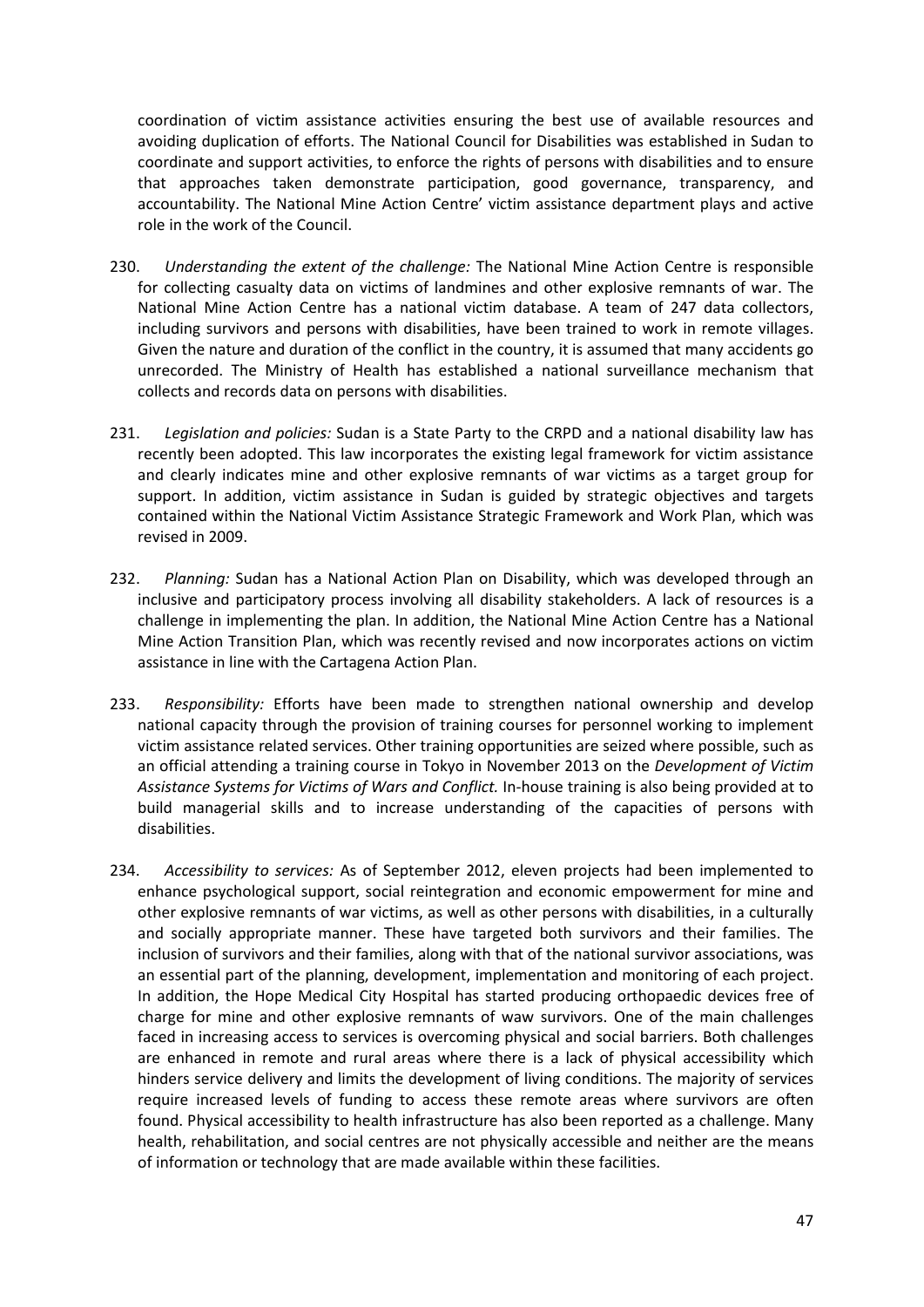- 235. Two socio-economic reintegration and psychological support projects are ongoing in South Kordofan and Blue Nile states. A total of 275 individuals benefitted, with 150 of those being provided with an income generating activities such as livestock or business opportunities. Since June 2012, two national organisations, Elfahser Association of the Disabled and the National Organisation for Humanitarian Service and Women empowerment (NOHSWE), have been undertaking projects in Northern Darfur focusing on the establishment of regional surveillance systems and data collection projects.
- 236. *Awareness raising:* The Ministry of Health and the National Disability Council conducted a forum about health care for persons with disabilities. Awareness raising activities on the rights and capacity of persons with disabilities and the CRPD have been conducted by the National Mine Action Centre. A series of workshops has taken place and advocacy elements have been included in all victim assistance related projects being implemented.
- 237. *Inclusion:* Sudan has supported the empowerment of the Landmine Victims' Associations in three affected areas (South Kordofan, Blue Nile and Khartoum) through the inclusion of these groups in the implementation of projects. All the social integration and economic empowerment projects are currently executed by the two landmine victims associations in Blue Nile and South Kordofan states. In addition, mine and other explosive remnants of war victims and other persons with disabilities are involved in national victim assistance activities such as monthly coordination meetings, training courses. Their involvement is central to special events such as International Mine Awareness, Assistance to Mine Victims Day and awareness campaigns for International Disability Day. Following the Cartagena Summit, the Ministry of Social Welfare issued a ministerial decree ensuring the involvement of all landmine victims associations in any victim assistance related activity, particularly regarding the development and implementation of plans, policies and legal frameworks.

### *Tajikistan*

- 238. *Coordination:* Victim assistance in Tajikistan is coordinated by the Tajik Mine Action Centre's Disability Support Unit, formerly known as the Victim Assistance Programme. The change of name was introduced in September 2012 to broaden its focus to be more inclusive of all persons with disabilities. The Coordination Group also was renamed as the Disability Support Technical Working Group to reinforce the understanding that efforts to assist the victims should be part of broader disability and development frameworks. The Inter-Agency Disability Support Coordination Group continues to meet on regular basis to promote coordination between relevant government ministries, agencies, survivors, and other disability stakeholders. These regular meetings ensure the integration of victim assistance in the work of wider government and other agency programmes. The priorities and focus areas for the group were determined in line with the National Mine Action Strategic Plan and include the following: capacity building of national organisations, psychosocial support through summer camps, socio-economic support, establishment of a reliable mechanism to collect data on victims, and support progress towards the ratification of relevant international instruments
- 239. In 2011, the Coordination Council on Social Protection of Persons with Disabilities was established. The Council was created to enhance coordination in the implementation of the national policy on the social protection of persons with disabilities amongst the different relevant government ministries and organisations. The Council membership includes high level participation from relevant ministries and agencies. The Tajikistan Mine Action Center and the National Association of Persons with Disabilities are members of the Council and ensure that the rights and needs of mine and other explosive remnants of war survivors are taken into account.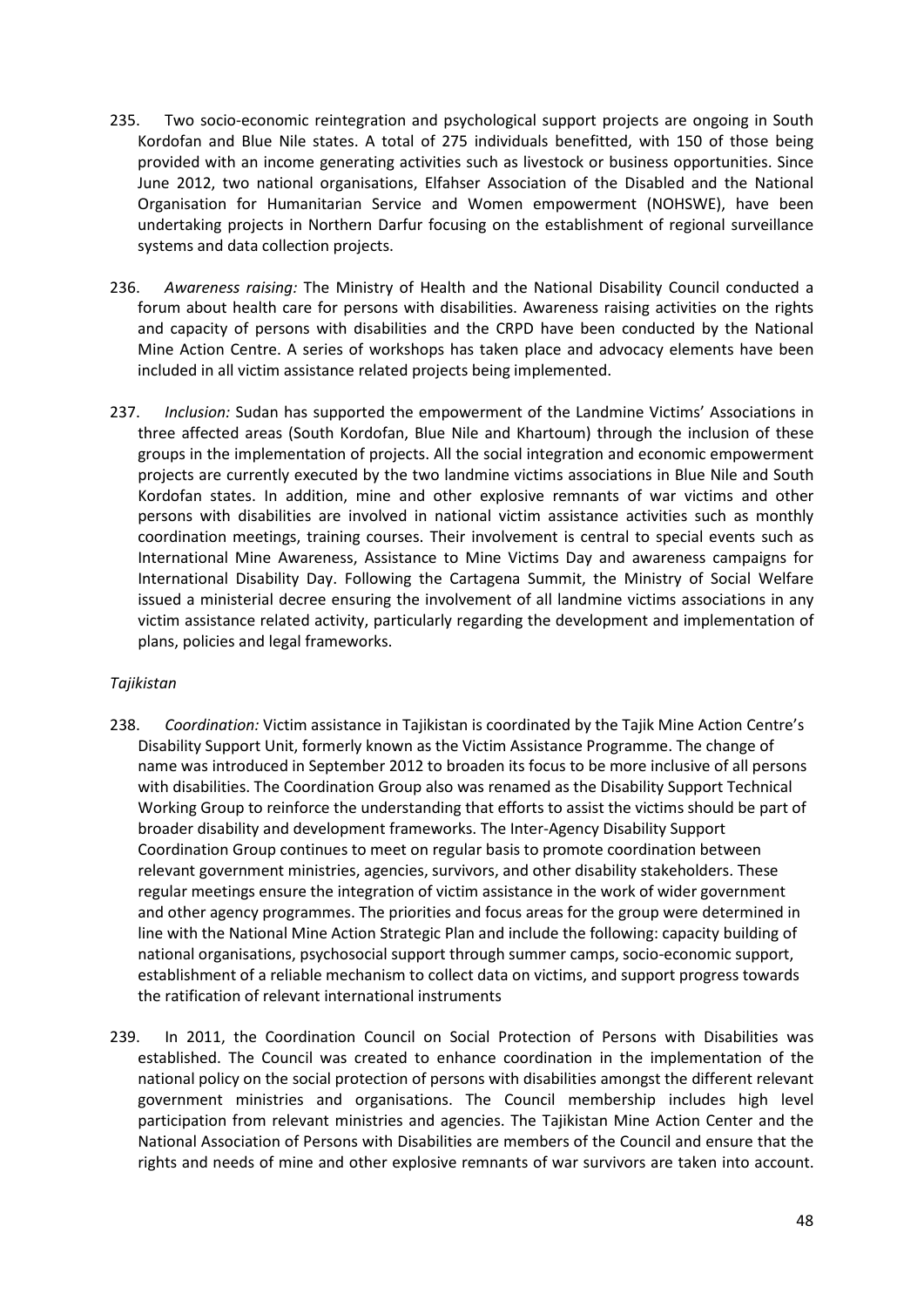The Council has the authority and resources to carry out its tasks but faces challenges in its work due to limited capacity of Council members and the lack of disaggregated data on disability.

- 240. *Understanding the extent of the challenge:* The Tajik Mine Action Centre maintains a database on landmine and other explosive remnants of war casualties, with data disaggregated by sex and age. Since 1992, 479 survivors and 368 fatalities have been recorded. There is some uncertainty with respect to data from 1992-2002. From 2010-2013 more accurate data are available, with 21 accidents were registered (19 survivors, 10 fatalities). In 2011, the Ministry of Labour and Social Protection conducted a needs assessment, which highlighted the need for further capacity building of non-governmental organizations and the establishment of standards and guiding principles for those working with mine and other explosive remnants of war victims. The ICRC is currently undertaking quality assurance of the needs assessment survey. The survey is ongoing and each assessment is followed up by Individual Rehabilitation Plans for survivors and victims' through ICRC's small grants and Micro-economic Initiatives project.
- 241. In terms of national injury surveillance, Tajikistan reported that every medical facility submits reports to the Ministry of Health and Social Protection of Population on the numbers of trauma patients admitted. The Ministry's Centre for Medical Statistics then publishes this information annually in its report *Health and Healthcare in the Republic of Tajikistan*. Data on mine victims as a separate group are not included in this reporting system. Tajikistan reported that the establishment of a national injury surveillance system is planned under the *National Strategy on Prevention and Control of Non-Communicable Diseases and Injuries.*
- 242. *Legislation and Policies:* In 2013, Tajikistan established an additional inter-governmental working group to develop a strategy for ratification of the CRPD. To date, the CRPD Working Group has drafted a plan of action, with participation of organizations of people with disabilities (OPD). The draft plan includes carrying out a review and revision of legislation, as well as an awareness raising campaign, which will address the stigma and discrimination against persons with disabilities.
- 243. *Planning:* The Tajik Commission on the Implementation of International Humanitarian Law approved the Tajikistan National Mine Action Strategic Plan 2010 – 2015: Protecting Life and Promoting Development (NMASP) On 22 April 2011. The plan endorses the main conclusions and recommendations of the Cartagena Action Plan and the Cartagena Declaration. The plan aims to "ensure the full and active participation and inclusion of mine victims in the social, cultural, economic and political life of their communities"….and that victim assistance "efforts will meet the highest international standards in order to fulfill the rights and fundamental freedoms of survivors and other persons with disabilities." The Strategic Plan was reviewed at its mid-term and changes were introduced that resulted in all victim assistance goals and objectives being made more inclusive to all persons with disabilities. The plan aims to reinforce national capacities for physical rehabilitation of all persons with disabilities, including mine victims; provide psychosocial assistance to all persons with disabilities, including landmine survivors; provide income generation and socio-economic support; and, review and ensure the reliability of the Victim Information System.
- 244. In August 2013, the Ministry of Labour and Social Protection launched a consultative process and developed the State Program on Social Protection of Persons with Disabilities, for the period 2014-2015. This programme will benefit all persons with persons with disabilities in Tajikistan. It aims to provide an age and gender sensitive and a rights-based foundation to promote the longterm physical, psychological, social and economic well-being of adults and children with disabilities, including mine and other explosive remnants of war survivors. The State programme was not formally adopted due to changes in governmental structure and a shift in the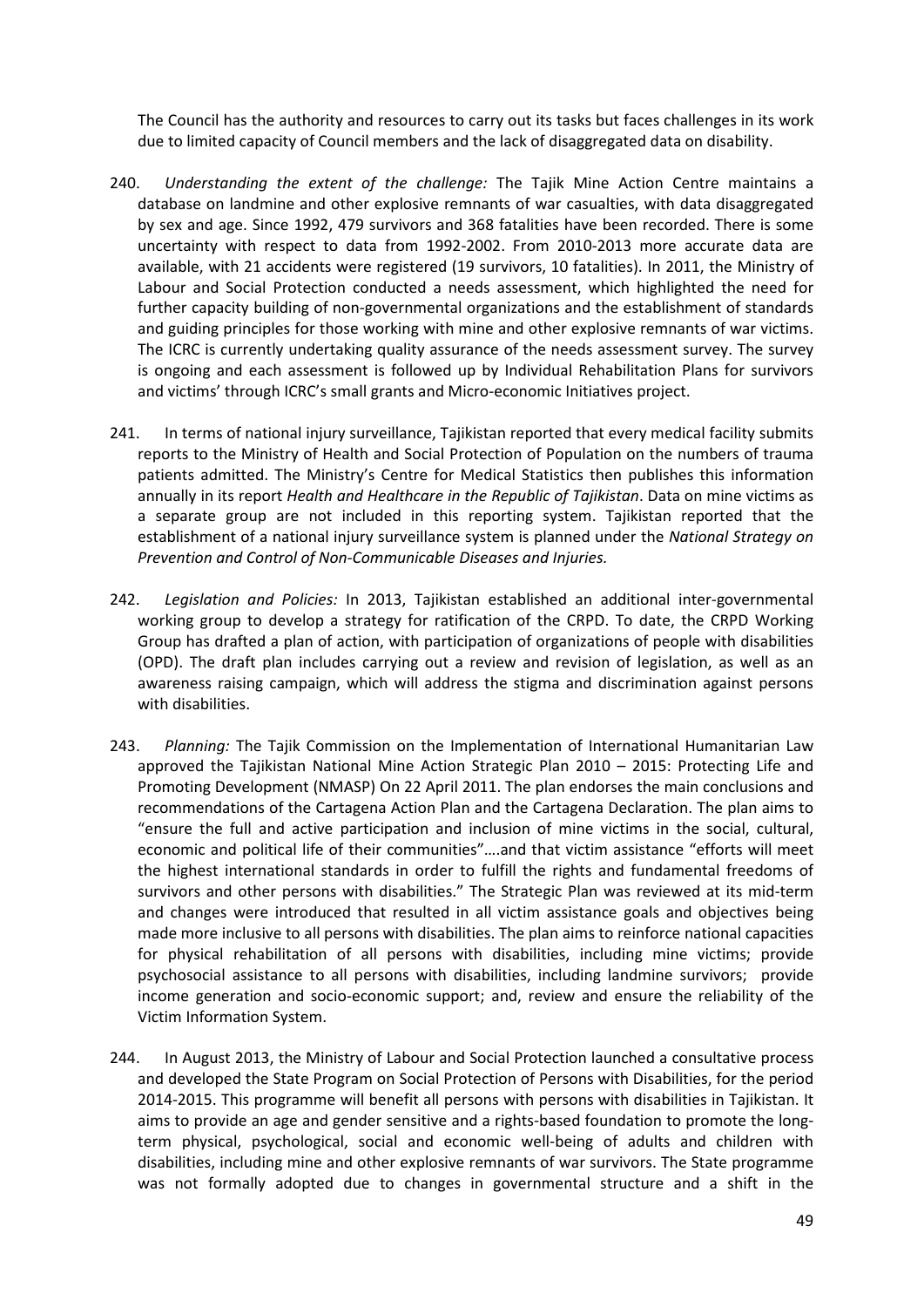responsibility for disability from the Ministry of Labour and Social Protection to the Ministry of Health and Social Protection. The status of the programme was discussed during a March 2014 stakeholders' dialogue. It was agreed that the programme remains valid and important but that several steps should be taken to modify the content before its adoption. These modifications should bring terminology in line with the rights-based approach and fully calculate the costs of implementation.

- 245. In December 2013 the Ministry of Health and Social Protection developed a disability and rehabilitation position paper that covers plans for a 6-year period from 2014 to 2019 entitled "Better Health for Persons with Disabilities for an Inclusive Society in Tajikistan". The vision of the position paper is a country where persons with disabilities and their families enjoy the highest attainable standard of health, and the overall goal is to contribute to achieving health, well-being and human rights for persons with disabilities.
- 246. *Monitoring and evaluation:* All victim assistance projects implemented in Tajikistan are monitored by The Tajik Mine Action Centre Disability Support Unit.
- 247. *Accessibility of services:* In 2013 as a result of a project implemented by the Swiss Foundation for Mine Action (FSD), persons with disabilities, including children with disabilities and landmine survivors, have physical access to out-patient medical services, and persons with disabilities benefit from cultural and religious events conducted in the Haji Yaqob Mosque, as both sites were fully rehabilitated and made physically accessible for persons with disabilities.
- 248. In 2013, persons with disabilities in three districts of Sugd region (Kanibadam, Asht and Isfara) and three districts of Rasht Valley (Rasht, Nurabad and Tavildara) were provided with microcredit. Also in 2013, access to psychological support was improved through the training of 84 medical staff. Now, persons with disabilities, including landmine and other explosive remnants of war survivors living in mine contaminated districts, are benefiting from psychological assistance provided to individuals with new amputations by trained medical staff in central district hospitals. Individuals living in mine contaminated districts also have better access to psychological support and referral services through a network of 80 peer supporters, who were trained in 2013.
- 249. UNICEF's Child Protection Section works with the relevant ministries to ensure that children with disabilities receive appropriate services. Since 2010, 133 health care workers, social workers and staff from education establishments received two rounds of train-the-trainer training. In addition, 687 health care workers, social workers, education staff, community leaders and volunteers were trained, 18 schools in Khatlon oblast and DRS have been made accessible for children with disabilities, and 21 community based rehabilitation support rooms were established in districts and equipped with locally made facilities to provide rehabilitation services. Access to physical rehabilitation services was improved through UNICEF technical support. Access to wheelchairs was improved through a project in Vaksh district.
- 250. *Awareness raising:* The Disability Support Unit raised awareness among mine victims about their rights and available services, as well as within government authorities, service providers and the general public to foster respect for the rights and dignity of persons with disabilities including mine survivors. These efforts include the Tajik Mine Action Centre, in cooperation with others, facilitating round tables, trainings, workshops, technical working group meetings and other advocacy activities aimed in increasing the awareness of government ministries and agencies, non-governmental organizations and the public on the rights and needs of survivors and other persons with disabilities. The Tajikistan Mine Action Centre, in cooperation with Parliament of the Republic of Tajikistan and several UN agencies), presented a Tajik version of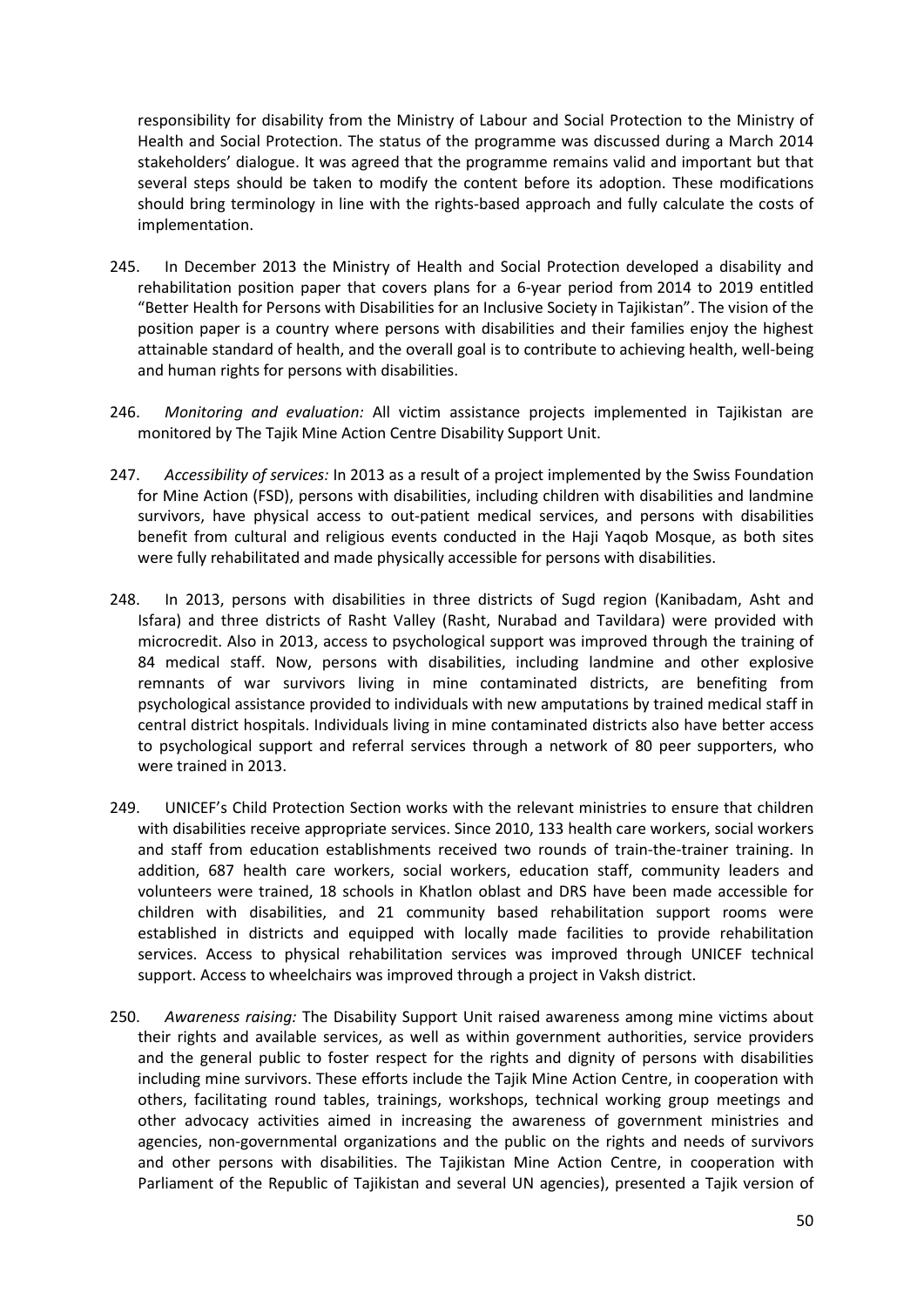the Handbook "ENABLE" - Guidance for Parliamentarians in advocating the Convention of the Rights of Persons with Disabilities.

- 251. *Non-discrimination and good practice:* The Tajik Mine Action Centre disseminated a number of good practice materials, including: *Information referral guideline for persons with disabilities, a Source-book on standard legal documents on social protection and social services for population of Tajikistan (2011) ; a* Handbook for Members of Parliament entitled "Disability" (2012); *Guideline for the Medical Social State Service*; Guidelines on Peer to Peer support; "Assisting Landmine and other ERW Survivors in the Context of Disarmament, Disability and Development" which had been prepared by Implementation Support Unit and which was translated into Tajik and Russian languages in 2013. Furthermore, Tajikistan prepared a Guideline on a psychosocial support adapted to persons with disabilities; and, a "Directory of organizations working in the disability field." In addition, the research institute "Construction and Architecture" developed a norms focused on accessibility building design and National Construction accessibility standards were set to be approved by the State Committee of Architecture and Construction.
- 252. *Responsibility:* TMAC UNDP did its utmost to strengthen national ownership as well as develop and implement capacity building and training plans to promote and enhance the capacity of the women, men and associations of victims, other organisations and national institutions charged with delivering services. The TMAC was nationalised and Tajikistan National Mine Action Centre was established following the Government Decree as of 3 January 2014. UNDP's project Support to Tajikistan Mine Action Programme (STMAP) ultimate objective in transition period is to ensure that Tajikistan will comply with the obligations of the Antipersonnel Mine Ban Convention (APMBC) regarding demining, mine risk education and victim assistance. The project aims at strengthening capacities of the Government of Tajikistan to coordinate, plan, regulate and monitor the national mine action programme and handover of the mine action activities, including Victim Assistance to national authorities.

253. INSERT ADDITIONAL CONTENT ON TAJIKISTAN

*Thailand*

254. INSERT CONTENT ON THAILAND

*Uganda*

255. INSERT CONTENT ON UGANDA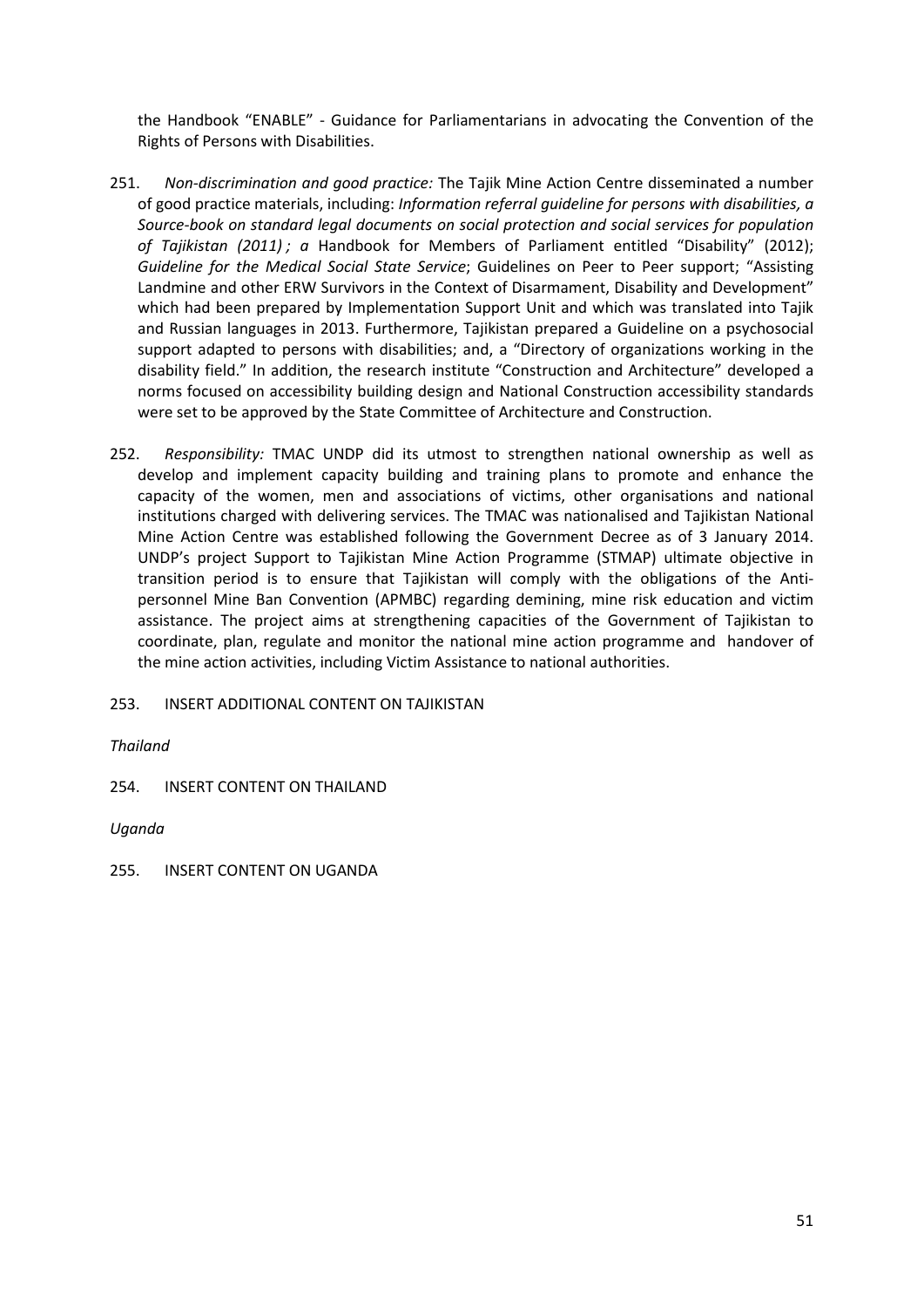## **V. Cooperation and assistance**

- 257. At the Cartagena Summit, the States Parties recognised that the need for partnerships to achieve the aims of the Convention had become more important than ever. They expressed the view that strong national ownership is essential for ensuring that cooperation can flourish and developed a clear understanding of what national ownership means. In addition, at the Cartagena Summit the States Parties recorded that ensuring sufficient resources exist and seeing that available resources meet well expressed needs by States Parties demonstrating strong ownership over their implementation efforts may be the most significant challenge facing the States Parties during the period 2010 to 2014.
- 258. To address this and related challenges, over one-quarter of the commitments agreed to in the Cartagena Action Plan concerned international cooperation and assistance<sup>15</sup>. In acting upon this clear expression of interest in reinvigorating international cooperation and assistance in the life of the Convention, and, paying particular regard to the commitment made at the Cartagena to ensure that the Convention and its informal mechanisms include and provide a specific and effective framework for identifying needs and mobilising national and international resources to meet these needs, the President of the Second Review Conference placed a high priority on this matter in 2010.<sup>[16](#page-51-1)</sup> With the cooperation of the Co-Chairs, the President convened a special session on international cooperation and assistance during the week of meetings of the Standing Committees in June 2010 as well as an experts' workshop on this matter in May 2010. Numerous important points were raised at this special session which provided the States Parties with a rich agenda on cooperation and assistance for possible follow up.
- 259. The June 2010 special session on international cooperation and assistance highlighted the need for two distinct discussions – one that concerns Article 5 implementation and one that concerns victim assistance. It was noted that while both matters belong to the larger family of mine action, mine clearance and victim assistance have different timelines, involve distinct national and international actors and relate to different national institutional and regulatory frameworks and budget lines. It was further noted that the whole notion of mine action as an integrated field of practice may have hampered attempts to utilise available resources in the most effective manner. In addition, it was noted that there is a need for an increased focus on results in addition to demands for increased efficiency and effectiveness.
- 260. With respect to enhancing international cooperation and assistance as concerns victim assistance, it was recalled that victim assistance is the most complex and challenging issue for the States Parties and it is fundamentally distinct from the collection of activities referred to as humanitarian demining. It was also recalled that at the Cartagena Summit the States Parties recognised that guaranteeing the rights and addressing the needs of mine victims requires a long term commitment and that this involves sustained political, financial and material commitments, both made by affected States themselves and through international cooperation and assistance, in accordance with Article 6 obligations. It was further recalled that three actions in the Cartagena Action Plan's cooperation and assistance section relate specifically to assisting the victims.[17](#page-51-2)
- 261. The June 2010 special session on international cooperation and assistance highlighted a number of issues and opportunities concerning victim assistance:

<span id="page-51-0"></span><sup>&</sup>lt;sup>15</sup> Cartagena Action Plan, Actions #34 through #52. In addition, part of Action #28 concerns cooperation and assistance.<br><sup>16</sup> Cartagena Action Plan, Action #48.

<span id="page-51-1"></span>

<span id="page-51-2"></span> $17$  Cartagena Action Plan, Actions #39, #41 and #46.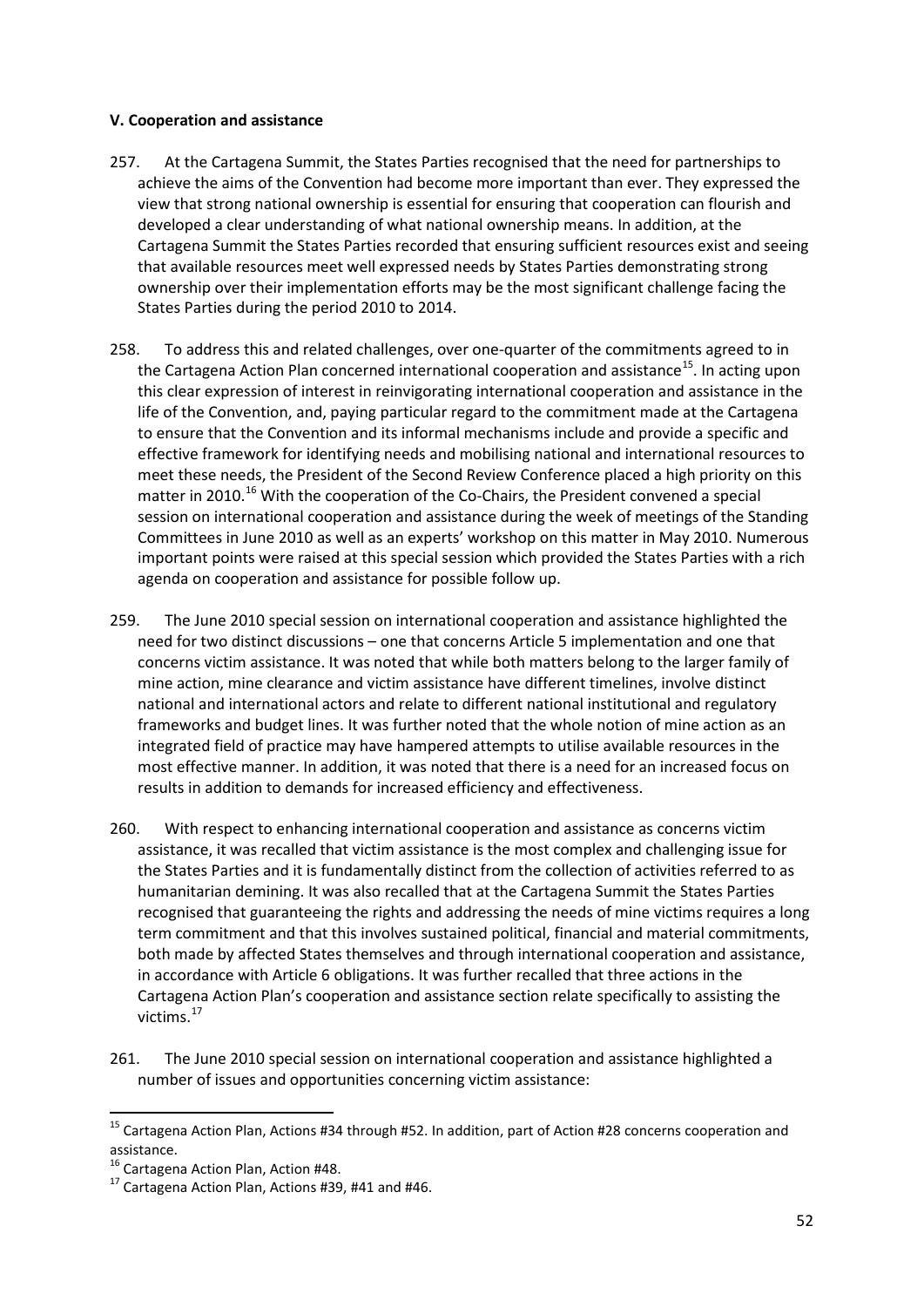- a. It was recalled that the ultimate responsibility of guaranteeing the rights and meeting the needs of landmine victims within a particular state rests with that state. Within a particular affected State, we must appreciate that victim assistance-related activities concern a wide range of ministries and agencies responsible for health, social affairs, labour, education, transport, justice, planning, finance, and possibly others. In States in a position to assist, the main actors are usually development agencies and ministries that engage in international cooperation efforts. However, within these agencies, there could be multiple relevant sub actors, including those responsible for bilateral development assistance or for providing assistance through multilateral entities; it was noted that States Parties in a position to assist include any State Party that has any form of assistance that it could offer to another to help in improving its response to landmine survivors and other persons with disabilities. It was highlighted that cooperation and assistance is not only about financial resources, with the provision of technical support, support for national capacity building and contributions of equipment and supplies all considered important;
- b. It was noted that in addition to all States Parties potentially being in a position to fulfil Article 6.3 obligations, other actors such as international organisations play a key role in generating resources or implementing programmes and that, like States, these organisations can be complex with several aspects of the work of any particular organisation being relevant to what the States Parties consider "assisting the victims". It was also noted that associations of landmine survivors and disabled persons organisations are important stakeholders in victim assistance-related activities, as are other non-well known members of the Convention community, others that are actively involved at the national level working on disability and/or development issues may not see themselves as working on what the States Parties define as "victim assistance". It was suggested that in order to better understand the scope of services available in affected States, a comprehensive mapping of all actors involved in services relevant to "assisting the victims" is needed;
- c. It was highlighted that with respect to victim assistance there is no clarity on the true magnitude of what is provided by States Parties in a position to assist because the bulk of what is made available for activities considered consistent with "assisting the victims" is not captured in any assessment of mine action funding. It was noted that the bulk of what is provided is through bilateral cooperation between States to enhance healthcare systems, physical rehabilitation programmes, mental health services, the exercise of rights by persons with disabilities, et cetera. In this regard, it was suggested that a dialogue on enhanced cooperation and assistance on victim assistance could itself be enhanced if those giving and receiving development assistance, including core budget support, could provide greater clarity regarding the true magnitude of the effort being made to assist States in developing the responses necessary to meet the rights and needs of all individuals who are injured or who live with disabilities;
- d. It was noted that while the vast majority of resources to support activities considered consistent with "assisting the victims" undoubtedly flows through development cooperation, the States Parties had previously recorded that more than US\$ 232 million had been reported invested between 2004 and 2009 in support of emergency medical care, physical rehabilitation and other assistance carried out by international service providers such as the ICRC including in some instances with national Red Cross and Red Crescent Societies, Handicap International, other NGOs and relevant UN agencies. It was suggested that a dialogue on cooperation and assistance and the further mobilisation of resources could benefit from knowing how effectively these resources have been used, how such efforts could be part of national CRPD implementation and what lessons have been learned;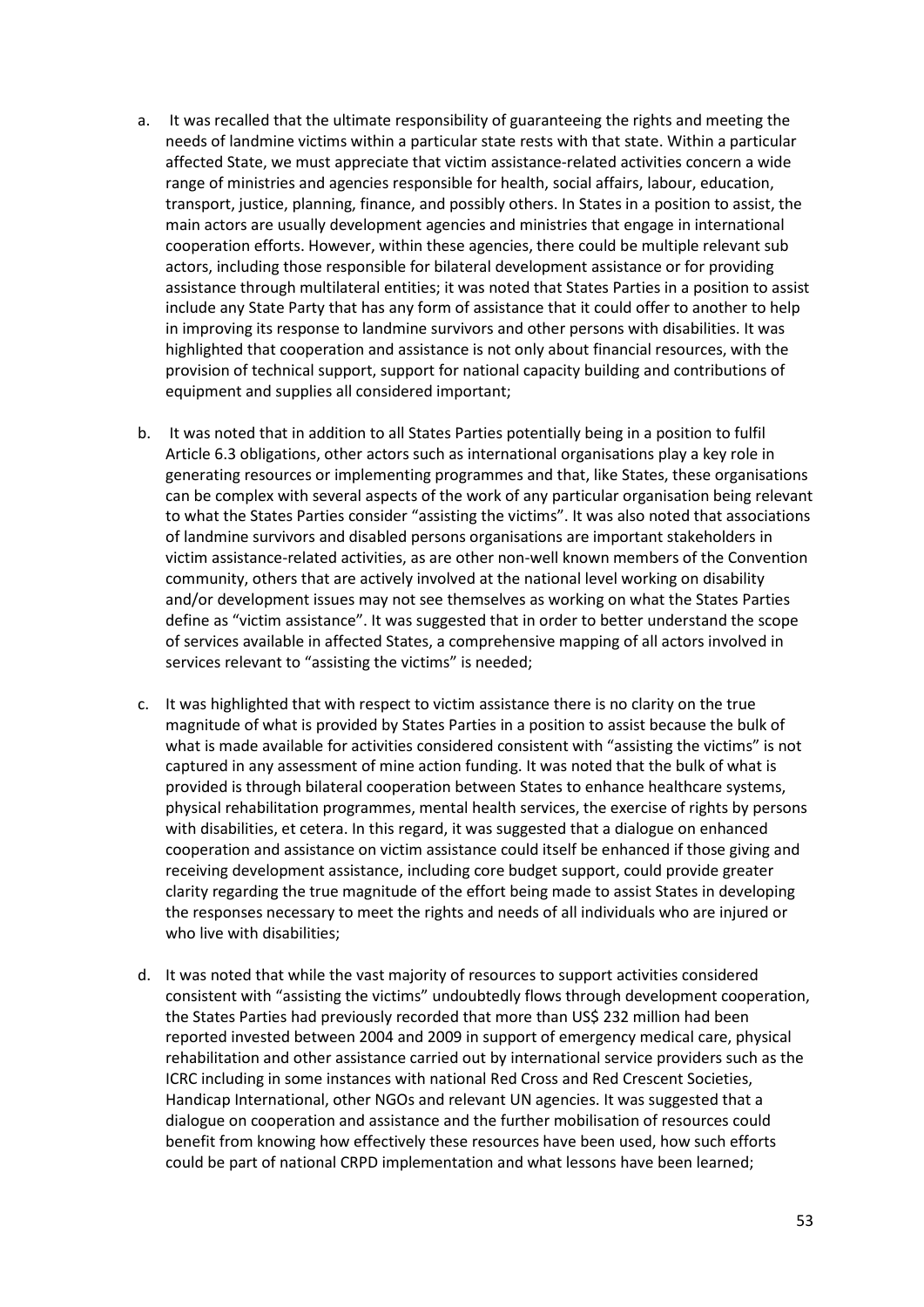- e. It was noted that while some have called for a specific percentage of mine action funding to be dedicated to victim assistance, others have pointed out that doing so may be counterproductive, in particular because this may result in diverting funds from humanitarian demining, which is one of the main activities to address the victimisation of communities in war-torn societies and to prevent additional victims. It was suggested that what is required is to gain a better understanding of the true level of need and then to fund accordingly, rather than robbing from one aspect of Convention implementation to support another;
- f. It was recalled that while the States Parties, at the Cartagena Summit, adopted an understanding regarding "national ownership" as concerns article 5 implementation, there was an opportunity to do the same in defining what the Convention community expects from affected States in terms of "national ownership" as concerns victim assistance. As noted above, at the June 2010 special session on international cooperation and assistance, elements for national ownership in relation to victim assistance were proposed.
- 262. The June 2010 special session on international cooperation and assistance highlighted a number of issues and opportunities concerning article 5 implementation:
	- a. It was recalled that 32 of the 38 States Parties that must still complete implementation of article 5 obligations have indicated a need for assistance in fulfilling their obligations and that the gap between projected needs and anticipated contributions poses several challenges in for the effort to ensure compliance by these States Parties;
	- b. It was acknowledged that States Parties and mine clearance operators have come far in their understanding of the challenges posed by the obligation to clear all mined areas, that impressive progress has been made in making mine clearance more efficient and effective, and that the amount of area cleared or otherwise released in recent years has increased substantially. It was noted that, while many States Parties have not yet defined the precise locations of mined areas despite massive investments made in surveys, there is a great potential for increasing productivity by employing the full range of methods previously recognised by the States Parties to release suspected hazardous areas. It was also noted that there is scope to increase efficiency across the breadth of the humanitarian demining sector;
	- c. It was suggested that the definition of national ownership as concerns Article 5 implementation which was adopted at the Cartagena Summit, along with the relevant commitments made in the Cartagena Action Plan, provide the States Parties with a roadmap for the practical implementation of Article 6 in support of mine clearance, with this including the following components:
		- i. claiming national ownership;
		- ii. identifying the task:  $18$
		- iii. mapping the resources needed to address the task;<sup>[19](#page-53-1)</sup>
		- iv. communicating the needs for international cooperation and assistance:  $^{20}$  $^{20}$  $^{20}$
		- v. making the case for assistance: $21$
		- vi. responding to the needs; $^{22}$  $^{22}$  $^{22}$  and
		- vii. seeking peer support: $^{23}$  $^{23}$  $^{23}$

<span id="page-53-0"></span>

<span id="page-53-1"></span>

<span id="page-53-2"></span>

<sup>&</sup>lt;sup>18</sup> Cartagena Action Plan, Action #14.<br><sup>19</sup> Cartagena Action Plan, Action #34.<br><sup>20</sup> Cartagena Action Plan, Action #35.<br><sup>21</sup> Cartagena Action Plan, Action #37 and #50.<br><sup>22</sup> Cartagena Action Plan, Action #37 and #38.

<span id="page-53-4"></span><span id="page-53-3"></span>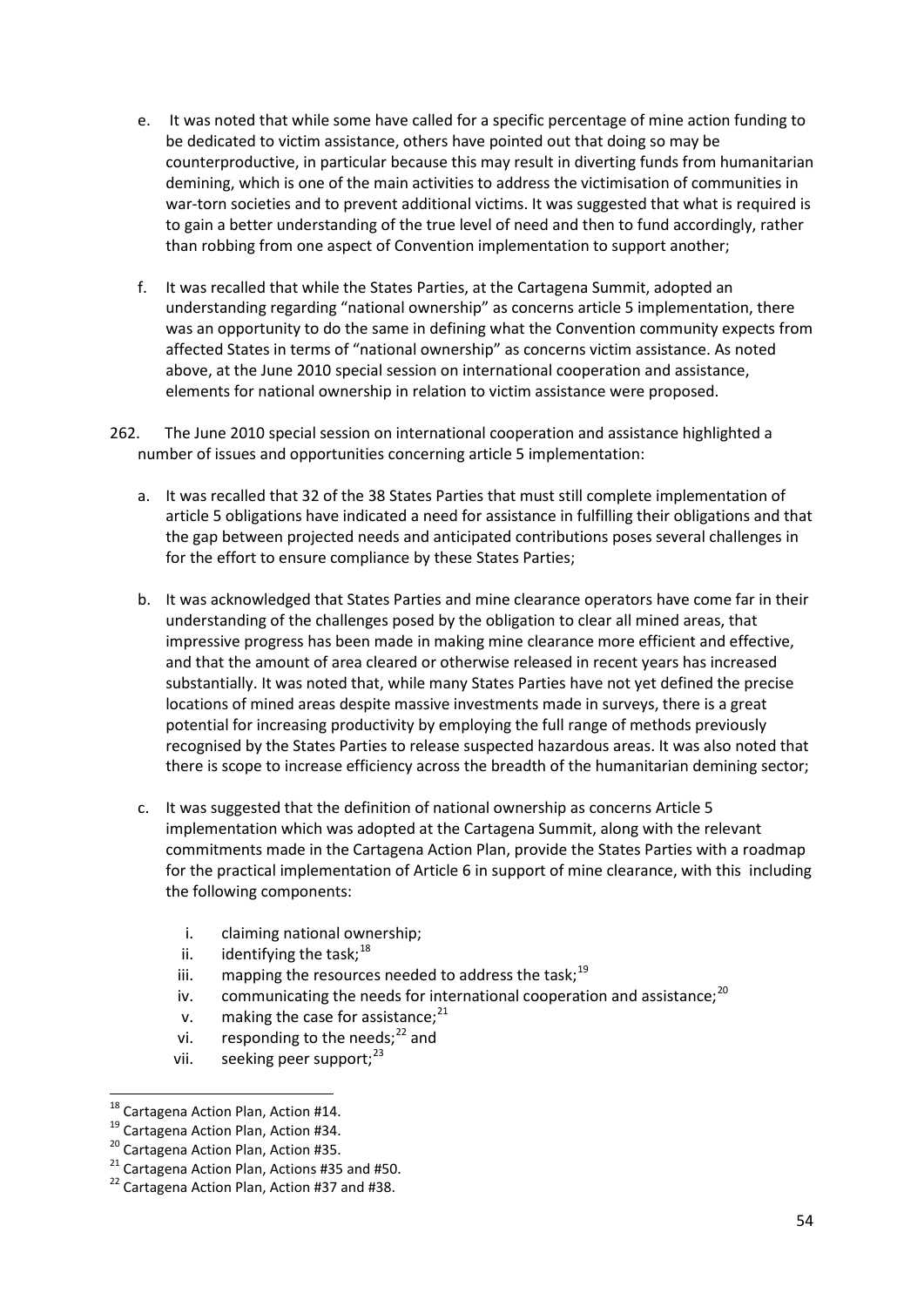- d. It was noted that while mapping financial requests for and contributions to mine clearance may draw attention to a problem in a manner that is easy to communicate, it does not provide information that can help determine how needs in affected States Parties can be matched with relevant resources. It was suggested that meaningful discussions on Article 6 as concerns Article 5 implementation must have a broader scope than just money and move towards a better understanding of what effective and efficient international cooperation entails.
- 263. While time did not permit a discussion on stockpile destruction during the June 2010 special session on cooperation and assistance, it remained clear in 2010 that addressing questions related to cooperation and assistance were central to ensuring that two States Parties could fulfil their article 4 obligations. It was recalled that as these two States Parties had sought assistance in accordance with Article 6, paragraph 1, the matter of ensuring compliance on the part of both is the business of all States Parties.
- 264. At the Cartagena Summit, Zambia, with the support of other actors, proposed that a new Standing Committee be established to address the challenges related to international cooperation and assistance in the context of the Convention. Support for this proposal was expressed by several delegations at the June 2010 special session on cooperation and assistance. Zambia elaborated on this proposal at the Tenth Meeting of the State Parties, calling for the establishment of a new Standing Committee on Resources, Cooperation and Assistance in order to exchange information and develop plans and strategies to ensure: (a) adequate and predictable levels of human, technical and financial support for mine action from affected States and the donor community (resource mobilization); and, (b) the efficient and effective use of resources (resource utilization).<sup>[24](#page-54-0)</sup> In response to this proposal, the Tenth Meeting of the States Parties established the Standing Committee on Resources, Cooperation and Assistance, to be supported like other mechanisms established by the States Parties by the Implementation Support Unit, and, to be presided over in 2011 by the President of the Tenth Meeting of the States Parties, with the leadership of this Standing Committee being regularised as of the Eleventh Meeting of the States Parties.
- 265. In assuming the role of as the first Chair of the Standing Committee on Resources, Cooperation and Assistance, the President of the Tenth Meeting of the States Parties indicated that his aim was to advance the cooperation and assistance agenda that was spelled out in 2010 at the special sessions on cooperation and assistance which were held both in June 2010 and at the Tenth Meeting. With a view to advancing the Convention's cooperation and assistance agenda as concerns victim assistance, the Chair of the Standing Committee on Resources, Cooperation and Assistance convened an international symposium in Albania from 30 May to 1 June 2011. The purpose of the Tirana Symposium was to follow up on the recognition made in 2010 of the need for two distinct discussions – one that concerns Article 5 implementation and one that concerns victim assistance. It was again noted that while both matters belong to the larger family of mine action, mine clearance and victim assistance have different timelines, involve distinct national and international actors and relate to different national institutional and regulatory frameworks and budget lines.
- 266. All States Parties and relevant organisations were invited to the Tirana Symposium with approximately 100 delegates from every corner of the world taking part in the event. The Tirana Symposium dealt with opportunities presented by the Convention on the Rights of Persons with

<span id="page-54-0"></span><sup>&</sup>lt;sup>23</sup> Cartagena Action Plan, Action #36.<br><sup>24</sup> Final Report of the 2010 Tenth Meeting of the States Parties, Annex IV.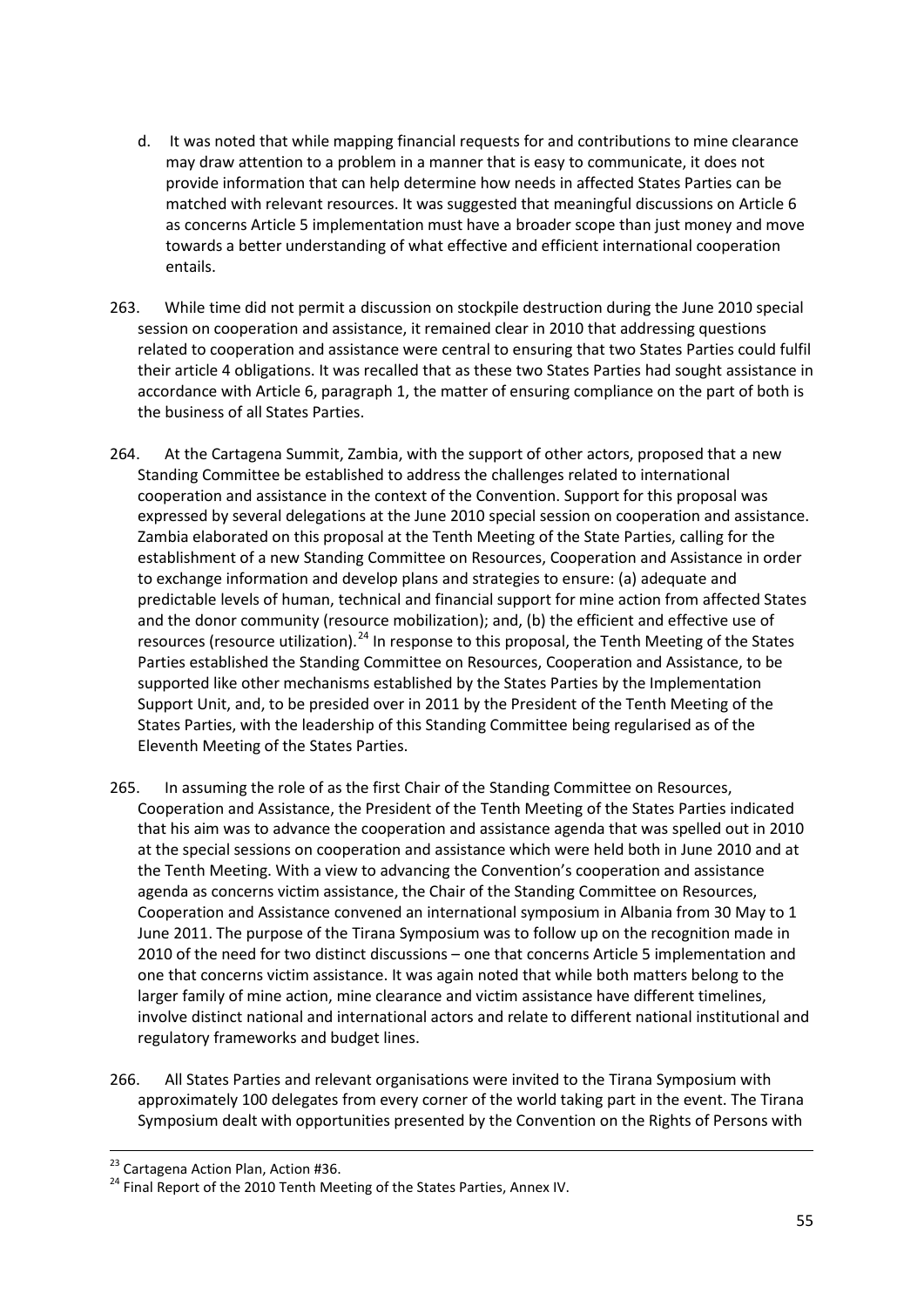Disabilities (CRPD) to enhance victim assistance-related efforts. It was noted that the States Parties are fortunate to have experts who work largely outside of the Convention community sharing how Article 32 of the CRPD spells out measures concerning international cooperation and assistance. These experts represent organisations such as the United Nations Office for the High Commissioner for Human Rights, the International Disability Alliance and the International Disability and Development Alliance. It was noted that they, along with the ICBL, have helped the States Parties increase their understanding of how the CRPD can assist in our cooperation and assistance efforts as concerns victim assistance.

- 267. The Tirana Symposium also dealt with the role of development cooperation as concerns victim assistance. It was recalled that development agencies likely are responsible for the bulk of what truly amounts to resources for victim assistance-related efforts, even if this is not captured in surveys of mine action assistance. Through research prepared by the Implementation Support Unit, it was illustrated that the wealth of data already provided by OECD DAC Member States may be a good starting point in understanding the broader magnitude of efforts as concerns health care and human rights. It was also noted that the States Parties' acceptance of the concept of inclusive development meant that ultimately development assistance in its entirety should take disability into account. This point was well demonstrated at the Tirana Symposium through presentations delivered by representatives of the Austrian and Australian development agencies.
- 268. The Tirana Symposium also dealt with national capacity and national ownership. Albanian experts, as well as those from Handicap International and the ICRC, highlighted that support for national capacity building is essential for sustainability and accessibility and that capacity building is a long term activity, that it is multifaceted and that multi-year financial commitments are essential. It was also recognised that national ownership is essential to the long-term sustainability of victim assistance-related activities.
- 269. The final topic dealt with at the Tirana Symposium was the importance of peer support and psycho-social rehabilitation. It was recalled that at the Cartagena Summit, the States Parties recorded that "psychological support, including peer support, is necessary in the immediate aftermath of (an) accident and may be needed at different times throughout the lifetime of the survivor."<sup>[25](#page-55-0)</sup> Experts from three continents participating in the symposium helped increase understanding of the main elements of and challenges to delivering psychosocial assistance, shared the benefits of peer-to-peer programmes, and highlighted an example of bilateral cooperation between two affected States on psycho-social support.
- 270. The Chair of the Standing Committee on Resources, Cooperation and Assistance provided an opportunity during the Standing Committee's 24 June 2011 meeting for delegations to explore, in greater detail, two topics identified in 2010: partnerships and coordination, and, ensuring a high level of efficiency in cooperation and assistance. With respect to partnerships and coordination, it was recalled that in 2010 the recognition was made that coordination of assistance and cooperation is a central aspect of national ownership and that, the emphasis should be on partner responsibilities rather than donor priorities. At the Standing Committee meeting, the Chair called upon two States Parties in the process of implementing Article 5 – Cambodia and Mozambique – along with key partners to illustrate key lessons concerning partnership and coordination.

<span id="page-55-0"></span><sup>&</sup>lt;sup>25</sup> Final Report of the 2009 Second Review Conference, Part II: Review of the operation and status of the Convention: 2005-2009, paragraph 142.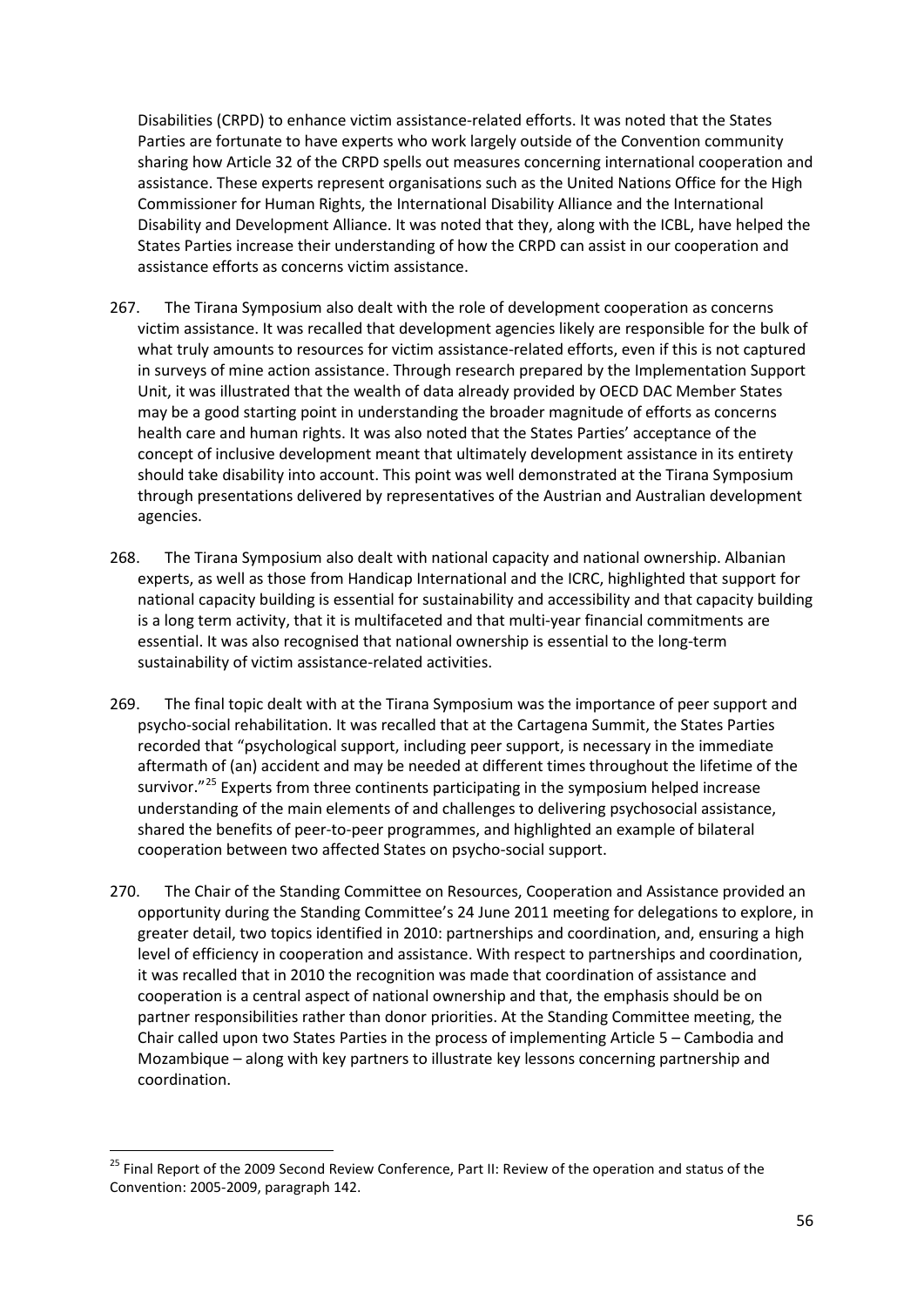- 271. At the June 2011 meeting of the Standing Committee on Resources, Cooperation and Assistance, it was illustrated how a mine-affected, developing country and its development partners together recognised the need for adequate coordination and national ownership and what steps have been taken in Cambodia to enhance both of these aspects. The Cambodian case highlighted the importance of measures taken such as the establishment of a national authority to lead, coordinate and regulate the mine action sector and the adoption of national mine action standards (NMAS) as a single strategic framework for policy and assistance coordination. The Cambodian case also provided an example of the introduction of "Partnership Principles", which in a manner consistent with the Paris Declaration on Aid Effectiveness, reaffirms development partners' respect for national ownership and leadership, commits development partners to support capacity development, and, requires development partners to align their support with Cambodian NMAS and consult the government on project / programme formulation.
- 272. At the June 2011 meeting of the Standing Committee on Resources, Cooperation and Assistance, the case of cooperation between Mozambique and Norway also illustrated how the principles of the Paris Declaration are being applied through a partnership arrangement that concerns itself with Article 5 implementation. Mozambique and Norway provided an example of how cooperating States Parties can establish a framework that, in focusing in an unwavering manner on Article 5 implementation, reinforces national ownership, respects national priorities, and, provides the assurance of multi-year support.
- 273. With respect to ensuring a high level of efficiency in cooperation and assistance, at the June 2011 meeting of the Standing Committee on Resources, Cooperation and Assistance, the United Nations Mine Action Service (UNMAS) gave an update on the numerous steps it has taken to improve the expedient and efficient flow of funding through the United Nations Voluntary Trust Fund for Mine Action, provided an example of how this has worked well, and highlighted possible variables within and external to the United Nations system that may affect the timely flow of support. In addition, the ICBL drew attention to inefficiencies in the expenditure of funds related to Article 5 implementation, recommended to donors that their efforts are consistent with national priorities and ensure a timely flow of funds, and, called for accountability on the part of implementing partners. The ICBL also highlighted that the size, structure and placement of coordinating mechanisms should reflect actual needs. In addition, the ICBL noted that many efficiency issues they have raised touch upon the role of the United Nations and, in this regard, expressed appreciation for a constructive dialogue that has started in recent months between non-governmental organisations and the United Nations.
- 274. Also at the June 2011 meeting of the Standing Committee on Resources, Cooperation and Assistance, a number of delegations raised topics related to cooperation and assistance that may be pursued by the Standing Committee in the future. These included: identifying and prioritising mine action resource requirements; identifying and promoting mine action resources including from non-traditional sources (such as the private sector); identifying and promoting mechanisms, approaches and best practice models for coordinated global and national level mine action assistance; promoting and supporting national ownership and coordination of mine action programs; identifying, promoting and sharing knowledge and experience on effective cooperation and assistance; exploring possible limitations to mainstreaming mine action into development budgets; exploring the possibility of establishing new funding mechanisms; examining ways to better exchange information on the availability of equipment, technical expertise and best practices; and, examining in more detail South-South cooperation.
- 275. Also at the June 2011 meeting of the Standing Committee on Resources, Cooperation and Assistance, Thailand recalled the proposals it had suggested at the Cartagena Summit to develop a concept paper on explore the idea of the establishment of a trust fund for implementation and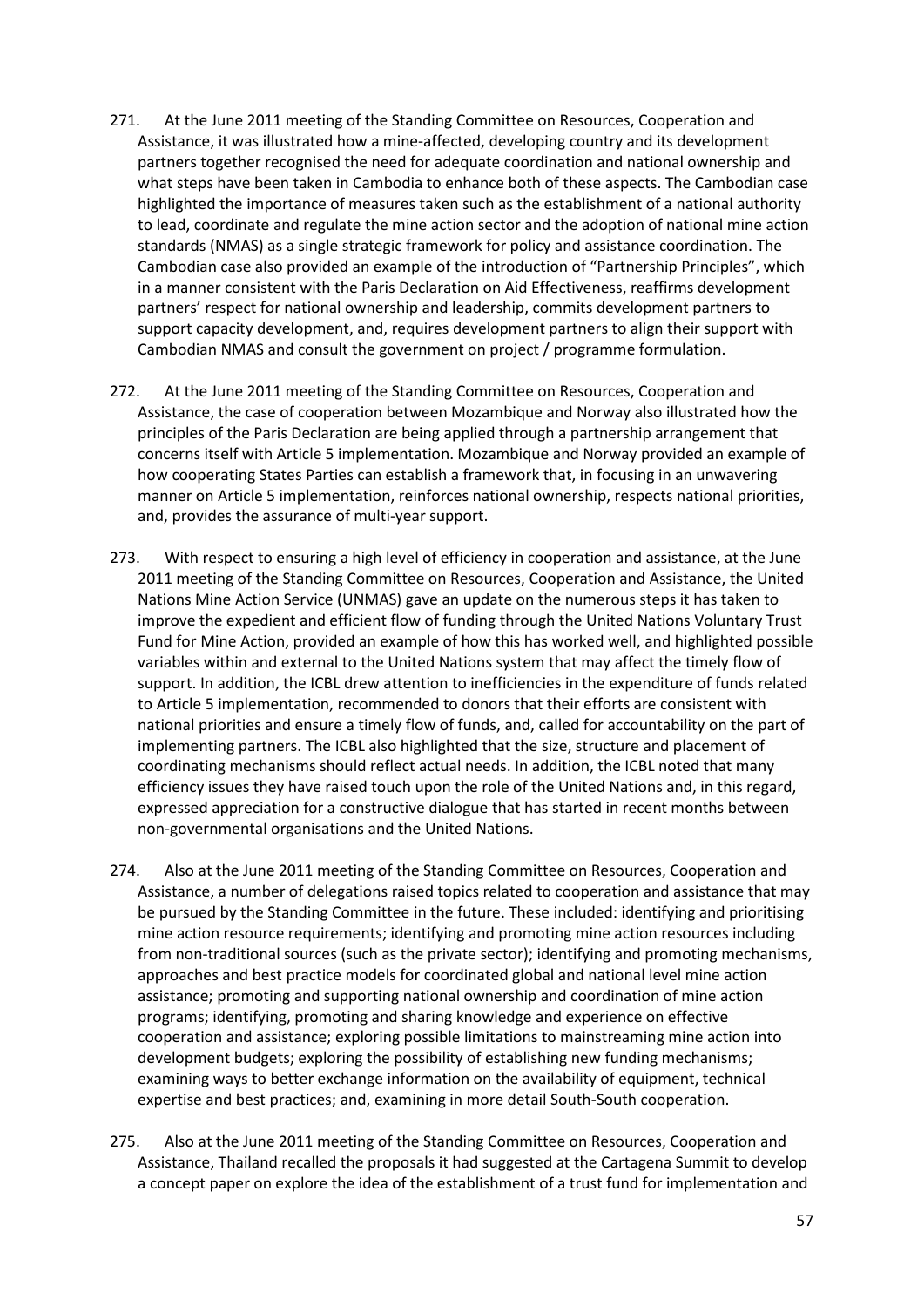to establish a database mechanism regarding available assistance. It further recalled that possibility of requesting the ISU to take on these tasks. A number of delegations expressed support for Thailand's proposals. The Eleventh Meeting of the States Parties took note of and encouraged action on the concrete ideas suggested by the in-coming Co-Chairs of the Standing Committee on Resources, Cooperation and Assistance (Albania and Thailand) as well as by others, to make the best possible use of this new Standing Committee.

- 276. In 2012, the Co-Chairs of the Standing Committee on Resources, Cooperation and Assistance used a small-group format to provide an interactive forum for in-depth discussion on the possibility of developing an information exchange tool. With respect to this, it was recalled that at the 2011 meeting of the Standing Committee on Resources, Cooperation and Assistance, Thailand stated that, while financial assistance is very much needed and appreciated, other types of non-financial assistance – such as material, equipment, expertise, et cetera – are also essential, and that a tool to exchange information on these other types of assistance may be beneficial. To frame the discussion, the Co-Chairs asked participants to consider three questions: If an information exchange tool was to be established, what information should it contain? How should it be organized? What experiences have actors had in accessing information about available funding, technical support, or other forms of cooperation and assistance for implementation? What are the gaps in information about available assistance?
- 277. In terms of perceived gaps in available information and suggestions for information to be contained in an information exchange tool, it was noted that all States Parties are potential contributors and therefore any information exchange tool should house information on the assistance that any State Party may be in a position to provide. Additional information on available financial assistance may be desirable, but a key aim of the information exchange tool should be to serve as a place where those with needs can search for the full range of possible assistance, including technical support and equipment. "Match-making" could be facilitated by the information tool containing national contact points. Information contained should facilitate "south-south" cooperation, including the availability of financial resources necessary to fuel such cooperation. While the pre-occupation with information on available resources appears to relate mainly to Article 5 implementation, victim assistance should be included in any information exchange tool.
- 278. In terms of ways and means of developing an information exchange tool, the means suggested most frequently by discussion participants was an internet tool, with many suggesting that it need not be a complicated endeavour. It was noted that the more complex this effort was, the more expensive it may be. Some suggested that the ISU could house such an information tool as part of the Convention's existing website. Some suggested that the information tool could simply link to other sites, while others suggested that to make it more user-friendly the information tool itself should house information.
- 279. On the basis of the discussion, the Co-Chairs sought to investigate with the Implementation Support Unit the development an information exchange tool on a trial basis with an evaluation made after a certain period of time, including by drawing up data related to the number of visits and types of information accessed. The Co-Chairs acknowledged that in proceeding, care would have to be taken to fill an actual information gap and not duplicate the wealth of existing on-line and other information sources, including Landmine Monitor and Article 7 reports. Also with respect to preventing duplication, it was noted, as concerns victim assistance, efforts should be made to liaise with those supporting the Convention on the Rights of Persons with Disabilities given the central place of cooperation and assistance in that instrument.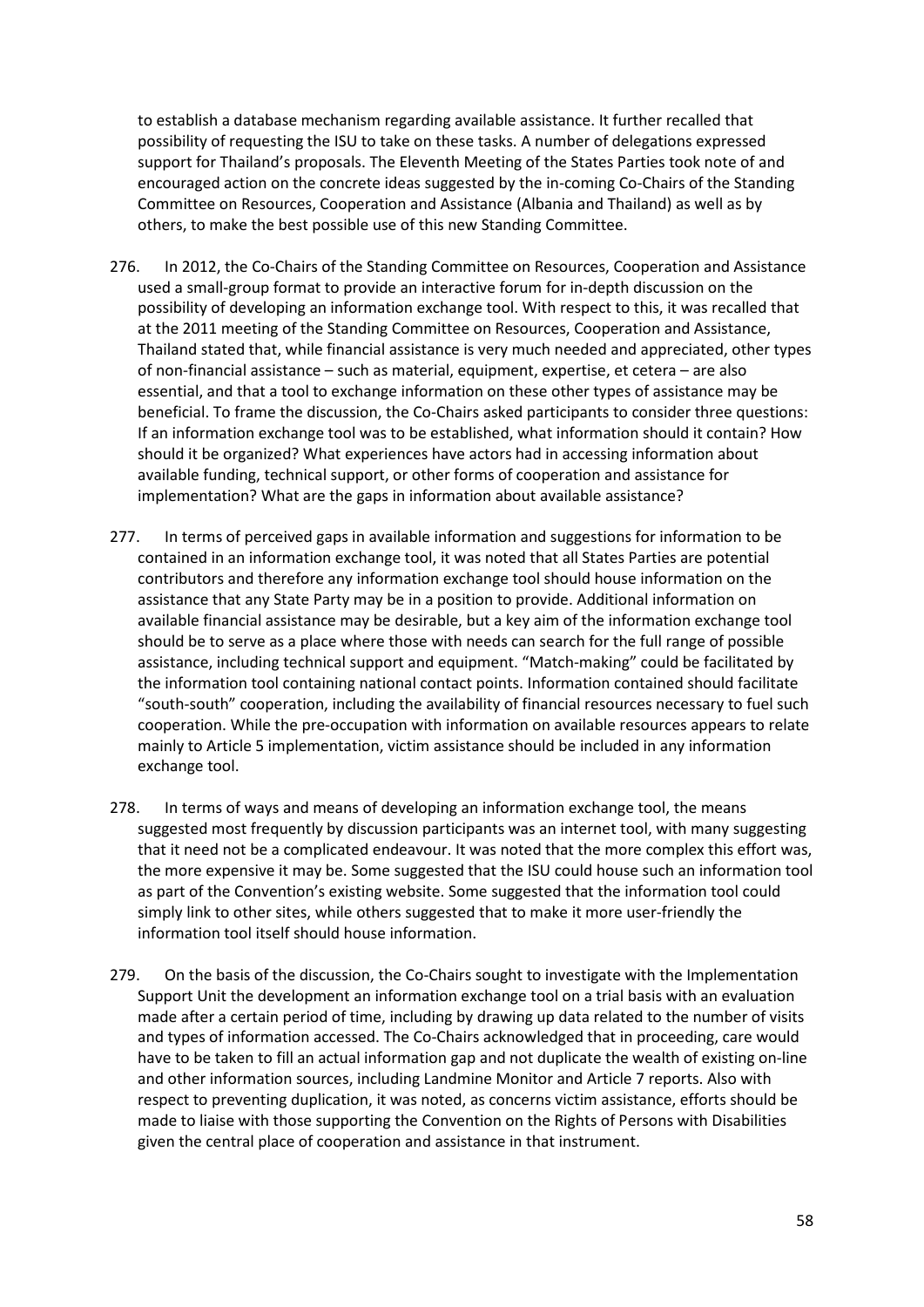- 280. In the second half of 2012, at the request of the Co-Chairs of the Standing Committee on Resources, Cooperation and Assistance and in the context of the commitment of the States Parties in Action #36 of the Cartagena Action Plan to promote technical cooperation, information exchange on good practices and other forms of mutual assistance with other affected States Parties to take advantage of the knowledge and expertise acquired in the course of fulfilling their obligations, the Implementation Support Unit established the *Platform for Partnerships* information exchange tool as part of the Convention's existing website.<sup>[26](#page-58-0)</sup> The Twelfth Meeting of the State Parties welcomed the initiative of the Co-Chairs of the Standing Committee on Resources, Cooperation and Assistance in developing, on a trial basis, this tool on assistance available to support the implementation of the Convention and encouraged States Parties to make use of this tool.
- 281. In 2013, the Co-Chairs of the Standing Committee on Resources, Cooperation and Assistance (Ecuador and Thailand) sought to build upon the cooperation and assistance agenda for the Convention which had been spelled out by the President of the Second Review Conference in 2010 and which had been followed up on since. This included efforts to advance work started in 2012 on a *Platform for Partnerships* information exchange tool. The Co-Chairs invited all States Parties to contribute to this effort. The Co-Chairs again emphasised that, in addition to financial assistance, other forms of assistance, including expertise, equipment and the exchange of experience, are also valuable. As such, almost any State Party is a potential contributor of assistance. In 2014, the Co-Chairs of the Standing Committee on Resources, Cooperation and Assistance (Ecuador and Indonesia) announced that they were extending the trial phase of the *Platform for Partnerships* until the Third Review Conference.
- 282. In 2012, the Co-Chairs of the Standing Committee on Resources, Cooperation and Assistance (Albania and Thailand) focused attention on options of trust funds to ensure the continuity of resources. The Co-Chairs commissioned the Implementation Support Unit to prepare a discussion paper entitled "Exploring the options of trust funds to ensure the continuity of resources", which was presented to the Standing Committee on 25 May 2012.<sup>[27](#page-58-1)</sup> In response, many States Parties, while expressing the view that there was no need to establish a new trust fund, agreed with the paper's conclusion that a great deal of potential exists with respect to mechanisms that are already in place or that could easily come into being at the national level. It was highlighted that the States Parties are, with few exceptions, all Member States of the United Nations and have the opportunity to voice their preferences with regarding to existing UN mechanisms. It was further highlighted that States Parties to the Anti-Personnel Mine Ban Convention make up a majority of States Parties to the Convention on the Rights of Persons with Disabilities and therefore could help ensure that a sound link is made between these instruments once the UN Partnership to promote the Rights of Persons with Disabilities Multi-Donor Trust Fund becomes operational. In addition, it was highlighted that the international community as a whole has largely embraced the international aid effectiveness agenda and could do what it can to relate demining and victim assistance with national development strategies and cooperation programmes, and the funds established to implement them.
- 283. In follow-up to the 2012 discussion on regarding the pros and cons of existing or possible new funding mechanisms, in 2013 the Standing Committee on Resources, Cooperation and Assistance explored in more detail one such mechanism – the United Nations Partnership to Promote the Rights of Persons with Disabilities Multi-Donor Trust Fund, which is often referred to as the Convention on the Rights of Persons with Disabilities (CRPD) Trust Fund. It was noted by

<span id="page-58-1"></span><span id="page-58-0"></span><sup>&</sup>lt;sup>26</sup> http://www.apminebanconvention.org/platform-for-partnerships/ CHECK THIS<br><sup>27</sup> http://www.apminebanconvention.org/fileadmin/pdf/mbc/IWP/SC-may12/Discussion-papers/SC-May2012e-Trust-Funds-Draft.pdf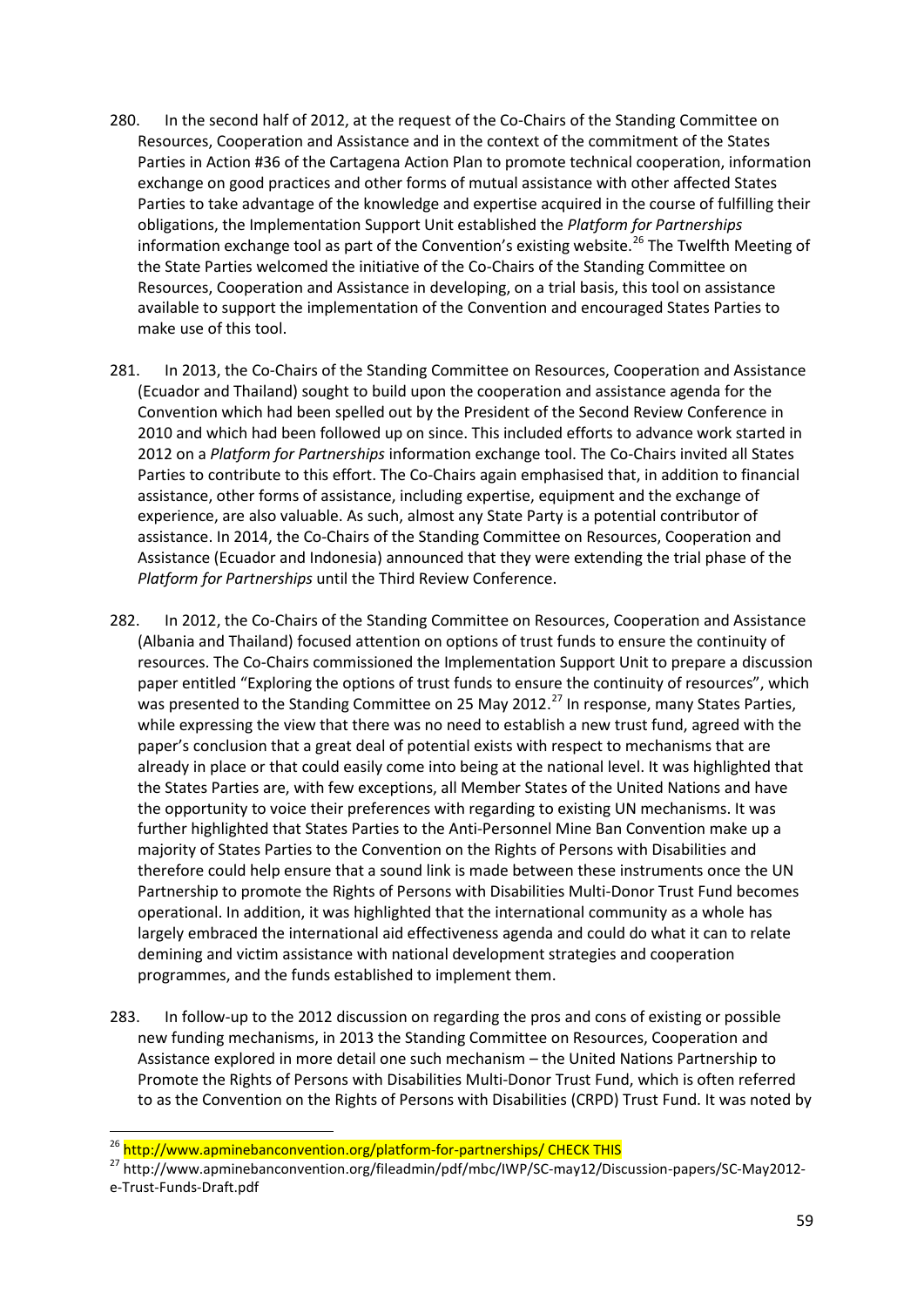the United Nations Office of the High Commissioner for Human Rights (OHCHR) that all eight of the trust fund's thematic priorities are of high relevance in effectively protecting and promoting the rights of persons with disabilities, including survivors of mines and other explosive remnants of war. The OHCHR noted that, in May 2012, the trust fund released its first call for applications to United Nations Country Teams, who coordinate and lead the country level projects, and that by the end of 2012, eight priority countries received funding.

- 284. The UNOHCHR noted that a project funded by the Convention on the Rights of Persons with Disabilities (CRPD) Trust Fund in Mozambique serves as an example of how a State Party responsible for significant numbers may benefit in that the project in Mozambique fulfils the following key criteria: alignment with the Convention on the Rights of Persons with Disabilities and the human rights-based approach to disability; national ownership among governmental and non-governmental stakeholders; participation of persons with disabilities and their representative organisations in the development, implementation and monitoring of the project; and sustainability in terms of focusing on legal and policy reform.
- 285. With a view to continuing to enhance cooperation and assistance under the Convention, particularly in light of the Convention's 2014 Third Review Conference, in 2013, Thailand, with the support of Australia and the ISU, convened the Bangkok Symposium on Cooperation and Assistance: Building Synergy Towards Effective Anti-Personnel Mine Ban Convention Implementation on 24-25 June 2013. A wealth of knowledge, experience and views were shared during the Symposium, with some key conclusions emerging as follows:
	- a. The Convention's promise to landmine survivors will be, in large part, achieved through the integration of activities into broader approaches to disability. It is important, therefore, that the challenges faced by landmine survivors be evident within disability discussions and that those from the disability world continue to participate in cooperative efforts to implement the Anti-Personnel Mine Ban Convention.
	- b. The fact that a so-called landmines world is part of a larger world means that the resources to fuel the fulfilment of our aims could come from wide-ranging sources. The challenge, therefore, is two-fold. First, there is a challenge in terms of making use of the full range of funding sources, be they specifically related to mine action or not. Second, there is a challenge in ensuring that funds that are invested are actually achieving their desired ends.
	- c. Also as concerns cooperative efforts to fulfil the Convention's promise to landmine survivors, it is clear that there is a need to focus more intensively on sustainability. Addressing the needs and guaranteeing the rights of landmine survivors are national responsibilities which will remain for the long-term. Programmes and services embedded in a national health care system will need to take this point into account. Those requiring external resources to ensure sustainability should make sure that their resource needs are communicated as priorities in broader development frameworks.
	- d. Building upon the need to ensure sustainability is the imperative to establish partnerships and to do so from the outset. For example, partnerships are essential for achieving national ownership over a sustainable physical rehabilitation programme. Partnerships are key to individual States Parties taking on a leading role in sharing its experience and capacities. Partnerships are important to overcome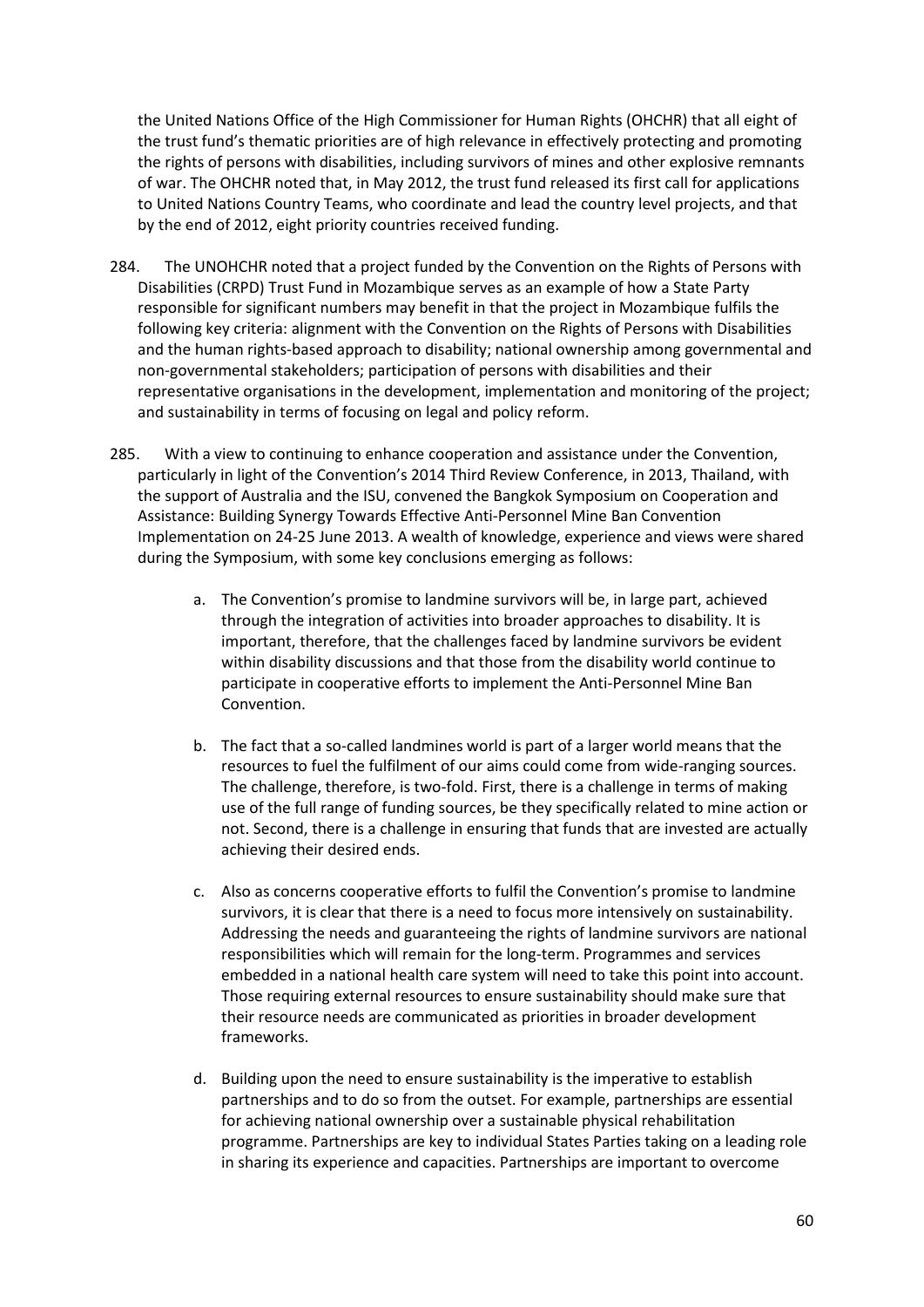capacity constraints. In addition, as has been evident in regional cooperation, partnerships enable partners to do more together than they could on their own.

- e. A central theme, if not the central theme, throughout the symposium was the fundamental place of national ownership – both to facilitate cooperation and assistance, and to actually comply with the Convention's obligations. This point was highlighted from the outset during the keynote address by His Royal Highness Prince Mired. In addition, national ownership was mentioned during every panel discussion and alluded to by almost every panellist. The implementation of the Convention is the responsibility of each individual State Party in areas under its control or jurisdiction. Those that have understood and internalised this point have generally been more successful in deepening relations with partners, in mobilising resources, and in producing results.
- 286. In the Cartagena Action Plan, it was agreed that States Parties in a position to do so will support the national efforts of those States Parties with clearly demonstrated needs to develop their capacities to provide assistance to mine victims and other persons with disabilities by providing where possible multi-year financial, material or technical assistance in response to the priorities of the affected State to facilitate long-term planning, implementation and monitoring of victim assistance-related activities.<sup>[28](#page-60-0)</sup> In the context of this commitment, since the Cartagena Summit the States Parties continued to note the importance of a complementary twin-track approach to victim assistance, in which efforts are made both to eliminate barriers that exclude persons with disabilities in all aspects of development assistance and to take specific actions that promote the individual and collective empowerment of persons with disabilities, including mine victims.
- 287. At the Cartagena Summit, the States Parties committed to make their needs known to other States Parties and relevant organisations if they require financial, technical or other forms of international cooperation and assistance to meet obligations.<sup>[29](#page-60-1)</sup> In addition, States Parties with obligations to fulfil committed to map the national resources available to meet their obligations and their needs for international cooperation and assistance and States Parties, in a position to do so, committed to promptly assist States Parties that have communicated needs for support.<sup>[30](#page-60-2)</sup> On the basis of information provided by States Parties in their transparency reports, in updates at the meetings of the Standing Committees and through other means, the following 25 States Parties in the process of implementing Article 5 of the Convention have expressed requirements for financial, technical or other forms of assistance: Afghanistan, Angola, Bosnia and Herzegovina, Cambodia, Chad, Colombia, Croatia, the Democratic Republic of the Congo, Ecuador, Eritrea, Ethiopia, Iraq, Mauritania, Mozambique, Niger, Peru, Senegal, Serbia, Somalia, South Sudan, Sudan, Tajikistan, Thailand, Yemen and Zimbabwe.
- 288. At the Cartagena Summit, States Parties in a position to do so made a commitment, in the spirit of the Convention's aims, to endeavour to continue supporting States Parties that have completed their Article 5 obligations in their efforts to address the humanitarian consequences resulting from mine and other explosive remnants of war contamination.<sup>[31](#page-60-3)</sup> Since the Cartagena Summit, one State Party that has completed implementation of Article 5 – Albania – has expressed the need for assistance in addressing the needs of victims of mines and other explosive remnants of war, and one other State Party – Palau – has expressed appreciation for

<span id="page-60-1"></span>

<span id="page-60-0"></span><sup>&</sup>lt;sup>28</sup> Cartagena Action Plan, Action #39.<br><sup>29</sup> Cartagena Action Plan, Action #35.<br><sup>30</sup> Cartagena Action Plan, Actions #34 and 37.<br><sup>31</sup> Cartagena Action Plan, Action #40.

<span id="page-60-3"></span><span id="page-60-2"></span>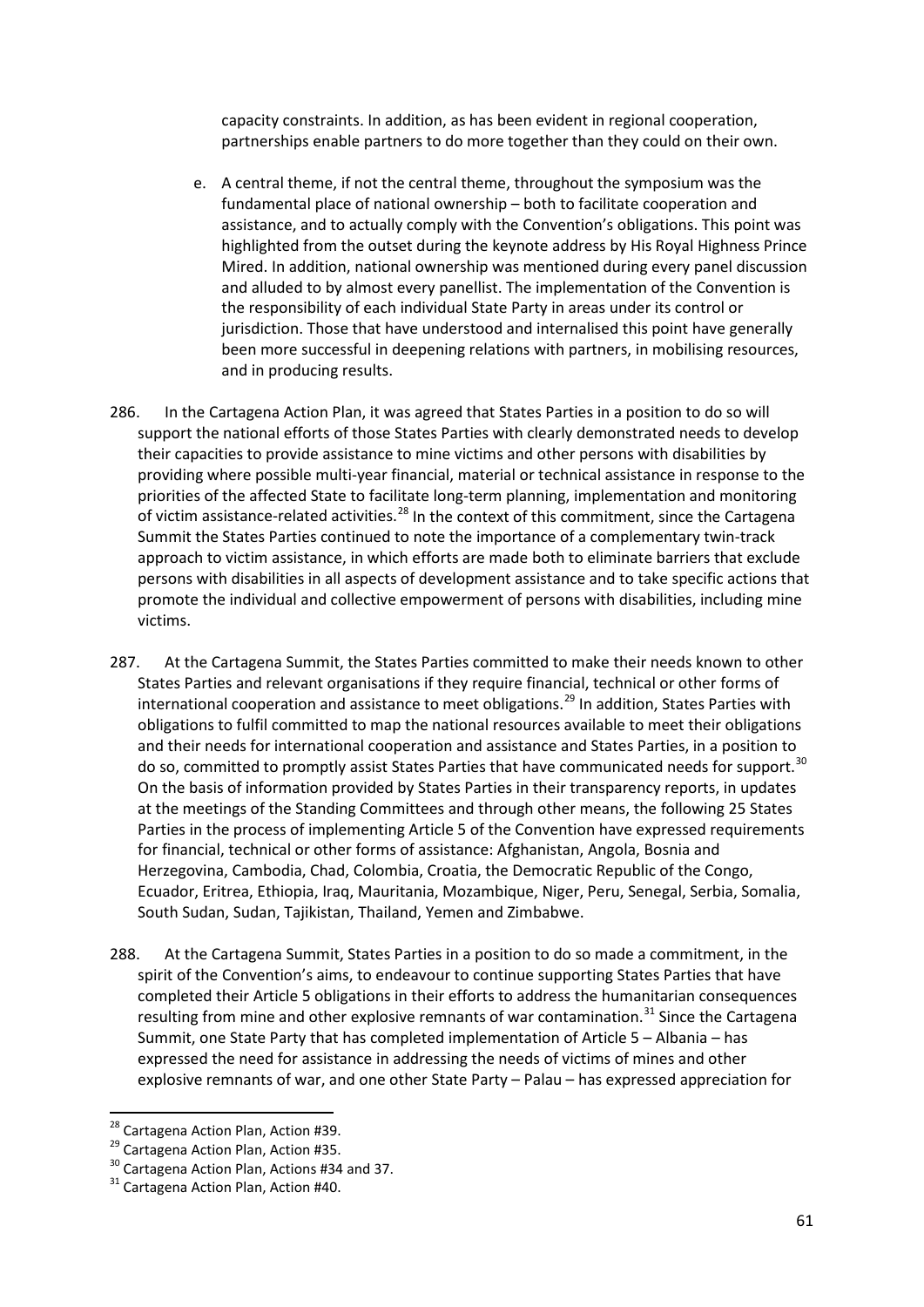support it receives from States Parties for addressing its challenges related to unexploded ordnance. In addition, Zambia, which reported completion of its mine clearance obligations at the Cartagena Summit, received support from Norway for Norwegian People's Aid (NPA) to follow up on each UXO report obtained through the course of executing Zambia's 2009 landmines survey.

- 289. At the Cartagena Summit, it was agreed that States Parties in a position to do so will ensure that international cooperation and assistance, including development cooperation, is ageappropriate and gender-sensitive and inclusive of, and accessible to, persons with disabilities, including mine survivors.<sup>[32](#page-61-0)</sup> Furthermore, it was agreed that all States Parties will ensure that assistance in mine action is based on appropriate surveys, needs analysis, age-appropriate and gender-sensitive strategies and cost-effective approaches.<sup>[33](#page-61-1)</sup> Since the Cartagena Summit, it was recalled that United Nations Security Council Resolution 1325, adopted over a decade ago, emphasised"… the need for all parties to ensure that mine clearance and mine awareness programmes take into account the special needs of women and girls." In this context, it was suggested that both States Parties and the broader implementation community need to make sure that this actually happens, including moving beyond the general discussions of how to ensure that girls, boys, women and men have equal access to the resources generated through implementation of the Convention, and, by asking why progress has been so slow.
- 290. Since the Cartagena Summit, the United Nations developed *Gender Guidelines for Mine Action Programmes* to help mine-action policymakers and field personnel incorporate gender perspectives into all operations of mine action. In addition since the Cartagena Summit, Australia, Norway and Switzerland [CHECK THIS LIST] supported the Gender and Mine Action Programme (GMAP), which has since the Cartagena Summit become an independent association. The GMAP has continued to support training, capacity building and advocacy activities with States Parties in order to make mine action more inclusive, non-discriminatory, accurate and effective by mainstreaming gender into all interventions. The GMAP has provided training and technical assistance on gender and mine action to mine action programmes and national authorities, operators and non-governmental organisations in several countries since the Cartagena Summit.
- 291. At the Cartagena Summit, it was agreed that States Parties in a position to do so will support the further investigation and development of technical solutions to overcome the particular challenges associated with destroying PFM mines.<sup>[34](#page-61-2)</sup> Since the Cartagena Summit, Norway has assisted Ukraine and the European Union has continued its partnerships with both Ukraine and Belarus to assist these two States Parties in overcoming the unique challenges they face in the destruction of this type of anti-personnel mine.
- 292. At the Cartagena Summit, it was agreed that all States Parties in a position to do so will continue to support, as appropriate, mine action to assist populations in areas where armed non-State actors operate including by facilitating access for humanitarian organisations.<sup>[35](#page-61-3)</sup> Since the Cartagena Summit, the Geneva Call has reported that its assistance resulted in the destruction of stockpiled anti-personnel mines and has ensured that mine risk education is being implemented according to national standards and that a physical rehabilitation project has been launched.

<span id="page-61-1"></span>

<span id="page-61-3"></span><span id="page-61-2"></span>

<span id="page-61-0"></span><sup>&</sup>lt;sup>32</sup> Cartagena Action Plan, Action #41.<br><sup>33</sup> Cartagena Action Plan, Action #52.<br><sup>34</sup> Cartagena Action Plan, Action #42.<br><sup>35</sup> Cartagena Action Plan, Action #43.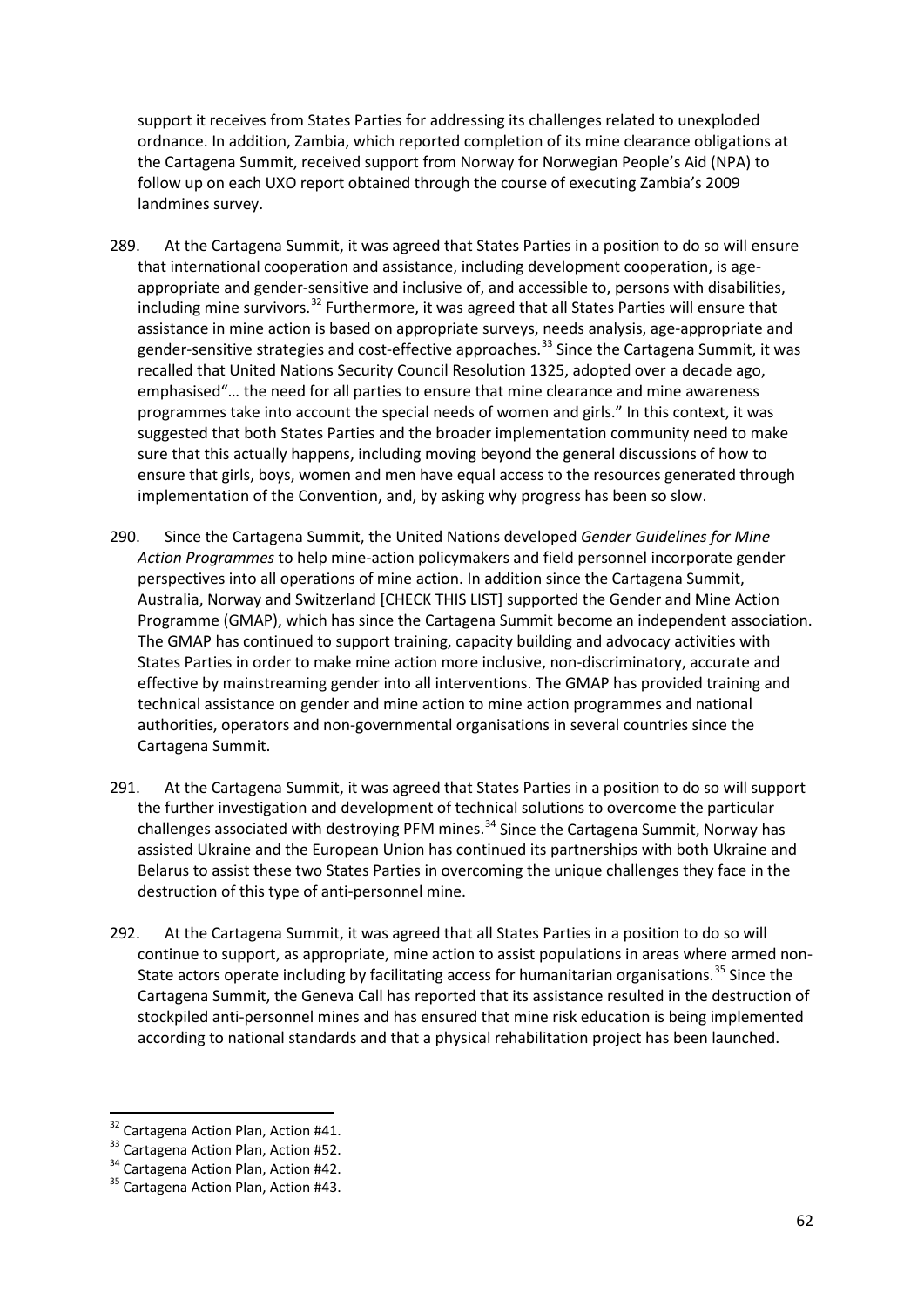- 293. At the Cartagena Summit, it was agreed that all States Parties will ensure that mine action activities of the United Nations, national and international non-governmental organizations and other actors, where relevant, are incorporated into national mine action planning frameworks and are consistent with national priorities and international obligations.<sup>[36](#page-62-0)</sup> Since the Cartagena Summit, the 14 members of the United Nations' Inter-Agency Coordination Group on Mine Action have continued to play an important role in assisting many States Parties in implementing the Convention. Moreover, in December 2012, the United Nations' Inter-Agency Coordination Group on Mine Action finalised a new United Nations mine action strategy covering the period 2013 to 2018. The strategy presents the common objectives and commitments that will guide the United Nations in mine action during this period and sees the United Nations focus its resources and priorities in mine action around four major strategic objectives. The United Nations' strategy reinforces its commitment to support affected countries and territories, especially taking into account compliance with international normative frameworks, as well as reinforcing the impact of mine action across peace and security, human rights, humanitarian and development responses.
- 294. Also since the Cartagena Summit, the Organisation of American States continued to play important role in assisting States Parties in implementing the Convention. In addition, the African Union and the Association of South East Asian Nations have initiated efforts to support their respective mine-affected Member States.
- 295. In the Cartagena Action Plan, it was agreed that all States Parties will strengthen partnerships between affected and non-affected States Parties and among affected States Parties to identify and mobilise new technical, material and financial resources of support for activities to implement the Convention.<sup>[37](#page-62-1)</sup> In a manner that relates to this commitment, the Geneva International Centre for Humanitarian Demining (GICHD), further developed its Francophone Language Outreach Programme and launched its Arabic Language Outreach Programme and Persian Language Outreach Programme.
- 296. In the Cartagena Action Plan, it was agreed that all States Parties will contribute to the further development of the United Nations' International Mine Action Standards (IMAS) to be used as a frame of reference to establish national standards and operational procedures for addressing all aspects of mine and other explosive ordnance contamination.<sup>[38](#page-62-2)</sup> As noted, since the Cartagena Summit, important amendments were made to the IMAS on land release. In addition since the Cartagena Summit, a number of other International Mine Action Standards have been developed or enhanced. As well, the GICHD has continued to manage and coordinate the IMAS process and has produced a multi-language IMAS compact disk, along with providing support to individual States Parties to develop national standards.
- 297. In recognition of the pivotal role of mine action in meeting the United Nations' Millennium Development Goals, at the Cartagena Summit the States Parties agreed to continue to promote the inclusion of mine action activities into ongoing development programmes, bearing in mind the international aid effectiveness agenda, and to promote the identification of mine action as a priority in local, national and international development actions, in cooperation with regional and international organisations and international financial institutions.<sup>[39](#page-62-3)</sup> Since the Cartagena Summit, the GICHD continued carrying out landmines and livelihoods surveys of mine-affected communities in Afghanistan to gain a better understanding of the development outcomes

<span id="page-62-1"></span>

<span id="page-62-3"></span><span id="page-62-2"></span>

<span id="page-62-0"></span><sup>&</sup>lt;sup>36</sup> Cartagena Action Plan, Action #44.<br><sup>37</sup> Cartagena Action Plan, Action #47.<br><sup>38</sup> Cartagena Action Plan, Action #50.<br><sup>39</sup> Cartagena Action Plan, Action #50.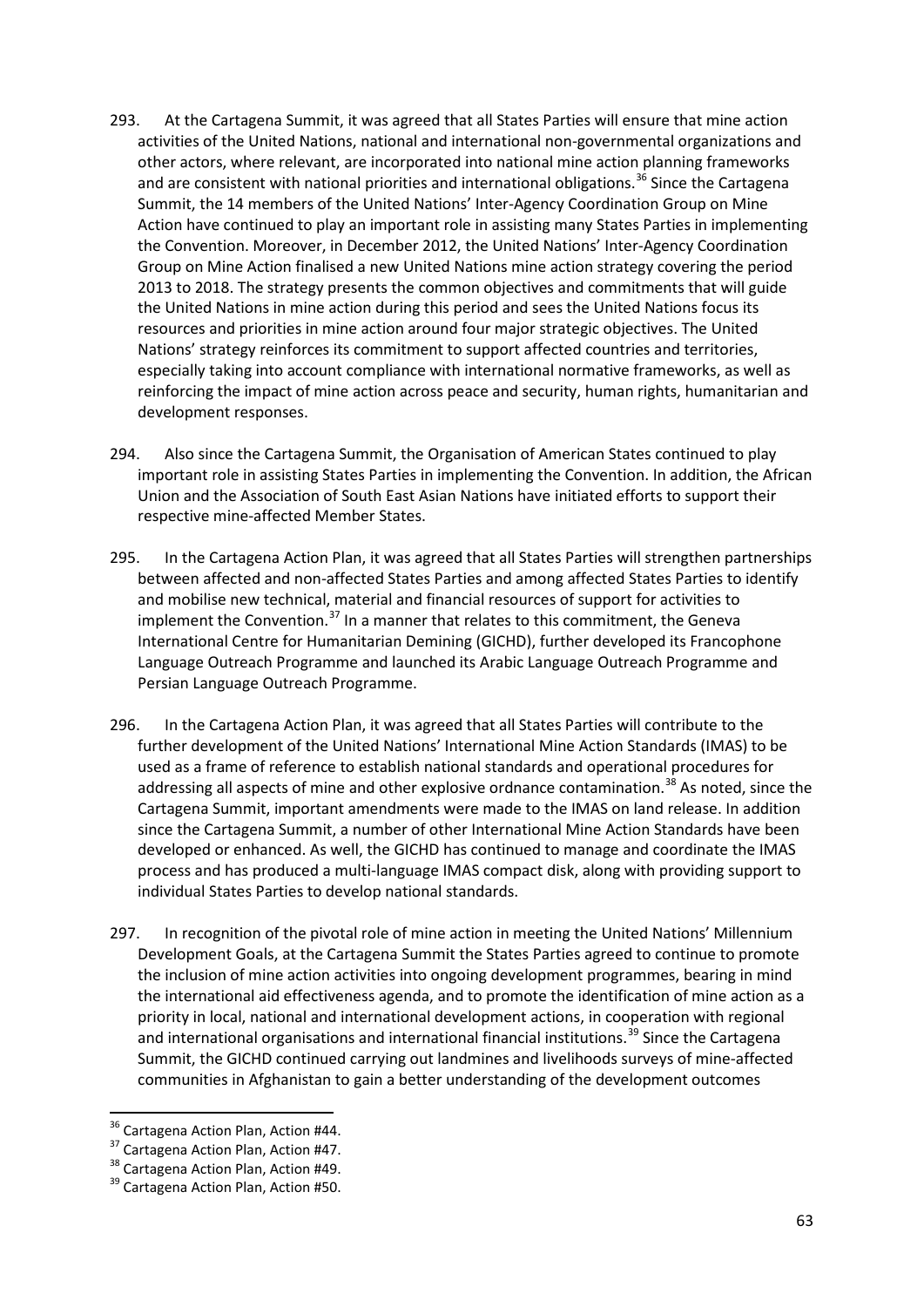stemming from demining, and to enhance the contribution that the Mine Action Programme of Afghanistan (MAPA) makes towards Afghanistan's development. These surveys provided insight into the costs of explosives contamination and the benefits of mine action, and documented the type of development investments that are valued by this sample of rural communities. Partnership agreements with the Afghan Institute for Rural Development and the Central Statistics Office mean that expertise exists in the country to design implement and report on similar surveys in the future.

298. At the Cartagena Summit, the States Parties committed to ensure cooperation among all relevant actors to improve national and international policies and development strategies, enhance effectiveness in mine action and reduce the need to rely on international personnel.[40](#page-63-0) In this context, and based on the findings of case studies, the GICHD published a policy brief which provides mine action practitioners with an outline of key messages, main issues and recommendations related to transitioning mine action programmes to full national ownership.

<span id="page-63-0"></span> <sup>40</sup> Cartagena Action Plan, Action #51.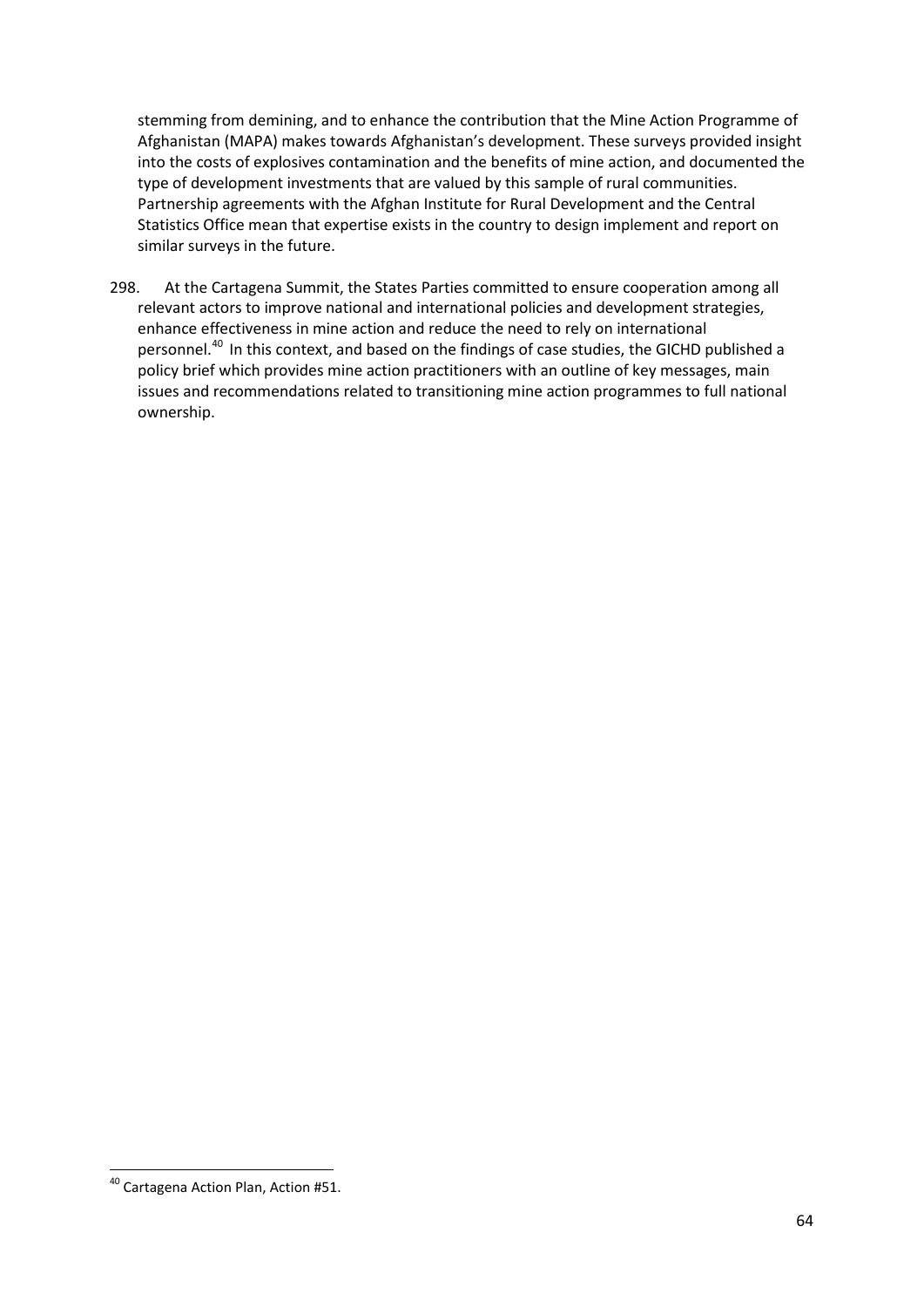#### **VI. Transparency and the exchange of information**

- 299. At the Cartagena Summit, the States Parties expressed the view that while it is an obligation for all States Parties to provide updated information on implementation, this is particularly important for States Parties in the process of destroying stockpiled anti-personnel mines in accordance with Article 4, for those States Parties in the process of clearing mined areas in accordance with Article 5, for those States Parties that are retaining anti-personnel mines for purposes permitted by Article 3 and for those undertaking measures in accordance with Article 9.
- 300. At the Cartagena Summit, the States Parties noted that several States Parties that were in the process of implementing article 5, that have retained anti-personnel mines for permitted purposes and/or that have not yet reported having taken legal or other measures in accordance with article 9 were not up to date in providing transparency information as required. In addition, the annual transparency reporting rate has continued falling since the Cartagena Summit. Since the Cartagena Summit, States Parties agreed that renewed attention will need to be given to the ongoing fulfilment of transparency obligations. In addition, following the Second Review Conference, effective informal exchanges of information would be equally crucial.
- 301. Since the Cartagena Summit, States Parties have continued recognising that transparency and the open exchange of information, through both formal and informal means existing in the context of the Convention, are essential to ensuring the full implementation of the Convention. The States Parties have also recognised that the provision of accurate and high quality information can support resource mobilisation efforts and hence can contribute to the acceleration of the Convention's implementation.
- 302. At the Cartagena Summit, it was agreed that States Parties that have not submitted their initial Article 7 reports will immediately fulfil their obligation to initially submit and annually update their Article 7 transparency reports. At the close of the Cartagena Summit, all 156 States Parties that had ratified or acceded to the Convention and had been required to submit initial transparency information in accordance with Article 7 paragraph 1 of the Convention had done so to the exception of Equatorial Guinea. Since the Cartagena Summit, 5 additional States ratified or acceded to the Convention – Finland, Poland, Somalia and South Sudan and Tuvalu – all but for Tuvalu submitted an initial transparency report as required.
- 303. At the Cartagena Summit, it was recalled that States Parties must annually update Article 7 transparency reports. It was recorded that all but 55 States Parties obliged to provide such a report in 2009 had done so. In 2014, each State Party obliged to provide updated information did so with the exception of the following [98] States Parties: [Albania, Angola, Antigua and Barbuda, Bahamas, Bangladesh, Barbados, Belize, Belgium, Benin, Bolivia, Bosnia and Herzegovina, Botswana, Brunei Darussalam, Burkina Faso, Burundi, Cameroon, Cape Verde, Central African Republic, Chad, Comoros, Congo, Republic of the, Cook Islands, Costa Rica, Côte d'Ivoire, Democratic Republic of the Congo, Djibouti, Dominica, Dominican Republic, Eritrea, Ethiopia, Fiji, Gabon, Gambia, Grenada, Guinea, Guyana, Guinea-Bissau, Haiti, Holy See, Honduras, Hungary, Iceland, Indonesia, Ireland, Jamaica, Kenya. Kiribati, Kuwait, Lesotho, Luxembourg, Madagascar, Malawi, Malaysia, Maldives, Mali, Malta, Montenegro, Mozambique, Namibia, Nauru, Nicaragua, Niger, Nigeria, Niue, Palau, Panama, Papua New Guinea, Paraguay, Philippines, Romania, Rwanda, Saint Lucia, Saint Vincent and the Grenadines, Samoa, Sao Tome and Principe, Serbia, Seychelles, Sierra Leone, Slovakia, Somalia, Solomon Islands, Spain, Suriname, Swaziland, Tajikistan, Tanzania, Thailand, Timor-Leste, Togo, Trinidad and Tobago, Turkmenistan, Uganda, Ukraine, Uruguay, Vanuatu, Venezuela, Yemen and Zambia ].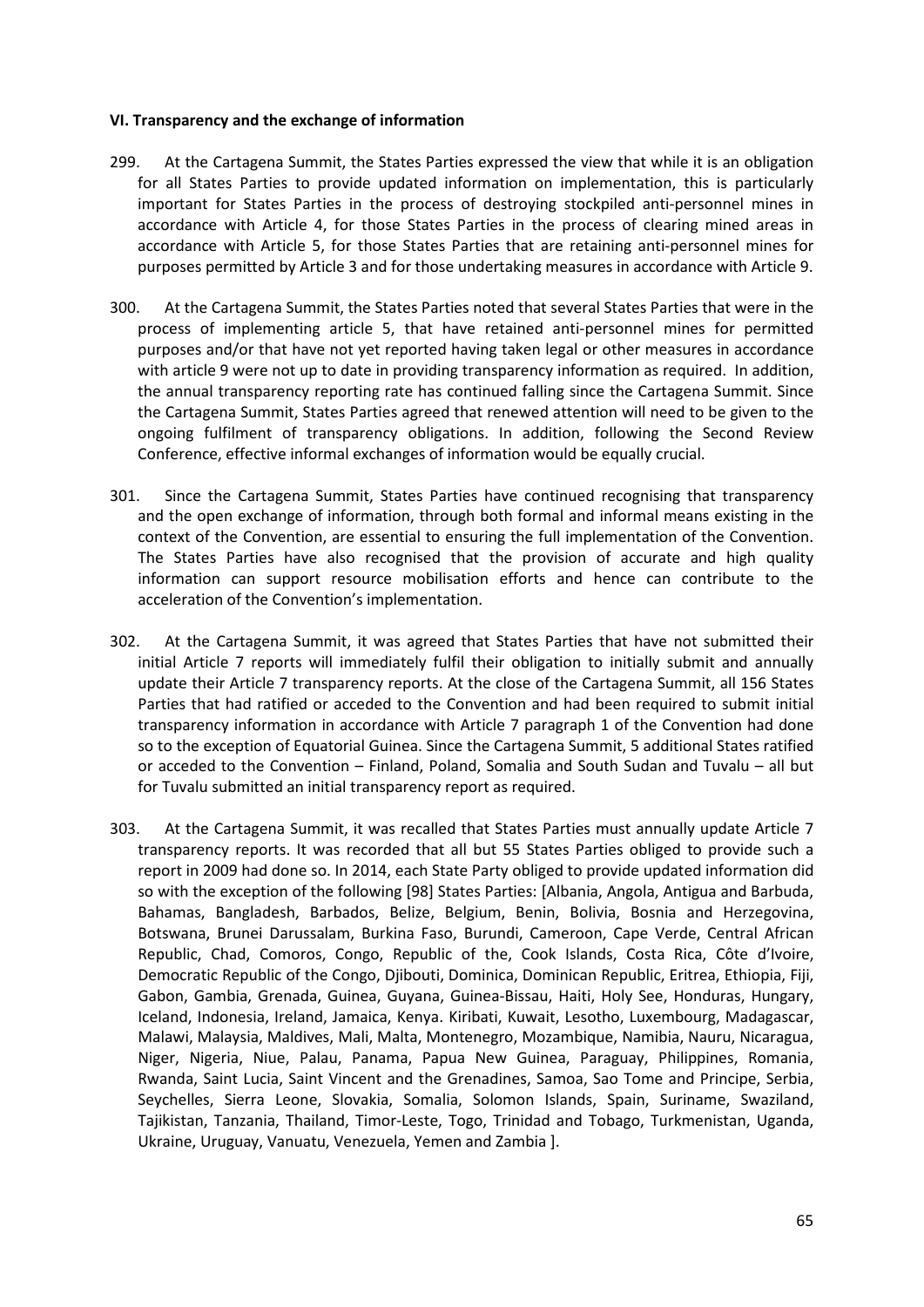- 304. Most types of information provided by States Parties in the context of fulfilling their Article 7 obligations have been referred to elsewhere in this review. Three areas not previously covered include information related to the conversion or decommissioning of anti-personnel mine production facilities, the technical characteristics of mines at one time produced or currently held by States Parties and mines retained or transferred for permitted purposes as described in Article 3.
- 305. At the Cartagena Summit, it was recorded that 25 States Parties had provided information on the conversion or decommissioning of anti-personnel mine production facilities. Since that time, the following information was provided by States Parties: Finland reported that it has not produced anti-personnel mines since 1981 and the production lines were destroyed. Poland reported that it has completed ceased production of anti-personnel mines since 1988. Somalia and South Sudan reported that there are no and never have been anti-personnel mine production facilities in their respective countries.
- 306. At the Cartagena Summit, it was recorded that 72 States Parties had provided information on technical characteristics of anti-personnel mines produced or currently held, giving information as may facilitate identification and clearance of anti-personnel mines. Since that time, the following four additional States Parties have provided such information, as required by Article 7, paragraph 1.h: Finland, Poland, Somalia and South Sudan.
- 307. At the Cartagena Summit, it was recorded that 76 States Parties had reported, as required by Article 7, paragraph 1 d), anti-personnel mines retained for the development of and training in mine detection, mine clearance, or mine destruction techniques in accordance with Article 3. Since that time the following has transpired:
	- a. The following [four] States Parties have reported for the first time that they now retain antipersonnel mines for permitted purposes: Botswana, Côte d'Ivoire, the Democratic Republic of the Congo and Finland.
	- b. The following [five] States Parties which had previously reported that they had retained antipersonnel mines for permitted purposes now report that they do not retain any mines: Afghanistan, Colombia, Latvia, Luxembourg and Niger].
	- c. An additional [three] States Parties have reported for the first time that they do not retain anti-personnel mines: Poland, Somalia and South Sudan.
	- d. The following [three] States Parties have not yet declared whether they retain antipersonnel mines for permitted purposes: Burkina Faso, Equatorial Guinea and Tuvalu.
- 308. There are now 75 States Parties that have reported that they retain anti-personnel mines for permitted purposes: Algeria, Angola, Argentina, Australia, Bangladesh, Belarus, Belgium, Benin, Bhutan, Bosnia and Herzegovina, Botswana, Brazil, Bulgaria, Burundi, Cambodia, Cameroon, Canada, Cape Verde, Chile, Congo, Côte d'Ivoire, Croatia, Cyprus, the Czech Republic, Denmark, Djibouti, Ecuador, Eritrea, Ethiopia, Finland, France, Gambia, Germany, Greece, Guinea Bissau, Honduras, Indonesia, Iraq, Ireland, Italy, Japan, Jordan, Kenya, Mali, Mauritania, Mozambique, Namibia, the Netherlands, Nicaragua, Nigeria, Peru, Portugal, Romania, Rwanda, Senegal, Serbia, Slovakia, Slovenia, South Africa, Spain, Sudan, Sweden, Tanzania, Thailand, Togo, Tunisia, Turkey, Ukraine, Uganda, United Kingdom of Great Britain and Northern Ireland, Uruguay, Venezuela (Bolivarian Republic of), Yemen, Zambia and Zimbabwe. The number of anti-personnel mines reported retained by the States Parties is contained in Annex [INSERT NUMBER].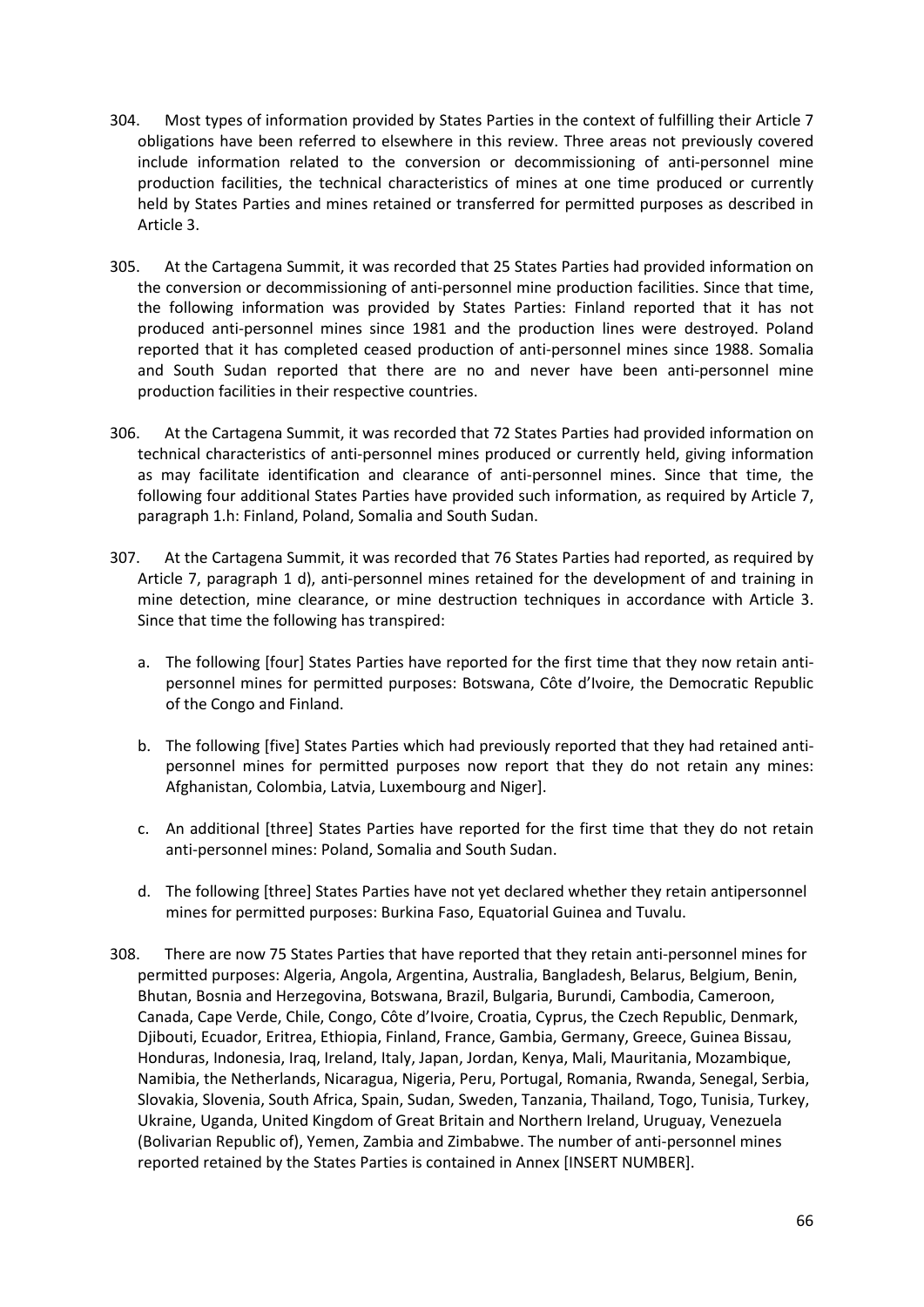- 309. At the Cartagena Summit, it was agreed that all States Parties will annually report, on a voluntary basis, on the plans for and actual use of antipersonnel mines retained, explain any increase or decrease in the number of retained antipersonnel mines<sup>[41](#page-66-0)</sup>. Since the Cartagena Summit, Co-Chairs of the Standing Committee on the General Status and Operation of the Convention have continued promoting the use of their Standing Committee as a vehicle to volunteer additional information on retained anti-personnel mines. Of the 75 States Parties that retain anti-personnel mines for permitted purposes, [INSERT NUMBER] have since the Cartagena Summit provided information on the permitted use and / or results of such use as follows:
	- a. The following [INSERT NUMBER] States Parties have volunteered information on the use of retained anti-personnel mines for the training in mine detection, mine clearance or mine destruction techniques: [INSERT LIST OF STATES PARTIES].
	- b. The following [INSERT NUMBER] States Parties have volunteered information on the use of retained anti-personnel mines for the development of mine detection, mine clearance or mine destruction techniques: [INSERT LIST OF STATES PARTIES]. (See Annex INSERT NUMBER).
- 310. At the Cartagena Summit, States Parties agreed to regularly review the number of antipersonnel mines retained to ensure that they constitute the minimum number absolutely necessary for the purposes permitted by the Convention and destroy all those exceeding that number. States Parties also agreed to encourage States Parties that have maintained the same number of anti-personnel mines over periods of years and have not reported on the use of such mines for permitted purposes or on concrete plans for their use to report on such use and such plans.[42](#page-66-1) Since the Cartagena Summit, the numbers of anti-personnel mines retained for permitted purposes by [INSERT NUMBER] States Parties have been constant.
- 311. States Parties have acted on the commitment they made at the Cartagena Summit to "take full advantage of the flexibility of the Article 7 reporting process, as a tool to assist in implementation, including through the reporting format "Form J" to provide information on matters which may assist in the implementation process and in resource mobilization, such as information on international cooperation and assistance, victim assistance efforts and needs and information on measures being taken to ensure gender sensitization in all aspects of mine action<sup>43</sup>. Since the Cartagena Summit, the following States Parties made use of "Form J" to provide information on matters related to resources, cooperation and assistance:[INSERT LIST OF STATES PARTIES]. Since the Cartagena Summit, the following States Parties made use of "Form J" to provide information on victim assistance efforts and needs: [INSERT LIST OF STATES PARTIES]. Since the Cartagena Summit, the following States Parties made use of "Form J" to provide information on measures being taken to ensure gender sensitisation in all aspects of mine action: [INSERT LIST OF STATES PARTIES].
- 312. At the Cartagena Summit, given the undertakings assumed in the Cartagena Action Plan, Belgium, as the coordinator of an informal article 7 contact group, expressed the wish to focus greater attention to the ongoing fulfilment of article 7 obligations and place the emphasis on producing high quality transparency reports. To this end, Belgium presented to the Tenth Meeting of the States Parties a paper which highlighted the importance of further discussions on a number of matters concerning the Convention's transparency provisions and the reporting process, including ways and means to increase both the reporting rate and the quality of

<span id="page-66-1"></span><span id="page-66-0"></span><sup>&</sup>lt;sup>41</sup> Cartagena Action Plan, action #57.<br><sup>42</sup> Cartagena Action Plan, actions #56 and #58.<br><sup>43</sup> Cartagena Action Plan, action #55.

<span id="page-66-2"></span>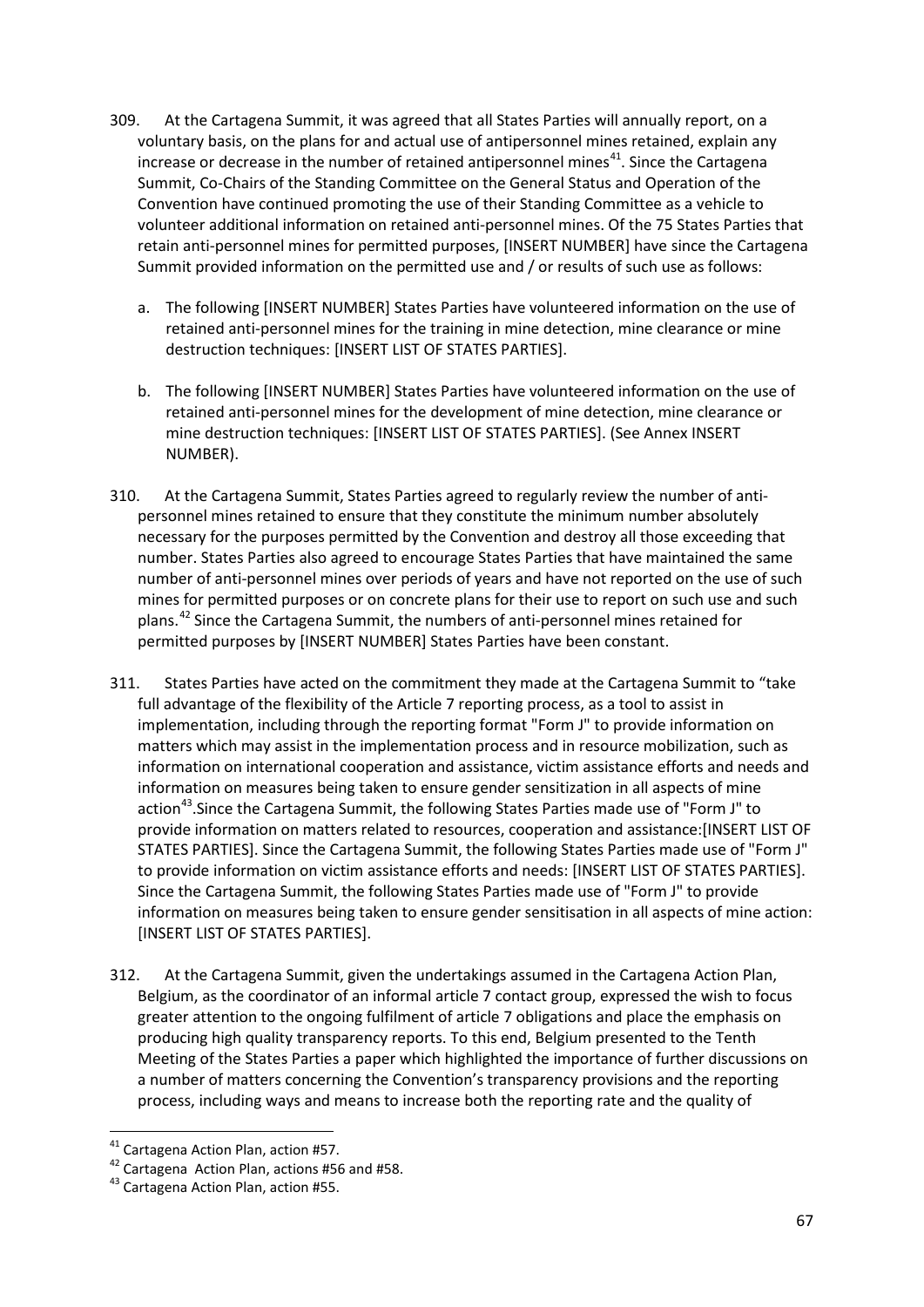information reported. Since the Tenth Meeting of the States Parties, Belgium continued these discussions through consultations with delegations and through its ongoing efforts in coordinating the informal Article 7 Contact Group. At the Twelfth Meeting of the States Parties, Belgium presented roadmap for better reporting with objectives to be achieved by the Third Review Conference, including that all initial reports should have been submitted and all States Parties with key obligations to implement should have provided updated information. In parallel, the Article 7 Contact Group and its Coordinator continued consultations and discussions on the development of tools to facilitate reporting and encouraged all interested States Parties to take part in the process.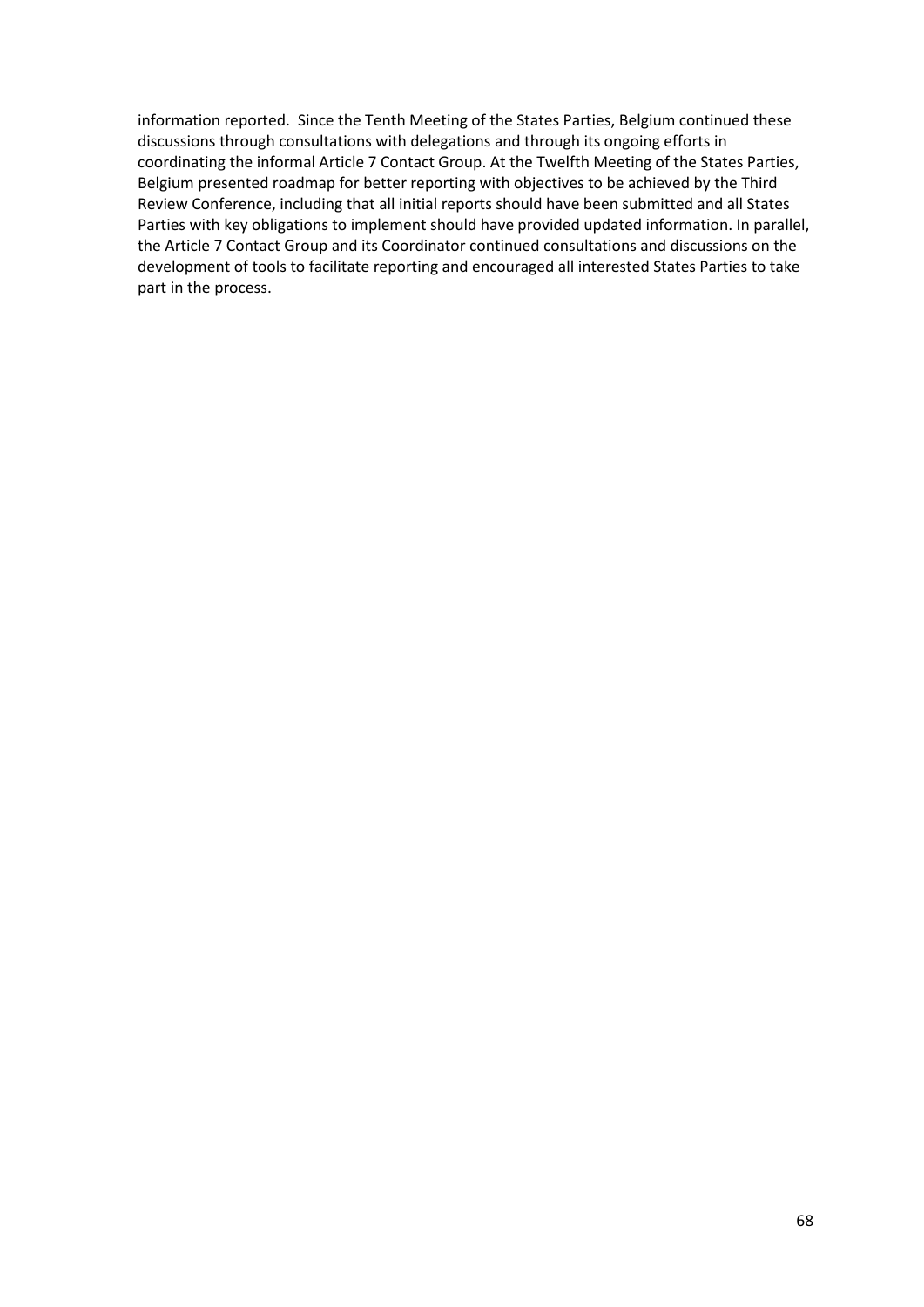### **VII. Measures to ensure compliance**

- 314. At the close of the Cartagena Summit, there were 59 States Parties that had reported that they had adopted legislation in the context of article 9 obligations and that there were 33 States Parties that had reported that they considered existing national laws to be sufficient to give effect to the Convention. The remaining 64 States Parties had not yet reported having either adopted legislation in the context of article 9 obligations or that they considered existing laws were sufficient to give effect to the Convention.
- 315. The States Parties had previously acknowledged that the primary responsibility for ensuring compliance rests with each individual State Party and that article 9 of the Convention accordingly requires each State Party to take all appropriate legal, administrative and other measures, including the imposition of penal sanctions, to prevent and suppress prohibited activities by persons or on territory under its jurisdiction or control. With this in mind and with over 40 percent of States Parties not having yet reported on legislative measures to prevent and suppress prohibited activities, at the Cartagena Summit the States Parties expressed the view that it remains an important challenge for the States Parties to act with greater urgency to take necessary legal measures in accordance with Article 9.
- 316. To overcome challenges concerning the application of article 9 of the Convention, it was agreed at the Cartagena Summit that States Parties that have not developed national implementation measures will, as a matter of urgency, develop and adopt legislative, administrative and other measures in accordance with article 9 to fulfil their obligations under this article and thereby contributing to full compliance with the Convention. It was also agreed that all States Parties will share information on implementing legislation and its application through reports made in accordance with article 7 and the Intersessional Work Programme.<sup>[44](#page-68-0)</sup>
- 317. Since the Cartagena Summit, the following additional States Parties have reported that they have established legislation in accordance with article 9 or that existing laws were sufficient to give effect to the Convention, Bhutan, the Democratic Republic of the Congo, Poland and Qatar. There are now 63 States Parties that have reported that they have adopted legislation in the context of article 9 obligations, and 37 States Parties that had reported that they consider existing national laws to be sufficient to give effect to the Convention. The remaining 61 States Parties have not yet reported having either adopted legislation in the context of article 9 obligations or that they considered existing laws were sufficient to give effect to the Convention. (See Annex INSERT NUMBER).
- 318. During the June 2011 intersessional work programme, the Co-Chairs of the Standing Committee on the General Status and Operation of the Convention, with the support of the ICRC, sought to assist States Parties in fulfilling their Article 9 obligations. The Co-Chairs used a smallgroup format to provide an interactive forum for delegations to work together to overcome challenges associated with Article 9 implementation. At this small group session, representatives of Bulgaria, Ireland and Zambia shared their national experiences in establishing legislation or on determining that existing legislation was sufficient. The Co- Chairs noted that States Parties that still must fulfil Article 9 obligations could draw upon experiences such as these.
- 319. In the Cartagena Action Plan it was agreed that all States Parties will, in case of alleged or known non-compliance with the Convention, work together with the States Parties concern to resolve the matter expeditiously in a manner consistent with Article 8.1.<sup>[45](#page-68-1)</sup> Since the Cartagena

<span id="page-68-1"></span><span id="page-68-0"></span><sup>44</sup> Cartagena Action Plan, Action #60.<br><sup>45</sup> Cartagena Action Plan, Action #53.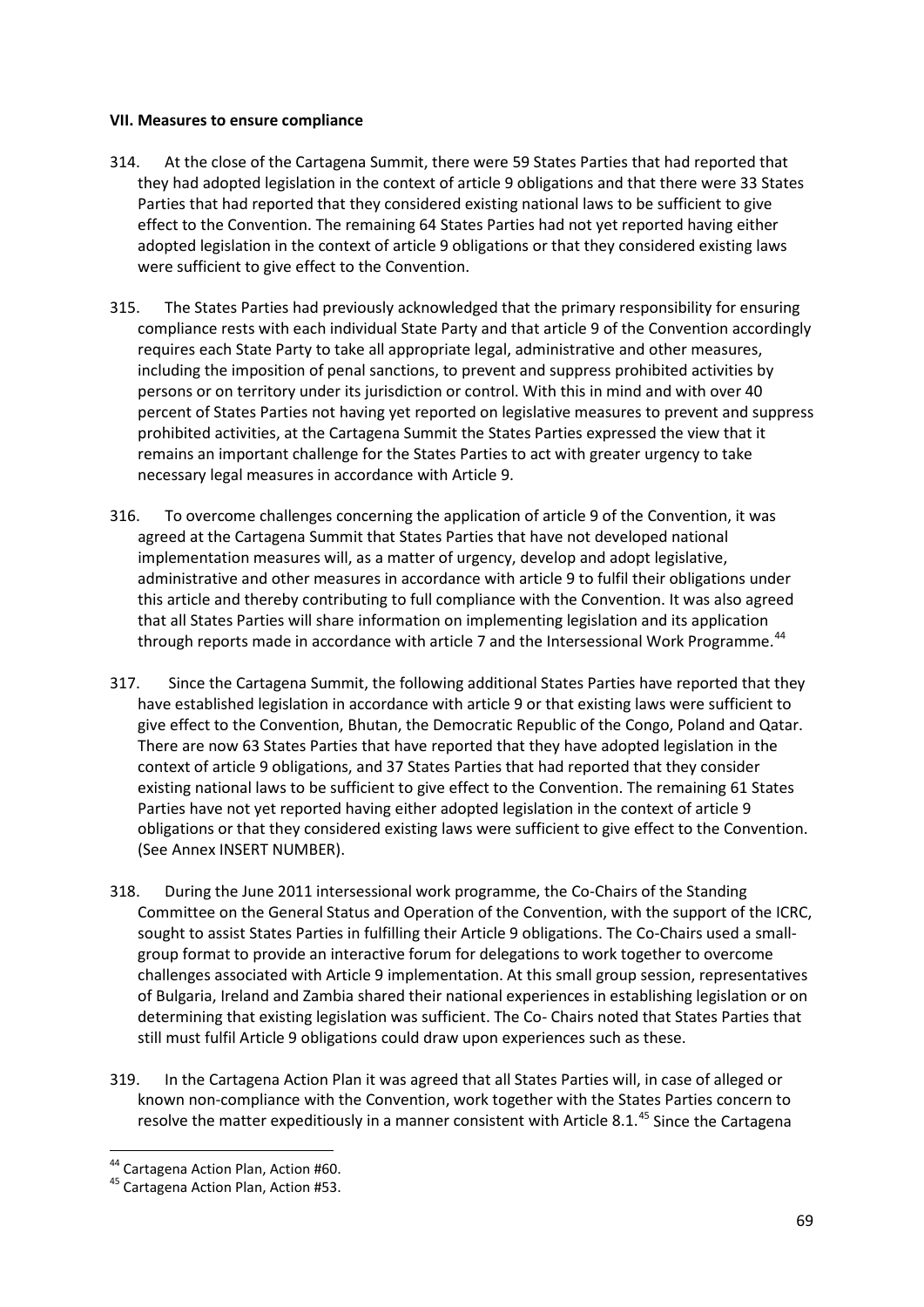Summit, States Parties expressed concern that there have been several allegations of use in recent years, by armed non-State actors in States that are party to the Convention, by States not parties, and even by States Parties, and emphasised theimportance of a strong reaction to allegations of non-compliance by all States Parties.

- 320. Since the Cartagena Summit, the States Parties were informed about an allegation that may relate to compliance with the Convention's prohibitions within the territory of Turkey. In 2010, Turkey indicated that it was investigating this matter and would subsequently inform the States Parties of the outcome of its investigation. Concern was expressed about this allegation, the commitment to investigate was welcomed and a high level of transparency was encouraged. In addition, the President of the Second Review Conference informed the Standing Committee on the General Status and Operation of the Convention that, in keeping with both Cartagena Action Plan commitments and the practices employed by her predecessors, she had engaged those concerned in accordance with article 8.1 on the above mentioned matter.
- 321. At the June 2011 meeting of the Standing Committee on the General Status and Operation of the Convention, the Co-Chairs recalled that the 10MSP Geneva Progress Report recorded that, in 2010, the States Parties were informed about an allegation that may relate to compliance with the Convention's prohibitions within the territory of Turkey. Turkey reported that a legal process concerning these allegations was continuing and that it would subsequently inform the States Parties of the outcome of this process. At the May 2012 meeting of the Standing Committee on the General Status and Operation of the Convention, Turkey again reported that a legal process concerning these allegations was continuing and that it would subsequently inform the States Parties of the outcome of this process.
- 322. In 2013, the Co-Chairs of the Standing Committee on the General Status and Operation of the Convention (Bulgaria and New Zealand) wrote to Turkey to thank Turkey for having kept the States Parties informed regarding previous concerns about compliance on its territory and to note that their understanding from recent news reports was that a court verdict had now been rendered with respect to one such concern and that a senior military officer had been convicted in a case that concerns Turkish soldiers killed and injured by mines planted by the Turkish armed forces. Given this development, the Co-Chairs invited Turkey to share this news and related details. The Co-Chairs also suggested that, if it was the case that anti-personnel mines were used by the Turkish armed forces, Turkey may wish to clarify what additional legal, administrative and other steps are being taken to prevent a repetition of any such prohibited activities in the future.
- 323. Turkey responded to the Co-Chairs' invitation by indicating that further to certain allegations in the Turkish media with regard to an explosion which claimed the lives of soldiers in the Cukurca Province of Turkey in April 2009, an investigation was initiated with the matter subsequently brought before the Turkish General Staff Military Court. Turkey further indicated that on 19 April 2013 the court rendered its verdict and sentenced a Turkish Brigadier General to 6 years and 8 months of imprisonment due to causing death and injury by negligence. Turkey noted that this was the initial verdict of the court of first instance, not the final decision, with the verdict open to an appeal process. Turkey committed to share with the States Parties further developments in due course.
- 324. Turkey also responded to the Co-Chairs' invitation by indicating that another allegation that had appeared in the press on a possible use of a M2A4 type mine in the Sirnak Province on 9 April 2009 has also been addressed in a careful and in-depth manner. Turkey further indicated that a detailed investigation was undertaken which concluded that that there had not been an explosion and that the registry of Turkish Armed Forces showed that the mine allegedly in question was destroyed before the end of 2009, together with the stockpiled ones. Turkey also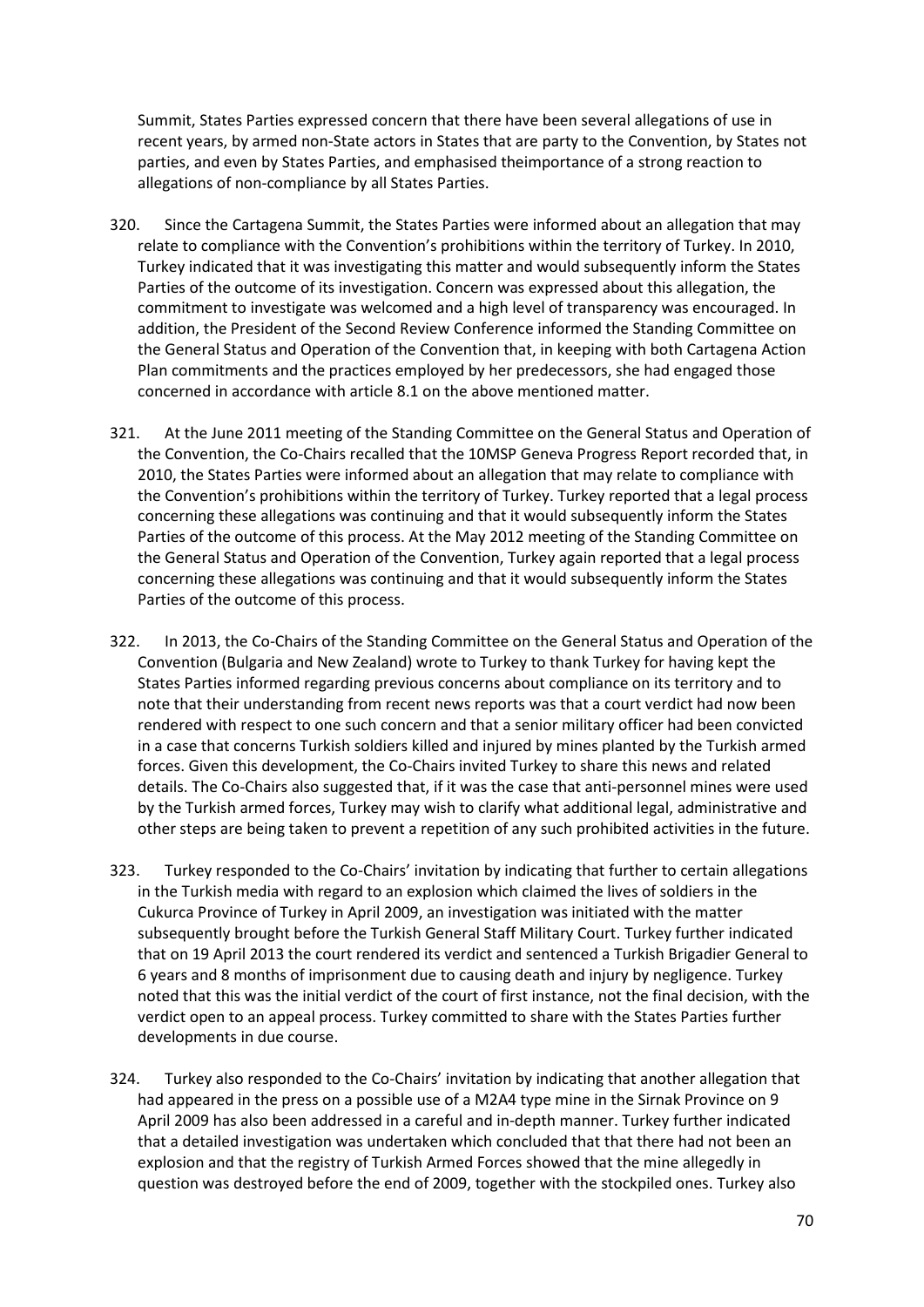added that it is aware of news in the Turkish press regarding an explosion on 1 May 2013 and that it is currently being investigated. Turkey added that, as in other cases, any possible developments will be shared with the ISU and the States Parties in due course.

- 325. Since the Cartagena Summit, the case of alleged use of anti-personnel mines by armed non-State actors in Sudan was specifically mentioned. With respect to this case, an August 2011 report issued by the Office of the High Commissioner for Human Rights stated that "both the SAF (Sudanese Armed Forces) and the SPLA-N (Sudan People's Liberation Army – North) are reported to have laid anti-personnel mines in strategic areas of Kadugli town", that "the SAF is reported to have mined the Kalimo neighbourhood" and that "the SPLA-N is reported to have laid land mines in areas around the deputy governor's residence." In 2013, the Co-Chairs of the Standing Committee on the General Status and Operation of the Convention (Bulgaria and New Zealand) wrote to Sudan to recall that in 2012 the International Campaign to Ban Landmines had brought to the States Parties' attention allegations of the use of antipersonnel mines in Sudan in 2011 and 2012. The Co-Chairs invited Sudan to share with information on any investigations that have been carried out and on their results and any related legal proceedings. No information was provided.
- 326. In 2013, the Co-Chairs of the Standing Committee on the General Status and Operation of the Convention (Bulgaria and New Zealand) wrote to both Cambodia and Thailand to express their gratitude for their longstanding commitment to comply with the Convention and to note that they were encouraged that landmine removal was on the agenda of a Cambodia-Thailand Joint Working Group. In this context, the Co-Chairs invited Cambodia and Thailand to share with other States Parties information on how joint efforts were proceeding to clear mines along their common border.
- 327. Cambodia, in 2013, responded to the Co-Chairs' invitation, indicating that pursuant to the International Court of Justice's (ICJ) Order for Provisional Measures, dated 18 July 2011 and based on the result of discussion of the Eighth Meeting of the General Border Committee (GBC) in Phnom Penh on 21 December 2011, the Joint Working Group had held three meetings (Bangkok on 3-5 April 2012, Phnom Penh on 26-28 June 2012 and Bangkok on 17-19 December 2012). Cambodia further indicated that the ninth meeting of the General Border Committee (GBC) was held in Bangkok from 15-17 May 2013, that the meeting focused on general cooperation along and across the borders of Cambodia and Thailand, including mine action cooperation, and that the meeting maintained that both sides agreed to encourage Cambodian Mine Action and Victim Assistance Authority (CMAA) and Thai Mine Action Centre (TMAC) as well as relevant authorities of both countries to determine the priority areas along the common border for de-mining cooperation under the framework of the Joint Boundary Commission. Cambodia added regarding the demining in the areas adjacent to PreahVihear temple, that both governments have given an approval to task CMAC and TMAC to jointly conduct de-mining based on a Joint Demining Plan, details of which Cambodia shared with the Standing Committee on the General Status and Operation of the Convention. Cambodia further noted that CMAC and TMAC had planned to meet at the end of June 2013 in Thailand to consolidate a deployment plan. Cambodia subsequently reported that this was delayed until further notice.
- 328. Thailand welcomed, in particular, the outcomes of the 9th Meeting of the General Border Committee (GBC), chaired by both countries' Defense Ministers and indicated that it is also looking forward to the next meeting between Thailand Mine Action Center (TMAC) and Cambodia Mine Action Centre (CMAC). Thailand expressed the hope that the two countries will work together even more closely in the area of mine action and that this constructive approach will lead to the possibility of joint demining along Thai-Cambodia border in the future.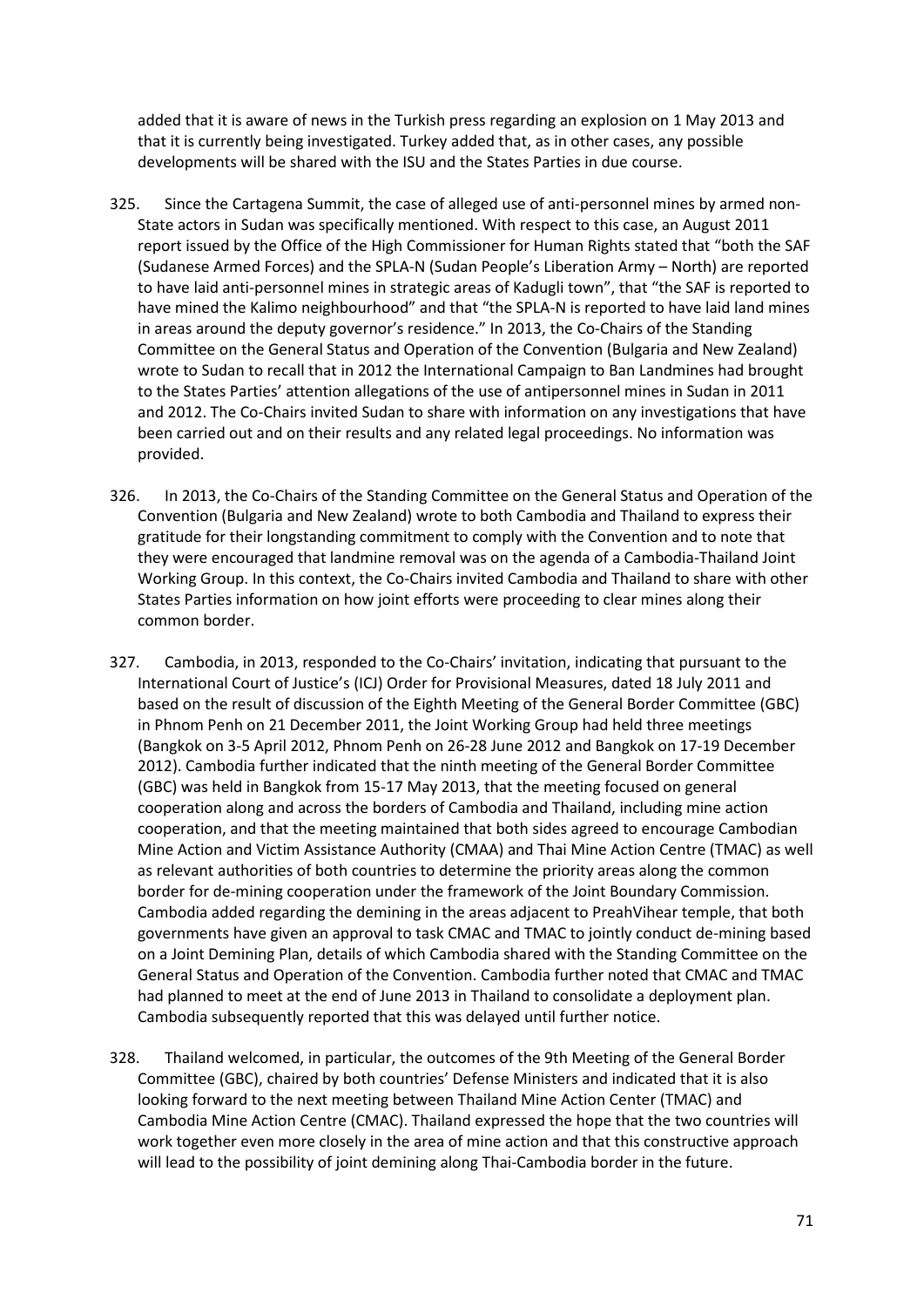- 329. The Co-Chairs of the Standing Committee on the General Status and Operation of the Convention wrote to Yemen to recall that in 2012 the ICBL had brought to the States Parties' attention allegations concerning the emplacement of anti-personnel mines at the Ministry of Industry building in Sana'a in 2011. The Co-Chairs invited Yemen to share information on the possible new use of anti-personnel mines, noting that any new use of anti-personnel mines would be in contravention of one of the main provisions of the Convention – that anti-personnel mines shall not be used under any circumstances. The Co- Chairs also suggested that if such use is confirmed, they would encourage Yemen to share with States Parties efforts Yemen is undertaking to prosecute those involved and to take steps to prevent any additional prohibited activities from being undertaken in Yemen.
- 330. In 2013, several States Parties expressed deep concern about recent reports on use allegations concerning States Parties of the Convention. Particular concern was expressed with respect to reports of the use of anti-personnel mines in Yemen. Concerning this case, the President of the Twelfth Meeting of the States Parties reported that he had acted on States Parties' obligations under Article 8.1 of the Convention "to work together in a spirit of cooperation to facilitate compliance," meeting with Yemen's delegation and expressing that the response by Yemen should contain the following six aspects: an immediate investigation into the use of anti-personnel mines in the area in question; the identification and prosecution those responsible for deploying anti-personnel mines; the identification of the source of the antipersonnel mines and how these mines were obtained, particularly given that Yemen had long ago reported the destruction of all stocks; the destruction of any additional stocks discovered and the clearance of the mined areas in question as soon as possible; action, as soon as possible, to prevent and suppress any possible future violation of the Convention; and, all of these matters being undertaken in an extremely timely and transparent matter. Yemen responded to this mater by reaffirming its commitment to full compliance with the Convention and by informing the Standing Committee on the General Status and Operation of the Convention that Yemen will conduct a thorough investigation.
- 331. The Thirteenth Meeting of the States Parties expressed concern about the allegations of use of anti-personnel mines in different parts of the world and reaffirmed the determination of the States Parties to the Convention to put an end to the suffering and casualties caused by these weapons. With regard to the breach of the Convention in "Wadi Bani Jarmouz" in Yemen, the Meeting expressed its appreciation of the Government of Yemen's Official Communiqué of 17 November 2013 outlining the seriousness of the situation, Yemen's renewed commitment towards all aspects of the Convention and its commitment to investigate and take necessary action. In this regard, the Meeting warmly welcomed the commitment of Yemen to provide to the States Parties, through the President, an interim report by 31 March 2014, and a final report by 31 December 2014, on (a) the status and outcomes of Yemen's investigation, (b) the identification of those responsible for deploying anti-personnel mines, and subsequent measures taken, (c) information on the source of the anti-personnel mines and how those mines were obtained, particularly given that Yemen had long ago reported the destruction of all stockpiles, (d) the destruction of any additional stocks discovered and the clearance of the mined areas in question, and (e) action to prevent and suppress any possible future prohibited activities undertaken by persons or on territory under its jurisdiction or control.
- 332. On 29 March 2014, Yemen submitted an interim report with regard to the breach of the Convention in "Wadi Bani Jarmouz," as requested by the Thirteenth Meeting of the States Parties. This report outlined actions taken by the Government of Yemen since the Thirteenth Meeting of the States Parties, including the recommendation of the Government of Yemen that the Minister of Defence take serious action to investigate with respect to those responsible for emplacing anti-personnel mines in accordance with Yemeni Law No. 25 issues on 19 April 2005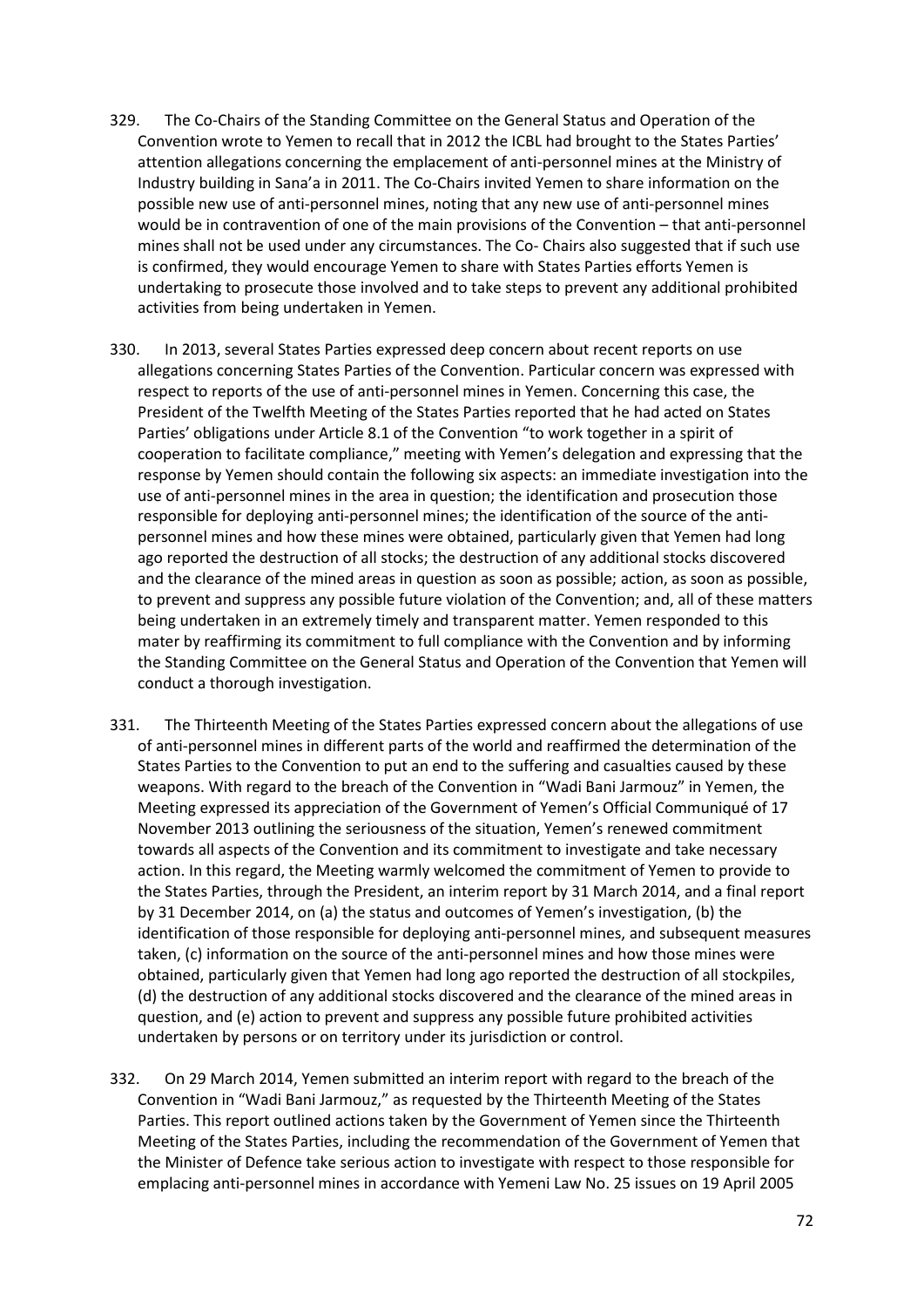on the ban on the stockpiling, production and use of anti-personnel mines and the establishment of an investigation committee.

- 333. In 2013, Canada informed the Standing Committee on the General Status and Operation of the Convention that two Canadian citizens were criminally charged in March 2013 on numerous weapons-related offenses, after an illegal arms cache, which included landmines, was found at their private home in Canada. Canada indicated that while it was not able to comment further as the matter was still before the courts, the case demonstrates the effectiveness of the mechanisms which Canada has put in place to prosecute those who breach Convention obligations. Canada committed to report on the outcome of the case at the next meeting under the Convention, as appropriate.
- 334. Since the Cartagena Summit, the United Nations Office for Disarmament Affairs (UNODA) continued fulfilling the United Nations Secretary General's responsibility to prepare and update a list of names, nationalities and other relevant data of qualified experts designated for fact finding missions authorised in accordance with Article 8.8. Since the Cartagena Summit, the following 27 States Parties provided new or updated information for the list of experts: Albania, Argentina, Belarus, Bulgaria, Colombia, Cyprus, Ecuador, France, Germany, Iraq, Jordan, Latvia, Moldova, the Netherlands, the Philippines, Portugal, Serbia, Senegal, Sweden, Switzerland, Tajikistan, Thailand, the Former Yugoslav Republic of Macedonia, Tunisia, Turkmenistan, Ukraine and Uruguay.
- 335. At the Cartagena Summit, the States Parties agreed that all States Parties will recognize that when armed non-State actors operate under State Parties' jurisdiction or control, such non-State actors will be held responsible for acts prohibited to States Parties under the Convention, in accordance with national measures taken under Article 9.<sup>[46](#page-72-0)</sup> Since the Cartagena Summit, Colombia again advised the States Parties that armed non-State actors are carrying out acts in contravention of the Convention's prohibitions on Colombian territory.

## **VIII. Implementation support**

## *Implementation Support Unit*

- 336. At the Cartagena Summit, the increasing appreciation on the part of the States Parties for the work of the ISU was recorded as was the evolution in terms of the support provided by the ISU. The Cartagena Summit also recalled that the States Parties have agreed to assure that, on a voluntary basis, they would provide the resources necessary for the operations of the unit. In addition, the Cartagena Summit highlighted that a challenge for the States Parties remains to ensure the sustainability of funding of the operations of the ISU, through either the existing method or another manner. At the Cartagena Summit, the States Parties also highlighted that without a sustainable means of financing, the ISU will have to drastically reduce its service offerings, which no doubt would adversely affect the implementation process.
- 337. Also at the Cartagena Summit, the States Parties endorsed a President's Paper on the establishment of an open ended task force with a mandate to develop terms of reference for an evaluation of the Implementation Support Unit. It was agreed that an independent consultant would be hired to execute the evaluation, and, that the evaluation should address issues related to (a) the tasks and responsibilities of the ISU, (b) the financing of the ISU, and, (c) the institutional framework for the ISU.

<span id="page-72-0"></span> <sup>46</sup> Cartagena Action Plan, Action #61.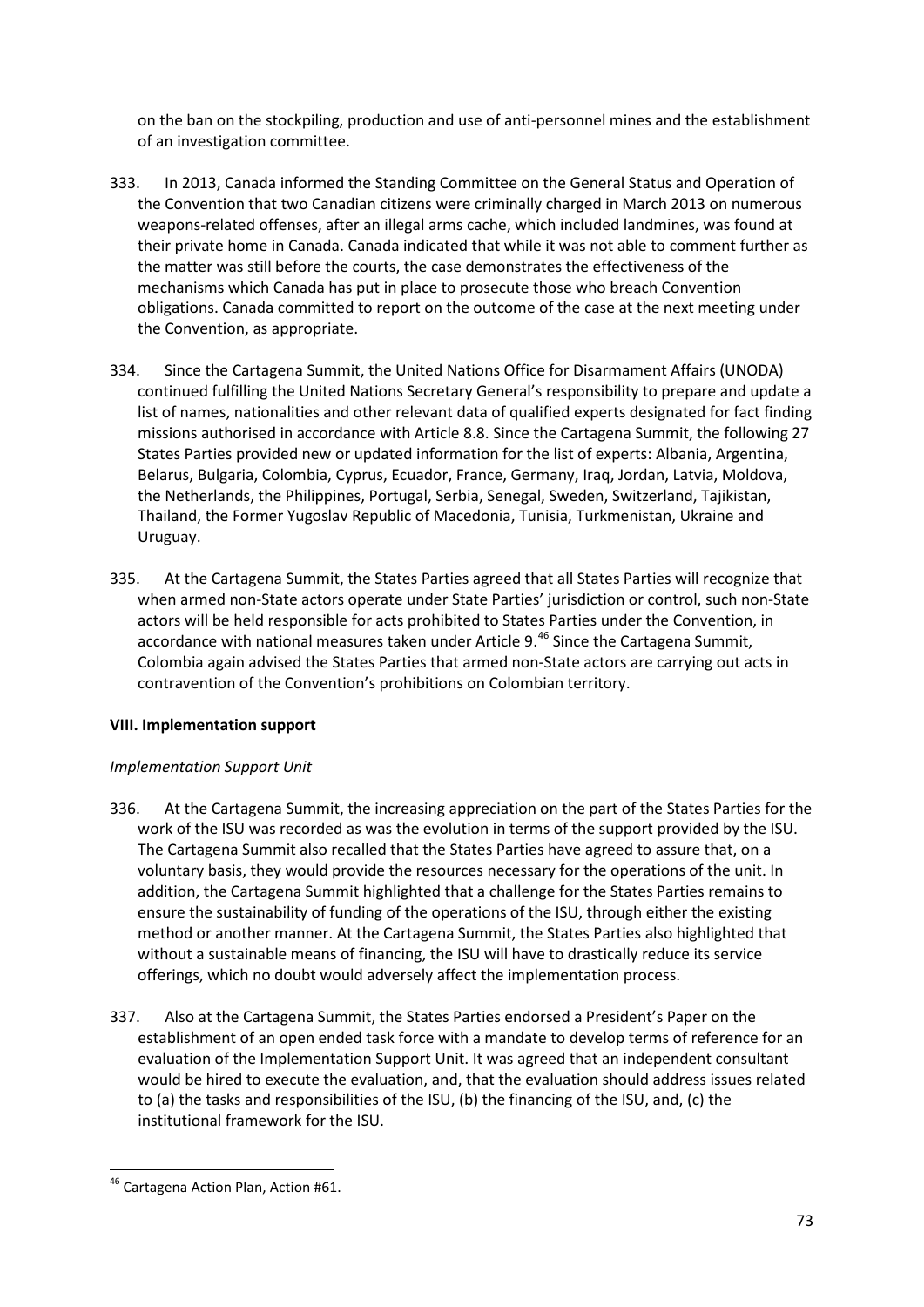- 338. The "ISU Task Force" met for the first time on 10 February 2010 at which time the Task Force agreed on its working methods and terms of reference of an independent consultant, approved the proposal that Mr. Tim Caughley serve as the independent consultant and was presented with cost estimates for the evaluation which totalled US\$ 83,000. The ISU Task Force met for a second time on 10 March 2010 at which time the independent consultant presented his work plan and the Chair of the Task Force indicated that she would write to all States Parties to solicit voluntary contributions to cover the costs of the evaluation. On 15 April 2010, the independent consultant delivered his preliminary report to the Task Force and on 2 June 2010, at the Task Force's third meeting, the independent consultant presented this preliminary report. On 21 June 2010, the Chair of the Task Force presented a preliminary status report to the meeting of the Standing Committee on the General Status and Operation of the Convention.
- 339. On 1 September 2010, the independent consultant delivered his final report to the Task force and on 8 September, at the Task Force's fourth meeting, the independent consultant presented this final report. This final report contained options reflecting "a range of views expressed to the consultant" which the consultant recommended "should be considered against the overall finding that there are high levels of satisfaction with the ISU and with the manner in which its staff carry out their work to support the States Parties in implementing the Convention." Also at the 8 September 2010 meeting, the Task Force received comments on the report presented by the Director of the GICHD, the ICBL, the ICRC, the United Nations Mine Action Team and the Director of the ISU. In addition at this meeting, the Task Force focused on the options identified in the consultant's final report and on how to take these further in order to arrive at a report and recommendations for the 10MSP. At its fifth meeting on 3 November 2010, the Task Force discussed its final report.
- 340. The evaluation of the ISU was funded on a voluntary basis with contributions having been provided by Albania, Canada, Germany, New Zealand, and Norway.
- 341. At the 2010 Tenth Meeting of the States Parties, the States Parties endorsed the final report of the ISU Task Force. In doing so, the States Parties (a) mandated the President, in consultation with the States Parties, to conclude an amended agreement with the GICHD regarding the ISU, (b) adopted the "Directive from the States Parties to the ISU," ensuring that the ISU is directly responsible to the States Parties while it continues to be hosted by the GICHD, and, (c) tasked the President to establish an informal open-ended working group to examine new models for the financing of the ISU and present recommendations and draft decisions on the most feasible comprehensive financing model for adoption by the Eleventh Meeting of the States Parties, so it may be effective from the financial year 2012. In addition, the States Parties endorsed the 10MSP President's Statement on the Endorsement of the ISU Task Force Report.
- 342. At the 20 June 2011 meeting of the Standing Committee on the General Status and Operation of the Convention, the President reported that on 16 February 2011, he sent to the Director of the GICHD an initial draft amended agreement. The consultations between the President and the Director of the GICHD lasted until 27 April 2011. On the basis of these consultations, the President prepared a revised draft and sent it to the States Parties on 10 May 2011 and subsequently distributed a discussion paper.
- 343. On 19 May 2011, the President convened an informal meeting to discuss the draft amended agreement. Representatives of 40 States Parties participated in this meeting. In general, the States Parties expressed support for the proposed draft amended agreement, with many considering the proposed draft consistent with both the 10MSP decisions and the President's mandate. Two States Parties asked for finalising the new financing scheme of the ISU, before negotiating the amended agreement with the GICHD. One State Party expressed concerns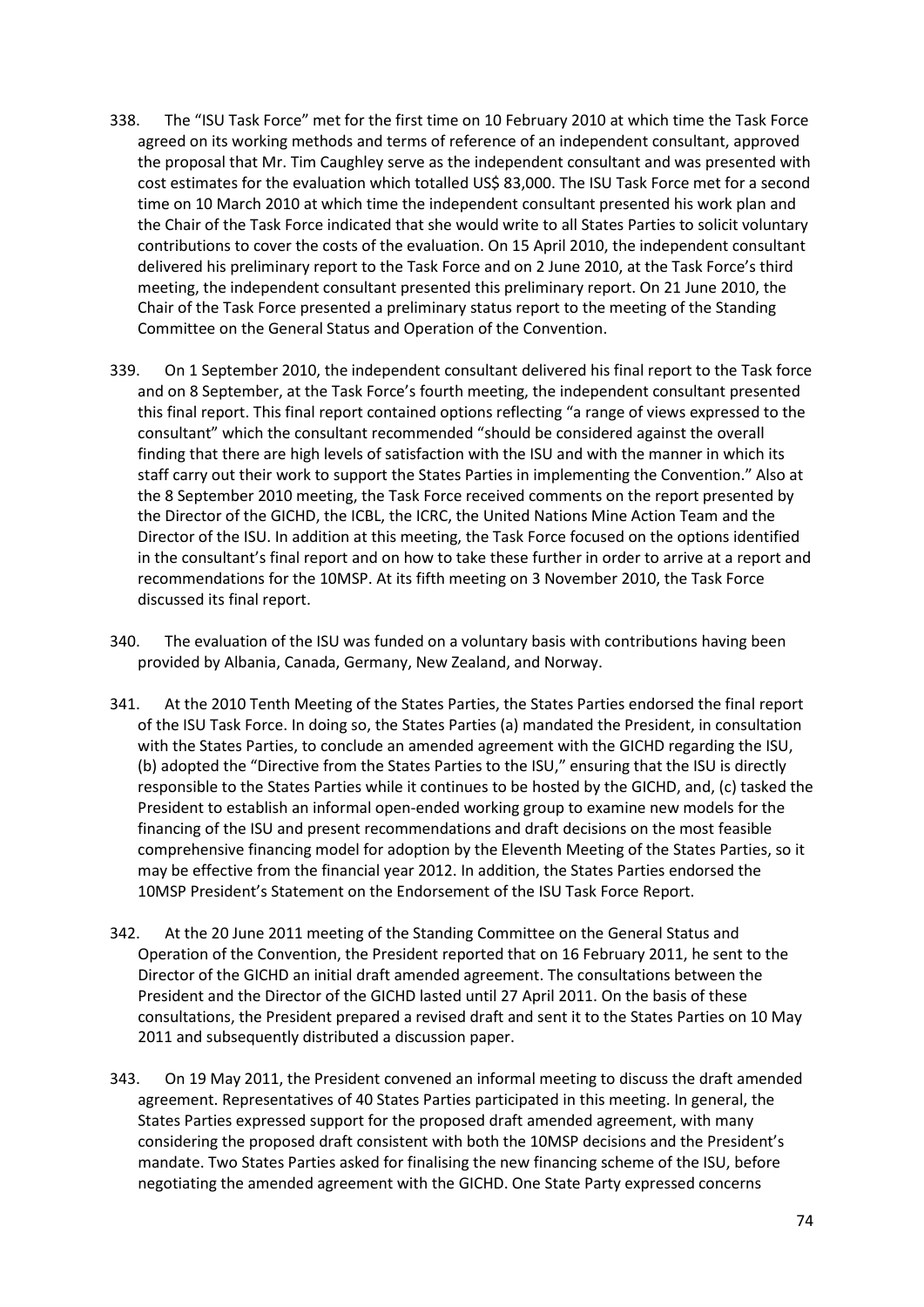regarding the proposed draft amended agreement and asked for fundamental changes with most participants expressing their opposition to such fundamental changes.

- 344. Following the 19 May 2011 informal meeting, the President invited written input and consulted bilaterally with delegations on 14 June and throughout the week of 20 June. On 24 June, the President presented a revised agreement to the meeting of the Standing Committee on the General Status and Operation of the Convention which he indicated was agreeable, in his view, both to States Parties and to the GICHD. The agreement was produced in Arabic, English, French, Russian and Spanish and signed by the 10MSP President and GICHD Director on 6 September 2012.
- 345. As noted the 10MSP tasked the President to establish an informal open-ended working group to examine new models for the financing of the ISU and present recommendations and draft decisions on the most feasible comprehensive financing model for adoption by the 11MSP, so it may be effective from the financial year 2012. On 8 March 2011, the 10MSP President convened the first meeting of the open-ended working group, recalling that the starting point for its efforts was the Final Report to the Task Force on the Evaluation of the ISU, and the Final Report and Recommendations of the ISU Task Force, endorsed by the 10MSP. The President also recalled that the States Parties have expressed satisfaction with the performance, efficiency, professional competence, responsiveness and dedication of the ISU and that there was general agreement among the Task Force members on the need to review the financing model of the ISU, in order to make it sustainable and predictable, and to achieve more equitable burden sharing.
- 346. At the first meeting of the open-ended working group, most States Parties emphasised that the current funding model of the ISU was not adequate and expressed their readiness to explore other options, aiming at identifying the financing model that may best ensure the continuity of activities, sustainability and predictability of funding for the ISU's activities, as well as provide better burden sharing among the States Parties. Some States Parties asked either for more time, or for more information, in order to be better prepared to continue this discussion. Two States Parties expressed satisfaction with the existing voluntary funding scheme. Arguments were made in the favour of covering the ISU budget on a mixed model of a properly adjusted assessed scheme, with voluntary, and with in-kind contributions. A summary of the discussions of the meeting was distributed to all States Parties and made available on the Convention's website.
- 347. On 28-29 March 2011, the 10MSP President held a number of bilateral and small group consultations with States Parties regarding the ISU funding model. His main conclusion was that, while there is a degree of diversity as well as divergence of States Parties' positions, there is a large degree of flexibility on the part of a number of State Parties with regard to a future financing scheme for the ISU. On 11 May 2011, the 10MSP President distributed to all States Parties a paper that served as the basis for discussions at the second meeting of the open-ended working group on 19 May 2011. Representatives of States Parties participated in this meeting. At this meeting, the ISU Director provided additional information on the cost structure of the ISU and of other conventions' support mechanisms (BWC, CCW), a description of the financing of the different ISU activities, under the present funding scheme, and, an overview of ISU's tasks related to Meetings of the States Parties, Review Conferences and the intersessional work programme.
- 348. 20 June 2011, the 10MSP President reported on his efforts regarding the ISU funding model to the meeting of the Standing Committee on the General Status and Operation of the Convention. He concluded that while there was a diversity of views regarding a financing model for the ISU, there was broad agreement regarding the value of a well-functioning ISU and on the need to ensure it continued to deliver its high quality services to the States Parties. The 10MSP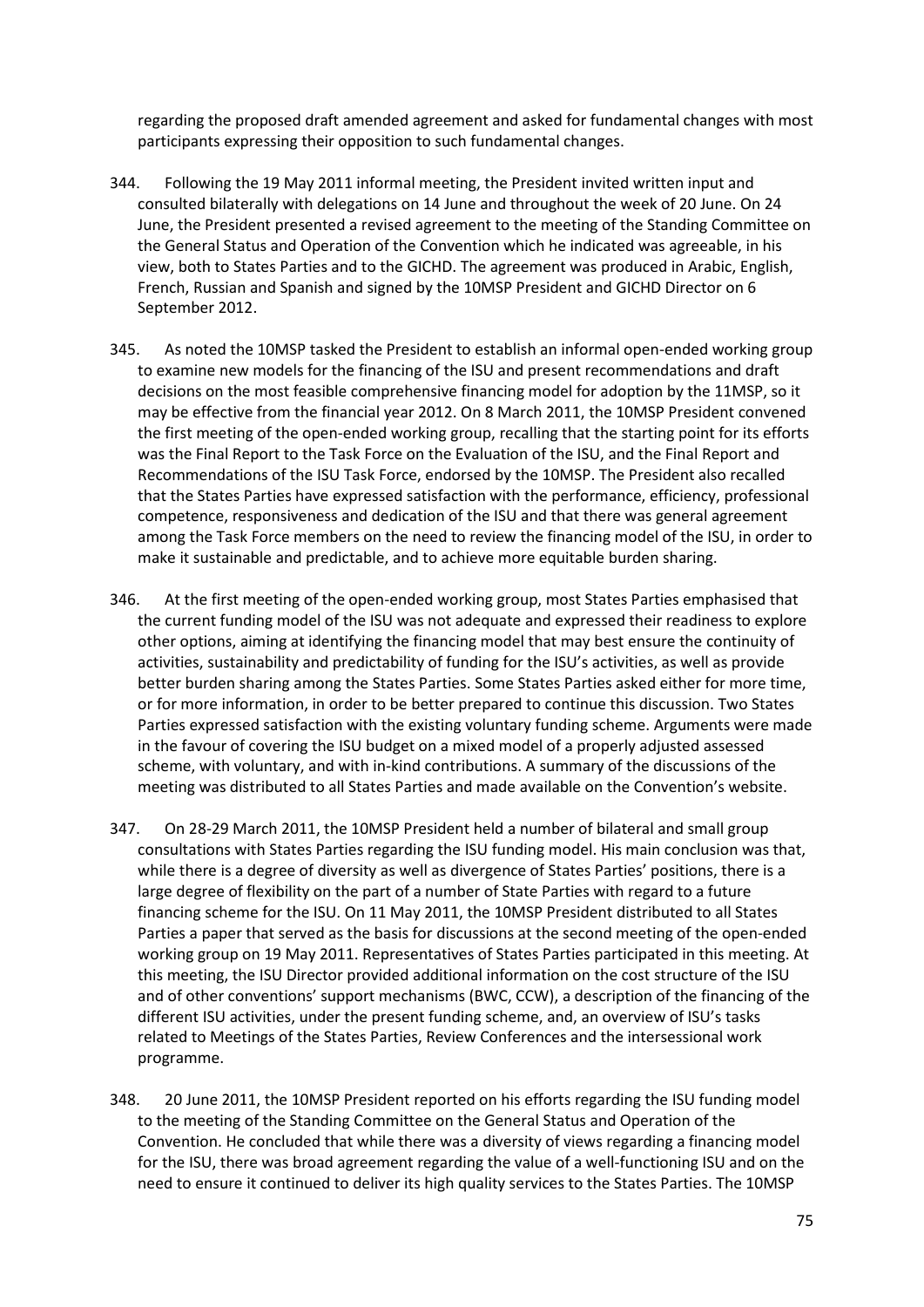President expressed that the financing of the ISU's activities through a predictable, sustainable and equitable burden sharing funding model is of paramount importance and that he intended to continue consultations in order to reach agreement on the basic principles and elements for the most appropriate funding model. On 3 November 2011, the last meeting of the open-ended working group took place. At the 11MSP, the 10MSP President presented an oral report on the work of the working group. The 11MSP took note of this report and encouraged action on the recommendations made by the 10MSP President to preserve the results of the work undertaken by the working group in 2011, to work to improve the present funding model and to ensure sufficient contributions are provided to the ISU as long as the financing model remains unchanged.

- 349. At the Cartagena Summit, the States Parties agreed that those in a position to do so would provide necessary financial resources for the effective operation of the Implementation Support Unit.<sup>[47](#page-75-0)</sup> A record of the contributions received by the ISU in support of its annual work plans can be found in Annex INSERT NUMBER.
- 350. The "Directive from the States Parties to the ISU", adopted at the 10MSP, states that "the ISU Director will provide the States Parties with annual financial and activity reports", that the ISU shall "report in written form as well as orally on the activities, functioning and finances of the ISU to each Meeting of the States Parties or Review Conference, and to informal meetings under the Convention as appropriate," and that "an audited annual financial report for the previous year and a preliminary annual financial report for the present year shall be submitted by the ISU to the Coordinating Committee and subsequently to each Meeting of the States Parties or Review Conferences for approval." The ISU consistently complied with these reporting requirements, with the reports in question made available to all interested parties on the Convention's website.

## *Meetings of the States Parties*

- 351. Article 11 of the Convention states that "the States Parties shall meet regularly in order to consider any matter with regard to the application or implementation of this Convention (…)" and that Meetings of the States Parties subsequent to the First Meeting of the States Parties will be convened annually until the First Review Conference. At the Cartagena Summit, the States Parties agreed to hold annually, until the Third Review Conference, a Meeting of the States Parties. The Tenth Meeting of the States Parties was held in Geneva from 29 November to 3 December 2010 and presided over by H.E. Gazmend Turdiu, Secretary General of the Ministry of Foreign Affairs of the Republic of Albania. The Eleventh Meeting of the States Parties was held in Phnom Penh from 28 November to 2 December 2011 and presided over by H.E. Prak Sokhonn, Minister Attached to the Prime Minister and Vice-President of the Cambodian Mine Action and Victim Assistance Authority. The Twelfth Meeting of the States Parties was held in Geneva from 3 to 7 December 2012 and presided over by H.E. Ambassador Matjaž Kovačič , Permanent Representative of Slovenia to the United Nations Office at Geneva. The Thirteenth Meeting of the States Parties was held in Geneva from 2 to 5 December 2013 and presided over by H.E. Boudjemâa Delmi, Permanent Representative of Algeria to the United Nations Office at Geneva.
- 352. Since the Cartagena Summit, the States Parties have continued to make use of their Meetings of the States Parties as mechanisms to advance implementation of the Convention. At each Meeting, the States Parties considered an annual progress report prepared by the Meeting's President. These reports measured progress made in the pursuit of the States Parties core aims since the preceding Meeting of the States Parties, supported the application of the Cartagena

<span id="page-75-0"></span> <sup>47</sup> Cartagena Action Plan, Action #67.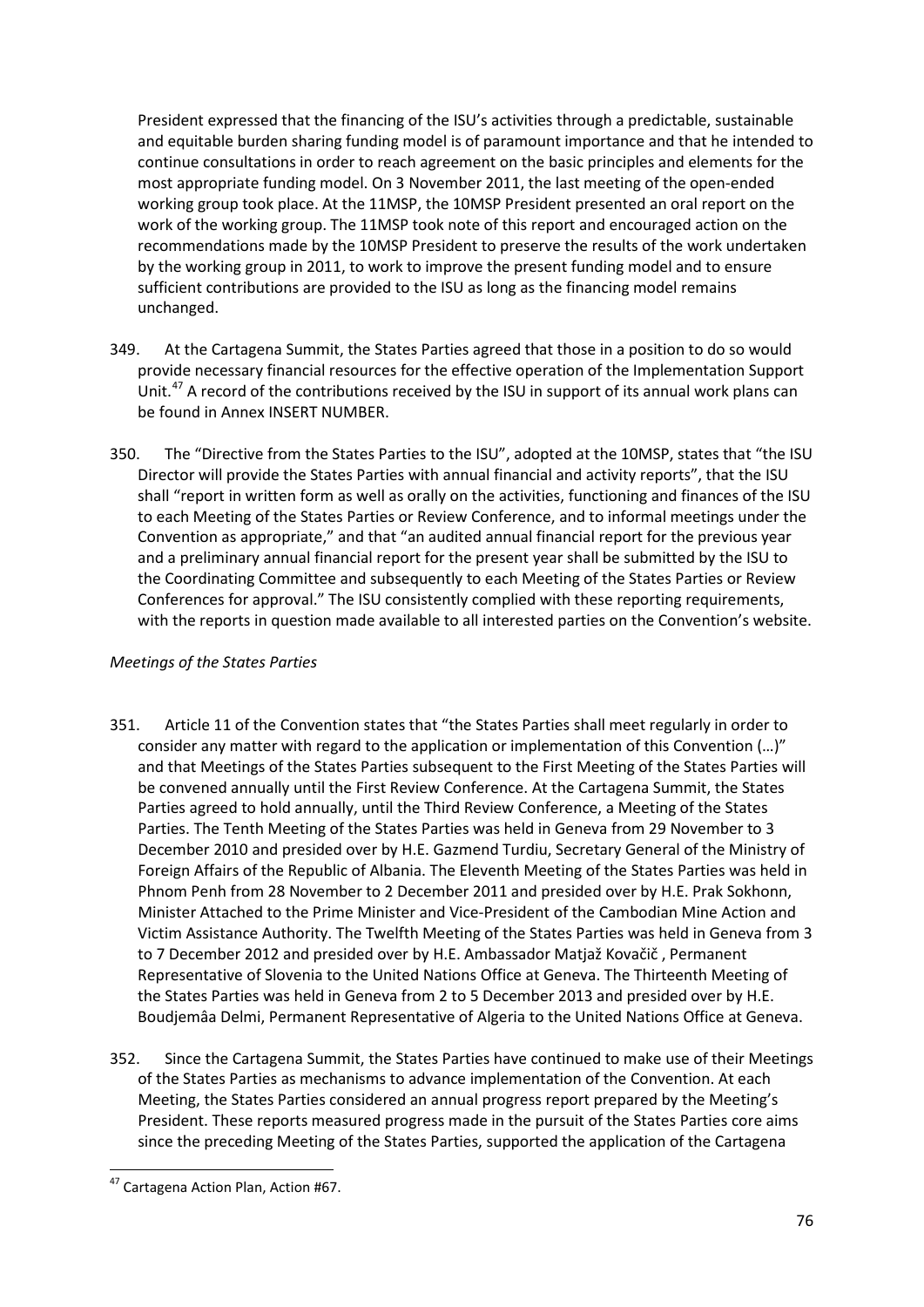Action Plan and highlighted priority areas of work for the States Parties, the Co- Chairs and the presidency in the periods between Meetings of the States Parties. In addition, programmes for the Meetings of the States Parties provided an opportunity for States Parties implementing key provisions of the Convention to provide updates in fulfilling their obligations. As well, at various Meetings of the States Parties, as noted elsewhere in this review, the States Parties took decisions to enhance the effort to implement and ensure compliance with the Convention.

#### *Intersessional Work Programme*

- 353. At the Cartagena Summit, the States Parties recorded that the Intersessional Work Programme had continued to provide a valuable forum for the informal exchange of information, thus complementing the official exchange of information under Article 7. The States Parties also remarked that, while the Intersessional Work Programme had continued to play an important role in supporting implementation of the Convention, there had been no thorough assessment of the Intersessional Work Programme since 2002. In this context, at the Cartagena Summit the States Parties agreed to call upon the Coordinating Committee to review the operation and status of Intersessional Work Programme, with the Chair of the Coordinating Committee consulting widely on this matter and, if necessary, recommendations to the 10MSP.
- 354. The Coordinating Committee assessed the Intersessional Work Programme to some degree at each of its meetings in 2010. At the 25 June 2010 meeting of the Standing Committee on the General Status and Operation of the Convention and at the 7 September 2010 informal meeting convened to prepare for the 10MSP, the Chair of the Coordinating Committee provided updates on this assessment. It was concluded that the States Parties consider that the Intersessional Work Programme has functioned well since it was last reviewed in 2002. In was noted that the 2002 recalibration of the Intersessional Work Programme had succeeded in providing the space for States Parties in the process of fulfilling key obligations to share their problems, plans, progress and priorities for assistance and, consequently, in provide greater clarity on and more precise knowledge of the status of the implementation of the Convention. It was also concluded that the principles on which it was founded in 1999 continue to be important. That have contributed to an effective work programme to date – namely coherence, flexibility, partnership informality, continuity and effective preparation – remain valid as do additional principles, namely, transparency and inclusion.
- 355. While it was concluded that there is general satisfaction with the operation of the Intersessional Work programme, it was also noted that the implementation process has evolved in recent years. Given this evolution, the Coordinating Committee sought to develop recommendations for consideration by the 10MSP that would relate to: (a) the importance of continuing to addressing pressing implementation concerns in an effective manner; (b) the strong desire expressed by States Parties that a more intensive focus be placed on international cooperation and assistance; (c) the value of providing space to explore new ways to carry out intersessional work; and, (d) the potential of maximising synergy between related instruments. In developing recommendations, the Coordinating Committee considered the heavy burden associated with being a Co-Chair or Co- Rapporteur and hence member of both the Coordinating Committee and Article 5 analysing group, and, the proliferation of demands on States to assume roles of responsibility related to conventional weapons more generally.
- 356. At the 10MSP, the States Parties warmly welcomed the Review of the Intersessional Work Programme, presented by the President of the Second Review Conference on behalf of the Coordinating Committee and, expressed appreciation for the proposal to establish a new Standing Committee, proposed by Zambia. In this context, the 10MSP took the following action: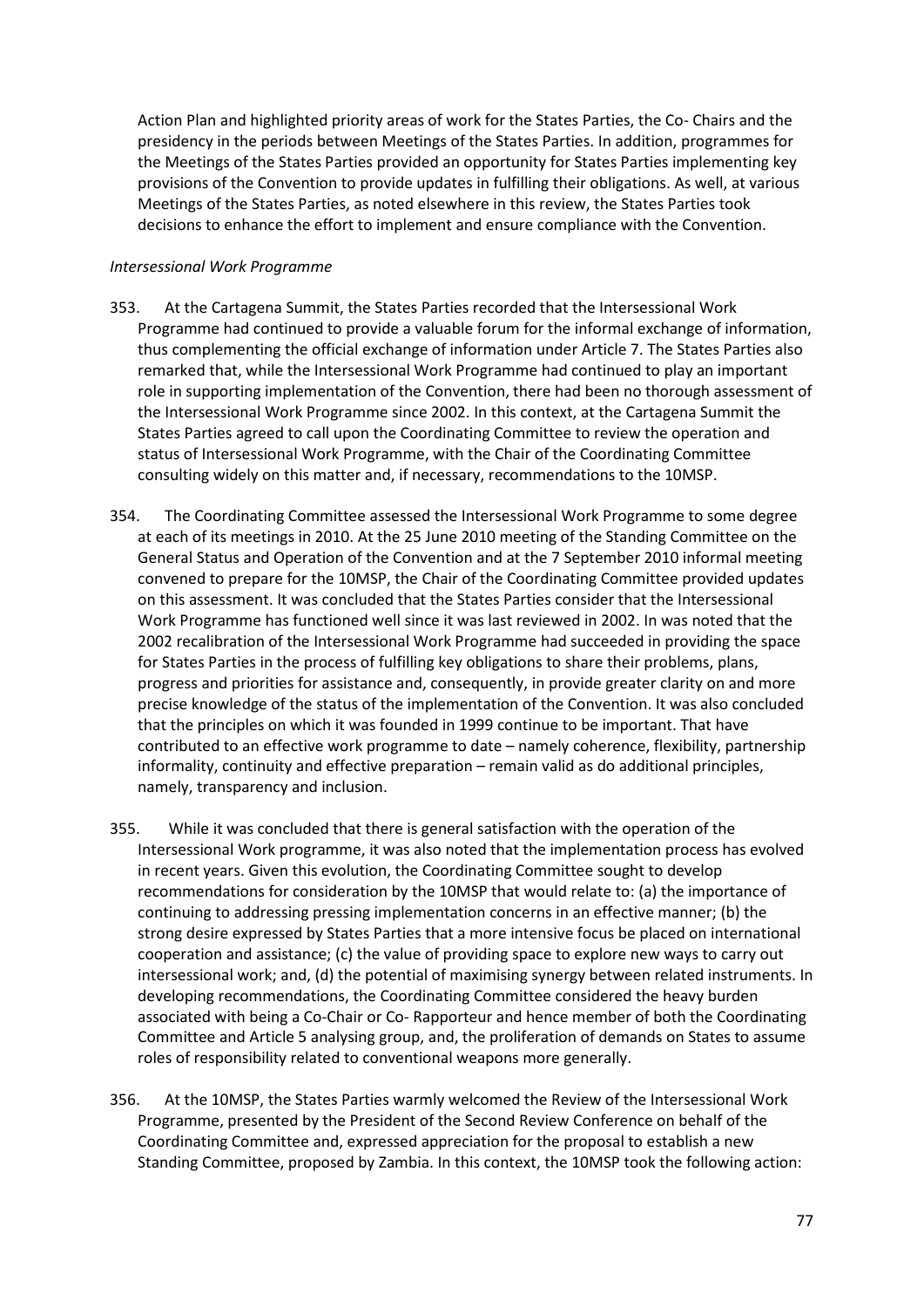- a. The 10MSP reaffirmed the ongoing importance of the principles that have been central to the success of the Intersessional Work Programme to date, namely: coherence, flexibility, partnership, informality, continuity, effective preparation, transparency and inclusion;
- b. As noted, the 10MSP established a Standing Committee on Resources, Cooperation and Assistance;
- c. The 10MSP agreed to examine the possibility of rationalising the number of States Parties in leadership positions on Standing Committees, and, in this regard, requested that the President, on behalf of the Coordinating Committee, submit to the June 2011 meeting of the Standing Committee on the General Status and Operation of the Convention, ideas regarding how many Co-Chairs/Co-Rapporteurs may be required to ensure the effective functioning of the mechanisms established by the States Parties, with a view to a decision to be taken on this matter at the Eleventh Meeting of the States Parties;
- d. The 10MSP requested the Coordinating Committee to organise the week of meetings of the Standing Committees in 2011 in such a way that time is allocated for Co-Chairs, individual States Parties and others to experiment with the new ways of using the Intersessional Work Programme to more intensively focus on national contexts or to otherwise creatively support progress in the application of the Cartagena Action Plan. The Meeting further agreed that, on the basis of experimentation carried out during various Intersessional Work Programmes, the States Parties should keep an open mind regarding the structure of the week of meetings of the Standing Committees to ensure the ongoing effectiveness of the Intersessional Work Programme;
- e. The 10MSP acknowledged the ongoing importance of a Standing Committee on Stockpile Destruction as long as profound challenges remain in the implementation of article 4;
- f. The 10MSP noted that States Parties, and in particular States Parties that are party to more than one related instrument, should pursue coherence in the scheduling of meetings of relevant instruments, particularly those meetings that deal with the clearance of explosive hazards and assistance to the victims of conventional weapons, and, that the States Parties should regularly evaluate the potential for synergy in the work of various related instruments, while acknowledging the distinct legal obligations of each.
- 357. Further to the 10MSP decisions to examine the possibility of rationalizing the number of States Parties in leadership positions on Standing Committees and to request the President to submit ideas to achieve this aim, at the 24 June 2011 meeting of the Standing Committee on the General Status and Operation of the Convention, the 10MSP President presented a proposal on rationalizing the number of States Parties in leadership positions on Standing Committees. This proposal pointed to a reduction in the number of States Parties leading each Standing Committee to be reduced from four to two, with this reduction taking place over the course of two years. The Co-Chairs of the Standing Committee on the General Status and Operation of the Convention concluded that there was general support for this proposal and it was approved by the 11MSP.
- 358. As noted, the 10MSP requested the Coordinating Committee to organise the week of meetings of the Standing Committees in 2011 in such a way that time is allocated for Co-Chairs, individual States Parties and others to experiment with new ways of using the intersessional work programme to more intensively focus on national contexts or to otherwise creatively support progress in the application of the Cartagena Action Plan. Further to this decision, the Coordinating Committee agreed that two 1.5 hour sessions on 23 June 2011 would be scheduled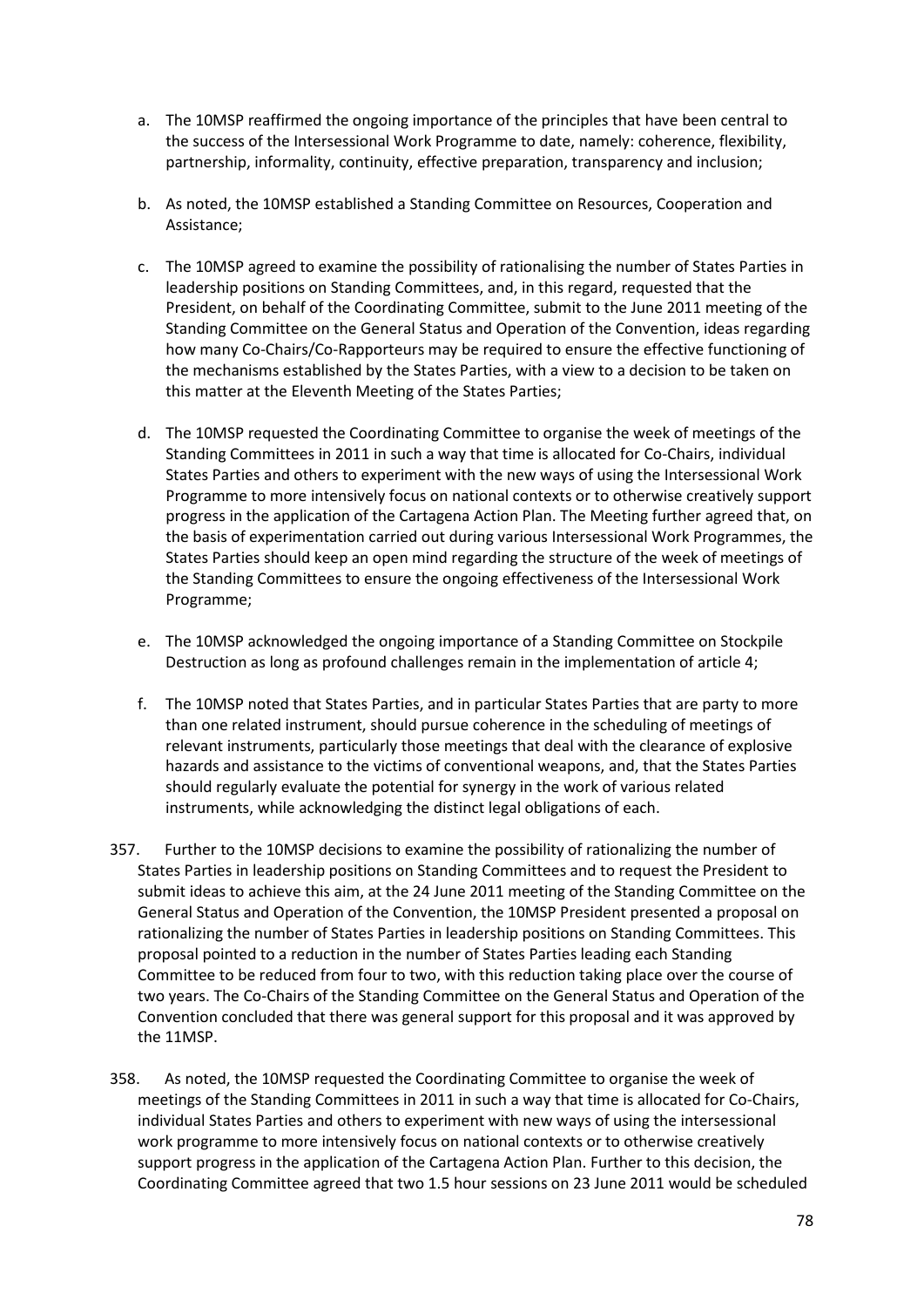for interested Co-Chairs to organise activities to more intensively focus on national contexts or to otherwise creatively support progress in the application of the Cartagena Action Plan. The Coordinating Committee also agreed that these experimental sessions should be based on certain key principles, including: that participation would be on a voluntary basis, particularly as concerns States Parties that would be the subject of a national focus; that the overarching purpose of each session would be to seek cooperative means to support implementation; and, that there would be no report produced attributing views to any participant or revealing participants' affiliations.

- 359. The decisions of the Coordinating Committee regarding the 2011 intersessional work programme experimentation led to the Co-Chairs of the Standing Committee on Mine Clearance convening two sessions to discuss in more detail the challenges faced by two States Parties in implementing the plans and fulfilling the commitments made in their Article 5 extension requests, the Co-Chairs of the Standing Committee on Victim Assistance convening two sessions to discuss in more detail the experiences of two States Parties in applying the victim assistance aspects of the Cartagena Action Plan, and the Co-Chairs of the Standing Committee on the General Status and Operation of the Convention convening one session to assist States Parties in fulfilling their obligations to take appropriate legislative, administrative and other measures in accordance with Article 9 of the Convention. In assessing this experimentation, the Coordinating Committee in 2011 expressed general satisfaction, noting that the vast majority of delegates that attended the experimental sessions indicated that these sessions indeed resulted in cooperative discussions on how a variety of actors could assist one another in overcoming implementation challenges. There was general agreement that there would be benefit in continuing with experimental sessions. In addition, the Coordinating Committee noted that experimental sessions could be improved in the future, including by aiming for increased interactivity and greater avenues for participation by mine-affected States Parties.
- 360. In 2012, the Co-Chairs of the Standing Committee on Mine Clearance convened two small group sessions to discuss in more detail the challenges faced by two States Parties in implementing the plans and fulfilling the commitments made in their Article 5 extension requests; the Co-Chairs of the Standing Committee on Victim Assistance convened two sessions to discuss in more detail the experiences of two States Parties in applying the victim assistance aspects of the Cartagena Action Plan; and, as noted, the Co- Chairs of the Standing Committee on Resources, Cooperation and Assistance convened one session to discuss the idea of establishing a platform for partnerships to better enable States Parties to exchange information on available assistance, particularly non-financial assistance.
- 361. In assessing the efforts of Co-Chairs in 2012 to explore different ways of using the Intersessional Work Programme to more intensively focus on national contexts or to otherwise creatively support progress in the application of the Cartagena Action Plan, the Coordinating Committee noted that participants who provided feedback expressed mixed views, with both benefits to the format (e.g., greater scope for informal participation, more interactivity) and drawbacks (e.g., parallel sessions pose difficulties for small delegations, lack of interpretation) mentioned. It was noted that the feedback provided would be useful for the Coordinating Committee in 2013 to determine whether small group discussions should again be used.
- 362. In 2013, with a view to constantly ensuring that the work of the Convention could be undertaken in the most efficient manner possible, the Coordinating Committee organised the Intersessional Work Programme in such a way the meetings of the Standing Committees were contained within four working days the week of 27 May 2013. Also in 2013, at the 30 May meeting of the Standing Committee on the General Status and Operation of the Convention, the Co-Chairs concluded that there was strong support for the Coordinating Committees of the Anti-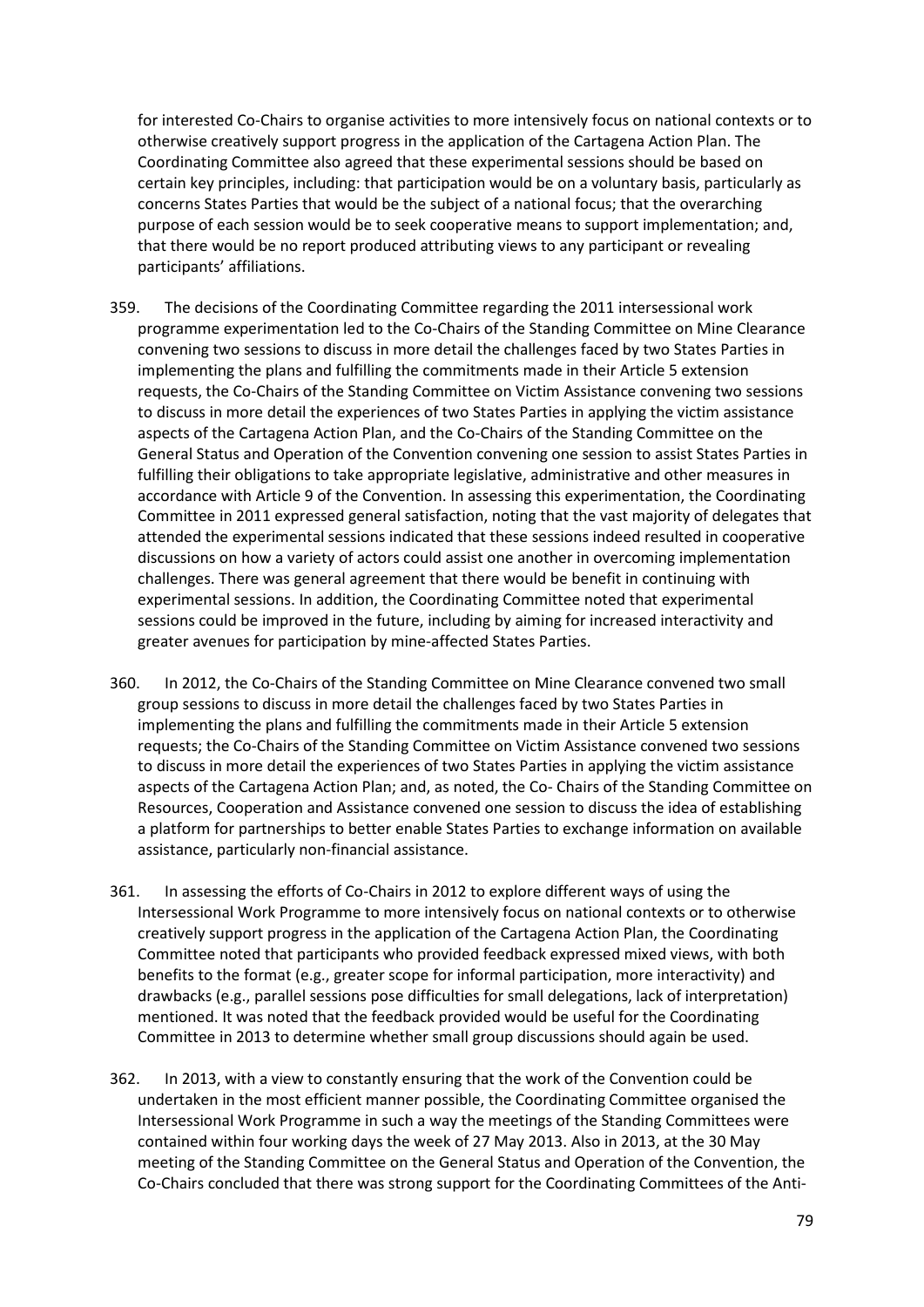Personnel Mine Ban Convention and the Convention on Cluster Munitions to aim to schedule the intersessional meetings of each Convention during the same week in 2014. In addition, it was understood that the short period of time between the 13MSP and the Third Review Conference meant that less intersessional work would need to be carried out in 2014 than in previous years. On this basis, the 13MSP agreed that intersessional work in 2014 would take place for a period of no more than one-and-a-half days during the same week as intersessional meetings of the Convention on Cluster Munitions.

363. Since the Cartagena Summit, the GICD continued to host, and Switzerland continued to provide financial support, through the GICHD for, the meetings of the Standing Committees, thus ensuring that there was no cost to the States Parties associated with the organization of intersessional meetings.

#### *Coordinating Committee*

364. At the Cartagena Summit, the States Parties agreed to support the efforts of the President and Coordinating to ensure effective preparations and conduct of meetings of the Convention.<sup>[48](#page-79-0)</sup> Each year since the Cartagena Summit, the Coordinating Committee met up to eight times each year fulfil its mandate to coordinate matters relating to and flowing from the work of the Standing Committees with the work of the Convention's formal meetings. Throughout this period, the Coordinating Committee maintained its historic practice of involving, in its work, the ICBL, the ICRC, the United Nations as represented by the United Nations Office for Disarmament Affairs, the GICHD, the President-Designate and the Coordinators of the informal Sponsorship Programme and Contact Groups. Summaries of these meetings were made available to all interested actors on the Convention's web site.

#### *Sponsorship Programme*

- 365. At the Cartagena Summit, the States Parties agreed that those in a position to do so would contribute to the Sponsorship Programme thereby permitting widespread representation at meetings of the Convention, particularly by mine-affected developing States Parties.<sup>[49](#page-79-1)</sup> Since the Cartagena Summit, the Sponsorship Programme, which since the Cartagena Summit was coordinated by Australia, continued to support such representation in the Convention's meetings. In addition, the Sponsorship Programme helped enable States Parties live up to the commitment they made at the Cartagena Summit to ensure the ensure the continued involvement and effective contribution in all relevant Convention related activities by health, rehabilitation, social services, education, employment, gender and disability rights experts.<sup>[50](#page-79-2)</sup>
- 366. During each year from 2010 to 2012, the informal Sponsorship Programme supported the participation of an average of 47 delegates representing an average of 31 States at each set of intersessional meetings or to each Meeting of the States Parties. In 2013, voluntary contributions to the Sponsorship Programme declined and the programme supported the participation of lower numbers of delegates and States than had been the case in the past, with 19 delegates representing 19 States Parties sponsored to participate in the 2013 intersessional meetings and 28 delegates representing 21 States Parties sponsored to participate in the Thirteenth Meeting of the States Parties.

<span id="page-79-2"></span><span id="page-79-1"></span>

<span id="page-79-0"></span><sup>&</sup>lt;sup>48</sup> Cartagena Action Plan, Action #63.<br><sup>49</sup> Cartagena Action Plan, Action #67.<br><sup>50</sup> Cartagena Action Plan, Action #29.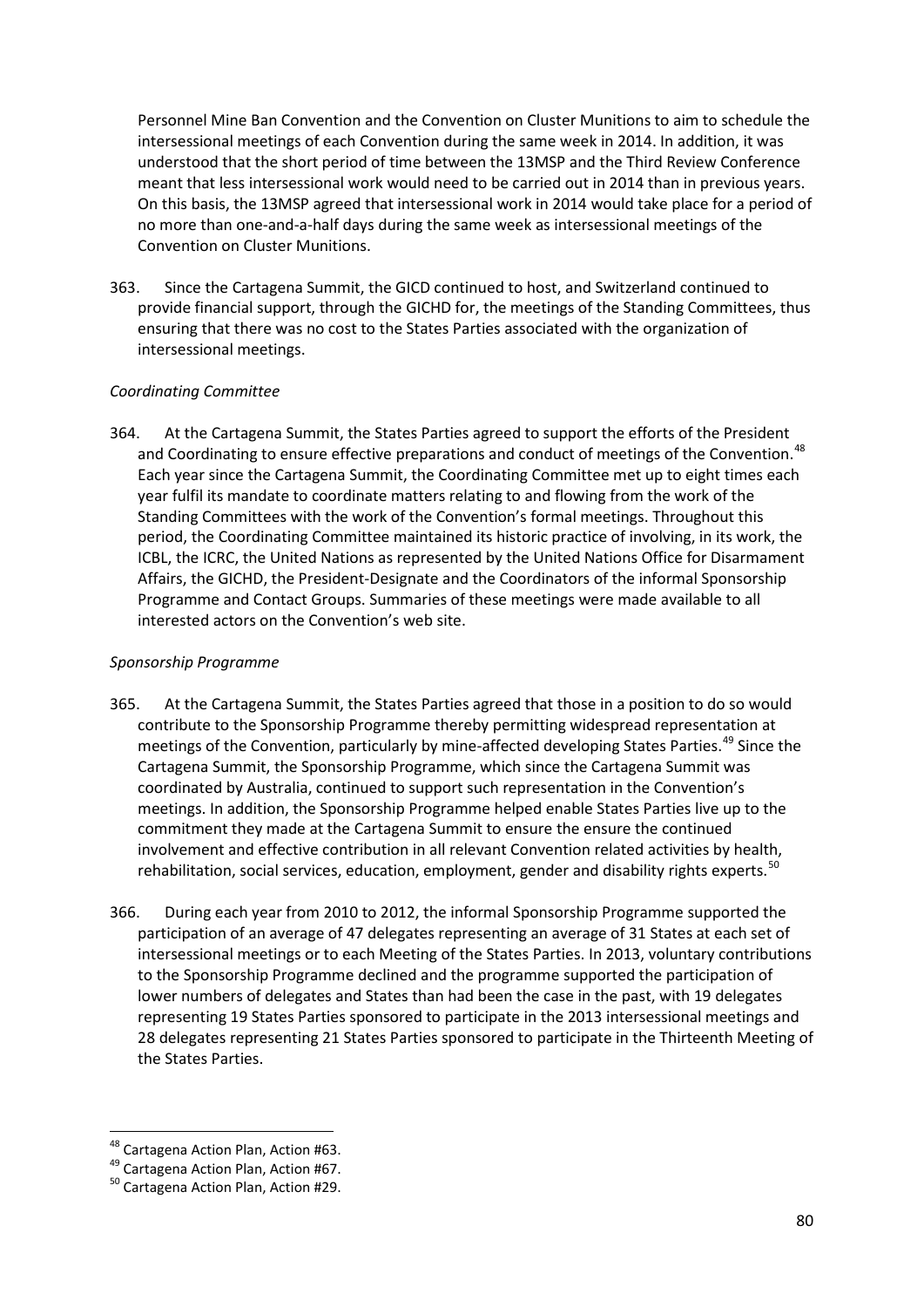367. In 2014, the Sponsorship Programme supported the participation of 11 delegates representing 11 States Parties at the Convention's intersessional meetings. In keeping with the commitment made by the States Parties at the Cartagena Summit to make use of synergies with other relevant instruments of international humanitarian and human rights law, some sponsorship costs in April 2014 were shared sponsorship programmes related to the Convention on Certain Conventional Weapons, the Convention on Cluster Munitions and the United Nations Mine Action Programme Directors Meeting. Also in 2014, diminished funding meant that the Sponsorship Programme Donors' Group was in a position to invite 29 delegates representing 24 States Parties to request sponsorship or the Third Review Conference, in contrast to 131 representing 109 States which were invited to request sponsorship to the Cartagena Summit. A list of the number of beneficiaries of the Sponsorship since the Second Review Conference can be found in Annex INSERT ANNEX NUMBER.

## *Participation of other actors*

368. The States Parties, in keeping with their Cartagena Summit commitment, continued to recognise and further encourage the full participation in and contribution to the implementation of the Convention by the ICBL, ICRC, national Red Cross and Red Crescent Societies and their International Federation, the UN, the GICHD, international and regional organisations, mine survivors and their organisations, and other civil society organisations.<sup>[51](#page-80-0)</sup> The States Parties again benefited greatly from the sense of partnership that exists on the part of the wide range of actors that have committed to working together to ensure the full and effective implementation of the Convention.

<span id="page-80-0"></span> <sup>51</sup> Cartagena Action Plan, Action #62.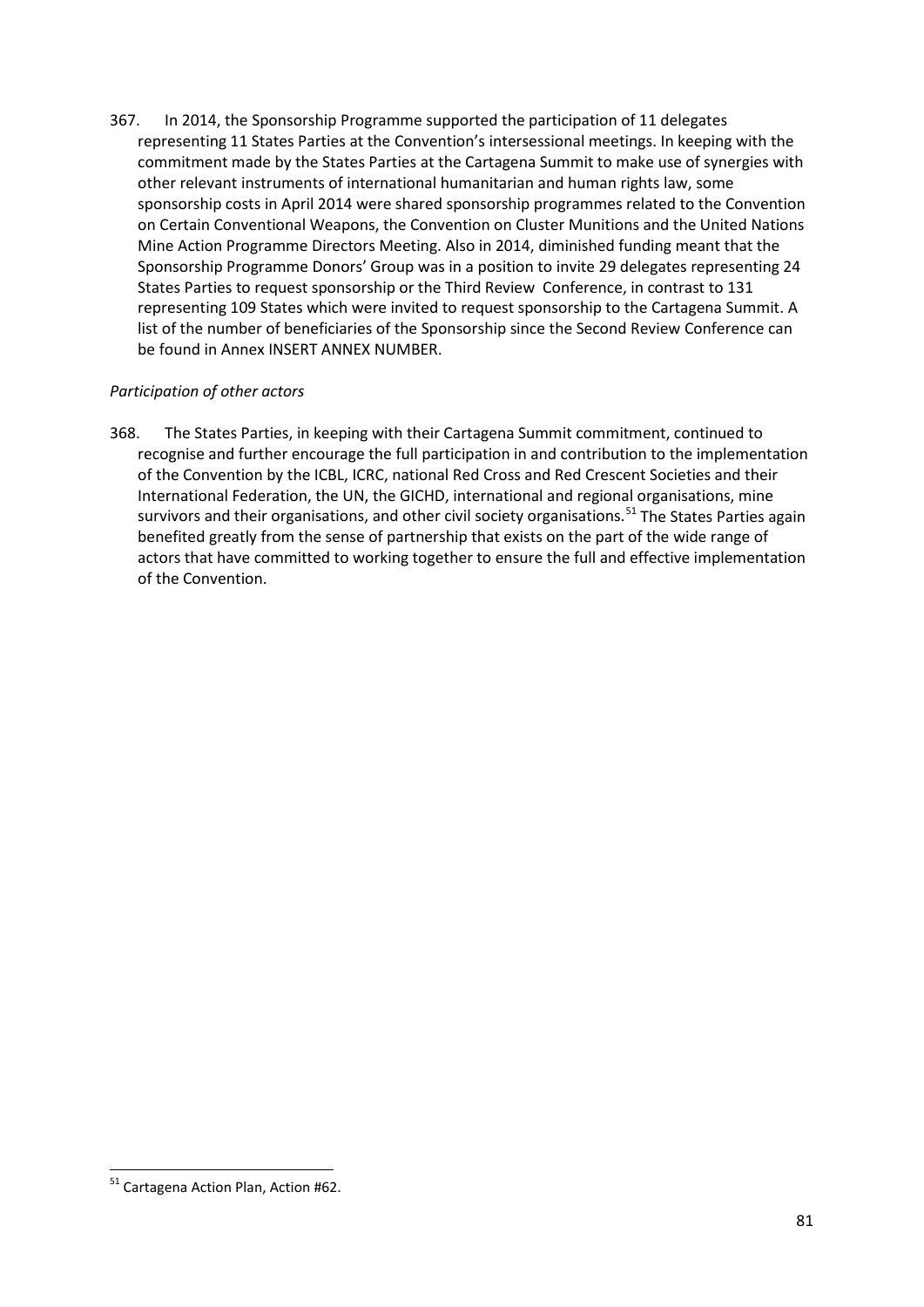Annex I: States that have expressed their consent to be bound by the Convention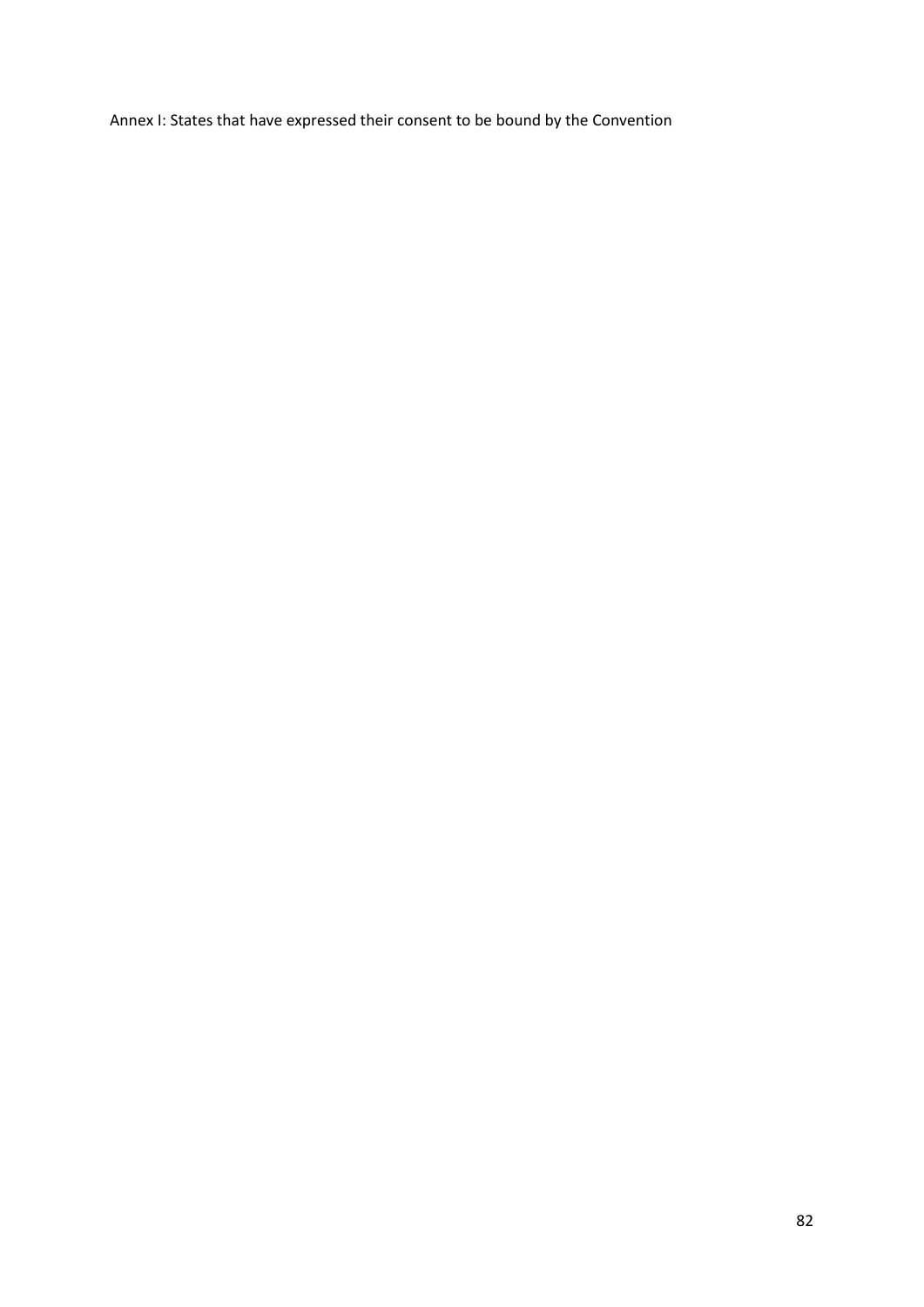# **Annex [INSERT NUMBER]: Stockpiled anti-personnel mines destroyed and waiting to be destroyed Table 1: Stockpiled anti-personnel mines reported destroyed by the States Parties since the Cartagena Summit**

|                    |            |         |        |         |         |      | Up to     | Total     |
|--------------------|------------|---------|--------|---------|---------|------|-----------|-----------|
| <b>State Party</b> | Up to 2009 | 2010    | 2011   | 2012    | 2013    | 2014 | 2014      | destroyed |
| Afghanistan        | 486'226    |         |        |         |         |      | 486'226   | 486'226   |
| Albania            | 1'683'860  |         |        |         |         |      | 1'683'860 | 1'683'860 |
| Algeria            | 147'050    |         |        |         |         |      | 147'050   | 147'050   |
| Angola             | 81'045     |         |        |         |         |      | 81'045    | 81'045    |
| Argentina          | 99'968     |         |        |         |         |      | 99'968    | 99'968    |
| Australia          | 134'621    |         |        |         |         |      | 134'621   | 134'621   |
| Austria            | 116'000    |         |        |         |         |      | 116'000   | 116'000   |
| Bangladesh         | 189'227    |         |        |         |         |      | 189'227   | 189'227   |
| <b>Belarus</b>     | 552'033    | 1'812   | 11'520 |         |         |      | 13'332    | 565'365   |
| Belgium            | 435'238    |         |        |         |         |      | 435'238   | 435'238   |
| Bosnia &           |            |         |        |         |         |      |           |           |
| Herz.              | 461'634    |         |        |         |         |      | 461'634   | 461'634   |
| <b>Brazil</b>      | 27'852     |         |        |         |         |      | 27'852    | 27'852    |
| <b>Bulgaria</b>    | 890'209    |         |        |         |         |      | 890'209   | 890'209   |
| Burundi            | 664        |         |        |         |         |      | 664       | 664       |
| Cambodia           | 105'539    |         |        |         |         |      | 105'539   | 105'539   |
| Cameroon           | 500        |         |        |         |         |      | 500       | 500       |
| Canada             | 92'551     |         |        |         |         |      | 92'551    | 92'551    |
| Cape Verde         |            |         |        |         |         |      |           | 1'516     |
| Chad               |            |         |        |         |         |      | 5'727     | 5'727     |
| Chile              | 299'219    |         |        |         |         |      | 299'219   | 299'219   |
| Colombia           | 19'026     |         |        |         |         |      | 19'026    | 19'026    |
| Congo              | 5'136      |         |        |         |         |      | 5'136     | 5'136     |
| Croatia            | 199'271    |         |        |         |         |      | 199'271   | 199'271   |
| Cyprus             | 48'916     |         |        |         |         |      | 48'916    | 48'916    |
| Czech              |            |         |        |         |         |      |           |           |
| Republic           | 324'412    |         |        |         |         |      | 324'412   | 324'412   |
| <b>DRC</b>         | 4'487      |         |        |         |         |      | 4'487     | 4'487     |
| Denmark            | 269'351    |         |        |         |         |      | 269'351   | 269'351   |
| Djibouti           | 1'188      |         |        |         |         |      | 1'188     | 1'188     |
| Ecuador            | 262'272    |         |        |         |         |      | 262'272   | 262'272   |
| El Salvador        | 7'549      |         |        |         |         |      | 7'549     | 7'549     |
| Ethiopia           | 60'314     |         |        |         |         |      | 60'314    | 60'314    |
| Finland            |            |         |        | 220'455 | 744'891 |      | 965'346   | 965'346   |
| France             | 1'098'485  |         |        |         |         |      | 1'098'485 | 1'098'485 |
| Gabon              | 1'082      |         |        |         |         |      | 1'082     | 1'082     |
| Germany            | 1'700'000  |         |        |         |         |      | 1'700'000 | 1'700'000 |
| Greece             | 225'962    | 388'920 |        |         |         |      | 388'920   | 614'882   |
| Guinea             | 3'174      |         |        |         |         |      | 3'174     | 3'174     |
| Guinea             |            |         |        |         |         |      |           |           |
| Bissau             | 11'654     |         |        |         |         |      | 11'654    | 11'654    |
| Honduras           | 7'441      |         |        |         |         |      | 7'441     | 7'441     |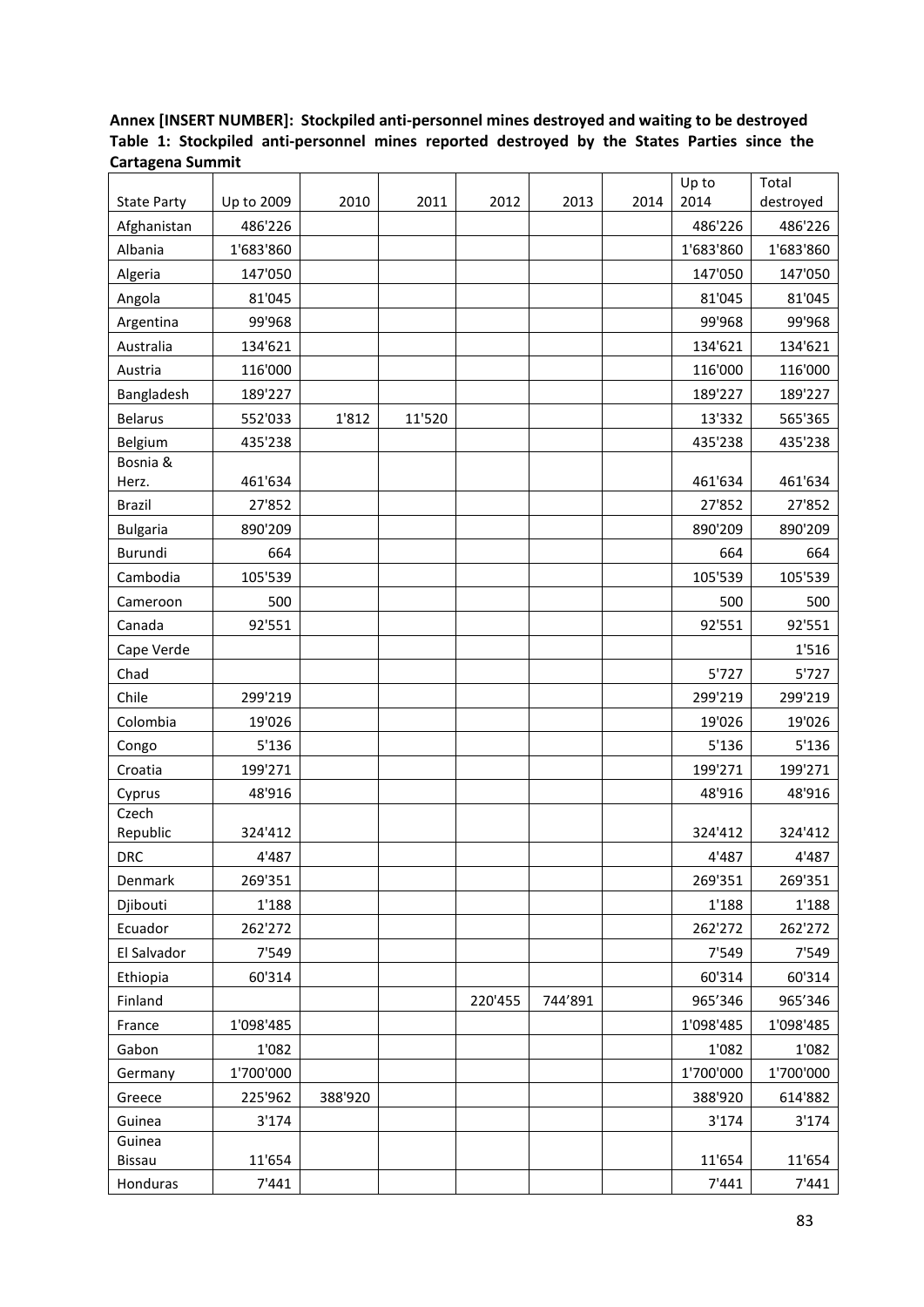|                    |            |        |       |      |      |      | Up to     | Total     |
|--------------------|------------|--------|-------|------|------|------|-----------|-----------|
| <b>State Party</b> | Up to 2009 | 2010   | 2011  | 2012 | 2013 | 2014 | 2014      | destroyed |
| Hungary            | 356'884    |        |       |      |      |      | 356'884   | 356'884   |
| Indonesia          | 12'312     |        |       |      |      |      | 12'312    | 12'312    |
| Iraq               |            |        | 645   |      |      |      | 645       | 645       |
| Italy              | 7'112'811  |        |       |      |      |      | 7'112'811 | 7'112'811 |
| Japan              | 1'000'089  |        |       |      |      |      | 1'000'089 | 1'000'089 |
| Jordan             | 92'342     |        |       |      |      |      | 92'342    | 92'342    |
| Kenya              | 35'774     |        |       |      |      |      | 35'774    | 35'774    |
| Kuwait             | 91'432     |        |       |      |      |      | 91'432    | 91'432    |
| Lithuania          | 4'104      |        |       |      |      |      | 4'104     | 4'104     |
| Luxembourg         | 9'522      |        |       |      |      |      | 9'522     | 9'522     |
| Macedonia          | 38'921     |        |       |      |      |      | 38'921    | 38'921    |
| Malaysia           | 94'721     |        |       |      |      |      | 94'721    | 94'721    |
| Mali               | 5'627      |        |       |      |      |      | 5'627     | 5'627     |
| Mauritania         | 26'053     |        |       |      |      |      | 26'053    | 26'053    |
| Mauritius          | 93         |        |       |      |      |      | 93        | 93        |
| Moldova            | 12'892     |        |       |      |      |      | 12'892    | 12'892    |
| Mozambique         | 37'818     |        |       |      |      |      | 37'818    | 37'818    |
| Namibia            | 4'936      |        |       |      |      |      | 4'936     | 4'936     |
| Netherlands        | 260'510    |        |       |      |      |      | 260'510   | 260'510   |
| Nicaragua          | 133'435    |        |       |      |      |      | 133'435   | 133'435   |
| Niger              | 113        |        |       |      |      |      | 113       | 113       |
| Norway             | 160'000    |        |       |      |      |      | 160'000   | 160'000   |
| Peru               | 338'356    |        |       |      |      |      | 338'356   | 338'356   |
| Poland             |            |        |       |      |      |      |           |           |
| Portugal           | 271'967    |        |       |      |      |      | 271'967   | 271'967   |
| Romania            | 1'075'074  |        |       |      |      |      | 1'075'074 | 1'075'074 |
| Serbia             | 1'404'819  |        |       |      |      |      | 1'404'819 | 1'404'819 |
| Sierra Leone       | 956        |        |       |      |      |      | 956       | 956       |
| Slovakia           | 185'579    |        |       |      |      |      | 185'579   | 185'579   |
| Slovenia           | 168'899    |        |       |      |      |      | 168'899   | 168'899   |
| South Africa       | 312'089    |        |       |      |      |      | 312'089   | 312'089   |
| Spain              | 849'365    |        |       |      |      |      | 849'365   | 849'365   |
| Sudan              | 10'566     |        |       |      |      |      | 10'566    | 10'566    |
| Suriname           | 146        |        |       |      |      |      | 146       | 146       |
| Sweden             | 2'663'149  |        |       |      |      |      | 2'663'149 | 2'663'149 |
| Switzerland        | 3'850'212  |        |       |      |      |      | 3'850'212 | 3'850'212 |
| Tajikistan         | 3'029      |        |       |      |      |      | 3'029     | 3'029     |
| Tanzania           | 22'841     |        |       |      |      |      | 22'841    | 22'841    |
| Thailand           | 335'848    |        |       |      |      |      | 335'848   | 335'848   |
| Tunisia            | 17'575     |        |       |      |      |      | 17'575    | 17'575    |
| Turkey             | 2'230'471  | 707742 | 22716 |      |      |      | 730'458   | 2'960'929 |
| Turkmenistan       | 6'631'771  |        |       |      |      |      | 6'631'771 | 6'631'771 |
| Uganda             | 6'383      |        |       |      |      |      | 6'383     | 6'383     |
|                    |            |        |       |      |      |      |           |           |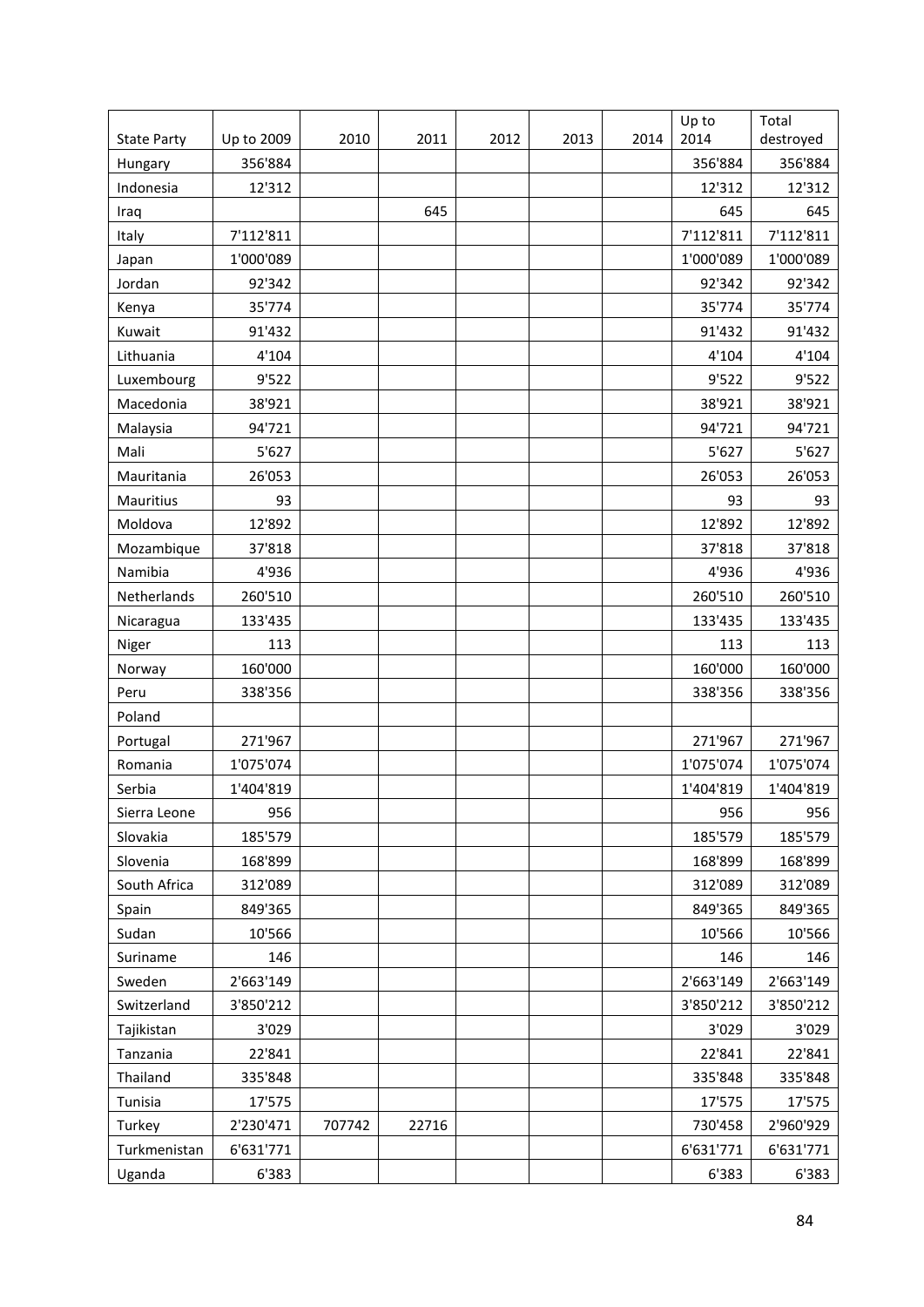|                    |            |           |        |         |         |      | Up to     | Total      |
|--------------------|------------|-----------|--------|---------|---------|------|-----------|------------|
| <b>State Party</b> | Up to 2009 | 2010      | 2011   | 2012    | 2013    | 2014 | 2014      | destroyed  |
| Ukraine            | 756'216    | 147'683   | 6'480  | 17'420  | 280'000 | 572  | 452'155   | 1'208'371  |
| United             |            |           |        |         |         |      |           |            |
| Kingdom            | 2'401'324  |           |        |         |         |      | 2'401'324 | 2'401'324  |
| Uruguay            | 1'811      |           |        |         |         |      | 1'811     | 1'811      |
| Venezuela          | 47'189     |           |        |         |         |      | 47'189    | 47'189     |
| Yemen              | 78'000     |           |        |         |         |      | 78'000    | 78'000     |
| Zambia             | 3'345      |           |        |         |         |      | 3'345     | 3'345      |
| Zimbabwe           | 4'092      |           |        |         |         |      | 4'092     | 4'092      |
| Total              | 43'214'617 | 1'246'157 | 41'361 | 237'875 | 980'000 | 572  | 2'550'284 | 45'772'716 |

#### **Table 2: Previously unknown stockpiled anti-personnel mines destroyed by the States Parties**

|                    | Up to   |      |      |       |      |      | Up to | Total     |
|--------------------|---------|------|------|-------|------|------|-------|-----------|
| <b>State Party</b> | 2009    | 2010 | 2011 | 2012  | 2013 | 2014 | 2014  | destroyed |
| Afghanistan        | 62'498  |      |      |       |      |      |       | 62'498    |
| Bosnia and         |         |      |      |       |      |      |       |           |
| Herzegovina        | 14'073  |      |      |       |      |      |       | 14'073    |
| <b>Bulgaria</b>    | 12      |      |      |       |      |      |       | 12        |
| Burundi            |         | 117  | 76   |       |      |      | 193   | 193       |
| Cambodia           | 98'132  |      |      |       |      |      |       | 98'132    |
| Chad               | 1'211   |      |      |       |      |      |       | 1'211     |
| Congo              | 4'000   |      |      |       |      |      |       | 4'000     |
| Côte d'Ivoire      |         |      |      | 1'526 |      |      | 1'526 | 1'526     |
| Ecuador            | 1'001   |      |      |       |      |      |       | 1'001     |
| Guinea             |         |      |      |       |      |      |       |           |
| <b>Bissau</b>      |         |      |      |       |      |      |       |           |
| Niger              | 1'772   |      |      |       |      |      |       | 1'772     |
| Philippines        |         |      | 334  |       |      |      | 334   | 334       |
| Uganda             | 120     |      |      |       |      |      |       | 120       |
| The Former         |         |      |      |       |      |      |       |           |
| Yugoslav           |         |      |      |       |      |      |       |           |
| Republic of        |         |      |      |       |      |      |       |           |
| Macedonia          |         |      |      | 1'248 |      |      | 1'248 | 1'248     |
| Total              | 182'819 | 117  | 410  | 2'774 |      |      | 3'301 | 186'120   |

| Table 3: Stockpiled anti-personnel mines reported as remaining to be destroyed by the States |  |  |  |  |  |
|----------------------------------------------------------------------------------------------|--|--|--|--|--|
| <b>Parties</b>                                                                               |  |  |  |  |  |

| Mines to be destroyed <sup>52</sup> |
|-------------------------------------|
| 3'356'636                           |
| 55'181 $53$                         |
| 953'285                             |
| 16'957                              |
| 5'434'676                           |
| 9'816'735                           |
|                                     |

<span id="page-84-0"></span> <sup>52</sup> Sources: Article 7 reports, statements made by the States Parties during the meetings of the Standing

<span id="page-84-1"></span>Committee on Stockpile Destruction and other information provided by the States Parties.<br><sup>53</sup> Source: Article 7 report submitted in 2014.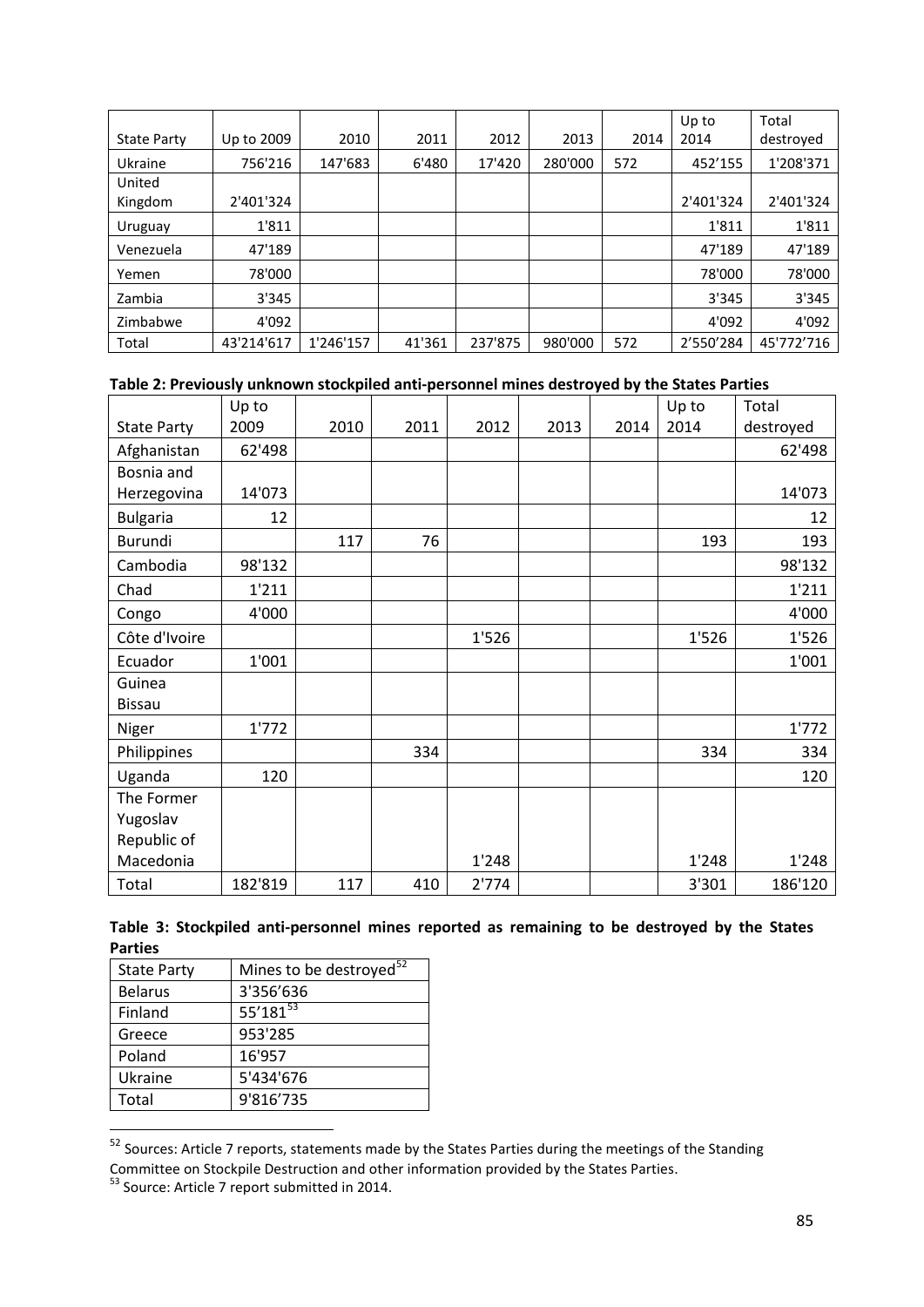**Annex INSERT NUMBER: Anti-personnel mines retained or transferred for permitted purposes**

**Table 1: Anti-personnel mines reported retained by 75 States Parties for purposes permitted by Article 3 of the Convention**

| <b>State Party</b>     | 2009              | 2010  | 2011 | 2012  | 2013  | 2014    |
|------------------------|-------------------|-------|------|-------|-------|---------|
| Algeria                | 6000              | 5970  | 5970 | 5970  | 5970  | 5970    |
| Angola                 |                   | 2512  |      | 1439  | 1304  |         |
| Argentina              | 1268              | 1142  | 1046 | 867   | 857   | 857     |
| Australia              | 6785              | 6947  | 6927 | 6788  | 3134  | 1264    |
| Bangladesh             | 12500             |       |      | 12500 | 12500 |         |
| <b>Belarus</b>         | 6030              | 6030  | 6030 | 6030  | 6022  | 6022    |
| Belgium                | 3245              | 3204  | 3100 | 3041  | 2569  |         |
| Benin <sup>54</sup>    |                   |       |      |       |       |         |
| Bhutan                 |                   |       |      |       | 490   | 490     |
| Bosnia and             | 2390              | 2255  | 1985 | 1624  | 1460  |         |
| Herzegovina            |                   |       |      |       |       |         |
| Botswana               |                   |       |      | 1019  |       |         |
| <b>Brazil</b>          | 10986             | 10051 | 8976 | 7913  | 6587  | 5251    |
| <b>Bulgaria</b>        | 3682              | 3672  | 3672 | 3672  | 3672  | 3557    |
| Burundi                | 4                 | 4     |      | 4     | 4     |         |
| Cambodia               | 0                 | 0     | 0    | 1118  | 1190  | Unclear |
| Cameroon               | 1885              |       |      |       |       |         |
| Canada                 | 1939              | 1937  | 1921 | 1921  | 1921  | 1909    |
| Cape Verde             | 120               |       |      |       |       |         |
| Chile                  | 4083              | 3346  |      | 3228  | 3012  | 2925    |
| Congo Brazzaville      | 322               |       |      |       |       |         |
| Côte d'Ivoire          | 0                 | 0     |      |       | 290   |         |
| Croatia                | 6038              | 5954  | 5848 | 5775  | 5717  | 5714    |
| Cyprus                 | 1000              | 500   | 500  | 500   | 500   | 500     |
| Czech Republic         | 2543              | 2497  | 2473 | 2443  | 2360  | 2301    |
| Denmark                | 1990              | 1950  | 1893 | 1879  | 1832  | 1820    |
| Djibouti <sup>55</sup> |                   |       |      |       |       |         |
| Ecuador                | 1000              | 1000  | 910  | 905   | 900   | 100     |
| Eritrea <sup>56</sup>  | 109               | 172   | 172  | 172   | 101   |         |
| Ethiopia               | 303               | 303   | 303  | 303   |       |         |
| Finland                | 77777 <u>7777</u> |       |      | 16500 | 16500 | 16500   |
| France                 | 4144              | 4017  | 4017 | 3941  | 3956  | 3958    |
| Gambia                 | 0                 | 100   |      | 100   | 100   |         |
| Germany                | 2437              | 2261  | 2201 | 2130  | 2111  | 1880    |
| Greece                 | 7224              | 6158  | 6158 | 6158  | 6158  | 6142    |
| Guinea Bissau          | 9                 | 9     | 9    |       |       |         |
| Honduras <sup>57</sup> |                   |       |      |       |       |         |
| Indonesia              | 4978              | 2454  | 2454 |       | 2454  |         |
| Iraq                   | 86                | 535   | 1421 | 793   | 87    |         |
| Ireland                | 67                | 66    | 64   | 62    | 61    |         |
| Italy                  | 689               | 674   | 669  | 643   | 633   | 628     |
| Japan                  | 3320              | 2976  | 2673 | 2419  | 2161  | 1930    |
| Jordan                 | 950               | 900   | 850  | 900   | 850   | 850     |

<span id="page-85-2"></span><span id="page-85-1"></span>

<span id="page-85-0"></span><sup>&</sup>lt;sup>54</sup> In its Article 7 report submitted in 2008, Benin indicated that it retains 16 mines under Article 3.<br><sup>55</sup> In its Article 7 report submitted in 2005, Djibouti indicated that it retains 2996 anti-personnel mines under its report submitted in 2013, Eritrea indicated that 71 of the 101 mines were inert.

<span id="page-85-3"></span><sup>57</sup> In its Article 7 report submitted in 2007, Honduras indicated that it retains 815 anti-personnel for the purposes permitted under Article 3.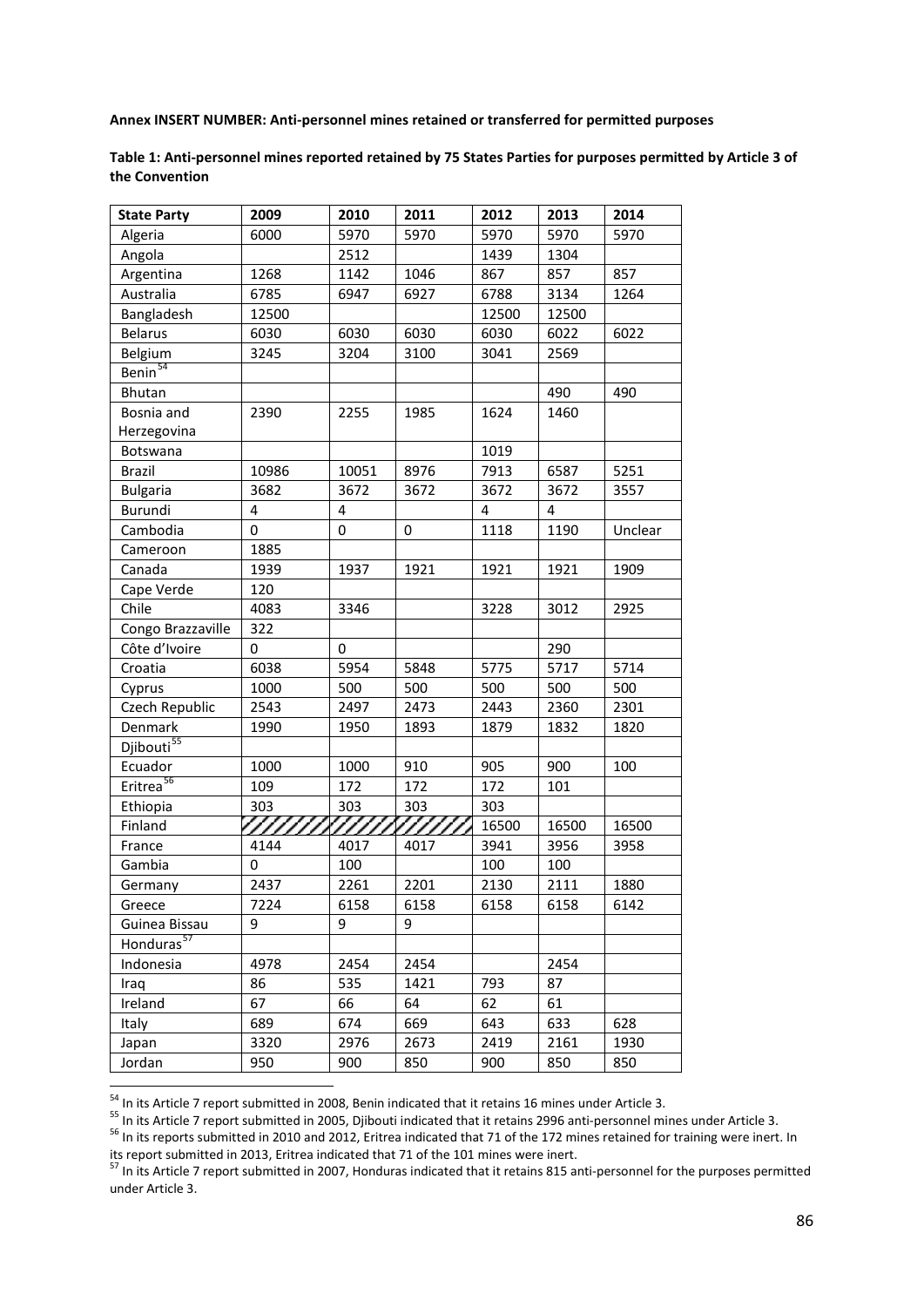| <b>State Party</b>                        | 2009  | 2010  | 2011  | 2012  | 2013     | 2014  |
|-------------------------------------------|-------|-------|-------|-------|----------|-------|
| Kenya <sup>58</sup>                       |       |       |       |       |          |       |
| $M$ ali <sup>59</sup>                     |       |       |       |       |          |       |
| Mauritania                                | 728   | 728   | 728   | 728   | 728      | 728   |
| Mozambique                                | 1963  | 1943  |       | 1683  | 1363     |       |
| Namibia                                   | 1734  | 1634  |       |       |          |       |
| Netherlands                               | 2413  | 2214  | 2021  | 1830  | 1750     | 1557  |
| Nicaragua                                 | 1004  | 963   | 448   |       | 448      |       |
| Nigeria                                   | 3364  | 3364  | 3364  | 3364  |          |       |
| Peru                                      | 4047  | 2060  | 2040  | 2040  | 2015     | 2015  |
| Portugal                                  | 760   | 697   | 694   | 694   | 694      | 694   |
| Romania                                   | 2500  | 2500  | 2500  | 2500  | 2500     |       |
| Rwanda <sup>60</sup>                      |       |       |       |       |          |       |
| Senegal                                   | 28    | 28    | 28    | 37    | 37       | 50    |
| Serbia                                    | 3589  | 3159  | 3159  | 3149  | 3149     |       |
| Slovakia                                  | 1422  | 1422  | 1372  | 1272  |          |       |
| Slovenia                                  | 2991  |       | 2978  | 2982  | 2980     | 361   |
| South Africa                              | 4356  | 4356  | 4355  | 4356  | 4367     | 576   |
| Spain                                     | 1797  | 1735  | 1729  | 1718  | 1710     |       |
| Sudan                                     | 1938  | 1938  | 1938  | 1938  | $\Omega$ | 1938  |
| Sweden                                    | 7364  | 7364  | 7150  | 7094  | 6930     | 6235  |
| Tanzania, United                          | 1780  |       |       |       |          |       |
| Republic of                               |       |       |       |       |          |       |
| Thailand                                  | 3638  | 3626  | 3466  | 3374  | 3350     |       |
| $\underline{\mathrm{Togo}}^{\mathrm{61}}$ |       |       |       |       |          |       |
| Tunisia                                   | 4980  | 4980  | 4910  | 4890  | 4840     | 4770  |
| Turkey                                    | 15125 | 15125 | 15100 | 15100 | 14991    | 14944 |
| Ukraine                                   | 211   | 187   | 170   | 0     | 605      |       |
| Uganda                                    | 1764  | 1764  |       | 1764  |          |       |
| United Kingdom                            | 903   | 833   | 673   | 311   | 460      | 371   |
| Uruguay <sup>62</sup>                     |       |       |       |       |          |       |
| Venezuela                                 | 4960  | 4960  | 4874  | 4874  |          |       |
| Yemen                                     | 3760  | 3760  | 4000  | 3760  | 3760     |       |
| Zambia                                    | 2120  | 2120  | 2120  | 2120  | 907      |       |
| Zimbabwe                                  | 550   |       | 550   | 500   | 450      | 450   |

<span id="page-86-1"></span>

<span id="page-86-0"></span><sup>&</sup>lt;sup>58</sup> In its Article 7 report submitted in 2008, Kenya indicated that it retains 3,000 anti-personnel mines under Article 3.<br><sup>59</sup> In its Article 7 report submitted in 2005, Mali indicated that it retains 600 anti-personnel permitted under Article 3.

<span id="page-86-2"></span> $^{60}$  In its report submitted in 2003, Rwanda indicated that the 101 mines declared under Article 3 had been uprooted from minefields to be retained for training purposes.<br>
<sup>61</sup> In its report submitted in 2004, Togo indicated that it retains 436 anti-personnel mines under Article 3.<br>
<sup>62</sup> In its Article 7 report submitted in 2008, Uruguay indi

<span id="page-86-4"></span><span id="page-86-3"></span>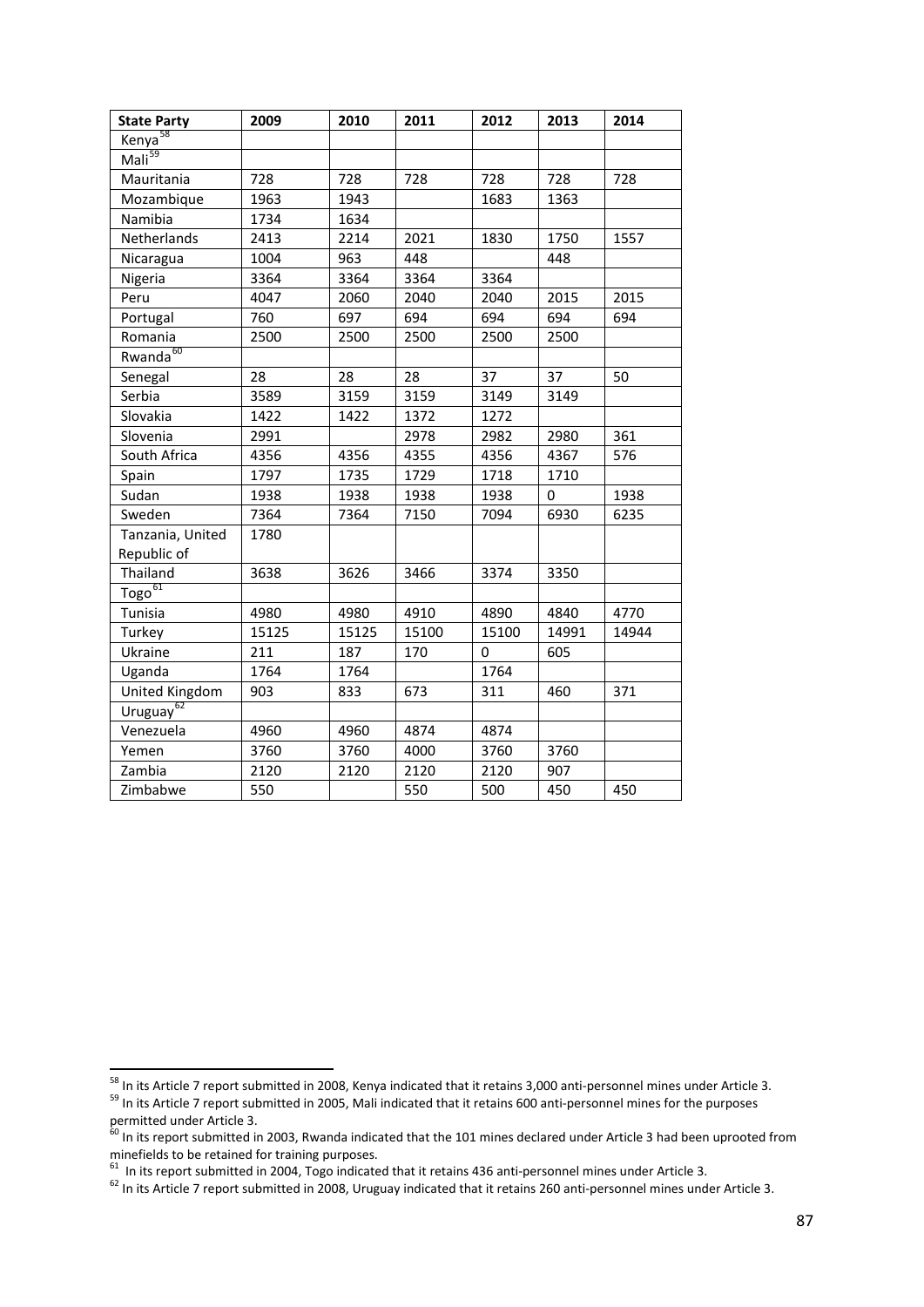## **Annex [INSERT NUMBER]: Summary of voluntary information provided by the States Parties on the plans and the actual use of retained anti-personnel mines**

At the Cartagena Summit, it was agreed that all States Parties will regularly review the number of anti-personnel mines retained for purposes permitted under Article 3 of the Convention to ensure that it constitutes the minimum number absolutely necessary for these purposes and destroy all those exceeding that number. It was agreed that all States Parties will annually report, on a voluntary basis, on the plans for and the actual use of anti-personnel mines retained, explain any increase or decrease in the number of retained anti-personnel mines.

| <b>State Party</b> | Information provided on a voluntary basis on the plans and the actual use of             |
|--------------------|------------------------------------------------------------------------------------------|
|                    | retained anti-personnel mines                                                            |
| Angola             | In 2013, Angola reported that it retained 1,304 anti-personnel mines, 1,208 fewer        |
|                    | mines than in 2010. Anti-personnel mines retained are used by the Angolan Armed          |
|                    | Forces for the purposes of development and training, and mines for instruction have      |
|                    | been provided to National Institute for Demining and other different mine action         |
|                    | operators to instruct on manual, mechanic and canine systems.                            |
| Argentina          | Argentina retains 857 anti-personnel mines, 411 fewer mines than in 2009. 635 anti-      |
|                    | personnel mines are retained by the Argentinian army and 222 by the Institute of         |
|                    | Scientific and Technical Investigation for Defence to use for the "Mine Destruction      |
|                    | Systems without Explosives" project.                                                     |
| Australia          | Australia retains 1,264 anti-personnel mines, 5,521 fewer mines than in 2009.            |
|                    | Australia indicated that it views the retention of anti-personnel mines as essential for |
|                    | Australian Force training requirements, including the destruction and disposal of        |
|                    | anti-personnel mines, mine awareness and countermine training and to undertake           |
|                    | research into the effects of anti-personnel mines. Stocks are now centralised, with      |
|                    | small numbers in ammunition depots throughout Australia to support regional              |
|                    | training by Engineer units. Training is primarily conducted by the School of Military    |
|                    | Engineering (Sydney, Australia). Stock holdings are regularly reviewed and where         |
|                    | stock is not required it is marked for disposal. After the 2013 review, a significant    |
|                    | portion of stock was destroyed.                                                          |
| <b>Belarus</b>     | Belarus retains 6,022 anti-personnel mines, 8 fewer mines than in 2009.                  |
| Belgium            | In 2013, Belgium reported that it retained 2,569 anti-personnel, 676 fewer mines         |
|                    | than in 2009. Anti-personnel mines are retained for the purpose of education and         |
|                    | training of EOD specialists and deminers with live ammunition as well as for             |
|                    | demolition exercises in order to reduce the quantities of mines in the Armed Forces      |
|                    | possession. In 2011, mines were used for the operational training of the Engineer        |
|                    | Combat Unit deminers and t train military former combat units in mine risk               |
|                    | education.                                                                               |
| Bhutan             | Bhutan retains 490 anti-personnel mines, 4,001 fewer mines than in 2007. Anti-           |
|                    | personnel mines were used for all officers and troops to be given basic and              |
|                    | specialised trainings in mine clearance and the removal of improvised explosive          |
|                    | devices.                                                                                 |
| Bosnia and         | In 2013, Bosnia and Herzegovina reported that it retained 1,460 anti-personnel           |
| Herzegovina        | mines, 930 fewer mines than in 2009. Anti-personnel mines were used for mine             |
|                    | detection dog training and training polygons in demining areas.                          |
| <b>Brazil</b>      | Brazil retains 5,251 anti-personnel mines, 5,731 fewer mines than in 2009. Anti-         |
|                    | personnel mines are retained for military training purposes, to allow the Brazilian      |
|                    | military armed forces to adequately participate in international demining activities     |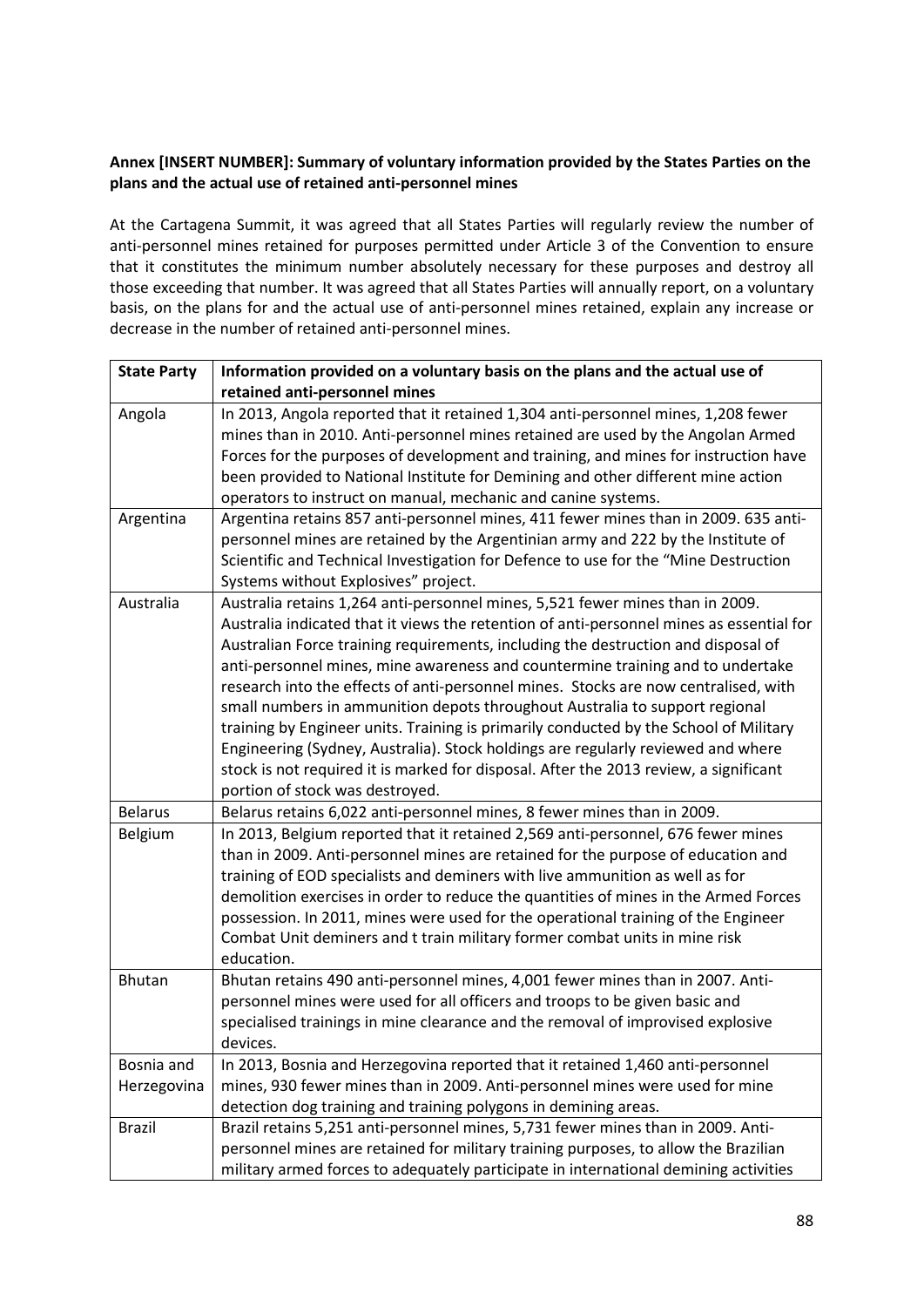| <b>State Party</b> | Information provided on a voluntary basis on the plans and the actual use of                                                                                                                                                                                                                                                                                                                                                                                                                                                                                                                                                                        |
|--------------------|-----------------------------------------------------------------------------------------------------------------------------------------------------------------------------------------------------------------------------------------------------------------------------------------------------------------------------------------------------------------------------------------------------------------------------------------------------------------------------------------------------------------------------------------------------------------------------------------------------------------------------------------------------|
|                    | retained anti-personnel mines                                                                                                                                                                                                                                                                                                                                                                                                                                                                                                                                                                                                                       |
|                    | and for the purpose of training in mine detection, clearance and destruction.                                                                                                                                                                                                                                                                                                                                                                                                                                                                                                                                                                       |
| <b>Bulgaria</b>    | Bulgaria retains 3,557 anti-personnel mines, 125 fewer mines than in 2009.                                                                                                                                                                                                                                                                                                                                                                                                                                                                                                                                                                          |
| Cambodia           | Cambodia retains INSERT NUMBER anti-personnel mines, INSERT NUMBER fewer<br>mines than in 2009. CLARIFY SITUATION                                                                                                                                                                                                                                                                                                                                                                                                                                                                                                                                   |
| Canada             | Canada retains 1,909 anti-personnel mines, 30 fewer mines than in 2009. Anti-<br>personnel mines are retained to study the effect of blast on equipment, to train<br>soldiers on procedures to defuse live anti-personnel mines and to demonstrate the<br>effect of landmines.                                                                                                                                                                                                                                                                                                                                                                      |
| Chile              | Chile retains 2,925 anti-personnel mines, 1,158 fewer mines than in 2009. Anti-<br>personnel mines are used to train deminers of the Chilean army and navy in the<br>detection, deactivation, and destruction of anti-personnel mines.                                                                                                                                                                                                                                                                                                                                                                                                              |
| Côte<br>d'Ivoire   | In 2013, Côte d'Ivoire reported that it retained 290 anti-personnel mines. Anti-<br>personnel mines retained will be used to train officers of the Côte d'Ivoire<br>Republican Forces and the Gendarmerie Nationale.                                                                                                                                                                                                                                                                                                                                                                                                                                |
| Croatia            | Croatia retains 5,714 anti-personnel mines, 324 fewer anti-personnel mines than in<br>2009. Anti-personnel were used during testing and evaluating demining machines on<br>the test polygon in Cerovec, CROMAC-CTDT and by the Training Company of<br>Engineering Regiment in its regular training and education for deminers.                                                                                                                                                                                                                                                                                                                      |
| Czech              | The Czech Republic retains 2,301 anti-personnel, 242 fewer anti-personnel mines                                                                                                                                                                                                                                                                                                                                                                                                                                                                                                                                                                     |
| Republic           | than in 2009. Retained anti-personnel mines were used to train and or educate EOD<br>personnel in mine detection, mine clearance and destruction techniques and for<br>additional courses within the framework of preparation to NATO standards for ISAF<br>operations in Afghanistan.                                                                                                                                                                                                                                                                                                                                                              |
| Denmark            | Denmark retains 1,820 anti-personnel mines, 170 fewer anti-personnel mines than in<br>2009. Anti-personnel mines are retained to be used for research and development by<br>the Danish Defence Research Establishment and to be used for training in mine<br>detection.                                                                                                                                                                                                                                                                                                                                                                             |
| Ecuador            | Ecuador retains 100 anti-personnel mines, 900 fewer than in 2009. Anti-personnel<br>mines have been used in a training course of the National Demining School and<br>Ecuador plans to use 10 anti-personnel mines each year in training and for potential<br>research.                                                                                                                                                                                                                                                                                                                                                                              |
| Eritrea            | In 2013, Eritrea indicated that it retained 101 anti-personnel mines, 8 fewer anti-<br>personnel mines than in 2009. Eritrea also indicated that 71 of these anti-personnel<br>mines are inert.                                                                                                                                                                                                                                                                                                                                                                                                                                                     |
| France             | France retains 3,958 anti-personnel mines, 186 fewer anti-personnel mines than in<br>2009.                                                                                                                                                                                                                                                                                                                                                                                                                                                                                                                                                          |
| Germany            | Germany retains 1,880 anti-personnel mines, 557 fewer anti-personnel mines than in<br>2009. Necessary quantities, types and estimated future requirements in terms of<br>retained anti-personnel mines are reviewed on an annual basis. Since the Second<br>Review Conference in 2009, some mines were disassembled for use as inert training<br>mines, others were used for different development programmes in mine protection<br>and clearance and some others were destroyed. In 2013, Germany indicated that the<br>latest review of requirements will lead to an additional destruction of 1,300 anti-<br>personnel mines by the end of 2014. |
| Greece             | Greece retains 6,142 anti-personnel mines, 1,082 fewer anti-personnel mines than in<br>2009. Anti-personnel mines are retained to train soldiers in mine detection and<br>clearance and in canine detection.                                                                                                                                                                                                                                                                                                                                                                                                                                        |
| Indonesia          | In 2013, Indonesia reported that it retained 2,454 anti-personnel mines, 2,524 fewer<br>anti-personnel mines than in 2009. Retained anti-personnel mines are used as                                                                                                                                                                                                                                                                                                                                                                                                                                                                                |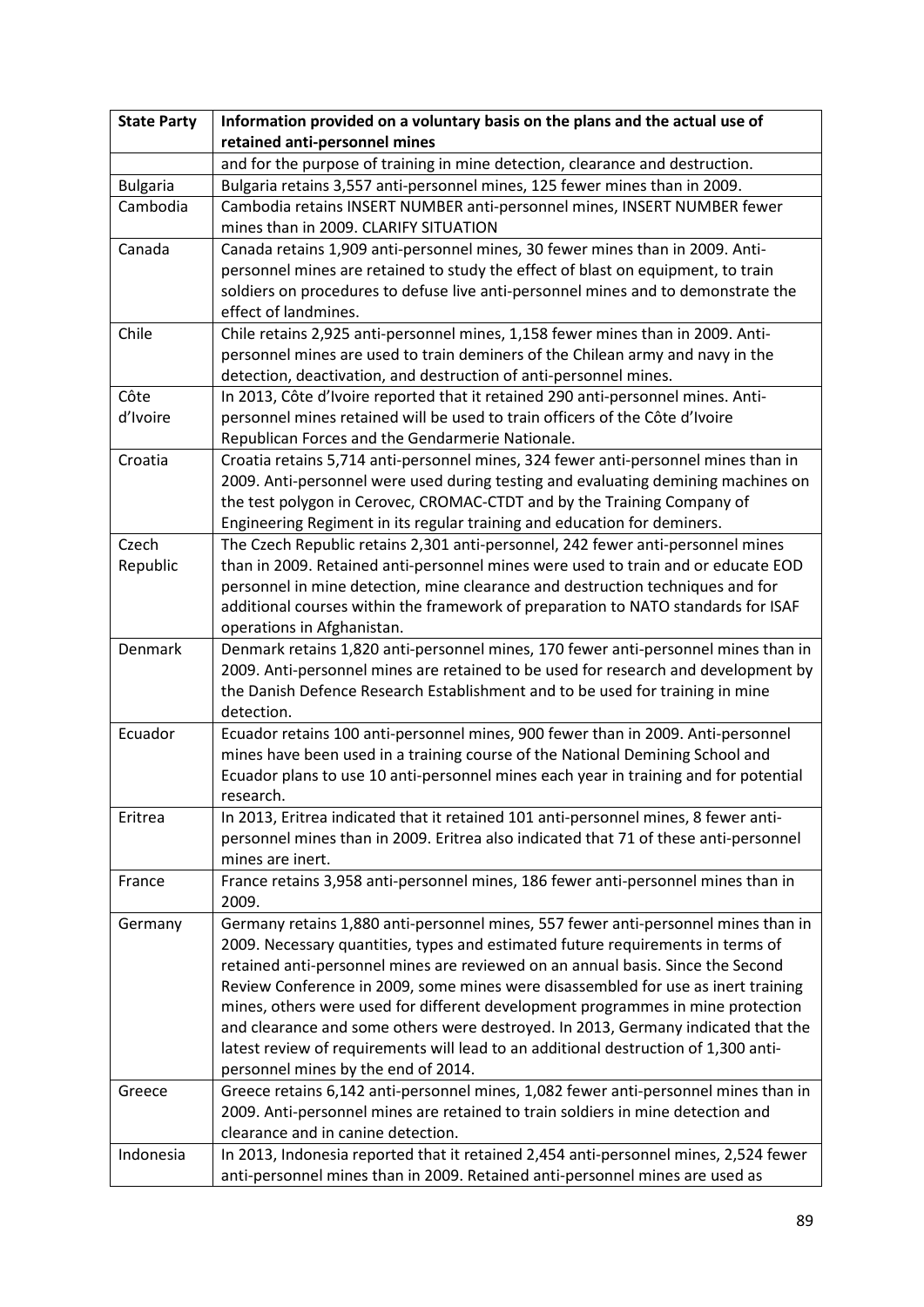| <b>State Party</b> | Information provided on a voluntary basis on the plans and the actual use of                                                                                                                                                                                                                                                                                                                                                                                                                                                                |
|--------------------|---------------------------------------------------------------------------------------------------------------------------------------------------------------------------------------------------------------------------------------------------------------------------------------------------------------------------------------------------------------------------------------------------------------------------------------------------------------------------------------------------------------------------------------------|
|                    | retained anti-personnel mines                                                                                                                                                                                                                                                                                                                                                                                                                                                                                                               |
|                    | instruction and teaching materials to further enhance the identification, the                                                                                                                                                                                                                                                                                                                                                                                                                                                               |
|                    | detection and the destruction of anti-personnel mines.                                                                                                                                                                                                                                                                                                                                                                                                                                                                                      |
| Iraq               |                                                                                                                                                                                                                                                                                                                                                                                                                                                                                                                                             |
| Ireland            | In 2013, Ireland reported that it retained 61 anti-personnel mines, 6 fewer anti-<br>personnel mines than in 2009. The Irish Defence Forces use live anti-personnel<br>mines in the development and validation of mine render safe procedures, in training<br>personnel for these procedures, in testing and validating mechanical mine clearance<br>equipment and in training personnel in the use of such equipment. Minimum metal<br>content mines are used, as required, in the calibration and testing of mine detection<br>equipment. |
| Italy              | Italy retains 628 anti-personnel mines, 61 fewer anti-personnel mines than in 2009.<br>Warfare mines are used for bomb disposals and pioneers training courses.                                                                                                                                                                                                                                                                                                                                                                             |
| Japan              | Japan retains 1,930 anti-personnel mines, 1,390 fewer anti-personnel mines than in                                                                                                                                                                                                                                                                                                                                                                                                                                                          |
|                    | 2009. Mines were and will be used for education and training in mine detection and<br>mine clearance and research and development of mine clearance equipment.                                                                                                                                                                                                                                                                                                                                                                              |
| Jordan             | Jordan retains 850 anti-personnel mines, 100 fewer anti-personnel mines than in<br>2009. Mines were used for the purpose of mine detection training for new deminers<br>and mine detection dog teams working on Jordan's northern border demining<br>project.                                                                                                                                                                                                                                                                               |
| Mozambique         | In 2013, Mozambique reported that it retained 1,363 anti-personnel mines, 600<br>fewer anti-personnel mines than in 2009. 98 of these mines are inert without<br>explosive and detonators. Three demining operators maintain stocks of anti-<br>personnel mines in Mozambique for the training of deminers and the training and<br>testing of mine detection animals. The Mozambique Defence Forces also retain a<br>stock for training and refresher courses for the Defence Forces Demining Platoon.                                      |
| Netherlands        | The Netherlands retains 1,557 anti-personnel mines, 856 fewer anti-personnel<br>mines than in 2009.                                                                                                                                                                                                                                                                                                                                                                                                                                         |
| Nicaragua          | In 2013, Nicaragua reported that it retained 448 anti-personnel mines, 556 fewer<br>anti-personnel mines than in 2009.                                                                                                                                                                                                                                                                                                                                                                                                                      |
| Peru               | Peru retains 2,015 anti-personnel mines, 2,032 fewer anti-personnel mines than in<br>2009.                                                                                                                                                                                                                                                                                                                                                                                                                                                  |
| Portugal           | Portugal retains 694 anti-personnel mines, 66 fewer anti-personnel mines than in<br>2009. Anti-personnel mines are retained and used to train Explosive Ordnance<br>Disposal teams in mine detection, clearance and destruction techniques and to<br>provide basic mine awareness training to military personnel deployed in<br>international missions.                                                                                                                                                                                     |
| Senegal            | Senegal retains 50 anti-personnel mines, 22 more anti-personnel mines than in<br>2009. 13 of these mines are fuse-less and are retained by HI in their offices for<br>training needs. 13 anti-personnel are retained by MECHEM to be used for training<br>the dog team and 24 anti-personnel were collected during demining operations or<br>extracted from rebel stocks before their destruction are kept for training at the<br>Military Engineering Training School.                                                                     |
| Serbia             | In 2013, Serbia reported that it retained 3,140 anti-personnel mines, 440 fewer anti-<br>personnel mines than in 2009. Anti-personnel mines retained are planned to be<br>used for personnel training towards possible engagement in United Nations peace<br>operations, protection equipment testing, and mine detectors.                                                                                                                                                                                                                  |
| Slovakia           | In 2012, Slovakia reported that it retained 1,272 anti-personnel mines, 150 fewer<br>anti-personnel mines than in 2009.                                                                                                                                                                                                                                                                                                                                                                                                                     |
| Slovenia           | Slovenia retains 361 anti-personnel mines, 2,630 fewer anti-personnel mines than in                                                                                                                                                                                                                                                                                                                                                                                                                                                         |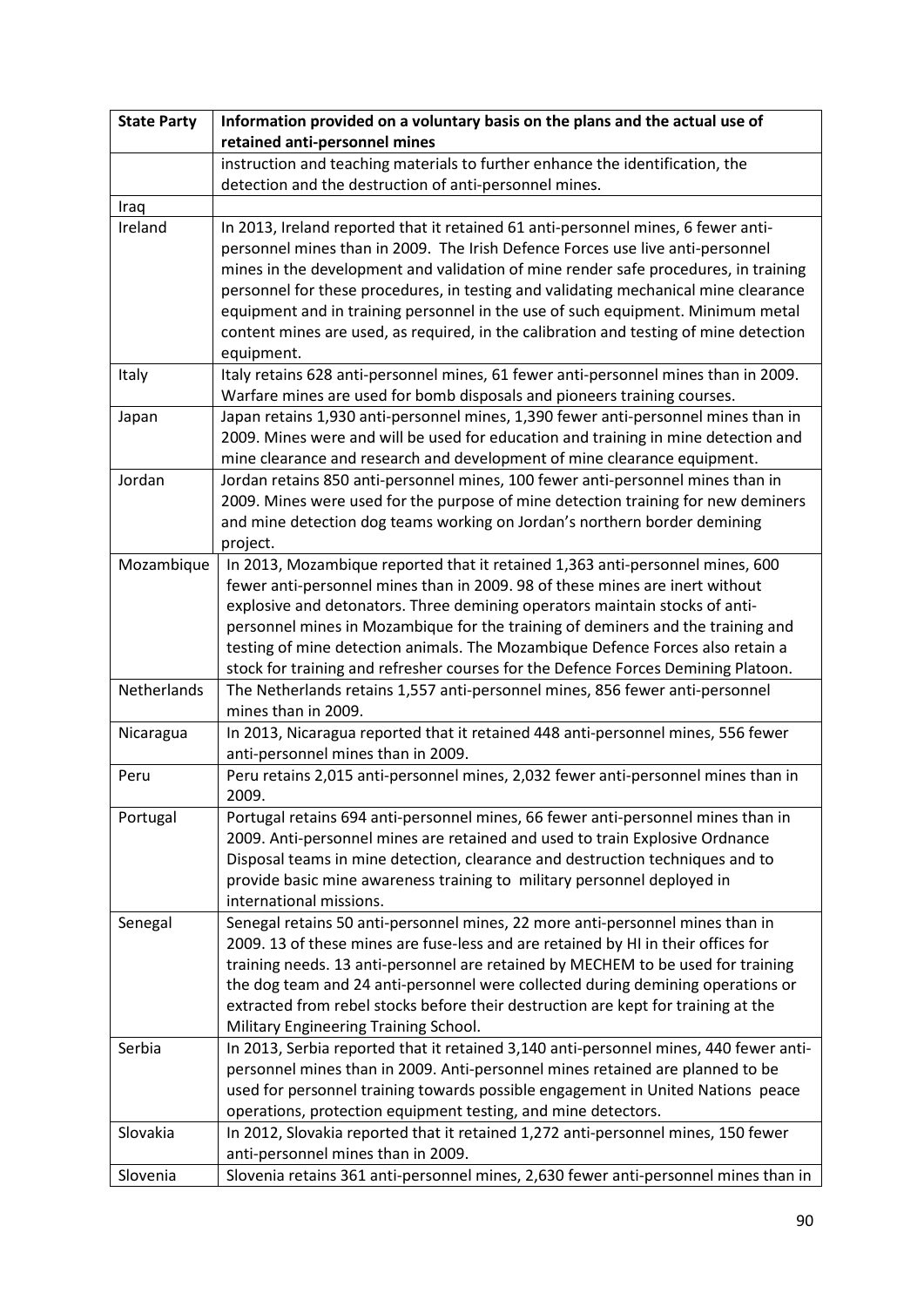| <b>State Party</b> | Information provided on a voluntary basis on the plans and the actual use of                                                                                                                                                                                                                                                                                                                                                                                                                                                                  |
|--------------------|-----------------------------------------------------------------------------------------------------------------------------------------------------------------------------------------------------------------------------------------------------------------------------------------------------------------------------------------------------------------------------------------------------------------------------------------------------------------------------------------------------------------------------------------------|
|                    | retained anti-personnel mines                                                                                                                                                                                                                                                                                                                                                                                                                                                                                                                 |
|                    | 2009.                                                                                                                                                                                                                                                                                                                                                                                                                                                                                                                                         |
| South Africa       | South Africa retains 576 anti-personnel mines, 3,960 fewer anti-personnel mines<br>than in 2009.                                                                                                                                                                                                                                                                                                                                                                                                                                              |
| Spain              | In 2013, Spain reported that it retained 1,710 anti-personnel mines, 87 fewer anti-<br>personnel mines than in 2009. Mines have been used for the development of the<br>"Advanced Global System to Eliminate Anti-Personnel Mines" and for demining<br>training courses.                                                                                                                                                                                                                                                                      |
| Sweden             | Sweden retains 6,235 anti-personnel mines, 1,129 fewer anti-personnel mines than<br>in 2009. The Swedish Armed Forces use anti-personnel mines in mine clearance<br>training carried out at the Swedish Demining and EOD centre, providing the deminer<br>with experience of actually clearing live mines.                                                                                                                                                                                                                                    |
| Thailand           | In 2013, Thailand reported that it retained 3,350 anti-personnel mines, 288 fewer<br>anti-personnel mines than in 2009. In 2012, the Thailand Mine Action Centre and<br>the Royal Thai Army conducted a training programme with this course being an<br>integral part of Thailand's continuous plan to increase the number of deminers to<br>accelerate mine clearance operations without compromising safety.                                                                                                                                |
| Tunisia            | Tunisia retains 4,770 anti-personnel mines, 210 fewer anti-personnel mines than in<br>2009.                                                                                                                                                                                                                                                                                                                                                                                                                                                   |
| Turkey             | Turkey retains 14,944 anti-personnel mines, 181 fewer anti-personnel mines than in<br>2009. Mines have been used during the Partnership for Peace Training Centre Mine<br>and EOD course. There are plans to use a minimum of 700 of these mines for the<br>training of staff to be employed for mine clearance along the Syrian border. In<br>addition, an overall reassessment of the number of mines retained for training<br>purposes was being considered.                                                                               |
| Ukraine            | In 2013, Ukraine reported that it retained 605 anti-personnel mines. While mines<br>retained by Ukraine between 2009 and 2012 decreased from 211 to 0, Ukraine<br>reported anti-personnel mines retained in 2013.                                                                                                                                                                                                                                                                                                                             |
| United<br>Kingdom  | The United Kingdom retains 371 anti-personnel mines, 532 fewer anti-personnel<br>mines than in 2009. The United Kingdom retains anti-personnel mines with the<br>objective of identifying the anti-personnel mine threat to the United Kingdom<br>Armed Forces, together with maintaining and improving detection, protection,<br>clearance and destruction techniques including for explosive improvised device.                                                                                                                             |
| Venezuela          | In 2012, Venezuela reported that it retained 4,874 anti-personnel mines, 86 fewer<br>anti-personnel mines than in 2009. Mines are retained for the development of mine<br>detection, clearance and destruction techniques.                                                                                                                                                                                                                                                                                                                    |
| Zambia             | In 2013, Zambia reported that it retained 907 anti-personnel mines, 1,213 fewer<br>anti-personnel mines than in 2009. Training previously carried out covered mine<br>identification and awareness, minefield marking and layout, detection and<br>destruction techniques for mainly military personnel preparing for United Nations<br>Peace Keeping Operations deployment, combat engineers undergoing mandatory<br>career progression courses, and national and regional military officers undergoing<br><b>Command and Staff Courses.</b> |
| Zimbabwe           | Zimbabwe retains 450 anti-personnel mines, 100 fewer anti-personnel mines than in<br>2009.                                                                                                                                                                                                                                                                                                                                                                                                                                                    |

At the Cartagena Summit, it was agreed that States Parties that have maintained under the provision of Article 3, the same number of anti-personnel mines over periods of years, and have not reported on the use of such mines for permitted purposes or on concrete plans for their use, would be encouraged to report on such use and such plans and to review whether these anti-personnel mines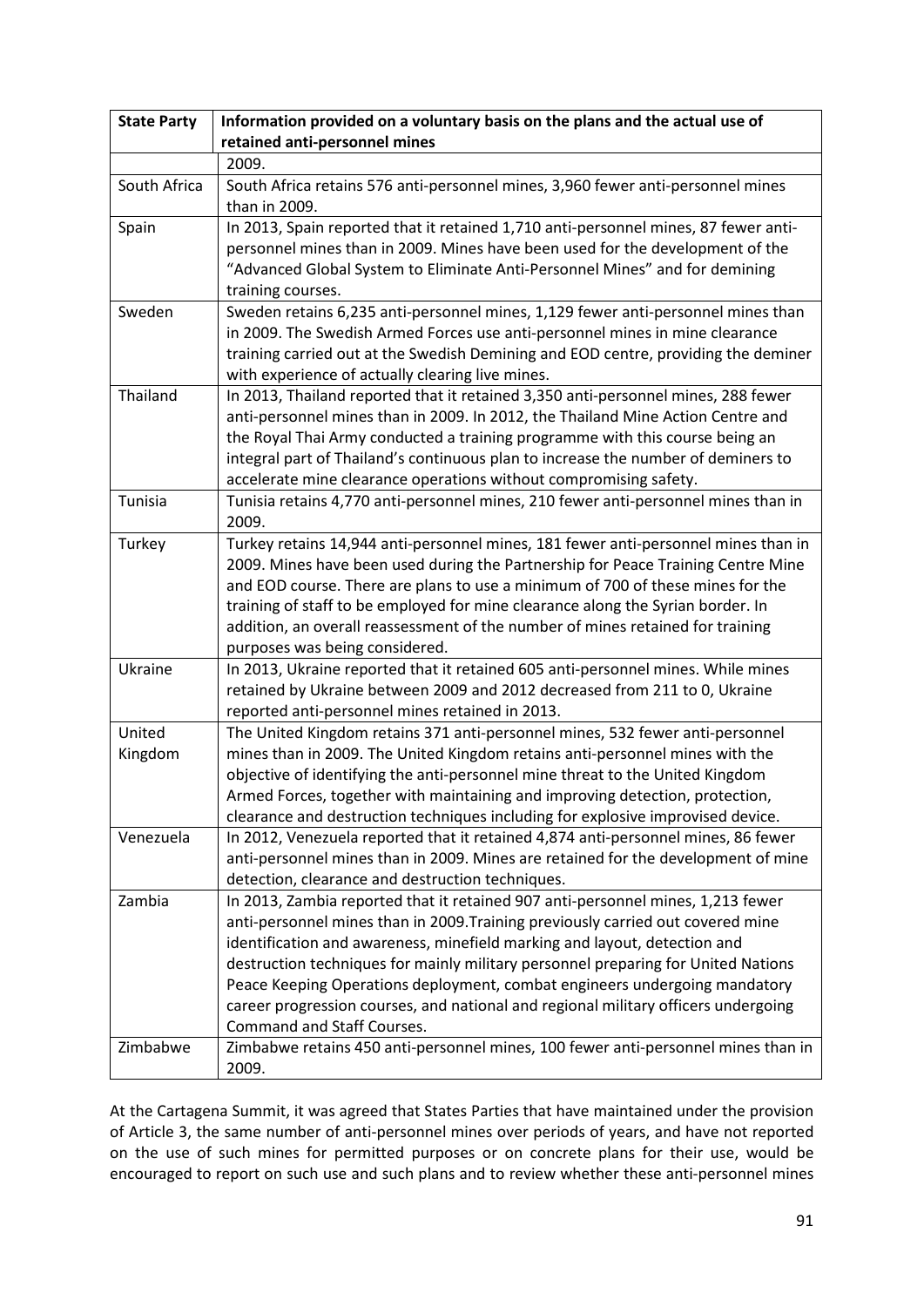are needed and constitute the minimum number absolutely necessary for permitted purposes and to destroy those that are in excess of this number.

| Algeria         | Algeria retains 5,970 anti-personnel mines and no change in the quantity of anti-    |
|-----------------|--------------------------------------------------------------------------------------|
|                 | personnel mines retained has been reported since 2010. In 2009, 6,000 anti-          |
|                 | personnel mines were reported retained by Algeria and on 20-21 October 2009, 30      |
|                 | mines were used in testing a system to remotely breach minefields.                   |
| Bangladesh      | In 2013, Bangladesh reported that it retained 12,500 anti-personnel mines and no     |
|                 | change in the quantity of anti-personnel mines retained has been reported since      |
|                 | 2009.                                                                                |
| Benin           | In 2008, Benin reported that it retained 16 anti-personnel mines and no new          |
|                 | information has been provided since.                                                 |
| <b>Botswana</b> | In 2012, Botswana reported that it retained 1,019 anti-personnel mines and no new    |
|                 | information has been provided since.                                                 |
| Burundi         | In 2013, Burundi reported that it retained 4 anti-personnel mines and no change in   |
|                 | the quantity of anti-personnel mines retained has been reported since 2004.          |
| Cameroon        | In 2009, Cameroon reported that it retained 1,885 anti-personnel mines and no new    |
|                 | information has been provided since.                                                 |
| Cape Verde      | In 2009, Cape Verde reported that it retained 120 anti-personnel mines and no new    |
|                 | information has been provided since.                                                 |
| Colombia        | Colombia retains 586 anti-personnel mines and no change in the quantity of anti-     |
|                 | personnel mines retained has been reported since 2009.                               |
| Congo,          | In 2009, the Republic of Congo reported than it retained 322 anti-personnel mines    |
| Republic of     | no change in the quantity of anti-personnel mines retained has been reported since.  |
| the             |                                                                                      |
| Cyprus          | Cyprus retains 500 anti-personnel mines and no change in the quantity of anti-       |
|                 | personnel mines has been reported since 2010. In 2009, 1,000 anti-personnel mines    |
|                 | were reported retained by Cyprus and 494 anti-personnel mines were destroyed         |
|                 | and 6 transferred for purposes permitted by Article 3.                               |
| Djibouti        | In 2005, Djibouti reported that it retained 2,996 anti-personnel mines and no new    |
|                 | information has been provided since.                                                 |
| Ethiopia        | In 2012, Ethiopia reported that it retained 303 anti-personnel mines, the same       |
|                 | quantity as in 2009, and no new information has been provided since.                 |
| Finland         | Finland retains 16,500 anti-personnel mines, the same quantity as when it joined     |
|                 | the Convention in 2012. Finland indicated that anti-personnel mines in stockpiles    |
|                 | will be transferred in yearly bases to training organisations of the Finnish Defence |
|                 | Forces.                                                                              |
| Gambia          | In 2013, the Gambia reported that it retained 100 anti-personnel mines, the same     |
|                 | quantity as in 2010 and no new information has been provided since. Retained anti-   |
|                 | personnel mines are in a secured armoury and routine stock checks are conducted.     |
|                 | The Gambia Armed Forces is planning to deploy to Mali under ECOWAS and will use      |
|                 | the mines during the pre-deployment training.                                        |
| Guinea          | In 2011, Guinea Bissau reported that it retained 9 anti-personnel mines, the same    |
| <b>Bissau</b>   | quantity as in 2009 and no new information has been provided since.                  |
| Honduras        | In 2007, Honduras reported that it retained 815 anti-personnel mines and no new      |
|                 | information has been provided since.                                                 |
| Kenya           | In 2008, Kenya reported that it retained 3,000 anti-personnel mines and no new       |
|                 | information has been provided since.                                                 |
| Mali            | In 2005, Mali reported that it retained 600 anti-personnel mines and no new          |
|                 | information has been provided since.                                                 |
| Mauritania      | Mauritania retains 728 anti-personnel mines, the same quantity as in 2009.           |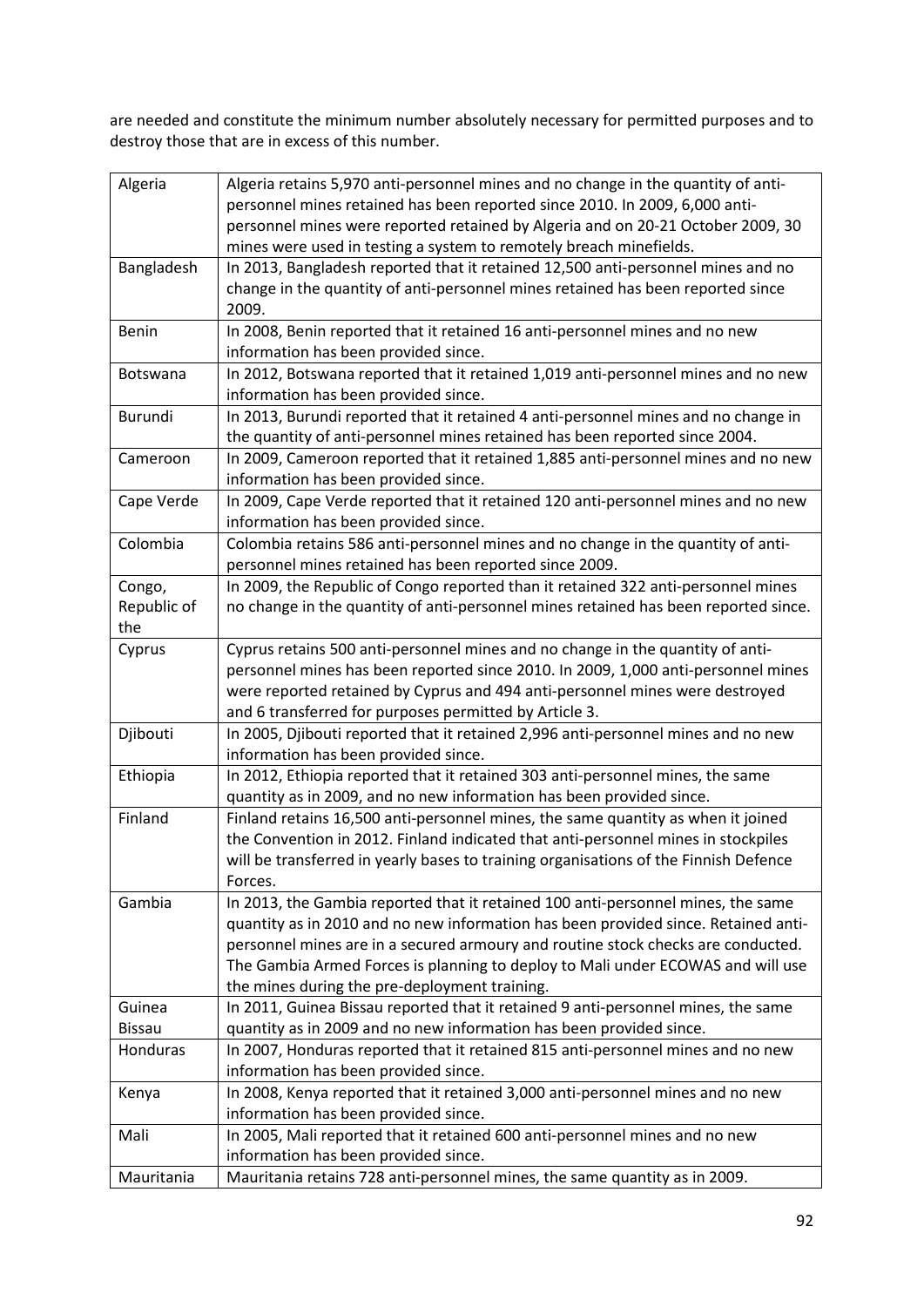| Namibia  | In 2010, Namibia reported that it retained 1,634 anti-personnel mines, 100 fewer<br>anti-personnel mines than in 2009.                                                                                                                                                                                                 |
|----------|------------------------------------------------------------------------------------------------------------------------------------------------------------------------------------------------------------------------------------------------------------------------------------------------------------------------|
| Nigeria  | In 2012, Nigeria reported that it retained 3,364 anti-personnel mines, the same<br>quantity as in 2009, and no new information has been provided since.                                                                                                                                                                |
| Romania  | In 2013, Romania reported that it retained 2,500 anti-personnel mines, the same<br>quantity as in 2009, and no new information has been provided since. Anti-<br>personnel mines in regular training cycles for EOD personnel and engineers and for<br>specific preparation of troops leaving to operational theatres. |
| Rwanda   | In 2003, Rwanda reported that it retained 101 anti-personnel mines and that these<br>mines had been uprooted from minefields to be retained for training purposes.                                                                                                                                                     |
| Sudan    | Sudan retains 1,938 anti-personnel mines, the same quantity as in 2009.                                                                                                                                                                                                                                                |
| Tanzania | In 2009, Tanzania reported that it retained 1,780 anti-personnel mines and no new<br>information has been provided since.                                                                                                                                                                                              |
| Togo     | In 2004, Togo reported that it retained 436 anti-personnel mines and no new<br>information has been provided since.                                                                                                                                                                                                    |
| Uganda   | In 2012, Uganda reported that it retained 1,764 anti-personnel mines, the same<br>quantity as in 2009, and no new information has been provided since.                                                                                                                                                                 |
| Uruguay  | In 2008, Uruguay reported that it retained 260 anti-personnel mines and no new<br>information has been provided since.                                                                                                                                                                                                 |
| Yemen    | In 2013, Yemen reported that it retained 3,760 anti-personnel mines, the same<br>quantity as in 2009.                                                                                                                                                                                                                  |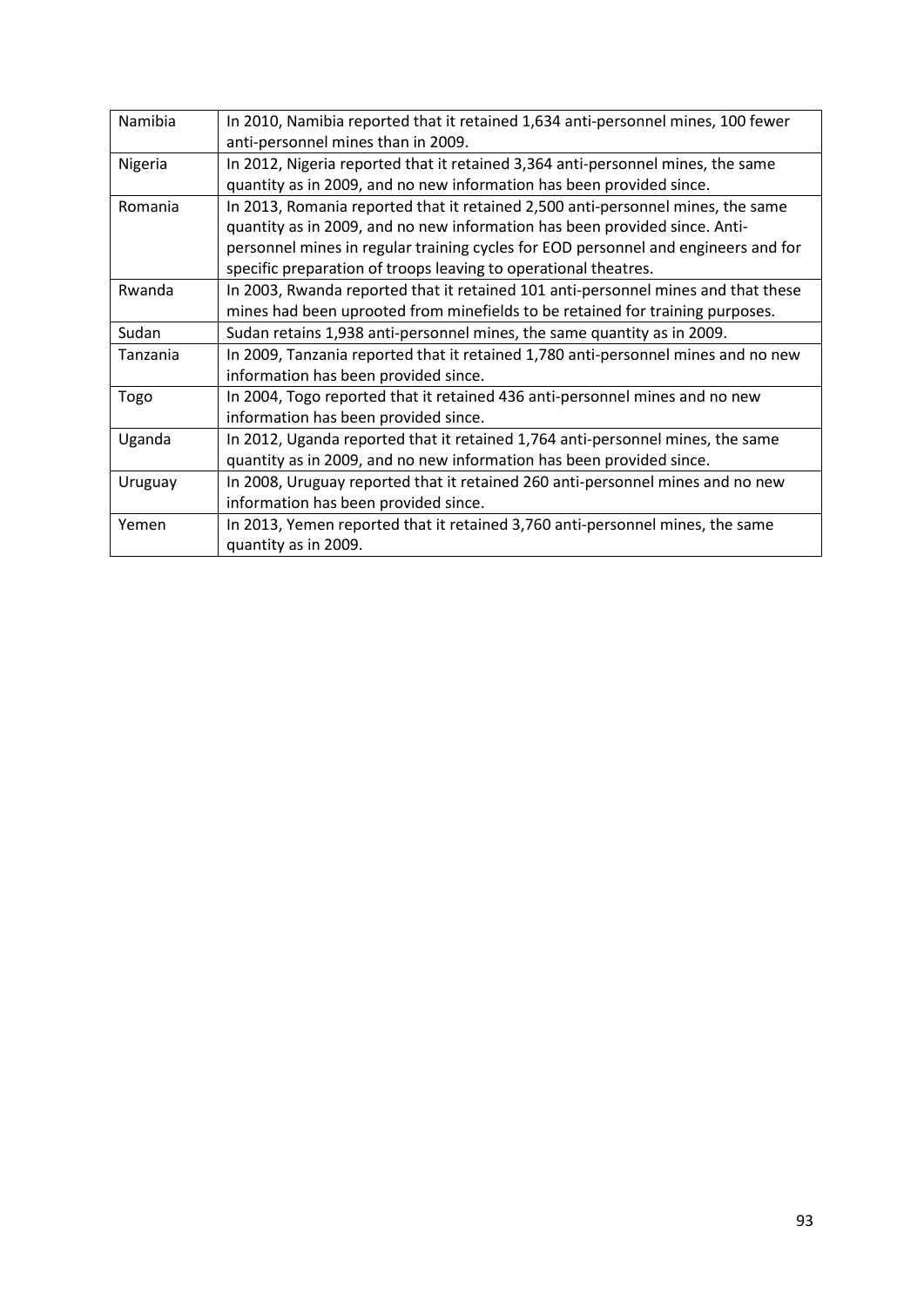**Annex INSERT NUMBER: Contributions received in support of the annual work plans of the Implementation Support Unit, 2010-2014**